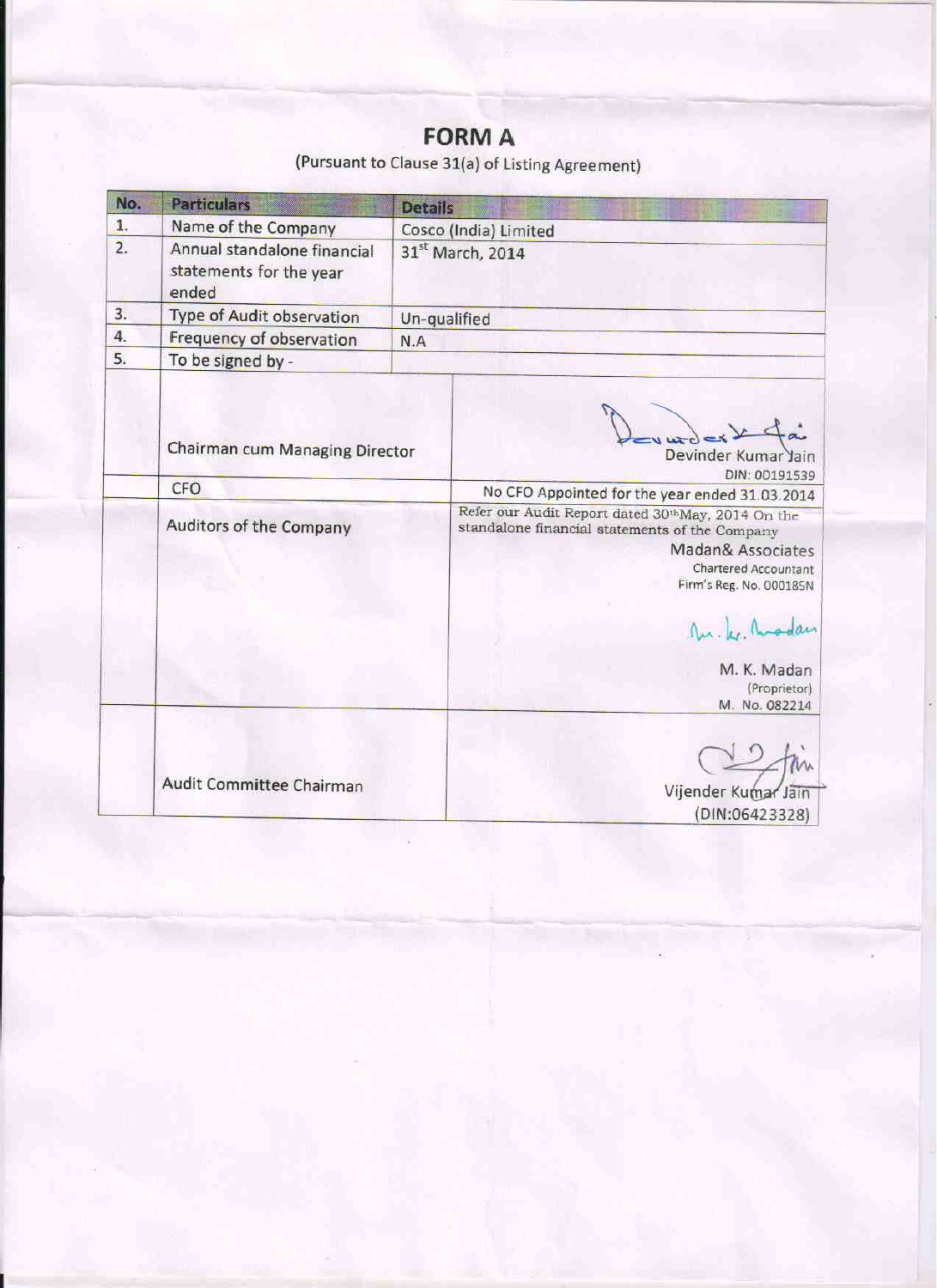

# 2013-2014



**COSCO (INDIA) LIMITED**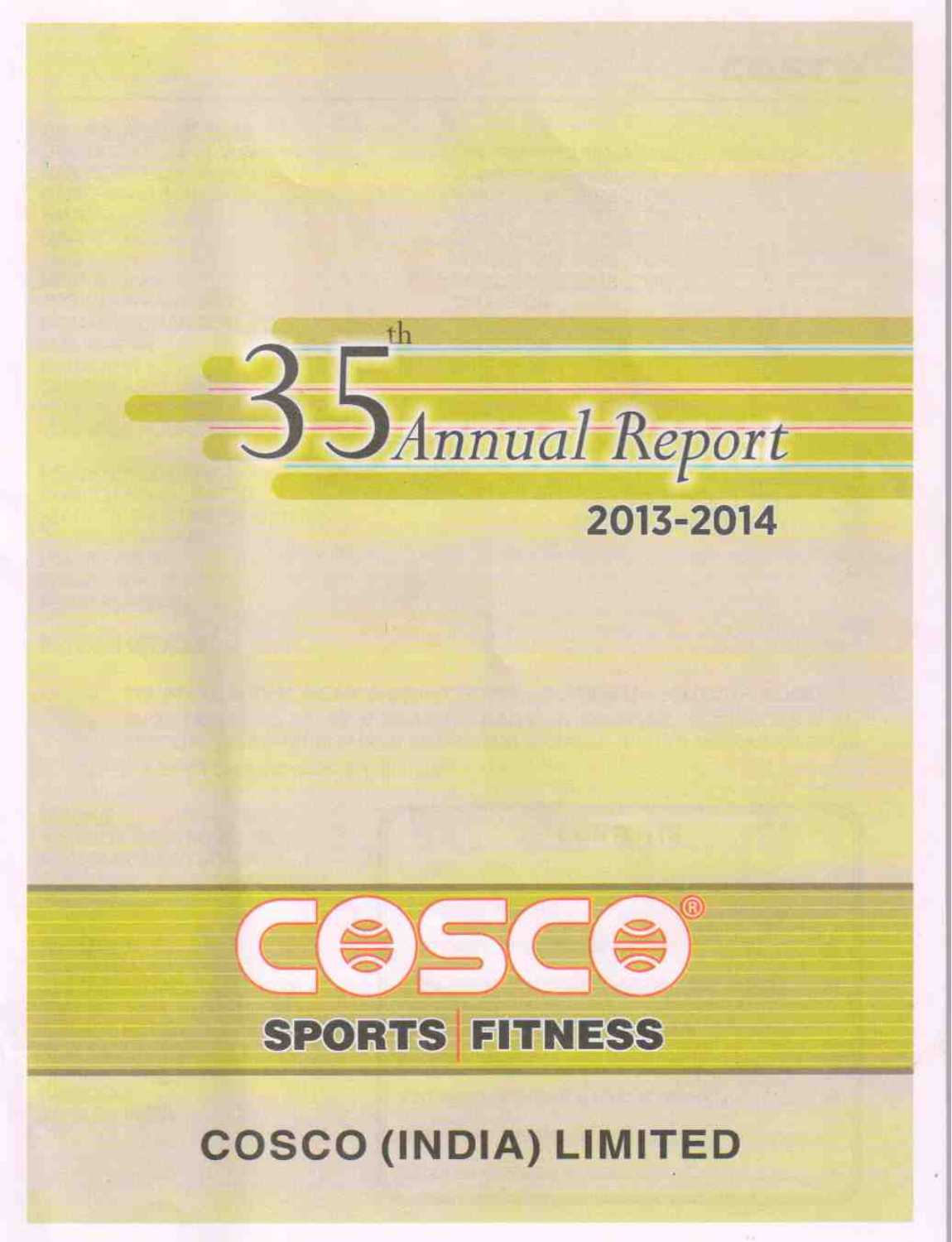# **COSCO**

# **BOARD OF DIRECTORS**

NARINDER KUMAR JAIN MANAGING DIRECTOR DARSHAN KUMAR JAIN WHOLE TIME DIRECTOR MANISH JAIN WHOLE TIME DIRECTOR JOGINDER PAUL JAIN DIRECTOR MOHAN LALMANGLA DIRECTOR M. P. GUPTA DIRECTOR SUNILJAIN DIRECTOR GULSHAN RAI JAIN DIRECTOR VIJAY KUMAR SOOD DIRECTOR VIJENDER KUMAR JAIN DIRECTOR

DEVINDER KUMAR JAIN CHAIRMAN CUM MANAGING DIRECTOR PANKAJ JAIN WHOLE TIME DIRECTOR ARUN JAIN WHOLE TIME DIRECTOR WHOLE TIME DIRECTOR

# **REGISTERED OFFICE**

COSCO (INDIA) LIMITED (CIN: L25199DL1980PLC010173) 2/8, ROOP NAGAR, DELHI – 110 007 Website: www.cosco.in E-mail: mail@cosco.in

# **BRANCH OFFICES**

- 1 244, BASTI GUZAN, NEAR BABRIK CHOWK, JALANDHAR 144 002 (PUNJAB)
- <sup>l</sup> SHOP NO. 10 TO 15, 22 & 32, LAXMI NARAYAN COMPLEX, PLOT NO. 3 & 3A, SECTOR-12A, KOPERKH AIRNE, VASHI, NAVI MUMBAI – 400 079 (MAHARASHTRA)
- <sup>l</sup> E-8, SECTOR-6, NOIDA– 201 301 (U.P.)

# **WORKS**

1688-2/31, RAILWAY ROAD NEAR RAILWAYSTATION GURGAON – 122 001 (HARYANA) E-mail: gurgaon@cosco.in

# **AUDITORS**

M/S MADAN & ASSOCIATES CHARTERED ACCOUNTANTS FLAT NO. 1003, 10TH FLOOR KAILASH BUILDING, K. G. MARG NEW DELHI – 110 001

**BANKERS** BANK OF INDIA

| <b>CONTENTS</b>                             |
|---------------------------------------------|
|                                             |
|                                             |
|                                             |
| MANAGEMENT DISCUSSION AND ANALYSIS REPORT36 |
|                                             |
|                                             |
| STATEMENT OF PROFIT & LOSS ACCOUNT 46       |
|                                             |
| NOTES ON FINANCIAL STATEMENTS 48            |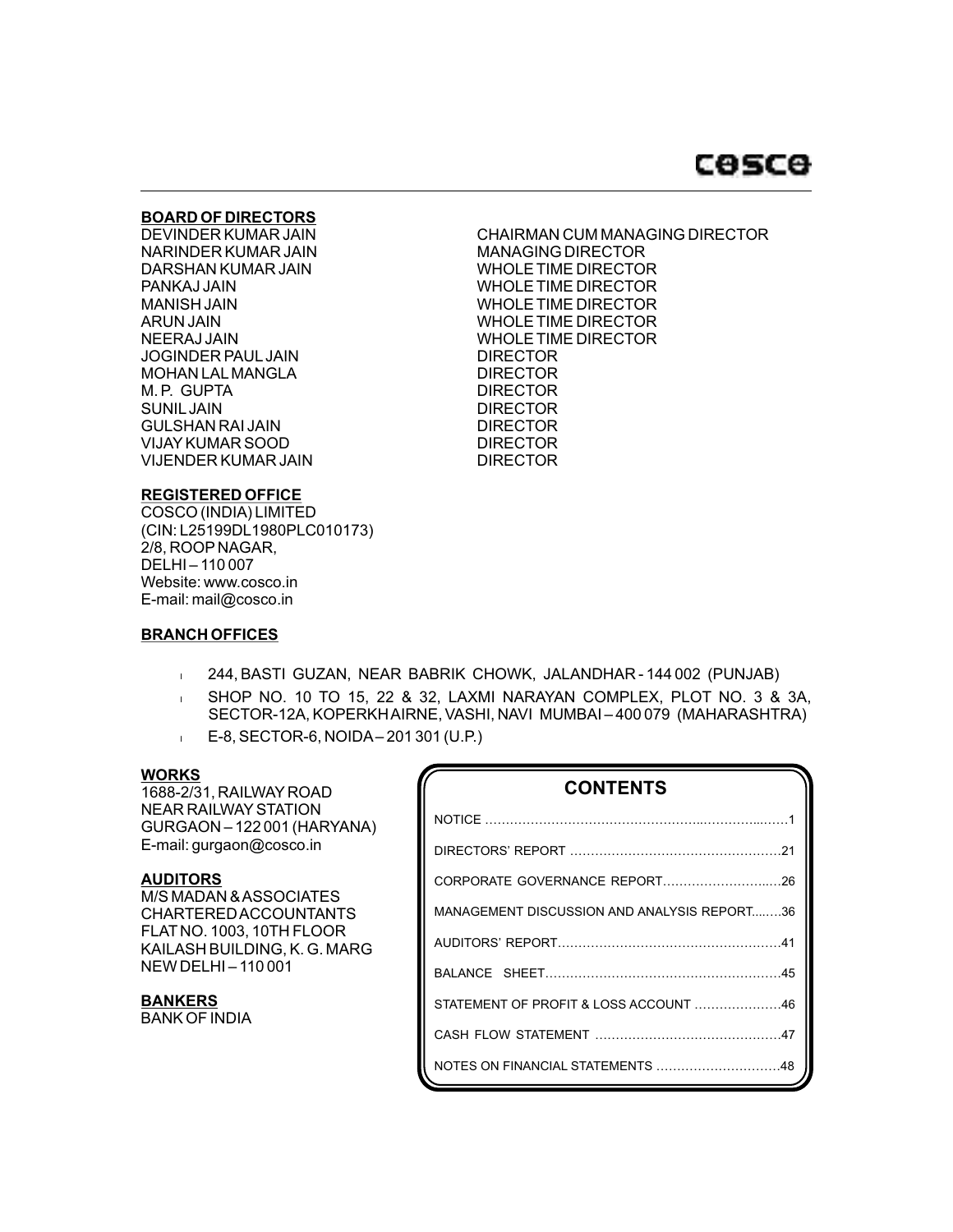#### **COSCO (INDIA) LIMITED** (CIN: L25199DL1980PLC010173) Registered Office: 2/8, Roop Nagar, Delhi-110007

Website: www.cosco.in; Email: mail@cosco.in; Tel: 91-11-23843000; Fax: 91-11-23846000

#### **NOTICE OF ANNUALGENERAL MEETING**

Notice is hereby given that the Thirty-Fifth Annual General Meeting of the Members of Cosco (India) Limited (CIN: L25199DL1980PLC010173) will be held on Tuesday, the 30th September, 2014 at 10.30 A.M. at AMITABH, E – 23, 2nd Floor, Bungalow Road, Kamla Nagar, Delhi – 110 007 to transact the following business: -

#### **ORDINARY BUSINESS**

#### **Item 1**

To receive, consider and adopt the Audited Balance Sheet as at 31st March, 2014, Statement of Profit and Loss Account for the year ended on that date and the Reports of the Auditors'and Directors'thereon.

#### **Item 2**

To appoint a Director in place of Shri Darshan Kumar Jain (DIN: 00195789), who retires by rotation and, being eligible, offers himself for re-appointment.

#### **Item 3**

To appoint a Director in place of Shri Manish Jain (DIN: 00191593), who retires by rotation and, being eligible offers himself for re-appointment.

#### **Item 4**

To appoint Auditors and authorize Board of Directors to fix their remuneration and in this regard to consider, and if thought fit, to pass, the following resolution, with or without modification(s), as an Ordinary Resolution:

"RESOLVED THAT pursuant to provisions of Section 139 of the Companies Act, 2013 and the rules made thereunder M/s. Madan & Associates, Chartered Accountants (Firm Registration No. 000185N), the retiring Auditors of the Company, be and are hereby reappointed as Auditors of the Company for term of Three (3) consecutive years , to hold office from the conclusion of this being the Thirty Fifth Annual General Meeting until the conclusion of the Thirty Eighth Annual General Meeting subject to ratification of the Appointment by the members at every Annual General Meeting of the Company and the Board of Directors be and are hereby authorized to fix their remuneration as may be recommended by Audit Committee in consultation with the Auditors."

### **SPECIAL BUSINESS**

#### **Item 5**

To consider and if thought fit to pass with or without modification(s) the following Resolution(s) as Ordinary Resolution(s);

"RESOLVED THAT pursuant to the provisions of Section 196, 197, 203 read with Schedule V and all other applicable provisions, if any, of the Companies Act, 2013 and the Companies (Appointment and Remuneration of Managerial Personnel) Rules, 2014 (including any statutory modification(s) or re-enactment thereof for the time being in force) the approval of the Company, be and is hereby accorded to the reappointment of Shri Arun Jain (DIN: 01054316) as Whole time Director of the Company in the whole time employment of the Company for a period of Three (3) years with effect from 1st October 2014 as per the terms, conditions and remuneration set forth herein.

#### **Remuneration**

i. Salary

₹ 1,30,000 per month w.e.f. 01.04.2014 for the current year ending 31st March 2015 and ₹ 1,50,000 per month w.e.f. 01.04.2015 with annual increment of  $\bar{\tau}$  20,000 per month.

ii. House Rent allowance

50% of Salary.

#### **Perquisites**

Shri Arun Jain shall also be eligible to the following perquisites:

**Part A:** (Not to be included in ceiling on remuneration):

i. Contribution to Provident Fund, Superannuation or Annuity Fund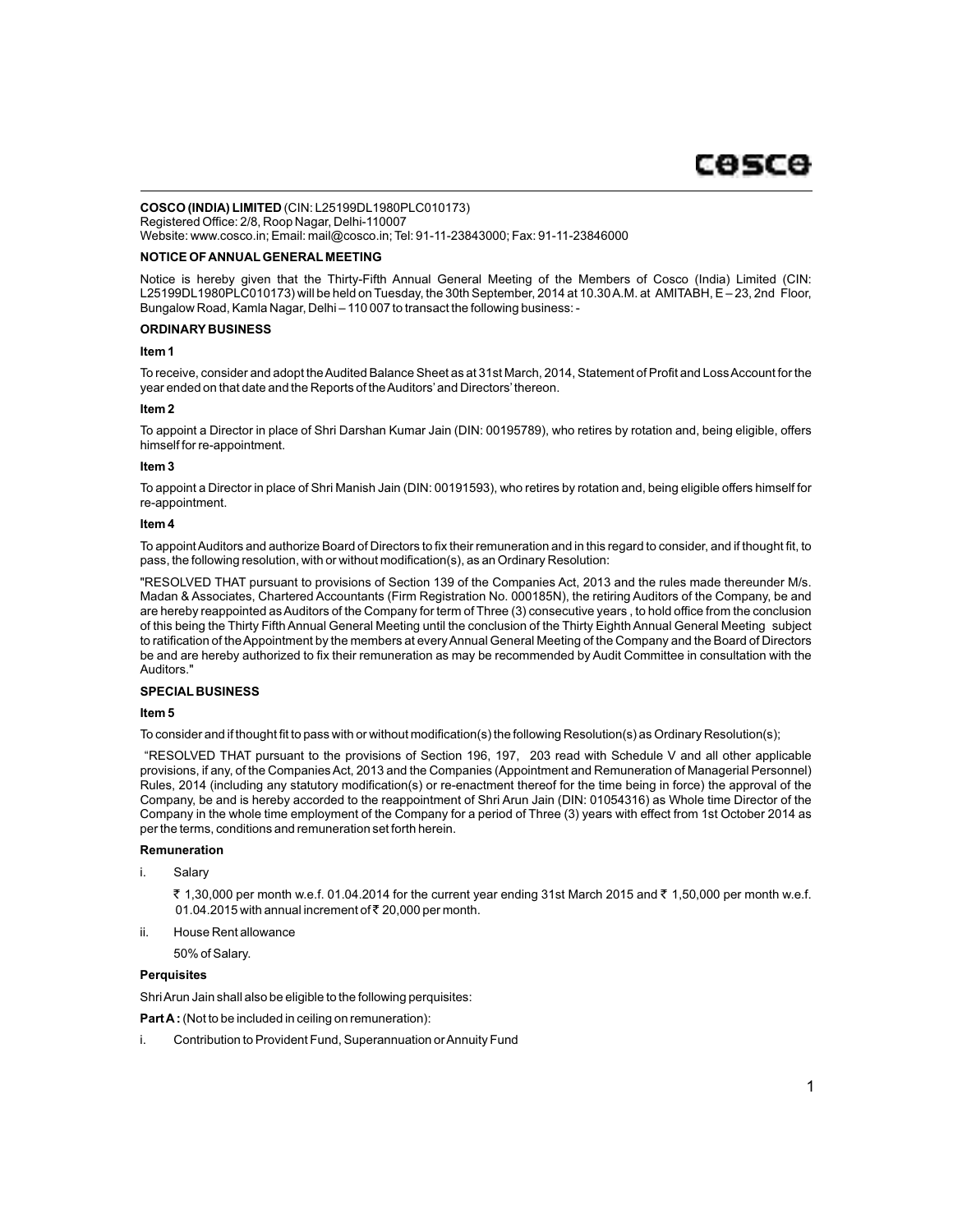Contribution to Provident Fund, Superannuation or Annuity fund to the extent these either singly or put together are not taxable under the Income Tax Act including any statutory modification(s) or re-enactment thereof

ii. Gratuity

Gratuity payable at a rate not exceeding half month's salary for each completed year of service.

iii. Leave encashment

As permissible under The Companies Act 2013 and Schedule V and Rules framed thereunder

**Part B :** (To be included in ceiling on remuneration):

i. Furniture & Furnishing

The Company will provide furniture and furnishing for the residential accommodation subject to ceiling of  $\bar{\tau}$  1 lac per annum.

ii. Medical & Hospitalization

Actual Medical expenses including hospitalization for self and dependent members of family.

iii. Accident Insurance Premium

Annual premium subject to ceiling of  $\bar{\tau}$  10,000 per annum.

iv. Leave Travel Concession

For self and family as permissible in the Income Tax Act and Rules.

v. Car with Driver

Shall be provided for use for Company's Business. In case driver is not provided then the Company shall reimburse the actual expenses incurred by the Director for engaging a driver.

vi. Telephone (s)

Telephone(s) shall be provided at the residence for the benefit of Company's business, the cost of which shall be borne/paid by the Company. Mobile Phone (s) to be provided for Company's business use.

vii. Club(s) Fees & Expenses

Fees and expenses for self and family subject to a maximum of  $\bar{\tau}$  50,000 per annum.

The perquisite value of above perquisites if so specified, shall be computed as per provisions of the Companies Act, 2013 read with Rules framed there under. Otherwise the same shall be taken as per Income Tax Act and Rules/Company Rules / other applicable Statutory provisions in force from time to time as the case may be.

Explanation: Family means the spouse , the dependent children and dependent parents of the appointee.

RESOLVED FURTHER THAT in the event of inadequacy or absence of Profit in any financial year, the remuneration payable to Shri Arun Jain shall be governed by Section II of Part II of Schedule V of the Companies Act, 2013, or any statutory amendment/modification thereof.

RESOLVED FURTHER THATin the event of any statutory amendment(s) or modification(s) in the Companies Act,2013 and/or Schedule V of the Companies Act, 2013, the Board of Directors and/or Committee thereof be and is hereby authorized to alter and vary and/or restructure the remuneration including the Salary, perquisites, allowances etc. within such prescribed limits or ceiling without any further Resolution or consent or reference to the members in General Meeting, subject however to the provisions of Section 197 of the Companies Act, 2013 and subject further to the same falling within the powers of the Nomination and Remuneration Committee and Board.

RESOLVED FURTHER THAT the Board of Directors of the Company be and is hereby authorized to do all such acts, deeds, things and matters as may be necessary to give effect to the above Resolution(s)".

### **Item 6**

To consider and if thought fit to pass with or without modification(s) the following Resolution(s) as Ordinary Resolution(s);

"RESOLVED THAT pursuant to the provisions of Section 196, 197, 203 read with Schedule V and all other applicable provisions, if any, of the Companies Act, 2013 and the Companies (Appointment and Remuneration of Managerial Personnel) Rules, 2014 (including any statutory modification(s) or re-enactment thereof for the time being in force) the approval of the Company, be and is hereby accorded to the reappointment of Shri Manish Jain (DIN: 00191593) as Whole time Director of the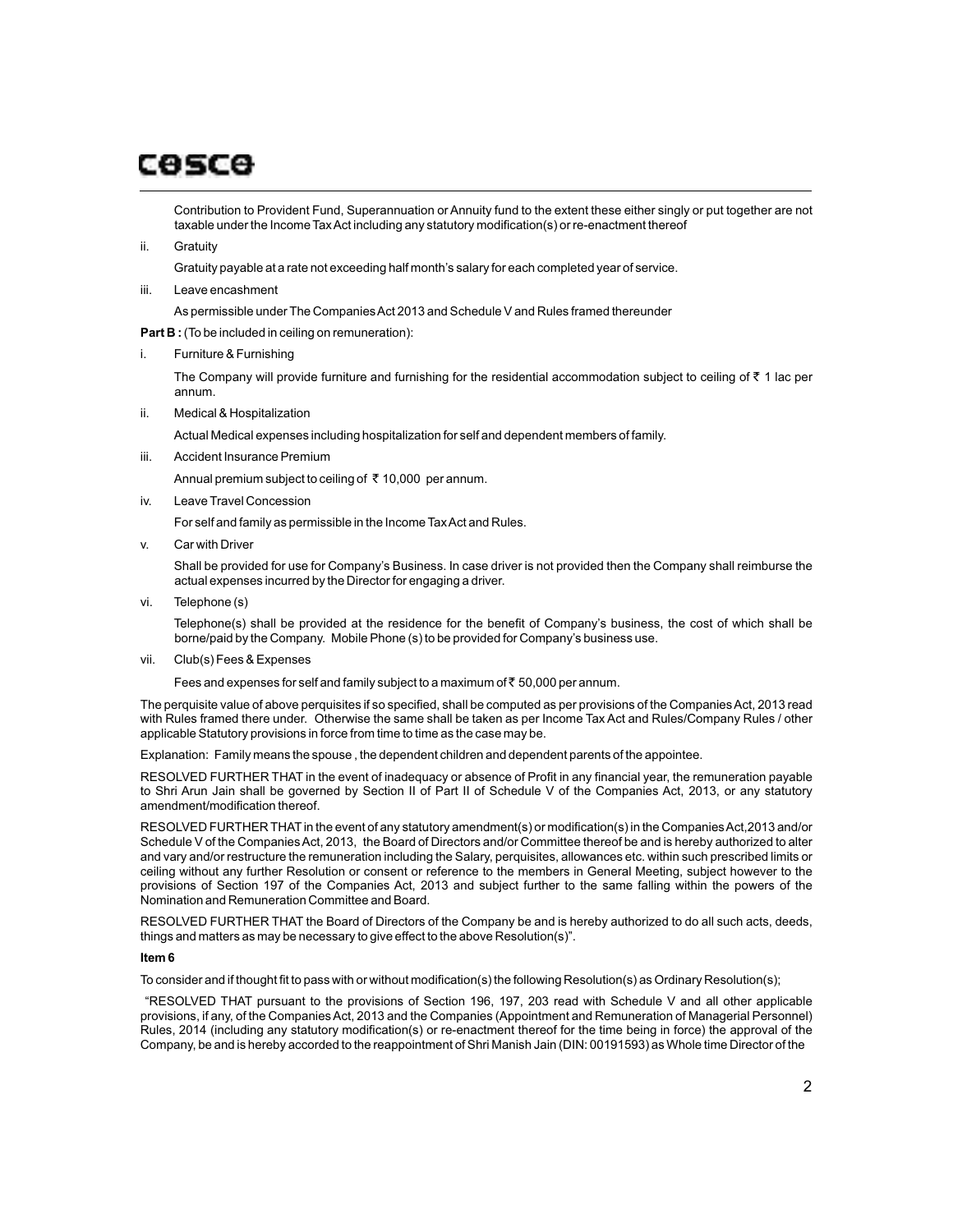Company in the whole time employment of the Company for a period of Three (3) years with effect from 1st October 2014 as per the terms, conditions and remuneration set forth herein.

#### **Remuneration**

i. Salary

₹ 1,30,000 per month w.e.f. 01.04.2014 for the current year ending 31st March 2015 and ₹ 1,50,000 per month w.e.f. 01.04.2015 with annual increment of ₹ 20,000 per month.

ii. House Rent allowance

50% of Salary.

### **Perquisites**

Shri Manish Jain shall also be eligible to the following perquisites:

**Part A:** (Not to be included in ceiling on remuneration):

- i. Contribution to Provident Fund, Superannuation or Annuity Fund Contribution to Provident Fund, Superannuation or Annuity fund to the extent these either singly or put together are not taxable under the Income Tax Act (including any statutory modification(s) or re-enactment thereof
- ii. Gratuity

Gratuity payable at a rate not exceeding half month's salary for each completed year of service.

iii Leave encashment

As permissible under The Companies Act 2013 and Schedule V and Rules framed thereunder

**Part B :** (To be included in ceiling on remuneration):

i. Furniture & Furnishing

The Company will provide furniture and furnishing for the residential accommodation subject to ceiling of  $\bar{\tau}$  1 lac per annum.

ii. Medical & Hospitalization

Actual Medical expenses including hospitalization for self and dependent members of family.

iii. Accident Insurance Premium

Annual premium subject to ceiling of  $\bar{\tau}$  10,000 per annum.

iv. Leave Travel Concession

For self and family as permissible in the Income Tax Act and Rules.

v. Car with Driver

Shall be provided for use for Company's Business. In case driver is not provided then the Company shall reimburse the actual expenses incurred by the Director for engaging a driver.

vi. Telephone(s)

Telephone(s) shall be provided at the residence for the benefit of Company's business, the cost of which shall be borne/paid by the Company. Mobile Phone (s) to be provided for Company's business use.

vii Club(s) Fees & Expenses

Fees and expenses for self and family subject to a maximum of  $\bar{\tau}$  50,000 per annum.

The perquisite value of above perquisites if so specified, shall be computed as per provisions of the Companies Act, 2013 read with Rules framed there under. Otherwise the same shall be taken as per Income Tax Act and Rules/Company Rules / other applicable Statutory provisions in force from time to time as the case may be.

Explanation: Family means the spouse, the dependent children and dependent parents of the appointee.

RESOLVED FURTHER THAT in the event of inadequacy or absence of Profit in any financial year, the remuneration payable to Shri Manish Jain shall be governed by Section II of Part II of Schedule V of the Companies Act, 2013, or any statutory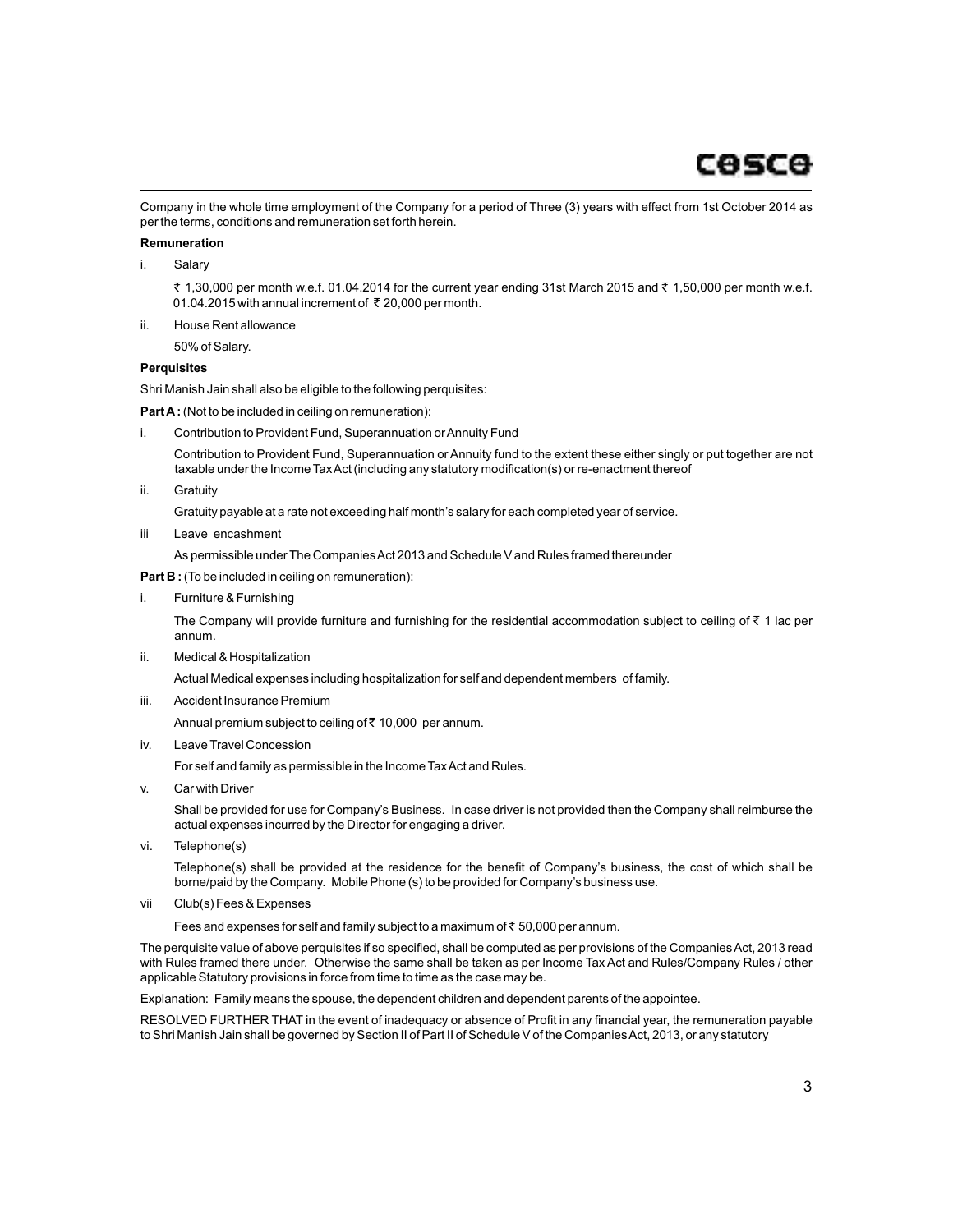#### amendment/modification thereof.

RESOLVED FURTHER THATin the event of any statutory amendment(s) or modification(s) in the Companies Act,2013 and/or Schedule V of the Companies Act, 2013, the Board of Directors and/or Committee thereof be and is hereby authorized to alter and vary and/or restructure the remuneration including the Salary, perquisites, allowances etc. within such prescribed limits or ceiling without any further Resolution or consent or reference to the members in General Meeting, subject however to the provisions of Section 197 of the Companies Act, 2013 and subject further to the same falling within the powers of the Nomination and Remuneration Committee and Board.

RESOLVED FURTHER THAT the Board of Directors of the Company be and is hereby authorized to do all such acts, deeds, things and matters as may be necessary to give effect to the above Resolution(s)".

#### **Item 7**

To consider and if thought fit to pass with or without modification(s) the following Resolution(s) as Ordinary Resolution(s);

"RESOLVED THAT pursuant to the provisions of Section 196, 197, 203 read with Schedule V and all other applicable provisions, if any, of the Companies Act, 2013 and the Companies (Appointment and Remuneration of Managerial Personnel) Rules, 2014 (including any statutory modification(s) or re-enactment thereof for the time being in force) the approval of the Company, be and is hereby accorded to the reappointment of Shri Pankaj Jain (DIN: 00190414) as Whole time Director of the Company in the whole time employment of the Company for a period of Three (3) years with effect from 1st October 2014 as per the terms, conditions and remuneration set forth herein.

#### **Remuneration**

i. Salary

₹ 1,30,000 per month w.e.f. 01.04.2014 for the current year ending 31st March 2015 and ₹ 1,50,000 per month w.e.f. 01.04.2015 with annual increment of  $\bar{\tau}$  20,000 per month.

ii. House Rent allowance

50% of Salary.

#### **Perquisites**

Shri Pankaj Jain shall also be eligible to the following perquisites:

**Part A:** (Not to be included in ceiling on remuneration):

i. Contribution to Provident Fund, Superannuation or Annuity Fund

Contribution to Provident Fund, Superannuation or Annuity fund to the extent these either singly or put together are not taxable under the Income Tax Act (including any statutory modification(s) or re-enactment thereof

ii. Gratuity

Gratuity payable at a rate not exceeding half month's salary for each completed year of service.

iii Leave encashment

As permissible under The Companies Act 2013 and Schedule V and Rules framed thereunder

**Part B :** (To be included in ceiling on remuneration):

i. Furniture & Furnishing

The Company will provide furniture and furnishing for the residential accommodation subject to ceiling of  $\bar{\tau}$  1 lac per annum.

ii. Medical & Hospitalization

Actual Medical expenses including hospitalization for self and dependent members of family.

iii. Accident Insurance Premium

Annual premium subject to ceiling of  $\bar{c}$  10,000 per annum.

iv. Leave Travel Concession

For self and family as permissible in the Income Tax Act and Rules.

v. Car with Driver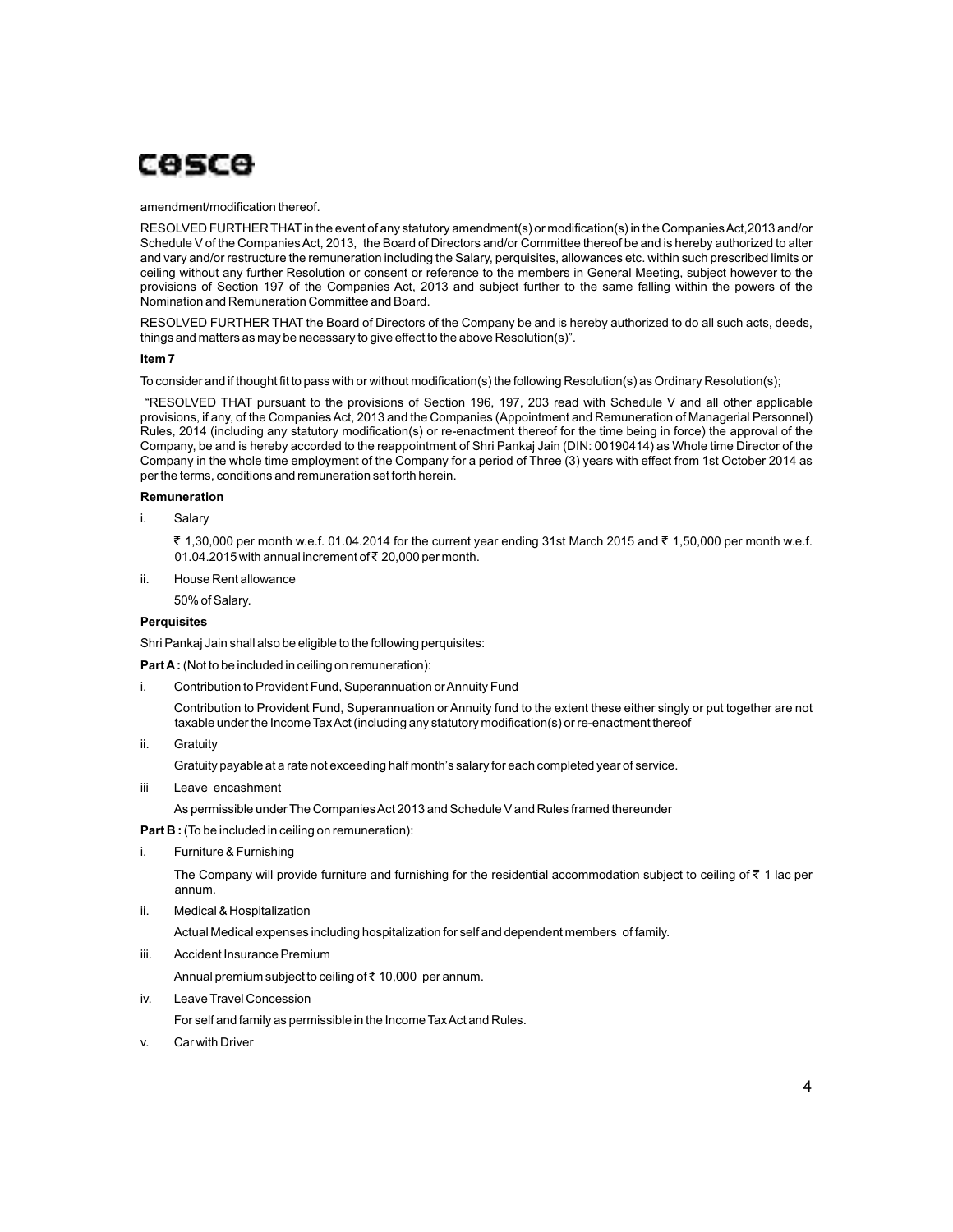Shall be provided for use for Company's Business. In case driver is not provided then the Company shall reimburse the actual expenses incurred by the Director for engaging a driver.

vi. Telephone(s)

Telephone(s) shall be provided at the residence for the benefit of Company's business, the cost of which shall be borne/paid by the Company. Mobile Phone (s) to be provided for Company's business use.

vii Club(s) Fees & Expenses

Fees and expenses for self and family subject to a maximum of  $\bar{\tau}$  50,000 per annum.

The perquisite value of above perquisites if so specified, shall be computed as per provisions of the Companies Act, 2013 read with Rules framed there under. Otherwise the same shall be taken as per Income Tax Act and Rules/Company Rules / other applicable Statutory provisions in force from time to time as the case may be.

Explanation: Family means the spouse , the dependent children and dependent parents of the appointee.

RESOLVED FURTHER THAT in the event of inadequacy or absence of Profit in any financial year, the remuneration payable to Shri Pankaj Jain shall be governed by Section II of Part II of Schedule V of the Companies Act, 2013, or any statutory amendment/modification thereof.

RESOLVED FURTHER THATin the event of any statutory amendment(s) or modification(s) in the Companies Act,2013 and/or Schedule V of the Companies Act, 2013, the Board of Directors and/or Committee thereof be and is hereby authorized to alter and vary and/or restructure the remuneration including the Salary, perquisites, allowances etc. within such prescribed limits or ceiling without any further Resolution or consent or reference to the members in General Meeting, subject however to the provisions of Section 197 of the Companies Act, 2013 and subject further to the same falling within the powers of the Nomination and Remuneration Committee and Board.

RESOLVED FURTHER THAT the Board of Directors of the Company be and is hereby authorized to do all such acts, deeds, things and matters as may be necessary to give effect to the above Resolution(s)".

#### **Item 8**

To consider and if thought fit to pass with or without modification(s) the following Resolution(s) as Ordinary Resolution(s);

"RESOLVED THAT pursuant to the provisions of Section 196, 197, 203 read with Schedule V and all other applicable provisions, if any, of the Companies Act, 2013 and the Companies (Appointment and Remuneration of Managerial Personnel) Rules, 2014 (including any statutory modification(s) or re-enactment thereof for the time being in force) the approval of the Company, be and is hereby accorded to the reappointment of Shri Neeraj Jain (DIN: 00190592) as Whole time Director of the Company in the whole time employment of the Company for a period of Three (3) years with effect from 1st October 2014 as per the terms, conditions and remuneration set forth herein.

### **Remuneration**

i. Salary

₹ 1,30,000 per month w.e.f. 01.04.2014 for the current year ending 31st March 2015 and ₹ 1,50,000 per month w.e.f. 01.04.2015 with annual increment of  $\bar{\tau}$  20,000 per month.

ii. House Rent allowance

50% of Salary.

#### **Perquisites**

Shri Neeraj Jain shall also be eligible to the following perquisites:

**Part A:** (Not to be included in ceiling on remuneration):

i. Contribution to Provident Fund, Superannuation or Annuity Fund

Contribution to Provident Fund, Superannuation or Annuity fund to the extent these either singly or put together are not taxable under the Income Tax Act (including any statutory modification(s) or re-enactment thereof

ii. Gratuity

Gratuity payable at a rate not exceeding half month's salary for each completed year of service.

iii Leave encashment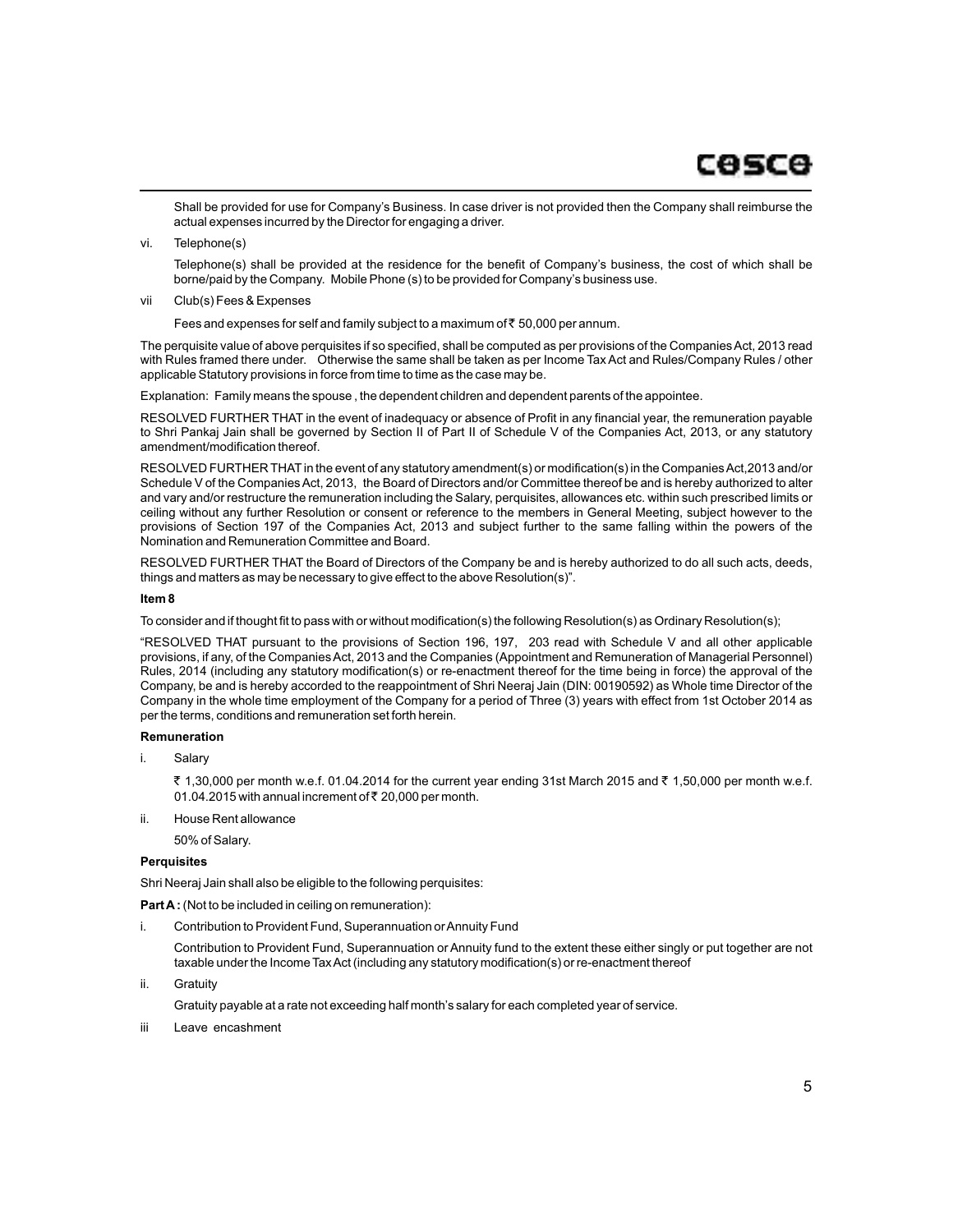As permissible under The Companies Act, 2013 and Schedule V and Rules framed thereunder

**Part B :** (To be included in ceiling on remuneration):

i. Furniture & Furnishing

The Company will provide furniture and furnishing for the residential accommodation subject to ceiling of  $\bar{z}$  1 lac per annum.

ii. Medical & Hospitalization

Actual Medical expenses including hospitalization for self and dependent members of family.

iii. Accident Insurance Premium

Annual premium subject to ceiling of  $\bar{\tau}$  10,000 per annum.

iv. Leave Travel Concession

For self and family as permissible in the Income Tax Act and Rules.

v. Car with Driver

Shall be provided for use for Company's Business. In case driver is not provided then the Company shall reimburse the actual expenses incurred by the Director for engaging a driver.

vi. Telephone(s)

Telephone(s) shall be provided at the residence for the benefit of Company's business, the cost of which shall be borne/paid by the Company. Mobile Phone (s) to be provided for Company's business use.

vii Club(s) Fees & Expenses

Fees and expenses for self and family subject to a maximum of  $\bar{\tau}$  50,000 per annum.

The perquisite value of above perquisites if so specified, shall be computed as per provisions of the Companies Act, 2013 read with Rules framed there under. Otherwise the same shall be taken as per Income Tax Act and Rules/Company Rules / other applicable Statutory provisions in force from time to time as the case may be.

Explanation: Family means the spouse , the dependent children and dependent parents of the appointee.

RESOLVED FURTHER THAT in the event of inadequacy or absence of Profit in any financial year, the remuneration payable to Shri Neeraj Jain shall be governed by Section II of Part II of Schedule V of the Companies Act, 2013, or any statutory amendment/modification thereof.

RESOLVED FURTHER THATin the event of any statutory amendment(s) or modification(s) in the Companies Act,2013 and/or Schedule V of the Companies Act, 2013, the Board of Directors and/or Committee thereof be and is hereby authorized to alter and vary and/or restructure the remuneration including the Salary, perquisites, allowances etc. within such prescribed limits or ceiling without any further Resolution or consent or reference to the members in General Meeting, subject however to the provisions of Section 197 of the Companies Act, 2013 and subject further to the same falling within the powers of the Nomination and Remuneration Committee and Board.

RESOLVED FURTHER THAT the Board of Directors of the Company be and is hereby authorized to do all such acts, deeds, things and matters as may be necessary to give effect to the above Resolution(s)".

### **Item No. 9**

To consider and if thought fit to pass with or without modification(s) the following Resolution(s) as Ordinary Resolution(s);

RESOLVED that pursuant to the provisions of Section 149,150,152 and any other applicable provisions of the Companies Act, 2013 and the rules made thereunder (including any statutory modification(s) or re-enactment thereof for the time being in force) read with Schedule IV to the Companies Act, 2013, Smt. Nisha Paul (DIN: 00325914), in respect of whom the Company has received a notice in writing from a member under Section 160 of the Companies Act, 2013, proposing her candidature for the office of Director, be and is hereby appointed as an Independent Director of the Company w.e.f. Ist October,2014 to hold office for Three (3) consecutive years for a term up to 30th September 2017.

#### **Item No. 10**

To consider and if thought fit to pass with or without modification(s) the following Resolution(s) as Ordinary Resolution(s);

RESOLVED that pursuant to the provisions of Section 149,150,152 and any other applicable provisions of the Companies Act,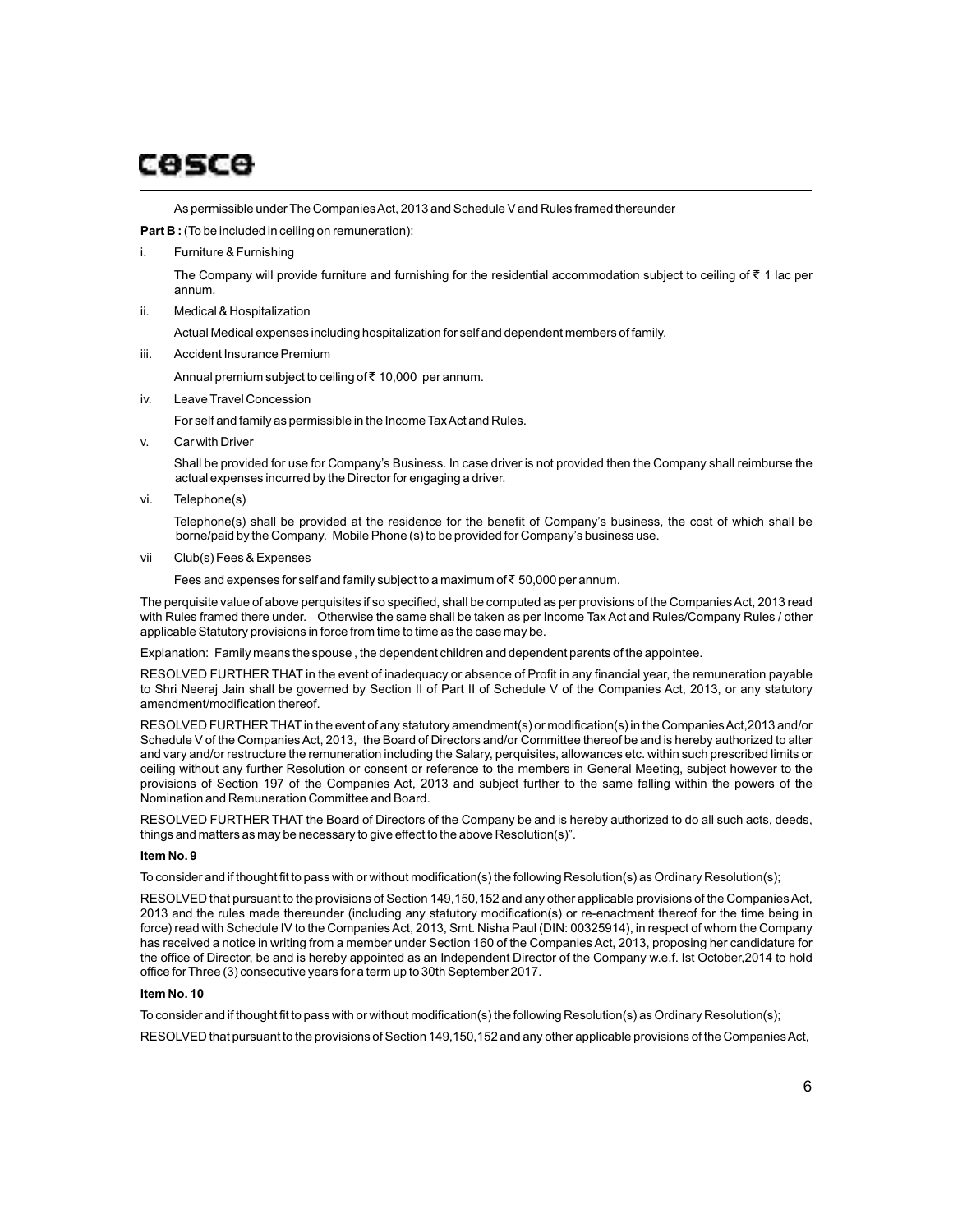2013 and the rules made thereunder (including any statutory modification(s) or re-enactment thereof for the time being in force) read with Schedule IV to the Companies Act, 2013, Shri Mahavir Prasad Gupta (DIN 00190550), Director of the Company, who retires by rotation at the Annual General Meeting and in respect of whom the Company has received a notice in writing from a member, under Section 160 of the Companies Act, 2013, proposing his candidature for the office of Director, be and is hereby appointed as an Independent Director of the Company w.e.f. Ist October,2014 to hold office for Three (3) consecutive years for a term up to 30th September 2017.

#### **Item No. 11**

To consider and if thought fit to pass with or without modification(s) the following Resolution(s) as Ordinary Resolution(s);

RESOLVED that pursuant to the provisions of Section 149,150,152 and any other applicable provisions of the Companies Act, 2013 and the rules made thereunder (including any statutory modification(s) or re-enactment thereof for the time being in force) read with Schedule IV to the Companies Act, 2013, Shri Sunil Jain (DIN 00387451), Director of the Company, who retires by rotation at the Annual General Meeting and in respect of whom the Company has received a notice, under Section 160 of the Companies Act, 2013, in writing from a member proposing his candidature for the office of Director, be and is hereby appointed as an Independent Director of the Company w.e.f. Ist October,2014 to hold office for Three (3) consecutive years for a term up to 30th September 2017.

#### **Item No. 12**

To consider and if thought fit to pass with or without modification(s) the following Resolution(s) as Ordinary Resolution(s);

RESOLVED that pursuant to the provisions of Section 149,150,152 and any other applicable provisions of the Companies Act, 2013 and the rules made thereunder (including any statutory modification(s) or re-enactment thereof for the time being in force) read with Schedule IV to the Companies Act, 2013, Shri Gulshan Rai Jain (DIN 00737177), Director of the Company, who retires by rotation at the Annual General Meeting and in respect of whom the Company has received a notice in writing from a member under Section 160 of the Companies Act, 2013, proposing his candidature for the office of Director, be and is hereby appointed as an Independent Director of the Company w.e.f. Ist October,2014 to hold office for Three (3) consecutive years for a term up to 30th September 2017.

#### **Item No. 13**

To consider and if thought fit to pass with or without modification(s) the following Resolution(s) as Ordinary Resolution(s);

RESOLVED that pursuant to the provisions of Section 149,150,152 and any other applicable provisions of the Companies Act, 2013 and the rules made thereunder (including any statutory modification(s) or re-enactment thereof for the time being in force) read with Schedule IV to the Companies Act, 2013, Shri Mohan Lal Mangla (DIN 00311895), Director of the Company, whose Period of the office is liable to determination by rotation at the Annual General Meeting and in respect of whom the Company has received a notice in writing, under Section 160 of the Companies Act, 2013, from a member proposing his candidature for the office of Director, be and is hereby appointed as an Independent of the Company w.e.f. Ist October,2014 to hold office for Three (3) consecutive years for a term up to 30th September 2017.

#### **Item No. 14**

To consider and if thought fit to pass with or without modification(s) the following Resolution(s) as Ordinary Resolution(s);

RESOLVED that pursuant to the provisions of Section 149,150,152 and any other applicable provisions of the Companies Act, 2013 and the rules made thereunder (including any statutory modification(s) or re-enactment thereof for the time being in force) read with Schedule IV to the Companies Act, 2013, Shri Vijender Jain (DIN 06423328), Director of the Company, whose Period of the office is liable to determination by rotation at the Annual General Meeting and in respect of whom the Company has received a notice in writing from a member under Section 160 of the Companies Act, 2013, proposing his candidature for the office of Director, be and is hereby appointed as an Independent Director of the Company w.e.f. Ist October,2014 to hold office for Three (3) consecutive years for a term up to 30th September 2017.

#### **Item No. 15**

To consider and if thought fit to pass with or without modification(s) the following Resolution(s) as Ordinary Resolution(s);

RESOLVED that pursuant to the provisions of Section 149,150,152 and any other applicable provisions of the Companies Act, 2013 and the rules made thereunder (including any statutory modification(s) or re-enactment thereof for the time being in force) read with Schedule IV to the Companies Act, 2013, Shri Vijay Kumar Sood (DIN 01525607), Director of the Company, whose Period of the office is liable to determination by rotation at the Annual General Meeting and in respect of whom the Company has received a notice in writing from a member under Section 160 of the Companies Act, 2013, proposing his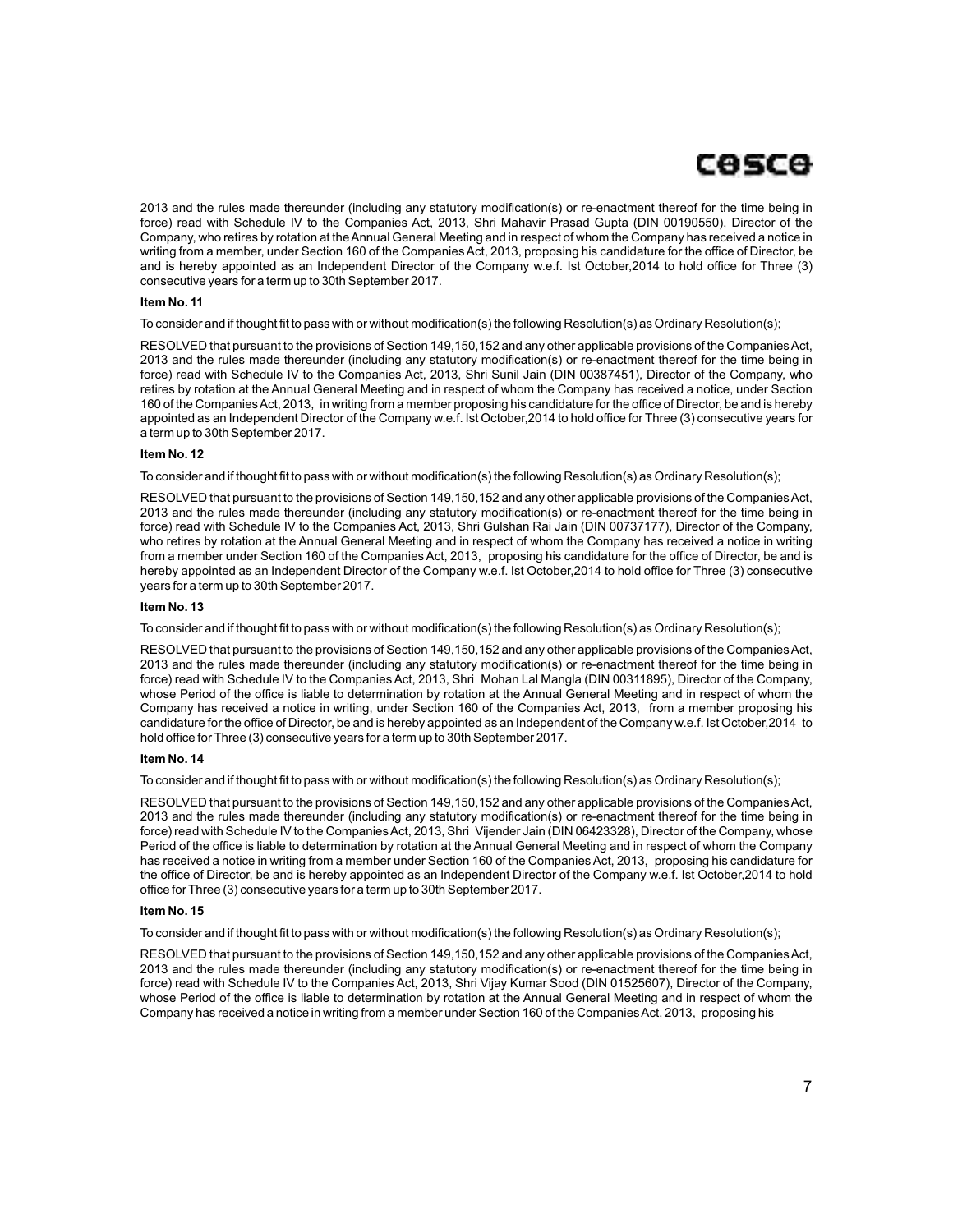candidature for the office of Director, be and is hereby appointed as an Independent Director of the Company w.e.f. Ist October,2014 to hold office for Three (3) consecutive years for a term up to 30th September 2017.

#### **NOTES**

1. **Proxy :**Amember entitled to attend and vote at the Annual General Meeting may appoint a proxy to attend and vote on a Poll on his behalf. Aproxy need not be a member of the Company. Proxies in order to be effective must be received at the office of the Registrar of the Company M/s Skyline Financial Services Pvt. Ltd., D - 153 A, 1st Floor, Okhla Industrial Area, Phase – I, New Delhi – 110020. Not less than Forty Eight hours before the commencement of the Annual General Meeting.

Aperson can act as a proxy on behalf of members not exceeding fifty in number and holding in the aggregate not more than ten percent of the total share capital of the Company carrying voting rights. A member holding more than ten percent of the total share capital of the Company carrying voting rights may appoint a single person as proxy and such person shall not act as a proxy for any other person or Member.

Members who hold shares in dematerialized form are requested to write their Client ID and DP ID numbers and those who hold shares in physical form are requested to write their folio number in the attendance slip for attending the meeting.

In case, of joint holders attending the meeting, only such joint holders who is higher in order of names will be entitled to vote

- 2. Members/Proxies should bring the duly filed attendance Slip at the Annual General Meeting. Corporate Members are requested to send a duly certified copy of the Board Resolution authorizing their representative(s) to attend and vote on their behalf at the Meeting.
- 3. The explanatory statement under section 102 (1) of the Companies Act, 2013 relating to the Special Business to be transacted at the Meeting, setting out material facts in respect of the business under item Nos. 5 to 15 are annexed hereto.
- 4. Brief resume of Directors proposed to be appointed/ re-appointed, nature of their expertise in specific functional areas, names of companies in which they hold directorships and memberships / chairmanships of Board Committees, shareholding and relationships between directors inter-se as stipulated under Clause 49 of the Listing Agreement with the Stock Exchanges are annexed hereto read with the 'Report on Corporate Governance –Annexure B1 to the Directors' Report' . The Company is in receipt of relevant disclosures/consents from the Directors pertaining to their appointment/ reappointment.
- 5. In pursuance of the Circulars issued by the Ministry of Corporate Affairs, Government of India, the provisions of the Companies Act 2013 and the Rules made thereunder, electronic copy of the Annual Report for Financial Year 2013-14 and notice of the Thirty Fifth Annual General Meeting of the Company inter alia indicating the process and manner of evoting, Attendance Slip and Proxy Form is being sent to all the members whose email IDs are registered with the Company/Depository Participants(s) for communication purposes unless any member has requested for a hard copy of the same.

For members who have not registered their email address, physical copies of the Annual Report for the financial year 2013-14 and the Notice of the Thirty Fifth Annual General Meeting of the Company inter alia indicating the process and manner of e-voting along with Attendance Slip and Proxy Form is being sent in the permitted mode.

Members may also note that the Notice of the Thirty Fifth Annual General Meeting and the Annual Report for financial year 2013-14 will also be available on the Company's website i.e. www.cosco.in for their download.

6. Members who have not registered their e-mail address so far are requested to register their e-mail address (or change, if any therein) with your Depositary Participant ( where shares are held in dematerialized form) or by sending an email to the Registrar and Share Transfer Agents, M/s Skyline Financial Services stating clearly your name, folio no. if you are holding shares in physical from/DP Id & Client Id if you are holding shares in dematerialized form.

Members are requested to note that the Company's shares are under compulsory electronic trading for all investors. Members are, therefore, requested to dematerialise their shareholding to avoid inconvenience. Members whose shares are in electronic mode are requested to inform change of address and updates of bank account(s) to their respective Depository Participants. The Securities and Exchange Board of India (SEBI) has mandated the submission of Permanent Account Number (PAN) by every participant in securities market. Members holding shares in electronic form are, therefore, requested to submit the PAN to their Depository Participants with whom they are maintaining their demat accounts. Members holding shares in physical form can submit their PAN details to the Company or to the Registrar and Share Transfer Agent.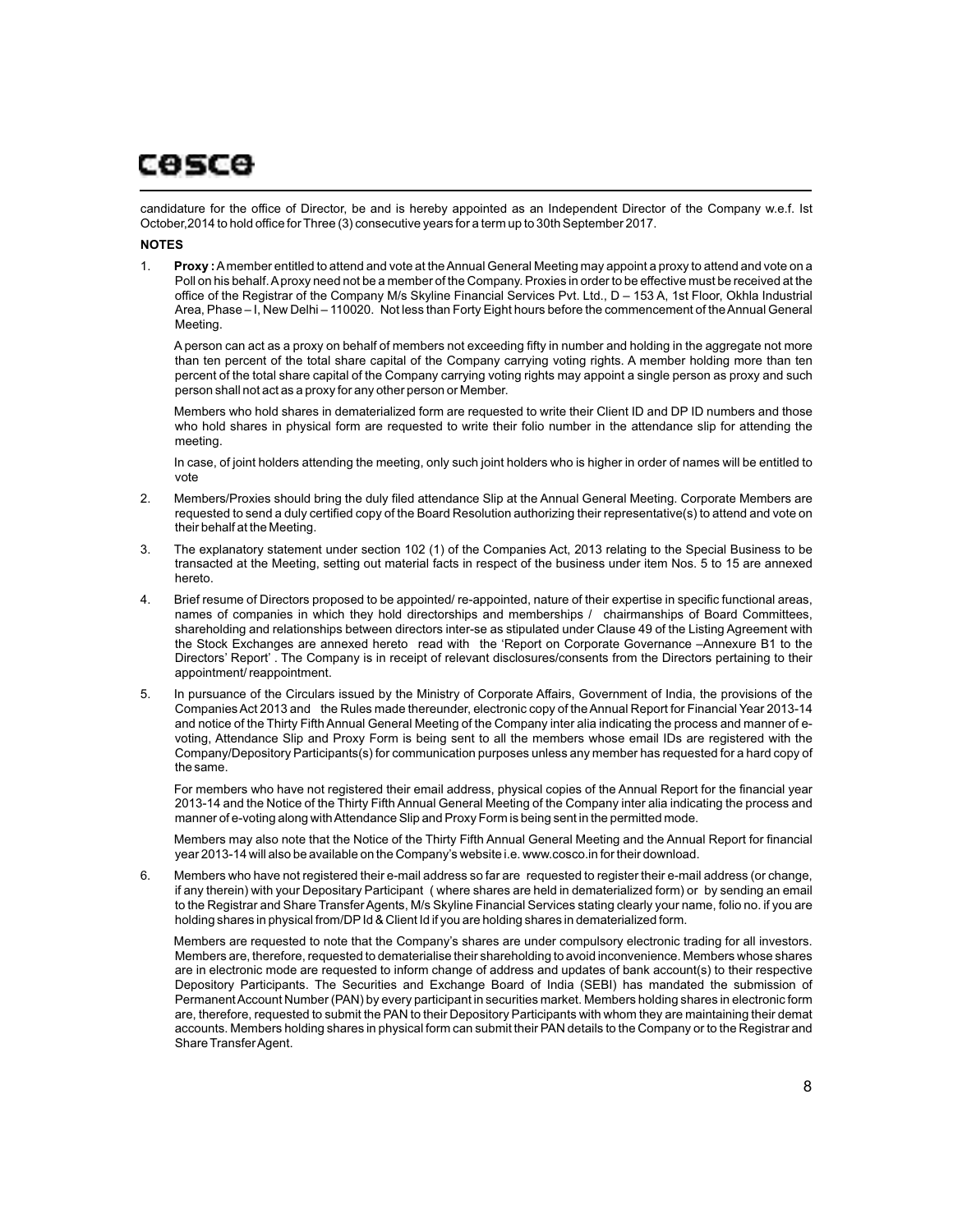# cosce

- 7. All relevant documents referred to in the accompanying Notice and the Explanatory statements are open for inspection at the Registered Office of the Company during normal office hours on all working days except Sundays and Holidays between 10.00 A.M. – 6.00 P.M. up to the date of the Annual General Meeting of the Company.
- 8. Register of Members and the Transfer Books for Equity Shares shall remain closed from 23rd September, 2014 to 30th September, 2014 (Both days inclusive) for the purpose of ascertaining the names of Members.
- 9. Please send all correspondence including requests for transfer/transmission/Demat of Shares, change of address etc. to the Registrar and Share Transfer Agents, M/s Skyline Financial Services Pvt. Ltd., D - 153 A, 1st Floor, Okhla Industrial Area, Phase – I, New Delhi – 110020. Ph. 26812682, 26812683. E-mail ID:admin@skylinerta.com.
- 10. Members holding shares in more than one folio in identical order of names are requested to write to the Registrar and Share Transfer Agents enclosing their share certificates to enable the Company to consolidate their holdings in one folio to facilitate better service.
- 11. Members seeking any information with regard to accounts or operations are requested to write to the Company latest by 20th September, 2014 so as to enable the management to keep the information ready.

#### **12. Voting Process :**

12.1 E-Voting Facility: In compliance with provisions of Section 108 of the Companies Act, 2013 and Rule 20 and 21 of Companies (Management and Administration) Rules, 2014 and Clause 35B of the Listing Agreement, the Company is pleased to provide e-voting facility to all members of the Company to enable them to cast their votes electronically at the Annual General Meeting (AGM) on the items/resolutions mentioned in this notice. The Company has availed the evoting services as provided by National Securities Depository Limited (NSDL).

The Company has appointed Mr. Ravi Sharma, Partner of M/s. RSM&Co, Practising Company Secretaries, D-63, JFF Complex, Jhandewalan, New Delhi-110055; as scrutinizer for conducting the e-voting process in a fair and transparent manner.

The instructions for e-voting are as under:

- (A). In case a member receives e-mail from NSDL, the member should open e-mail and also open PDF file. The said PDF file contains his/ her user ID and initial password for e-voting.
- (B). In case a member receives Notice of Postal Ballot and Postal Ballot Form in physical form, the user ID and initial password for e-voting are provided on the covering letter attached with the Postal Ballot Notice.
- (C). The following steps should be followed for casting the vote through e-voting (in both the cases mentioned at Sr. No. 12.1(A) & (B) above):
	- i) Open the internet browser and type the following URL: https://www.evoting.nsdl.com
	- ii) Click on Shareholder Login.
	- iii) If you are already registered with NSDL for e-voting then you can use your existing user ID and password.
	- iv) If you are logging in for the first time, please enter the user ID and password provided through e-mail (as per Sr. No. 12.1(A) above or in physical form (as per Sr. No. 12.1(B) above), as the case may be.
	- v) The Password Change Menu will appear on your screen. Change to a new password of your choice, making sure that it contains a minimum of 8 digits or characters or a combination of both. Please keep your password confidential.
	- vi) Home page of e-voting opens. Click on e-voting> Active Voting Cycles.
	- vii) Select "EVEN" (E-Voting Event Number) of Cosco (India) Limited for Postal Ballot. Now you are ready for evoting as "Cast Vote" page opens.
	- viii) Cast your vote by selecting appropriate option and click on "Submit" and also "Confirm" when prompted.
	- ix) Upon confirmation, the message "Vote cast successfully" will be displayed.
	- x) Once the vote on the resolution is cast, the Member shall not be allowed to change it subsequently.
	- xi) In case of shares held by companies, societies, trusts etc., they are required to send scanned copy (PDF/JPG format) of the relevant Board Resolution/Authority letter, etc., together with attested specimen signature of the duly authorised signatory(ies) who are authorised to vote, to the Scrutinizer through e-mail at info@csrsm.com or admin@skylinerta.com with a copy marked to evoting@nsdl.co.in.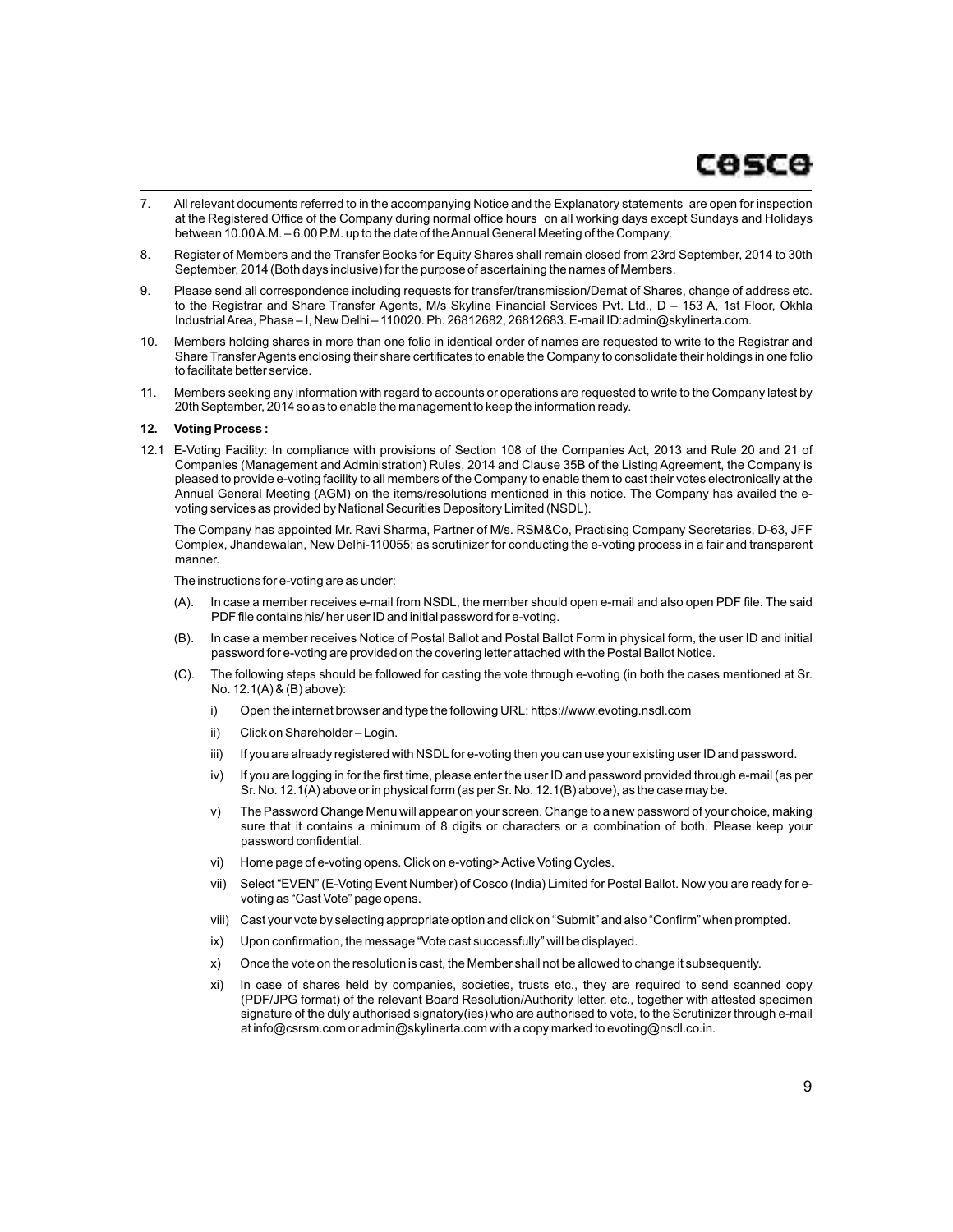# COSCO

- D. The e-voting period shall commence on Wednesday, September 24, 2014 (0900 Hours) and ends on Friday, September 26, 2014 (1800 Hours). The e-voting module shall be disabled by NSDL for voting thereafter. The members who have cast their vote electronically shall not vote through postal ballot form.
- E. The scrutinizer shall, within a period not exceeding three working days from the conclusion of the e-voting period, unblock the votes in the presence of at least two witnesses not in the employment of the Company and make a scrutinizer's report of the votes cast in favour or against, if any, forthwith to the Chairman of AGM.
- F. In case of any queries, you may refer the Frequently Asked Questions (FAQs) for Shareholders and e-voting user manual for Shareholders, available at the downloads section of www.evoting.nsdl.com.
- 12.2. Physical Postal Ballot: The members have the option to cast their vote through physical postal ballot. The procedure for casting the vote through physical postal ballot is as under:
	- A. The members who have received the Postal Ballot Notice along with Postal Ballot Form in physical form should return the Postal Ballot Form duly completed and signed by posting the same to the scrutinizer through pre-paid Business Reply Envelope (only for posting within India) being sent with the Postal Ballot Form.
	- B. The Postal Ballot Form deposited in person or sent by courier or registered / speed post at the expense of the members will also be accepted.
	- C. The completed Postal Ballot Forms should reach the scrutinizer on or before Friday, September 26, 2014 (upto 1800 Hours) and the Postal Ballot Forms received thereafter will be strictly treated as if the reply from the member has not been received.
	- D. The members are requested to carefully read the instructions printed on the Postal Ballot Form.
- 12.3. A member can opt for only one mode of voting i.e. either through e-voting or by Postal Ballot Form. If a member casts vote(s) by both modes, then voting done through Postal Ballot Form shall prevail and the voting done by electronic mode shall be treated as invalid.
- 12.4. Members holding multiple folios/demat accounts shall choose the voting process separately for each of the folio /demat accounts.
- 12.5. The results of e-voting and Postal Ballot Forms shall be aggregated and the Scrutinizer will submit his report to the Managing Director of the Company after completion of the scrutiny. The result of the Postal Ballot shall be announced in the Annual General Meeting of the Company to be held on Tuesday, September 30, 2014 at 1030 Hours at AMITABH, E-23, 2nd Floor, Bungalow Road, Kamla Nagar, Delhi – 110 007. The result of the Postal Ballot will also be hosted on the Company's website www.cosco.in and on the website of NSDLwithin two days of passing of the resolution at the AGM of the Company. The results will also be communicated to the stock exchange where the shares of the Company are listed.

Registered Office: 2/8, Roop Nagar, Delhi -110007

By order of the Board of Directors

Place: Delhi Date: 31st July, 2014

> **Devinder Kumar Jain** (DIN: 00191539) Chairman cum Managing Director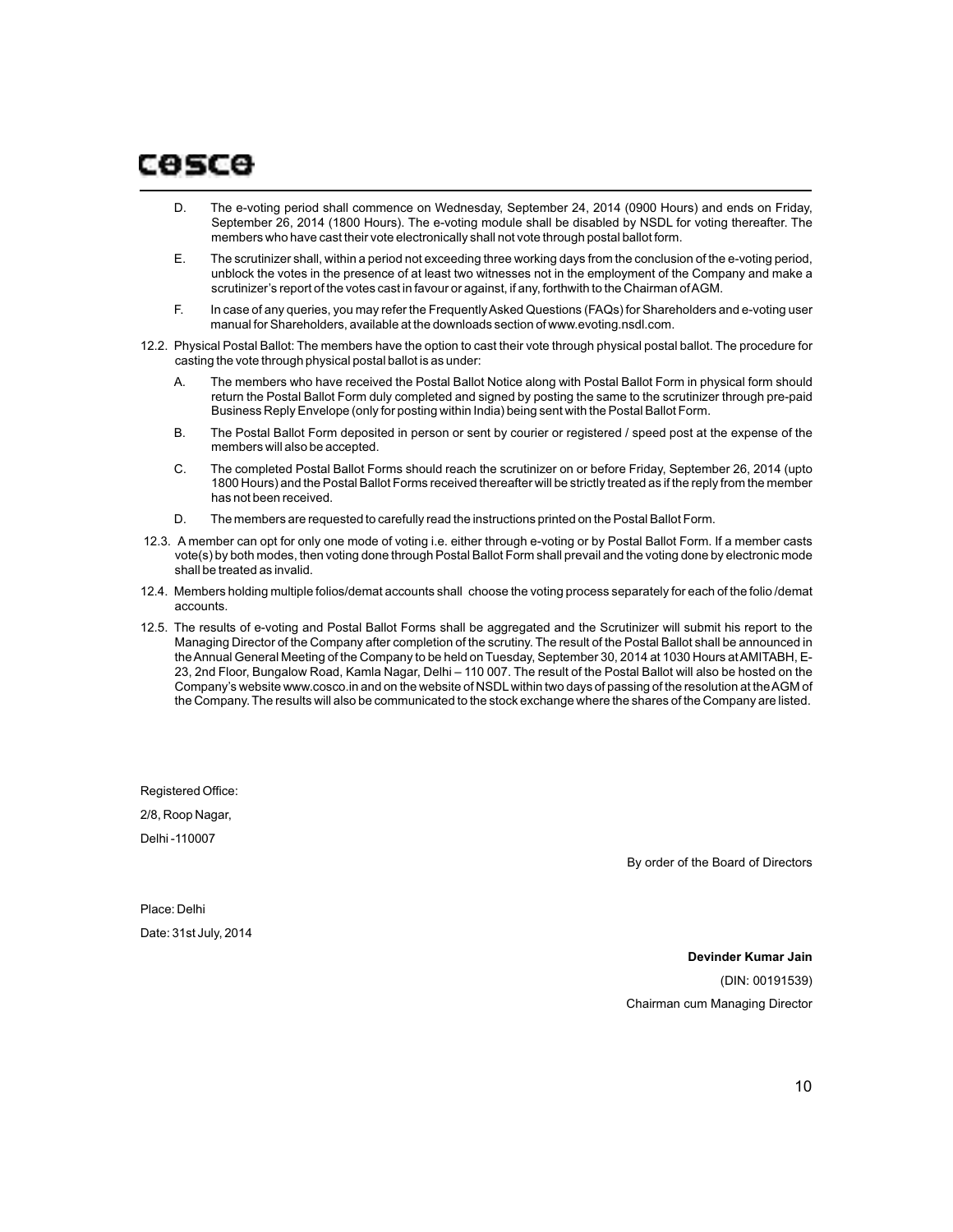# **Statement Pursuant to Section 102(1) of the Companies Act, 2013**

#### **Item No. 5**

Mr. Arun Jain, aged 48 years, is B.E., M. Tech. He has vast experience of more than 22 years of industrial Relation & Management and Research & Development of Rubber & Polymer Products. The Directors feel that the experience of Shri Arun Jain will be of immense help to the Company.

Shri Arun Jain was re-appointed as Whole time Director in the Annual General Meeting of the Shareholders held on 30th September, 2011 for a period of 3 years w.e.f. 1st October, 2011. His term will expire on 30th September, 2014.

The Board recommends the reappointment of Shri Arun Jain as Whole Time Director of the Company for the further period of Three (3) years w.e.f. 1st October 2014 upon the remuneration, terms & condition as set out in the Resolutions(s) and which Nomination & Remuneration Committee has approved. The Board recommends the Resolution(s) for your approval.

Shri Arun Jain satisfies all the conditions set out in Part-1 of Schedule V and under sub-section (3) of section 196 of the Companies Act, 2013 for being eligible for his re-appointment. He is not disqualified for being appointed as Directors in terms of section 164 of the Companies Act 2013.

Shri Devinder Kumar Jain –Chairman & Managing Director, Shri Narinder Kumar Jain – Managing Director, Shri Darshan Kumar Jain – Director ,Shri Manish Jain-Director and Shri Arun Jain are concerned or interested in the said Resolution(s).None of the Other Directors/ Key Management Person(s) or his relatives are in any way is concerned or interested in the Resolution(s) set out at Item No. 5.

The above may be treated as written memorandum setting out terms of re-appointment of Shri Arun Jain under section 190 of the Companies Act, 2013.

#### **Item No. 6**

Shri Manish Jain, aged 44, is a qualified engineer and MBA having business experience of about 21 years. He is managing plant operations and is also actively associated with research and development of new products.

Shri Manish Jain was re-appointed as Whole time Director in the Annual General Meeting of the Shareholders held on 30th September, 2011 for a period of 3 years w.e.f. 1st October, 2011. His term will expire on 30th September, 2014.

The Board recommends the reappointment of Shri Manish Jain as Whole Time Director of the Company for the further period of Three (3) years w.e.f. 1st October 2014 upon the remuneration, terms & condition as set out in the Resolutions(s) and which Nomination & Remuneration Committee has approved. The Board recommends the Resolution(s) for your approval.

Shri Manish Jain satisfies all the conditions set out in Part-1 of Schedule V and under sub-section (3) of section 196 of the Companies Act, 2013 for being eligible for his re-appointment. He is not disqualified for being appointed as Directors in terms of section 164 of the Companies Act 2013.

Shri Devinder Kumar Jain –Chairman & Managing Director, Shri Narinder Kumar Jain – Managing Director, Shri Darshan Kumar Jain – Director , Shri Arun Jain- Director and Shri Manish Jain are concerned or interested in the said Resolution(s).None of the Other Directors/ Key Management Person(s) or his relatives are in any way is concerned or interested in the Resolution(s) set out at Item No. 6.

The above may be treated as written memorandum setting out terms of re-appointment of Shri Manish Jain under section 190 of the Companies Act, 2013.

# **Item No. 7**

Shri Pankaj Jain, aged 43, is commerce graduate and holding Master Degree in Business Administration and has 21 years experience to his credit in marketing and finance. Shri Pankaj Jain has traveled abroad extensively and thereby enriched with vast experience in the field of export.

Shri Pankaj Jain was re-appointed as Whole time Director in the Annual General Meeting of the Shareholders held on 30th September, 2011 for a period of 3 years w.e.f. 1st October, 2011. His term will expire on 30th September, 2014.

The Board recommends the reappointment of Shri Pankaj Jain as Whole Time Director of the Company for the further period of Three (3) years w.e.f. 1st October 2014 upon the remuneration, terms & condition as set out in the Resolutions(s) and which Nomination & Remuneration Committee has approved. The Board recommends the Resolution(s) for your approval.

Shri Pankaj Jain satisfies all the conditions set out in Part-1 of Schedule V and under sub-section (3) of section 196 of the Companies Act, 2013 for being eligible for his re-appointment. He is not disqualified for being appointed as Directors in terms of section 164 of the Companies Act 2013.

Shri Darshan Kumar Jain – Director, Shri Devinder Kumar Jain –Chairman & Managing Director, Shri Narinder Kumar Jain – Managing Director and Shri Pankaj Jain are concerned or interested in the said Resolution(s).None of the Other Directors/ Key Management Person(s) or his relatives are in any way is concerned or interested in the Resolution(s) set out at Item No. 7.

The above may be treated as written memorandum setting out terms of re-appointment of Shri Pankaj Jain under section 190 of the Companies Act, 2013.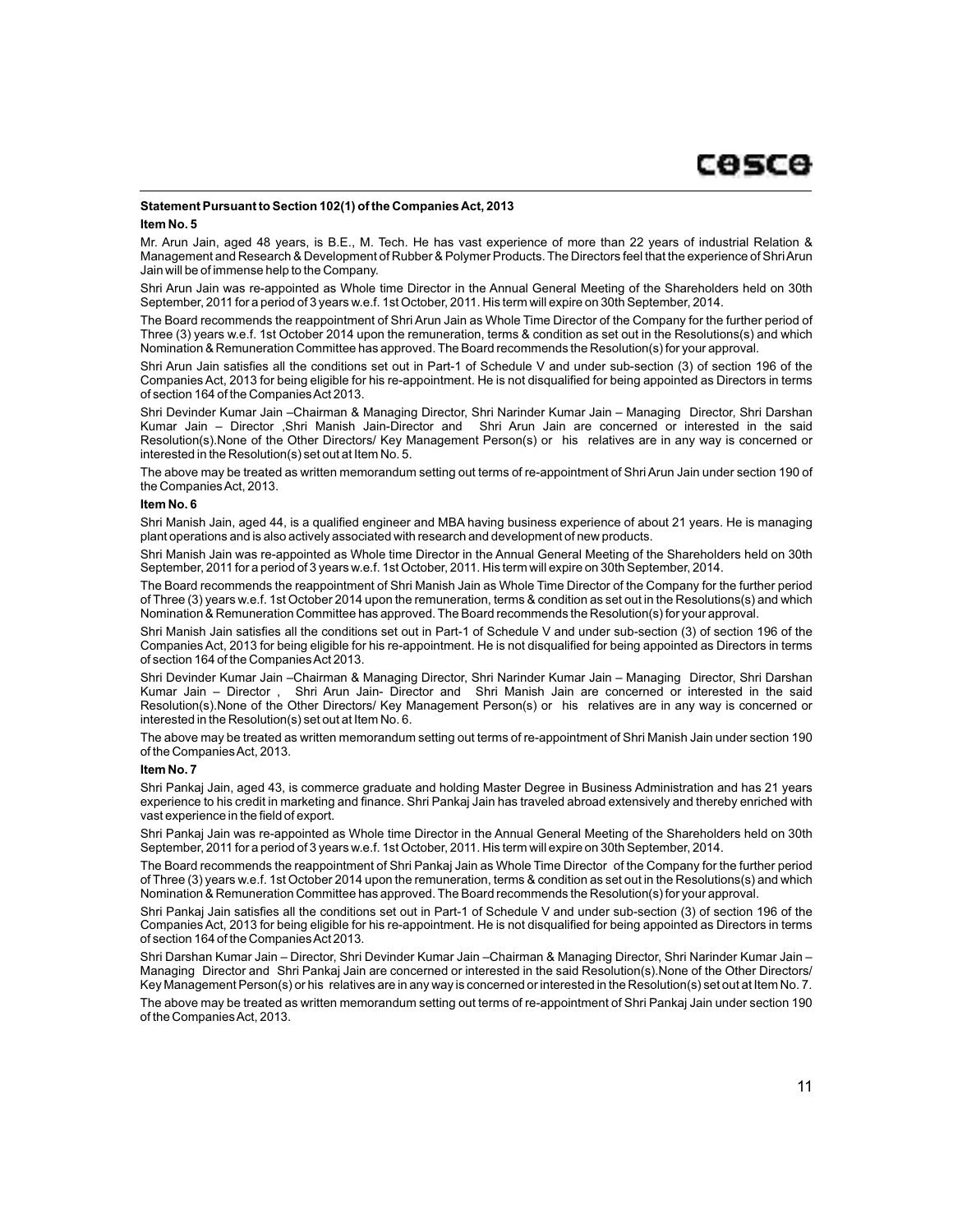#### **Item No. 8**

Shri Neeraj Jain, aged 42, is qualified Engineer and M.B.A. with Master Degree in Polymer Science from U.K. Shri Neeraj Jain is instrumental introducing new product line of Health & Fitness Equipments which contributes significantly to Company's revenue. He has 20 years experience to his credit in looking after imports and procuring of new products.

Shri Neeraj Jain was re-appointed as Whole time Director in the Annual General Meeting of the Shareholders held on 30th September, 2011 for a period of 3 years w.e.f. 1st October, 2011. His term will expire on 30th September, 2014.

The Board recommends the reappointment of Shri Neeraj Jain as Whole Time Director of the Company for the further period of Three (3) years w.e.f. 1st October 2014 upon the remuneration, terms & condition as set out in the Resolutions(s) and which Nomination & Remuneration Committee has approved. The Board recommends the Resolution(s) for your approval.

Shri Neeraj Jain satisfies all the conditions set out in Part-1 of Schedule V and under sub-section (3) of section 196 of the Companies Act, 2013 for being eligible for his re-appointment. He is not disqualified for being appointed as Directors in terms of section 164 of the Companies Act 2013.

Shri Narinder Kumar Jain – Managing Director, Shri Devinder Kumar Jain –Chairman & Managing Director, Shri Darshan Kumar Jain – Director and Shri Neeraj Jain are concerned or interested in the said Resolution(s).None of the Other Directors/ Key Management Person(s) or his relatives are in any way is concerned or interested in the Resolution(s) set out at Item No. 8 The above may be treated as written memorandum setting out terms of re-appointment of Shri Neeraj Jain under section 190 of the Companies Act, 2013.

#### **Item No. 9**

Smt. Nisha Paul (DIN: 00325914) is Graduate. She is experienced in tour & travel, human resource and public relations. Smt. Nisha Paul holds Directorship in Paul Air Transport Private Limited.

Smt. Nisha Paul does not hold by herself or for any other person on a beneficial basis, any shares in the Company.

In accordance with the provisions of section 149 of the Companies Act, 2013 read with Companies (Appointment and Qualification of Directors) Rules, 2014 every Listed Company is required to appoint one Woman Director. At Present there is no Woman Director in the Company.

It is proposed that Smt. Nisha Paul may be appointed as an Independent Woman Director ,not liable to retire by rotation, w.e.f. 1st October, 2014 for term of Three (3) consecutive years upto 30th September, 2017. The Company has received notice from a member under section 160 of the Companies Act, 2013 proposing Smt. Nisha Paul as a candidate for the office of Director of the Company. Smt. Nisha Paul is not disqualified from being appointed as Director in terms of section 164 of the Companies Act,2013 and has given her consent in writing to act as Director in Form DIR-2.

In the opinion of the Board, Smt. Nisha Paul fulfills the conditions specified in the Companies Act, 2013 and rules made thereunder for her appointment as an Independent Director of the Company and is independent of the management. The Company has also received a declaration to the effect that she meets the criteria of independence as prescribed both under sub-section (6) of section 149 of the Companies Act, 2013 and under clause 49 of the Listing Agreement.

The Board considers that her association with the Company would be of immense benefit to the Company. Accordingly, the Board recommends the resolution in relation to the appointment of Smt. Nisha Paul as an Independent Director, for the approval by the shareholders of the Company.

Except Smt. Nisha Paul, being an appointee, none of the Directors and Key Managerial Personnel of the Company and their relatives is concerned or interested, financially or otherwise, in the resolution set out at Item No. 9.

This Explanatory Statement together with particulars of Director(s) given in the annexed statement be also regarded as a disclosure under Clause 49 of the Listing Agreement with the Stock Exchanges.

#### **Item No. 10**

Shri Mahavir Prasad Gupta is a Non- Executive Independent Director of the Company. He Joined the Board of Directors of the Company w.e.f. 30th March, 2003. Shri Mahavir Prasad Gupta is member of Audit Committee, and Remuneration Committee of the Board of Directors of the Company.

Shri Mahavir Prasad Gupta is Former Head and Dean of Delhi School of Management Studies. He is Post Graduate-Educationist having vast knowledge in the areas of Business and Management.

Shri Mahavir Prasad Gupta does not hold by himself or for any other person on a beneficial basis, any shares in the Company.

Shri Mahavir Prasad Gupta retires by rotation at the ensuing Annual General Meeting under the erstwhile applicable provisions of the companies Act, 1956. In terms of Section 149 and other applicable provisions of the Companies Act, 2013 and Clause 49 (as amended) of Listing Agreement, Shri Mahavir Prasad Gupta being eligible and offering himself for reappointment, is proposed to be appointed as Independent Director, not liable to retire by rotation, w.e.f. 1st October, 2014 for term of Three (3) consecutive years upto 30th September, 2017,

The Company has received notice from a member under section 160 of the Companies Act, 2013 proposing Shri Mahavir Prasad Gupta as a candidate for the office of Director of the Company. Shri Mahavir Prasad Gupta is not disqualified from being appointed as Director in terms of section 164 of the Companies Act,2013 and has given his consent in writing to act as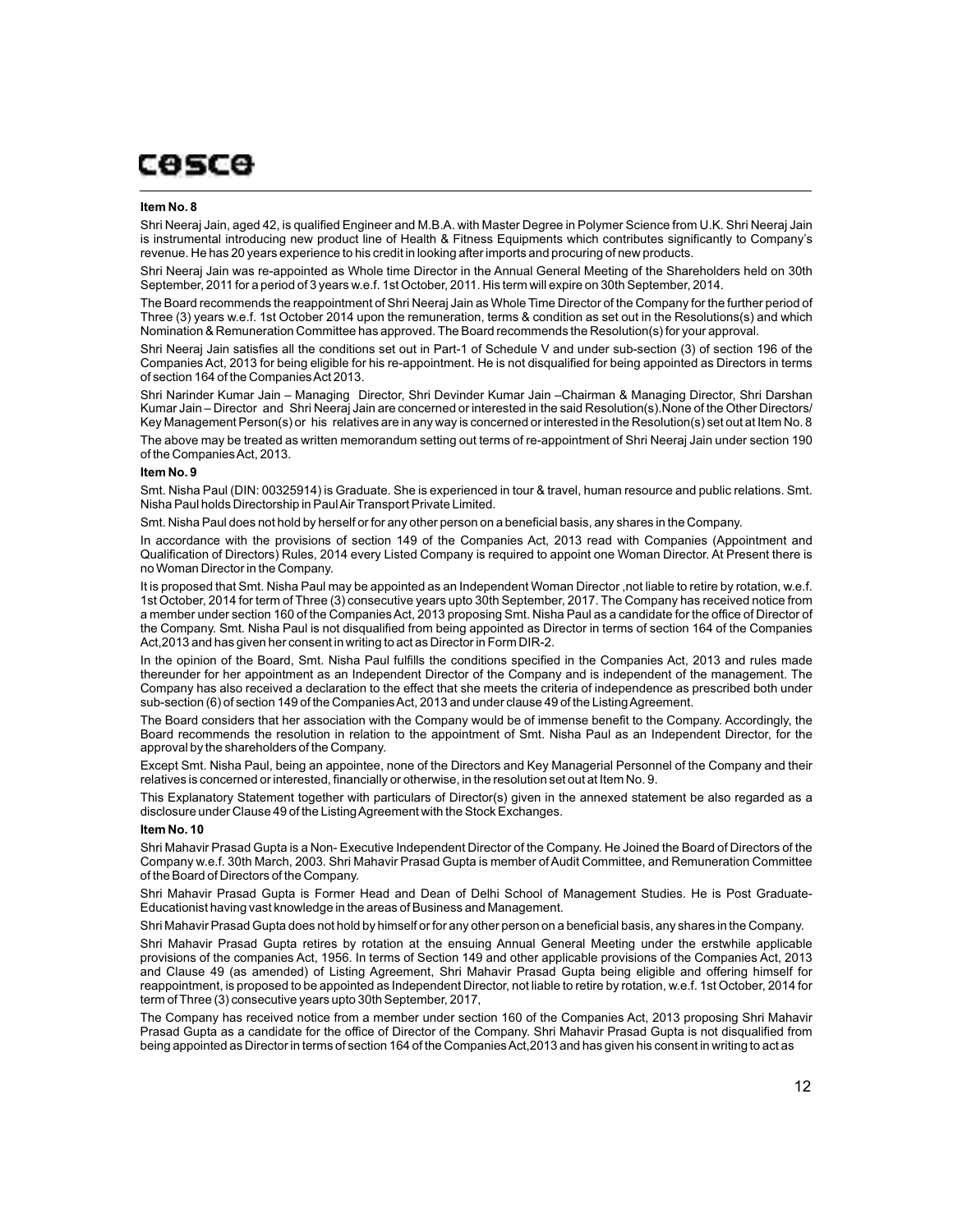#### Director in Form DIR-2.

In the opinion of the Board, Shri Mahavir Prasad Gupta fulfills the conditions specified both in the Companies Act, 2013 and rules made thereunder and clause 49 of the Listing Agreement for his appointment as an Independent Director of the Company and is independent of the management. The Company has also received a declaration to the effect that he meets the criteria of independence as prescribed both under sub-section (6) of section 149 of the Companies Act, 2013 and under clause 49 of the Listing Agreement.

The Board considers that his continued association would be of immense benefit to the Company and it is desirable to continue to avail services of Shri Mahavir Prasad Gupta as an Independent Director. Accordingly, the Board recommends the resolution in relation to appointment of Shri Mahavir Prasad Gupta as an Independent Director, for the approval by the shareholders of the Company.

Except Shri Mahavir Prasad Gupta, being an appointee, none of the Director and Key Managerial Personnel of the Company and their relatives is concerned or interested, financially or otherwise, in the resolution(s) set out at Item No. 10. This Explanatory Statement together with particulars of Director(s) given in the annexed statement be also regarded as a disclosure under Clause 49 of the Listing Agreement with the Stock Exchanges.

#### **Item No. 11**

Shri Sunil Jain is a Non- Executive Independent Director of the Company. He Joined the Board of Directors of the Company w.e.f. 30th March, 2003. Shri Sunil Jain is member of Audit Committee, and Remuneration Committee of the Board of Directors of the Company.

He is Director in H B Velvet Pvt. Limited. He is a Graduate having vast knowledge in Industrial Management.

Shri Sunil Jain does not hold by himself or for any other person on a beneficial basis, any shares in the Company.

Shri Sunil Jain retires by rotation at the ensuing Annual General Meeting under the erstwhile applicable provisions of the companies Act, 1956. In terms of Section 149 and other applicable provisions of the Companies Act, 2013 and Clause 49 (as amended) of Listing Agreement, Shri Sunil Jain being eligible and offering himself for reappointment, is proposed to be appointed as Independent Director, not liable to retire by rotation, w.e.f. 1st October,2014 for term of Three (3) consecutive years upto 30th September, 2017,

The Company has received notice from a member under section 160 of the Companies Act, 2013 proposing Shri Sunil Jain as a candidate for the office of Director of the Company. Shri Sunil Jain is not disqualified from being appointed as Director in terms of section 164 of the Companies Act, 2013 and has given his consent in writing to act as Director in Form DIR-2.

In the opinion of the Board, Shri Sunil Jain fulfills the conditions specified both in the Companies Act, 2013 and rules made thereunder and clause 49 of the Listing Agreement for his appointment as an Independent Director of the Company and is independent of the management. The Company has also received a declaration to the effect that he meets the criteria of independence as prescribed both under sub-section (6) of section 149 of the Companies Act, 2013 and under clause 49 of the Listing Agreement.

The Board considers that his continued association would be of immense benefit to the Company and it is desirable to continue to avail services of Shri Sunil Jain as an Independent Director. Accordingly, the Board recommends the resolution in relation to appointment of Shri Sunil Jain as an Independent Director, for the approval by the shareholders of the Company.

Except Shri Sunil Jain, being an appointee, none of the Director and Key Managerial Personnel of the Company and their relatives is concerned or interested, financially or otherwise, in the resolution(s) set out at Item No. 11 This Explanatory Statement together with particulars of Director(s) given in the annexed statement be also regarded as a disclosure under Clause 49 of the Listing Agreement with the Stock Exchanges.

#### **Item No. 12**

Shri Gulshan Rai Jain is a Non- Executive Independent Director of the Company. He Joined the Board of Directors of the Company w.e.f. 30th March, 2003. Shri Gulshan Rai Jain is member of Audit Committee, and Remuneration Committee of the Board of Directors of the Company.

Shri Gulshan Rai Jain is Director in Jainson Rubber Pvt. Limited. He is a Graduate having vast Experience in Industrial Management.

Shri Gulsahn Rai Jain holds 2000 shares. He does not hold shares on behalf of any other person on a beneficial basis.

Shri Gulsahn Rai Jain retires by rotation at the ensuing Annual General Meeting under the erstwhile applicable provisions of the companies Act, 1956. In terms of Section 149 and other applicable provisions of the Companies Act, 2013 and Clause 49 (as amended) of Listing Agreement, Shri Gulsahn Rai Jain being eligible and offering himself for reappointment, is proposed to be appointed as Independent Director, not liable to retire by rotation, w.e.f. 1st October, 2014 for term of Three (3) consecutive years upto 30th September, 2017,

The Company has received notice from a member under section 160 of the Companies Act, 2013 proposing Shri Gulsahn Rai Jain as a candidate for the office of Director of the Company. Shri Gulsahn Rai Jain is not disqualified from being appointed as Director in terms of section 164 of the Companies Act,2013 and has given his consent in writing to act as Director in Form DIR-2.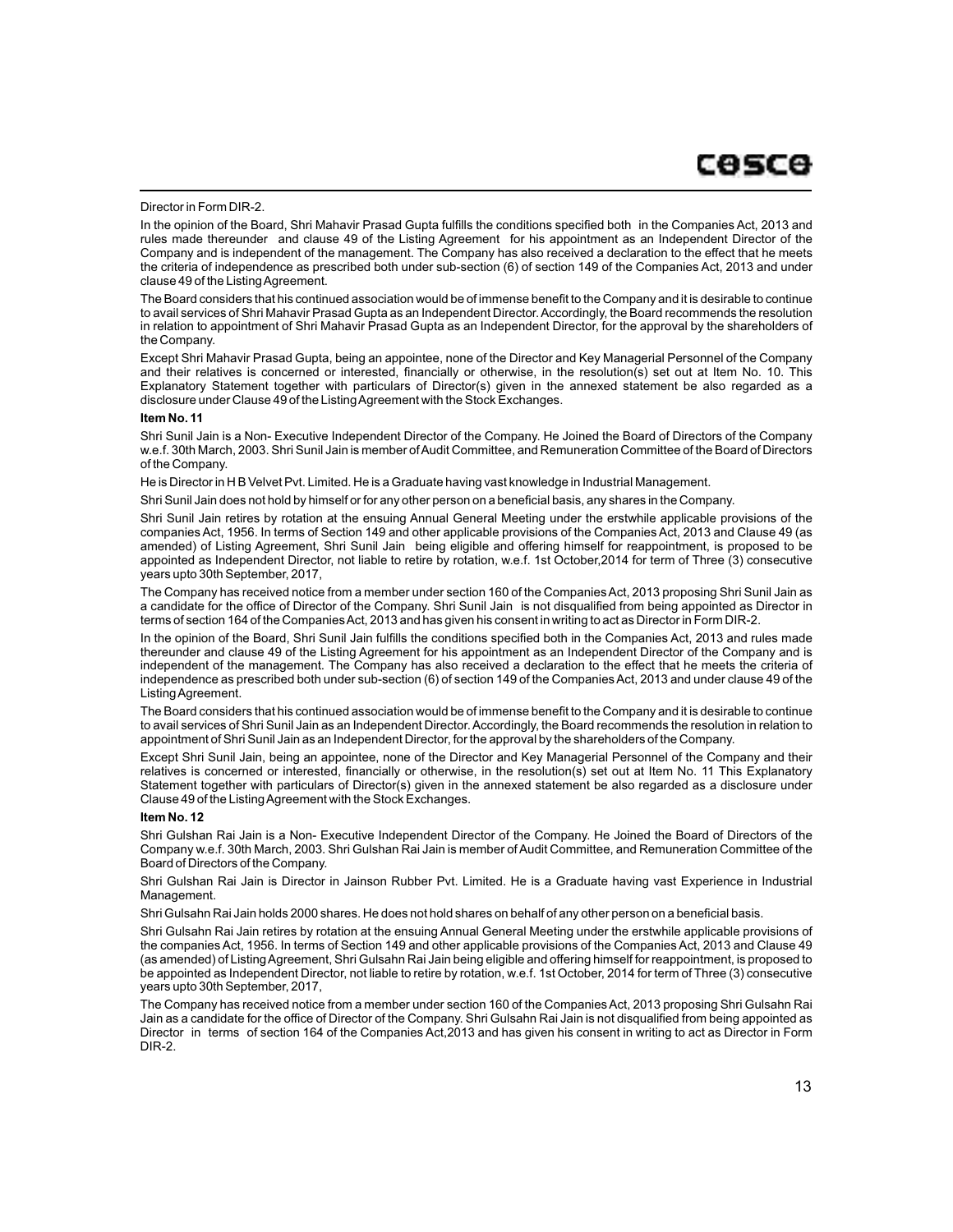In the opinion of the Board, Shri Gulsahn Rai Jain fulfills the conditions specified both in the Companies Act, 2013 and rules made thereunder and clause 49 of the Listing Agreement for his appointment as an Independent Director of the Company and is independent of the management. The Company has also received a declaration to the effect that he meets the criteria of independence as prescribed both under sub-section (6) of section 149 of the Companies Act, 2013 and under clause 49 of the Listing Agreement.

The Board considers that his continued association would be of immense benefit to the Company and it is desirable to continue to avail services of Shri Gulsahn Rai Jain as an Independent Director. Accordingly, the Board recommends the resolution in relation to appointment of Shri Gulsahn Rai Jain as an Independent Director, for the approval by the shareholders of the Company.

Except Shri Gulsahn Rai Jain, being an appointee, none of the Director and Key Managerial Personnel of the Company and their relatives is concerned or interested, financially or otherwise, in the resolution(s) set out at Item No. 12. This Explanatory Statement together with particulars of Director(s) given in the annexed statement be also regarded as a disclosure under Clause 49 of the Listing Agreement with the Stock Exchanges.

#### **Item No. 13**

Shri Mohan Lal Mangla is a Non- Executive Independent Director of the Company. He Joined the Board of Directors of the Company w.e.f. 7th October, 1997.

Shri Mangla is member of Remuneration Committee of the Board of Directors of the Company.

Shri Mangla is a Law Graduate having vast Legal Experience including Intellectual Property Rights.

Shri Mangla holds 1000 shares (As Second Joint Holder with Shri Aman Mangla the First Holder). He does not hold shares on behalf of any other person on a beneficial basis.

Shri Mangla is a Director whose period of office is liable to determination by retirement of directors by rotation under the erstwhile applicable provisions of the companies Act, 1956. In terms of Section 149 and other applicable provisions of the Companies Act, 2013 and Clause 49 (as amended) of Listing Agreement, Shri Mohan Lal Mangla being eligible and offering himself for appointment, is proposed to be appointed as Independent Director, not liable to retire by rotation, w.e.f. 1st October, 2014 for term of Three (3) consecutive years upto 30th September, 2017.

The Company has received notice from a member under section 160 of the Companies Act, 2013 proposing Shri Mohan Lal Mangla as a candidate for the office of Director of the Company. Shri Mohan Lal Mangla is not disqualified from being appointed as Director in terms of section 164 of the Companies Act, 2013 and has given his consent in writing to act as Director in Form DIR-2.

In the opinion of the Board, Shri Mohan Lal Mangla fulfills the conditions specified both in the Companies Act, 2013 and rules made thereunder and clause 49 of the Listing Agreement for his appointment as an Independent Director of the Company and is independent of the management. The Company has also received a declaration to the effect that he meets the criteria of independence as prescribed both under sub-section (6) of section 149 of the Companies Act, 2013 and under clause 49 of the Listing Agreement.

The Board considers that his continued association would be of immense benefit to the Company and it is desirable to continue to avail services of Shri Mohan Lal Mangla as an Independent Director. Accordingly, the Board recommends the resolution in relation to appointment of Shri Mohan Lal Mangla as an Independent Director, for the approval by the shareholders of the Company.

Except Shri Mohan Lal Mangla, being an appointee, none of the Director and Key Managerial Personnel of the Company and their relatives is concerned or interested, financially or otherwise, in the resolution(s) set out at Item No. 13 This Explanatory Statement together with particulars of Director(s) given in the annexed statement be also regarded as a disclosure under Clause 49 of the Listing Agreement with the Stock Exchanges.

#### **Item No. 14**

Shri Vijender Kumar Jain is a Non- Executive Independent Director of the Company. He Joined the Board of Directors of the Company w.e.f. 31st October, 2012. He is member of Audit Committee of the Board of Directors of the Company. Shri Vijender Kumar Jain is a Chartered Accountant having vast Experience as practicing in Finance Accounts, Audit, Taxation and Company Law Matters.

Shri Vijender Kumar Jain does not hold by himself or for any other person on a beneficial basis, any shares in the Company.

Shri Vijender Kumar Jain is a Director whose period of office is liable to determination by retirement of directors by rotation under the erstwhile applicable provisions of the companies Act, 1956. In terms of Section 149 and other applicable provisions of the Companies Act, 2013 and Clause 49 (as amended) of Listing Agreement, Shri Vijender Kumar Jain being eligible and offering himself for appointment, is proposed to be appointed as Independent Director, not liable to retire by rotation, w.e.f. 1st October, 2014 for term of Three (3) consecutive years upto 30th September, 2017.

The Company has received notice from a member under section 160 of the Companies Act, 2013 proposing Shri Vijender Kumar Jain as a candidate for the office of Director of the Company. Shri Vijender Kumar Jain is not disqualified from being appointed as Director in terms of section 164 of the Companies Act, 2013 and has given his consent in writing to act as Director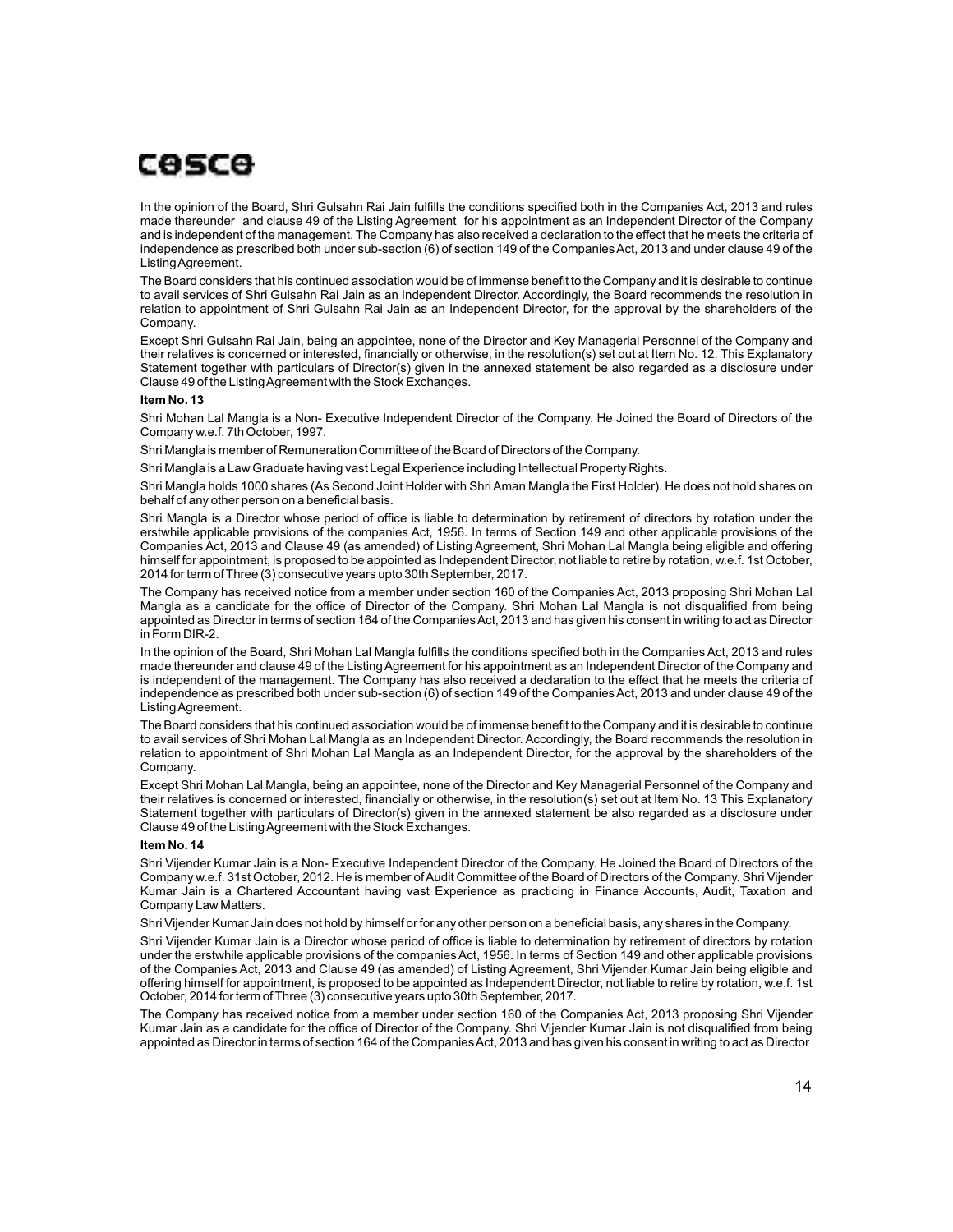#### in Form DIR-2.

In the opinion of the Board, Shri Vijender Kumar Jain fulfills the conditions specified both in the Companies Act, 2013 and rules made thereunder and clause 49 of the Listing Agreement for his appointment as an Independent Director of the Company and is independent of the management. The Company has also received a declaration to the effect that he meets the criteria of independence as prescribed both under sub-section (6) of section 149 of the Companies Act, 2013 and under clause 49 of the Listing Agreement

The Board considers that his continued association would be of immense benefit to the Company and it is desirable to continue to avail services of Shri Vijender Kumar Jain as an Independent Director. Accordingly, the Board recommends the resolution in relation to appointment of Shri Vijender Kumar Jain as an Independent Director, for the approval by the shareholders of the Company.

Except Shri Vijender Kumar Jain, being an appointee, none of the Director and Key Managerial Personnel of the Company and their relatives is concerned or interested, financially or otherwise, in the resolution(s) set out at Item No. 14. This Explanatory Statement together with particulars of Director(s) given in the annexed statement be also regarded as a disclosure under Clause 49 of the Listing Agreement with the Stock Exchanges.

#### **Item No. 15**

Shri Vijay Kumar Sood is a Non- Executive Independent Director of the Company. He Joined the Board of Directors of the Company w.e.f. 01st May, 2007.

Shri Vijay Kumar Sood is Director in Vijay Vallabh Securities Limited. He is a Graduate having 32 years experiences in Armed Forces (Retired as Lt. Col.) and 19 year in event management and Sports Goods Promotion.

Shri Vijay Kumar Sood does not hold by himself or for any other person on a beneficial basis, any shares in the Company.

Shri Vijay Kumar Sood is a Director whose period of office is liable to determination by retirement of directors by rotation under the erstwhile applicable provisions of the companies Act, 1956. In terms of Section 149 and other applicable provisions of the Companies Act, 2013 and Clause 49 (as amended) of Listing Agreement, Shri Vijay Kumar Sood being eligible and offering himself for appointment, is proposed to be appointed as Independent Director, not liable to retire by rotation, w.e.f. 1st October, 2014 for term of Three (3) consecutive years upto 30th September, 2017.

The Company has received notice from a member under section 160 of the Companies Act, 2013 proposing Shri Vijay Kumar Sood as a candidate for the office of Director of the Company. Shri Vijay Kumar Sood is not disqualified from being appointed as Director in terms of section 164 of the Companies Act, 2013 and has given his consent in writing to act as Director in Form DIR-2.

In the opinion of the Board, Shri Vijay Kumar Sood fulfills the conditions specified both in the Companies Act, 2013 and rules made thereunder and clause 49 of the Listing Agreement for his appointment as an Independent Director of the Company and is independent of the management. The Company has also received a declaration to the effect that he meets the criteria of independence as prescribed both under sub-section (6) of section 149 of the Companies Act, 2013 and under clause 49 of the Listing Agreement.

The Board considers that his continued association would be of immense benefit to the Company and it is desirable to continue to avail services of Shri Vijay Kumar Sood as an Independent Director. Accordingly, the Board recommends the resolution in relation to appointment of Shri Vijay Kumar Sood as an Independent Director, for the approval by the shareholders of the Company.

Except Shri Vijay Kumar Sood, being an appointee, none of the Director and Key Managerial Personnel of the Company and their relatives is concerned or interested, financially or otherwise, in the resolution(s) set out at Item No. 15 This Explanatory Statement together with particulars of Director(s) given in the annexed statement be also regarded as a disclosure under Clause 49 of the Listing Agreement with the Stock Exchanges.

Registered Office: 2/8, Roop Nagar, Delhi -110007

By order of the Board of Directors

Place: Delhi Date: 31st July, 2014

> **Devinder Kumar Jain** (DIN: 00191539) Chairman cum Managing Director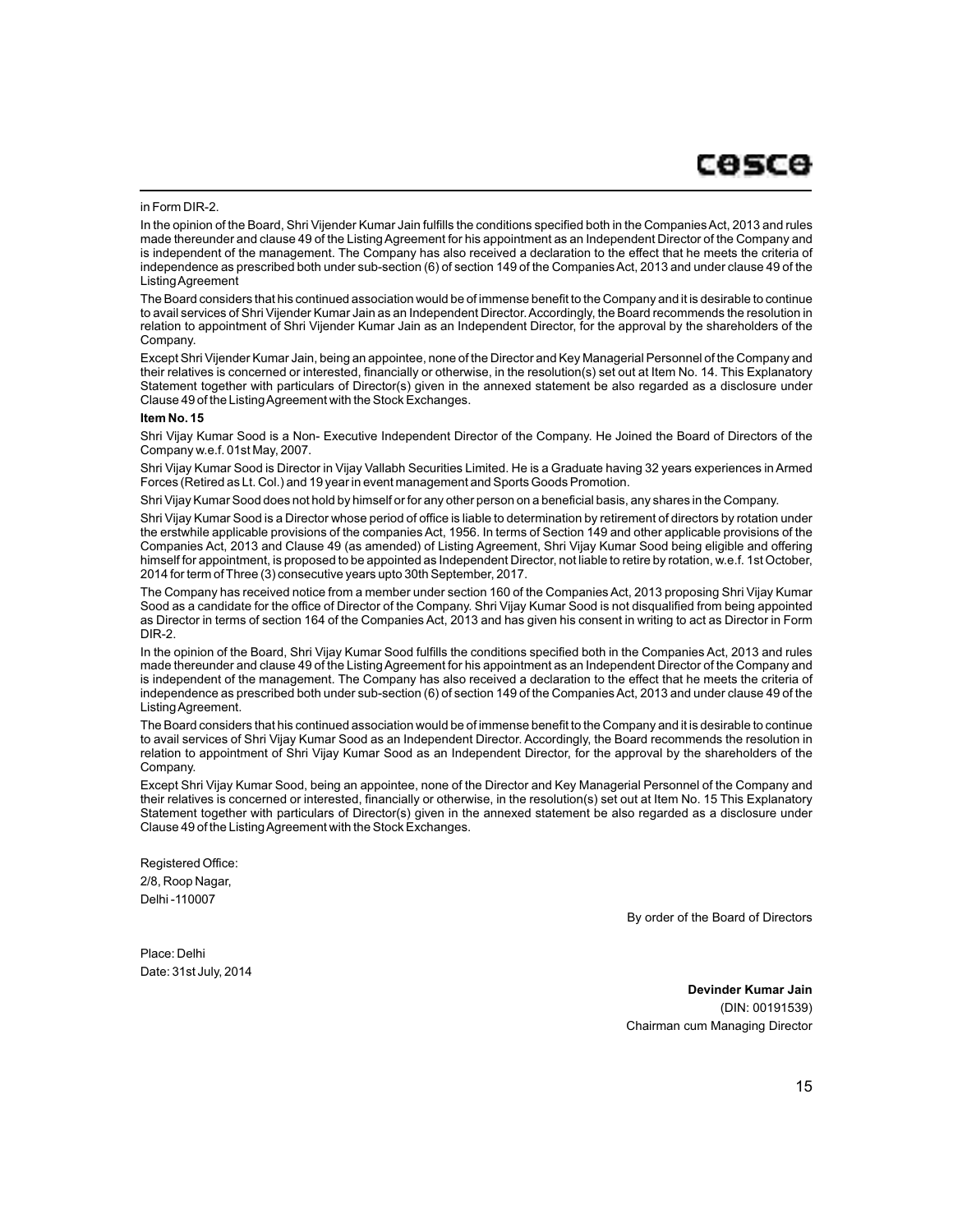**Statement forming part of Notice of 35th Annual General Meeting issued to the Shareholders of the Company pursuant to the requirements of Section II of Schedule V to the Companies Act, 2013 for appointment and approval of Managerial Remuneration payable to Whole time Directors as per Agenda Items Nos. 5 to 8 and Clause 49 of the Listing Agreement.**

### **I. General Information:**

| 1. | Nature of industry                                                                                                                                           | The Company manufactures Sports Balls & Sports Ball Bladders<br>and markets Sports Goods and Fitness Equipments & allied<br>items.                           |                                                                        |                                                                  |
|----|--------------------------------------------------------------------------------------------------------------------------------------------------------------|--------------------------------------------------------------------------------------------------------------------------------------------------------------|------------------------------------------------------------------------|------------------------------------------------------------------|
| 2. | Date or expected date of commencement<br>of commercial production                                                                                            | Existing Company. Already in commercial production.                                                                                                          |                                                                        |                                                                  |
| 3  | In case of new companies, expected date of<br>commencement of activities as per project<br>approved by financial institutions appearing in the<br>prospectus | Not Applicable                                                                                                                                               |                                                                        |                                                                  |
| 4. | Financial performance based on                                                                                                                               | <b>Particulars</b>                                                                                                                                           |                                                                        |                                                                  |
|    | given indicators                                                                                                                                             | <b>FINANCIAL RESULTS</b>                                                                                                                                     | <b>Current Year</b><br>ended<br>31.03.2014<br>$(5 \in \text{Ln}$ Lacs) | Previous Year<br>ended<br>31.03.2013<br>$(5 \in \text{In}$ Lacs) |
|    |                                                                                                                                                              | <b>Revenue from operations</b><br>Other Income<br><b>Total Revenue</b><br>Expenses:                                                                          | 10500.40<br>53.56<br>10553.96                                          | 9280.72<br>22.85<br>9303.57                                      |
|    |                                                                                                                                                              | (a) Cost of Materials Consumed<br>(b) Purchase of Stock-in-Trade<br>(c) Changes in inventories of<br>Finished Goods, Work-in-<br>Progress and Stock-in-Trade | 2010.75<br>4826.78<br>(200.28)                                         | 1764.58<br>3842.16<br>(4.14)                                     |
|    |                                                                                                                                                              | (d) Employee Benefit Expense<br>(e) Financial Costs<br>(f) Depreciation<br>(g) Other expenses                                                                | 966.85<br>276.74<br>76.18<br>2066.25                                   | 915.96<br>267.63<br>72.63<br>1952.10                             |
|    |                                                                                                                                                              | <b>Total Expenses</b><br>Profit before Prior Period,<br>exceptional and extraordinary<br>items and Tax                                                       | 10023.27<br>530.69                                                     | 8810.92<br>492.65                                                |
|    |                                                                                                                                                              | Prior Period Adjustments - Charge<br>Exceptional Items- Charge/(Income)<br>Profit before extraordinary item<br>and Tax                                       | 4.78<br>129.57<br>396.34                                               | 6.40<br>263.68<br>222.57                                         |
|    |                                                                                                                                                              | Extraordinary Items<br><b>Profit before Tax</b><br>Tax Expenses/(Income) :                                                                                   | 396.34                                                                 | 222.57                                                           |
|    |                                                                                                                                                              | <b>Current Tax</b><br><b>Deferred Tax</b><br>Profit for the period from<br>continuing operations<br><b>Shareholders Funds</b>                                | 78.16<br>44.66<br>273.52                                               | 76.89<br>134.17<br>11.51                                         |
|    |                                                                                                                                                              | a) Share Capital<br>b) Reserves and Surplus<br>Long Term Borrowings (unsecured)<br><b>Short Term Borrowings from Banks</b><br>(Secured)                      | 416.10<br>1437.83<br>1400.00                                           | 416.10<br>1164.32<br>1400.00                                     |
|    |                                                                                                                                                              | a) Working Capital Loans<br>b) Others<br><b>Short Term Borrowings - Unsecured</b><br><b>Investments-Non Current</b>                                          | 1561.05<br>648.33<br>0.05                                              | 727.75<br>469.92<br>0.05                                         |
| 5. | Foreign investments or<br>collaborations, if any                                                                                                             |                                                                                                                                                              | <b>NIL</b>                                                             | NIL.                                                             |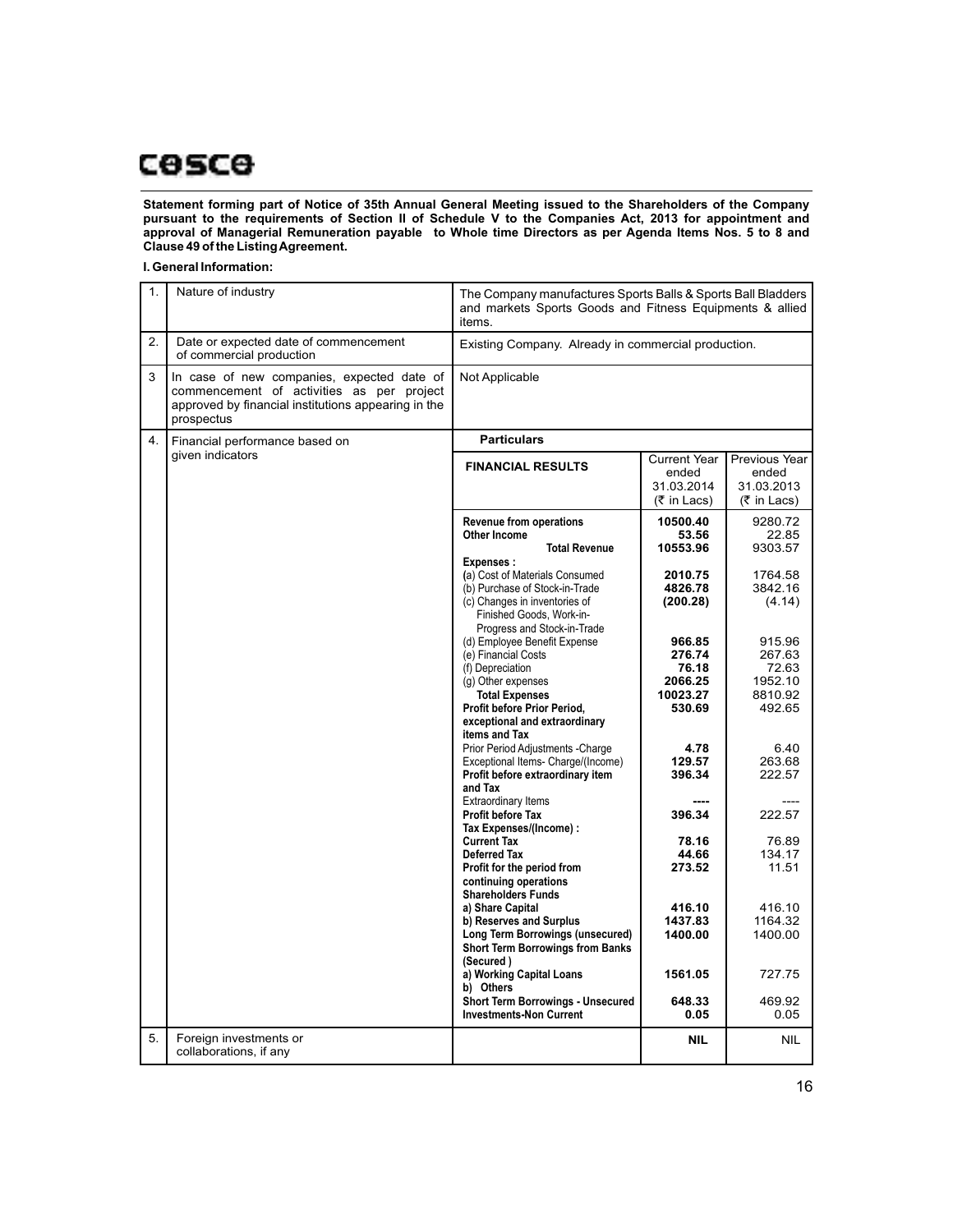# **II. Information about the Appointees ( Whole Time Directors)**

**(iv) Shri Arun Jain -** Whole Time Director

| 1. | <b>Background details</b>                                                                                                                                                                                           | 1.1 Date of Birth<br>25th January, 1966<br>48 years<br>$1.2$ Age<br>1.3 Qualification<br>B.E., M. Tech<br>1.4 Experience<br>22 years of experience<br>1.5 Date of appointment<br>1st May, 2007                                                                                                                                                                 |  |
|----|---------------------------------------------------------------------------------------------------------------------------------------------------------------------------------------------------------------------|----------------------------------------------------------------------------------------------------------------------------------------------------------------------------------------------------------------------------------------------------------------------------------------------------------------------------------------------------------------|--|
| 2. | <b>Past Remuneration</b>                                                                                                                                                                                            | Remuneration paid to Shri Arun Jain during 2013-14 has been<br>provided in the report on corporate governance forming part of<br>the Annual Report.                                                                                                                                                                                                            |  |
| 3  | Recognition or awards                                                                                                                                                                                               |                                                                                                                                                                                                                                                                                                                                                                |  |
| 4. | Job profile and his suitability                                                                                                                                                                                     | He has vast experience in Industrial Relations & Management<br>and Research & Development of Rubber & Polymer Products.                                                                                                                                                                                                                                        |  |
| 5. | Remuneration proposed                                                                                                                                                                                               | As per details given in the main body of the Resolution(s)                                                                                                                                                                                                                                                                                                     |  |
| 6. | Comparative remuneration profile with respect to<br>industry, size of the Company, profile of the position<br>and person (in case of expatriates the relevant<br>details would be w.r.t. the country of his origin) | No Industry specific comparative data available.                                                                                                                                                                                                                                                                                                               |  |
| 7. | Pecuniary relationship directly or indirectly with the<br>Company, or relationship with the managerial<br>personnel, if any.                                                                                        | Promoter Director Cum Shareholder of the Company. Related to<br>Shri Devinder Kumar Jain - Chairman, cum Managing Director,<br>Shri Narinder Kumar Jain-Managing Director, Shri Darshan<br>Kumar Jain-Whole Time Director and Shri Manish Jain - Whole<br>Time Director. Number of Shares held by him in the Company are<br>84,300 plus 500 as Karta of H.U.F. |  |
| 8. | List of other Indian Public Limited Companies in<br>which Directorship held                                                                                                                                         | <b>NIL</b>                                                                                                                                                                                                                                                                                                                                                     |  |
| 9. | Chairman/Member of the Committee of Board of<br>other Public Limited Companies                                                                                                                                      | <b>NIL</b>                                                                                                                                                                                                                                                                                                                                                     |  |

# **(v) Shri Manish Jain – Whole Time Director**

|                       | Background details              | 1.1 Date of Birth<br>17th November, 1970<br>$1.2$ Age<br>44 years<br>1.3 Qualification<br>Qualified Engineer and MBA<br>21 years of experience<br>1.4 Experience<br>1.5 Date of appointment<br>1st April, 1998 |  |
|-----------------------|---------------------------------|----------------------------------------------------------------------------------------------------------------------------------------------------------------------------------------------------------------|--|
| $\mathcal{P}_{\cdot}$ | Past Remuneration               | Remuneration paid to Shri Manish Jain during 2013-14 has been<br>provided in the report on corporate governance forming part of<br>the Annual Report.                                                          |  |
| 3                     | Recognition or awards           |                                                                                                                                                                                                                |  |
| 4.                    | Job profile and his suitability | Managing Plant Operations and Associated with research and<br>Development of new Products.                                                                                                                     |  |
| 5.                    | Remuneration proposed           | As per detail given in the main body of the Resolution(s)                                                                                                                                                      |  |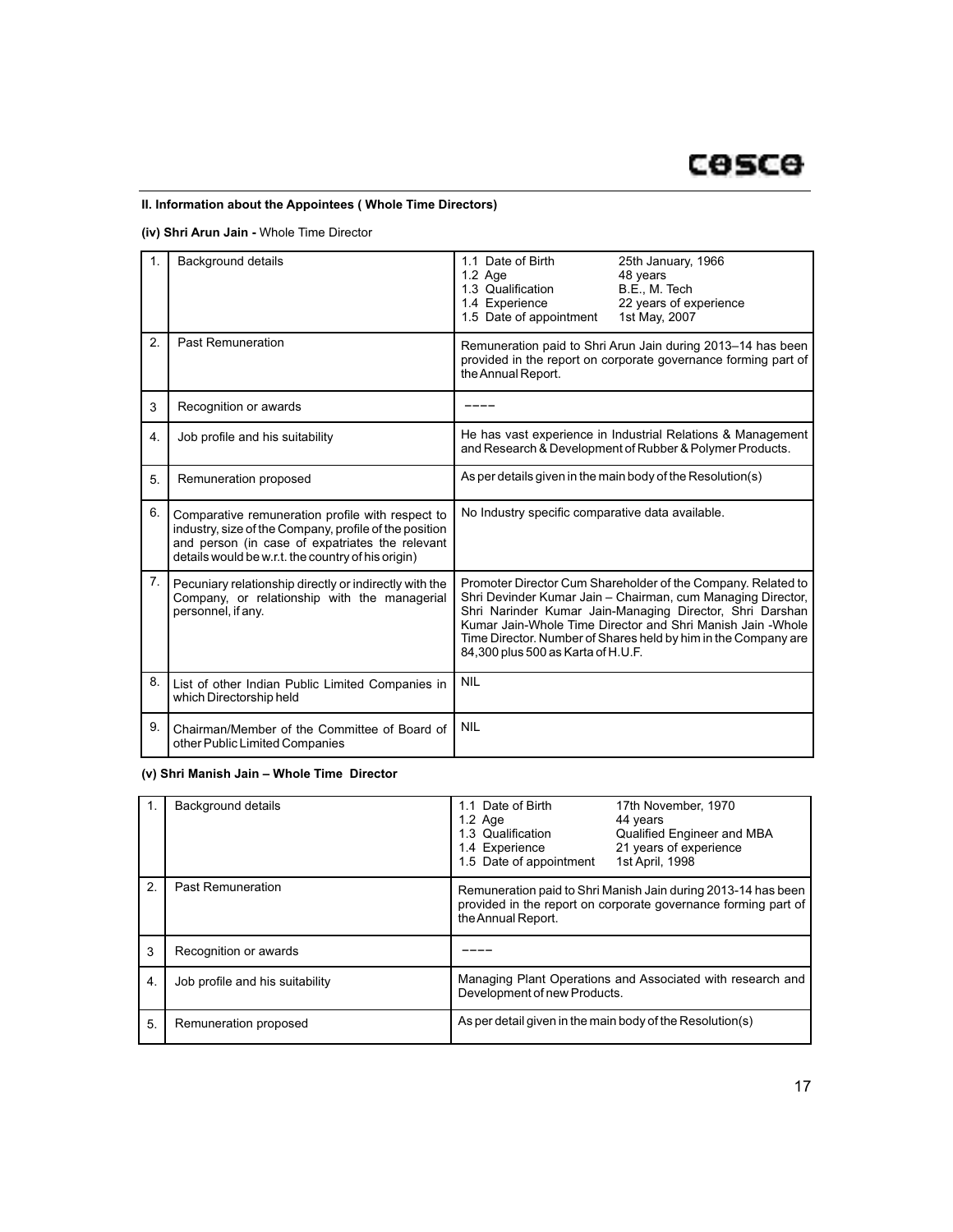| 6. | Comparative remuneration profile with respect to<br>industry, size of the Company, profile of the position<br>and person (in case of expatriates the relevant<br>details would be w.r.t. the country of his origin) | No Industry specific comparative data available.                                                                                                                                                                                                                                                                                                            |
|----|---------------------------------------------------------------------------------------------------------------------------------------------------------------------------------------------------------------------|-------------------------------------------------------------------------------------------------------------------------------------------------------------------------------------------------------------------------------------------------------------------------------------------------------------------------------------------------------------|
|    | Pecuniary relationship directly or indirectly with the<br>Company, or relationship with the managerial<br>personnel, if any.                                                                                        | Promoter Director cum Shareholder of the Company. Related to<br>Shri Devinder Kumar Jain - Chairman cum Managing Director,<br>Shri Narinder Kumar Jain-Managing Director, Shri Darshan<br>Kumar Jain-Whole Time Director and Shri Arun Jain-Whole Time<br>Director. Numbers of Shares held by him in the Company are<br>91300 plus 12700 as Karta of H.U.F. |
| 8. | List of other Indian Public Limited Companies in<br>which Directorship held                                                                                                                                         | <b>NIL</b>                                                                                                                                                                                                                                                                                                                                                  |
| 9. | Chairman/Member of the Committee of Board of<br>other Public Limited Companies                                                                                                                                      | <b>NIL</b>                                                                                                                                                                                                                                                                                                                                                  |

# **(vi) Shri Pankaj Jain –** Whole Time Director

| $\mathbf{1}$ . | <b>Background details</b>                                                                                                                                                                                           | 1.1 Date of Birth<br>7th August, 1971<br>43 years<br>1.2 Age<br>1.3 Qualification<br><b>B.Com and MBA</b><br>1.4 Experience<br>21 years of experience<br>1.5 Date of appointment<br>1st April, 1998                                                                                                                     |  |
|----------------|---------------------------------------------------------------------------------------------------------------------------------------------------------------------------------------------------------------------|-------------------------------------------------------------------------------------------------------------------------------------------------------------------------------------------------------------------------------------------------------------------------------------------------------------------------|--|
| 2.             | <b>Past Remuneration</b>                                                                                                                                                                                            | Remuneration paid to Shri PankajJain during 2013-14 has been<br>provided in the report on corporate governance forming part of<br>the Annual Report.                                                                                                                                                                    |  |
| 3              | Recognition or awards                                                                                                                                                                                               |                                                                                                                                                                                                                                                                                                                         |  |
| 4.             | Job profile and his suitability                                                                                                                                                                                     | Finance and Marketing and Development of new Products.                                                                                                                                                                                                                                                                  |  |
| 5.             | Remuneration proposed                                                                                                                                                                                               | As per detail given in the main body of the Resolution(s)                                                                                                                                                                                                                                                               |  |
| 6.             | Comparative remuneration profile with respect to<br>industry, size of the Company, profile of the position<br>and person (in case of expatriates the relevant<br>details would be w.r.t. the country of his origin) | No Industry specific comparative data available.                                                                                                                                                                                                                                                                        |  |
| 7.             | Pecuniary relationship directly or indirectly with the<br>Company, or relationship with the managerial<br>personnel, if any.                                                                                        | Promoter Director cum Shareholder of the Company. Related to<br>Shri Darshan Kumar Jain-Whole Time Director, Shri Devinder<br>Kumar Jain - Chairman cum Managing Director and Shri<br>Narinder Kumar Jain-Managing Director. Numbers of Shares<br>held by him in the Company are 86300 plus 17700 as Karta of<br>H.U.F. |  |
| 8.             | List of other Indian Public Limited Companies in<br>which Directorship held                                                                                                                                         | <b>NIL</b>                                                                                                                                                                                                                                                                                                              |  |
| 9.             | Chairman/Member of the Committee of Board of<br>other Public Limited Companies                                                                                                                                      | <b>NIL</b>                                                                                                                                                                                                                                                                                                              |  |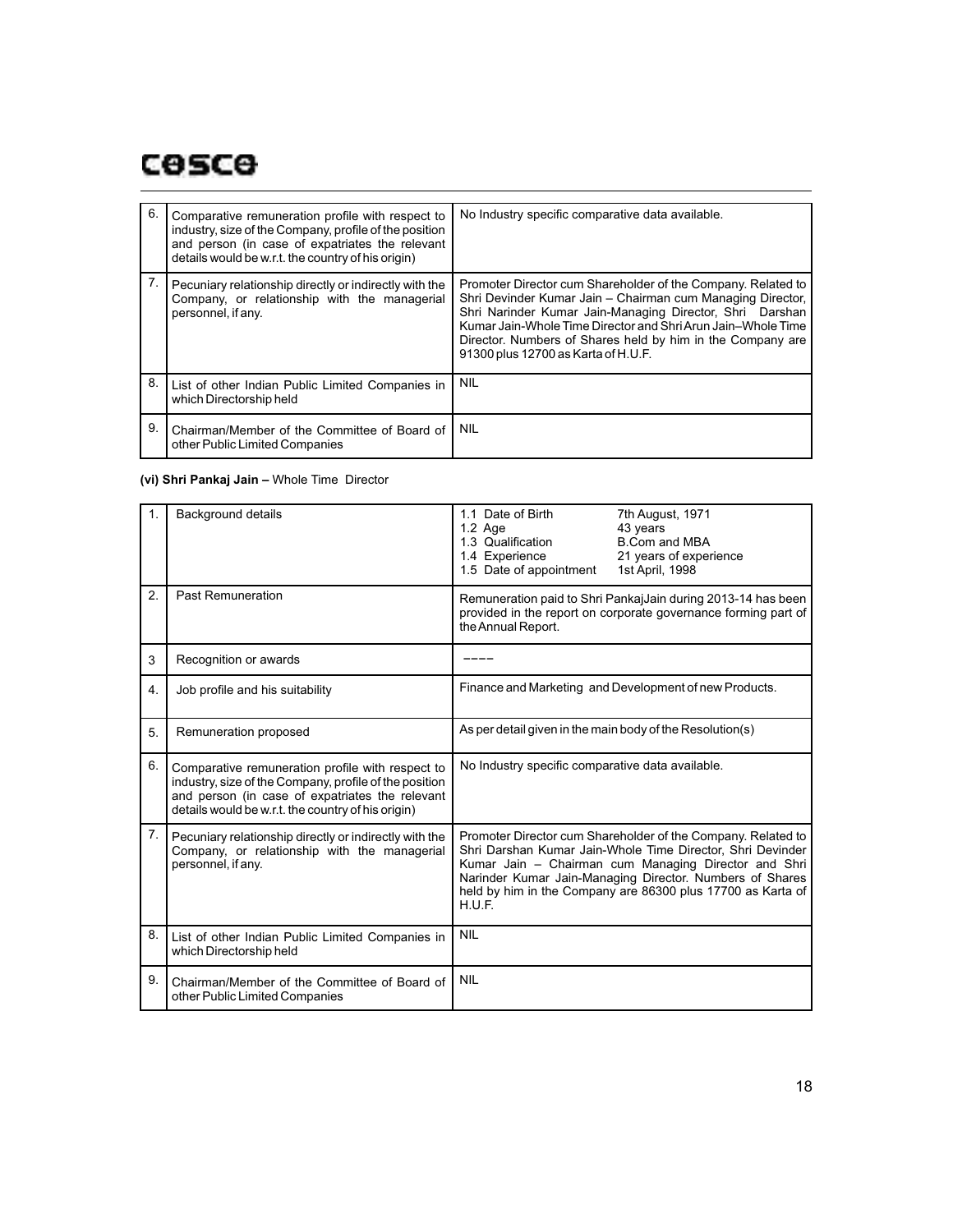|    | Background details                                                                                                                                                                                                  | 1.1 Date of Birth<br>3rd October, 1972<br>1.2 Age<br>42 years<br>1.3 Qualification<br>B.E. M.Sc. (Polymer Science) & MBA<br>20 years of experience<br>1.4 Experience<br>1.5 Date of appointment<br>1st April, 1998                                                                                                   |  |
|----|---------------------------------------------------------------------------------------------------------------------------------------------------------------------------------------------------------------------|----------------------------------------------------------------------------------------------------------------------------------------------------------------------------------------------------------------------------------------------------------------------------------------------------------------------|--|
| 2. | <b>Past Remuneration</b>                                                                                                                                                                                            | Remuneration paid to Shri Neeraj Jain during 2013-14 has been provided in the<br>report on corporate governance forming part of the Annual Report.                                                                                                                                                                   |  |
| 3  | Recognition or awards                                                                                                                                                                                               |                                                                                                                                                                                                                                                                                                                      |  |
| 4. | Job profile and his suitability                                                                                                                                                                                     | International Trade and Sourcing of the new product.                                                                                                                                                                                                                                                                 |  |
| 5. | Remuneration proposed                                                                                                                                                                                               | As per detail given in the main body of the Resolution(s)                                                                                                                                                                                                                                                            |  |
| 6. | Comparative remuneration profile with respect to<br>industry, size of the Company, profile of the position<br>and person (in case of expatriates the relevant<br>details would be w.r.t. the country of his origin) | No Industry specific comparative data available.                                                                                                                                                                                                                                                                     |  |
| 7. | Pecuniary relationship directly or indirectly with the<br>Company, or relationship with the managerial<br>personnel, if any.                                                                                        | Promoter Director cum Shareholder of the Company. Related to<br>Shri-Narinder Kumar Jain, Managing Diretor, Shri Devinder<br>Kumar Jain - Chairman cum Managing Director and Shri<br>Darshan Kumar Jain-Whole Time Director, Numbers of Shares<br>held by him in the Company are 91500 plus 12500 as Karta of H.U.F. |  |
| 8. | List of other Indian Public Limited Companies in<br>which Directorship held                                                                                                                                         | <b>NIL</b>                                                                                                                                                                                                                                                                                                           |  |
| 9. | Chairman/Member of the Committee of Board of<br>other Public Limited Companies                                                                                                                                      | <b>NIL</b>                                                                                                                                                                                                                                                                                                           |  |

# **(vii) Shri Neeraj Jain –** Whole Time Director

# **III. OTHER INFORMATION**

|    | Reasons of loss or inadequate profits                                | Competition in Domestic and International Markets;<br>><br>Increase in input costs;<br>><br>Recognition and Payment of Corporate Guarantee Liability;<br>>                                                                                                                                                                                                             |  |
|----|----------------------------------------------------------------------|------------------------------------------------------------------------------------------------------------------------------------------------------------------------------------------------------------------------------------------------------------------------------------------------------------------------------------------------------------------------|--|
| 2. | Steps taken or proposed to be taken<br>for improvement.              | Taking following measures on continuous basis: -<br>Strengthening marketing network to capitalize on 'Cosco'<br>Brand name:<br>ii.<br>Expanding Product range of Sports goods and<br>Health<br>equipments and allied products;<br>iii.<br>Development of new products & designs & product re-<br>engineering;<br>iv. Focusing on Cost control & Cost cutting measures; |  |
| 3. | Expected increase in productivity<br>and profit in measurable terms. | Barring unforeseen circumstances Sales Turnover during the<br>current year is likely to increase by about 15% and the Company<br>expects to earn about 4.5% Net Profits.                                                                                                                                                                                               |  |

# **IV. DISCLOSURES:**

| Details of Remuneration packages of Shri Arun Jain, Shri Manish<br>managerial person.<br>Jain, Sh. Pankaj Jain and Sh. Neeraj Jain requiring Shareholders  <br>approval by Special Resolutions is given in the Resolutions<br>under Agenda items No. 5 to 8. |
|--------------------------------------------------------------------------------------------------------------------------------------------------------------------------------------------------------------------------------------------------------------|
|--------------------------------------------------------------------------------------------------------------------------------------------------------------------------------------------------------------------------------------------------------------|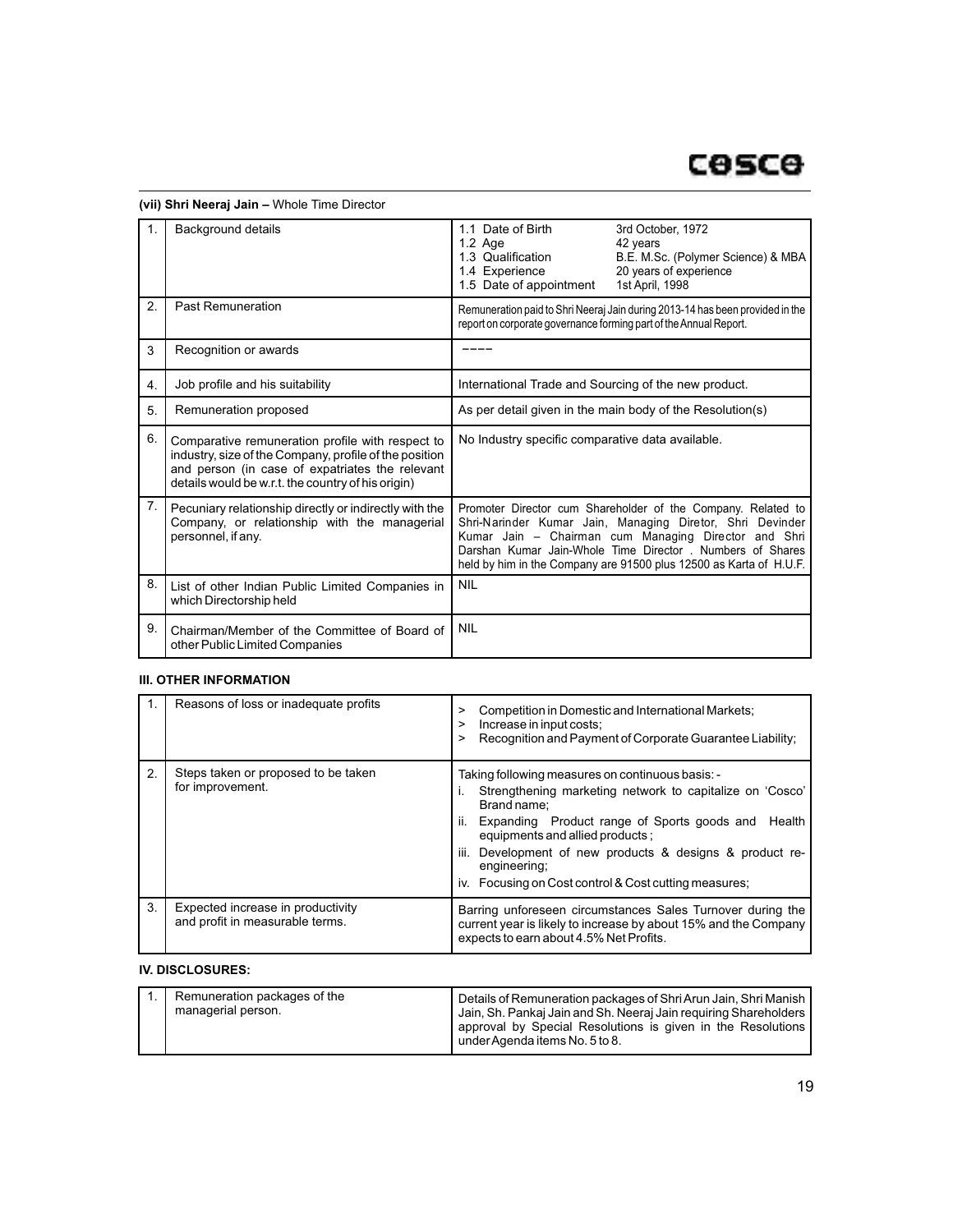| <b>Name of Director</b>                                                                  | Shri Darshan Kumar Jain                                                                                                    | Smt. Nisha Paul                                                          | <b>Shri Mahvir Prasad Gupta</b>                                  |
|------------------------------------------------------------------------------------------|----------------------------------------------------------------------------------------------------------------------------|--------------------------------------------------------------------------|------------------------------------------------------------------|
| Date of Birth                                                                            | 18th July, 1932                                                                                                            | 17th August, 1960                                                        | 15th October, 1940                                               |
| Date of Appointment                                                                      | 1st July, 1989                                                                                                             | To be appointed w.e.f.<br>Ist October, 2014.                             | 30th March, 2003                                                 |
| Expertise in specific<br>Professional areas                                              | Trade especially in the<br>marketing of sports products                                                                    | Experienced in Tour &<br>Travel. Human Resource<br>and Public Relations. | Vast knowledge in the<br>areas of Business and<br>Management.    |
| Qualifications                                                                           | Matriculate                                                                                                                | Graduate                                                                 | Post Graduate                                                    |
| List of other Indian<br><b>Public Limited Companies</b><br>in which Directorship held    | Nil                                                                                                                        | Nil                                                                      | Nil                                                              |
| Chairman/Member of the<br>Committee of Board of other<br><b>Public Limited Companies</b> | Nil                                                                                                                        | Nil                                                                      | Nil                                                              |
| Number of Shares held in<br>the Company                                                  | 250,800                                                                                                                    | Nil                                                                      | Nil                                                              |
| <b>Name of Director</b>                                                                  | Shri Sunil Jain                                                                                                            | Shri Gulshan Rai Jain                                                    | Shri Mohan Lal Mangla                                            |
| Date of Birth                                                                            | 1st January, 1956                                                                                                          | 9th June, 1950                                                           | 10th September, 1940                                             |
| Date of Appointment                                                                      | 30th March, 2003                                                                                                           | 30th March, 2003                                                         | 7th October, 1997                                                |
| Expertise in specific<br>Professional areas                                              | Well experienced in<br>Industrial Management.                                                                              | <b>Experienced in Running</b><br>and Managing Industry.                  | Vast legal experience including<br>Intellectual Property Rights. |
| Qualifications                                                                           | Graduate                                                                                                                   | Graduate                                                                 | Law Graduate and Advocate                                        |
| List of other Indian<br><b>Public Limited Companies</b><br>in which Directorship held    | Nil                                                                                                                        | Nil                                                                      | Nil                                                              |
| Chairman/Member of the<br>Committee of Board of other<br><b>Public Limited Companies</b> | Nil                                                                                                                        | Nil                                                                      | Nil                                                              |
| Number of Shares held in<br>the Company                                                  | Nil                                                                                                                        | 2000 Shares                                                              | 1000 Shares<br>(Jointly with Aman Mangla)                        |
| <b>Name of Director</b>                                                                  | Shri Vijender Kumar Jain                                                                                                   | Shri Vijay Kumar Sood                                                    |                                                                  |
| Date of Birth                                                                            | 18th June, 1955                                                                                                            | 17th June, 1943                                                          |                                                                  |
| Date of Appointment                                                                      | 31st October, 2012                                                                                                         | 1st May, 2007                                                            |                                                                  |
| Expertise in specific<br>Professional areas                                              | Vast experience as practicing<br>Chartered Accountant in Finance.<br>Accounts, Audit, Taxation and<br>Company Law Matters. | <b>Event Management</b><br>and Sports<br>Goods Promotion                 |                                                                  |
| Qualifications                                                                           | Chartered Accountant                                                                                                       | Graduate                                                                 |                                                                  |
| List of other Indian<br><b>Public Limited Companies</b><br>in which Directorship held    | Nil                                                                                                                        | Nil                                                                      |                                                                  |
| Chairman/Member of the<br>Committee of Board of other<br><b>Public Limited Companies</b> | Nil                                                                                                                        | Nil                                                                      |                                                                  |
| Number of Shares held in<br>the Company                                                  | Nil                                                                                                                        | Nil                                                                      |                                                                  |

### **Details of the Other Directors seeking Appointment/Reappointment at the forthcoming Annual General Meeting (in pursuance of Clause 49 of the listing Agreement)**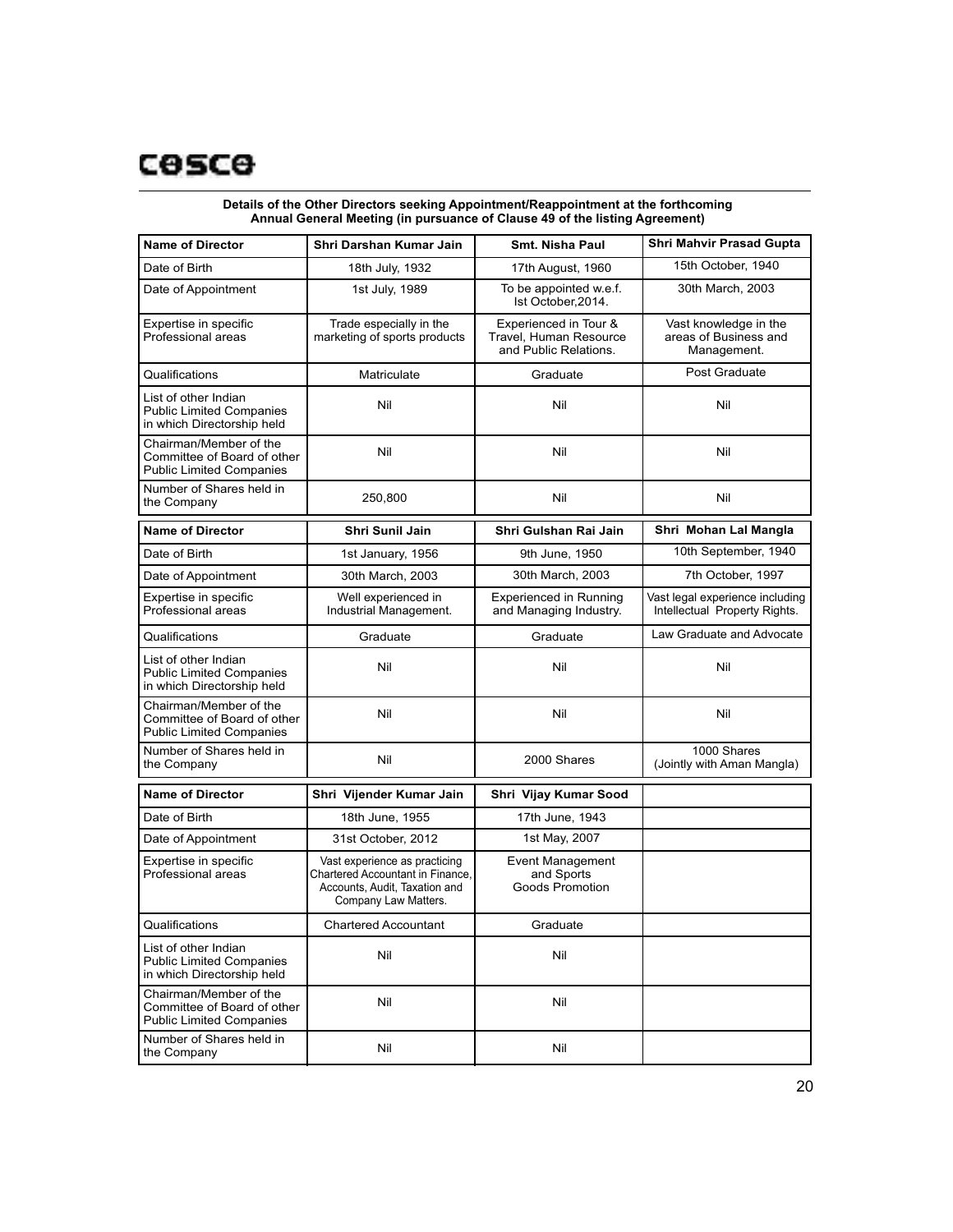# cosce

#### **DIRECTORS'REPORT**

#### Dear Members,

Your Directors have pleasure in submitting their 35th Annual Report together with Annual Accounts for the year ended 31st March, 2014.

### **FINANCIAL RESULTS AND PERFORMANCE REVIEW**

| <b>Particulars</b>                               | <b>Current Year</b>                 | Previous Year                       |
|--------------------------------------------------|-------------------------------------|-------------------------------------|
|                                                  | ended 31.03.2014                    | ended 31.03.2013                    |
|                                                  | $(5 \in \mathsf{In} \mathsf{lacs})$ | $(5 \in \mathsf{In} \mathsf{lacs})$ |
| Revenue from operations                          | 10500.40                            | 9280.72                             |
| Other Income                                     | 53.56                               | 22.85                               |
| <b>Total Revenue</b>                             | 10553.96                            | 9303.57                             |
| <b>Total Expenses</b>                            | 10023.27                            | 8810.92                             |
| Profit before Prior Period, Exceptional and      |                                     |                                     |
| Extraordinary items and Tax                      | 530.69                              | 492.65                              |
| Prior Period Adjustments - charges               | 4.78                                | 6.40                                |
| Exceptional Items - charge/(income)              | 129.57                              | 263.68                              |
| Profit before Extraordinary items and Tax        | 396.34                              | 222.57                              |
| <b>Extraordinary items</b>                       |                                     |                                     |
| Profit before Tax                                | 396.34                              | 222.57                              |
| Tax Expenses/(Income):                           |                                     |                                     |
| <b>Current Tax</b>                               | 78.16                               | 76.89                               |
| Deferred Tax                                     | 44.66                               | 134.17                              |
| Profit for the period from continuing operations | 273.52                              | 11.51                               |

The Revenue from Sale of Products (net of excise) for the current year ended 31.03.2014 was higher at  $\bar{\tau}$  10,437.41 Lacs against previous year's sales of ₹ 9,228.26 Lacs –an increase of about 13 % over the previous year. The exports were also higher at ₹ 343.25 Lacs (previous year ₹ 313.33 lacs). The company registered growth in sales turnover during the financial year ended 31st March 2014 due to good domestic demand. The Revenue from services for the current year amounted to  $\bar{\zeta}$  4.03 Lacs (Previous year  $\bar{\zeta}$  3.08 Lacs). The other Operating Income, mainly comprising of export incentives was  $\bar{\zeta}$  58.96 Lacs (Previous year ₹ 49.37 Lacs). The company also recognized foreign exchange difference (expense) of ₹ 132.87 Lacs on account of Corporate Guarantee Liability during the current year ended 31.03.2014 (Refer Note No. 30 on the Financial Statements). During the current year ended 31.03.2014 the Company registered Net Profit of  $\bar{\tau}$  273.52 Lacs (Previous Year ₹ 11.51 lacs).

The Cosco Brand value is well established. The Management is continuously taking effective steps to improve top line as well as net margins. The Company is further expanding its marketing network of health equipments and allied products in addition to Sports goods. The Company manufactures/source internationally at competitive prices quality products and develop/source new products on regular basis.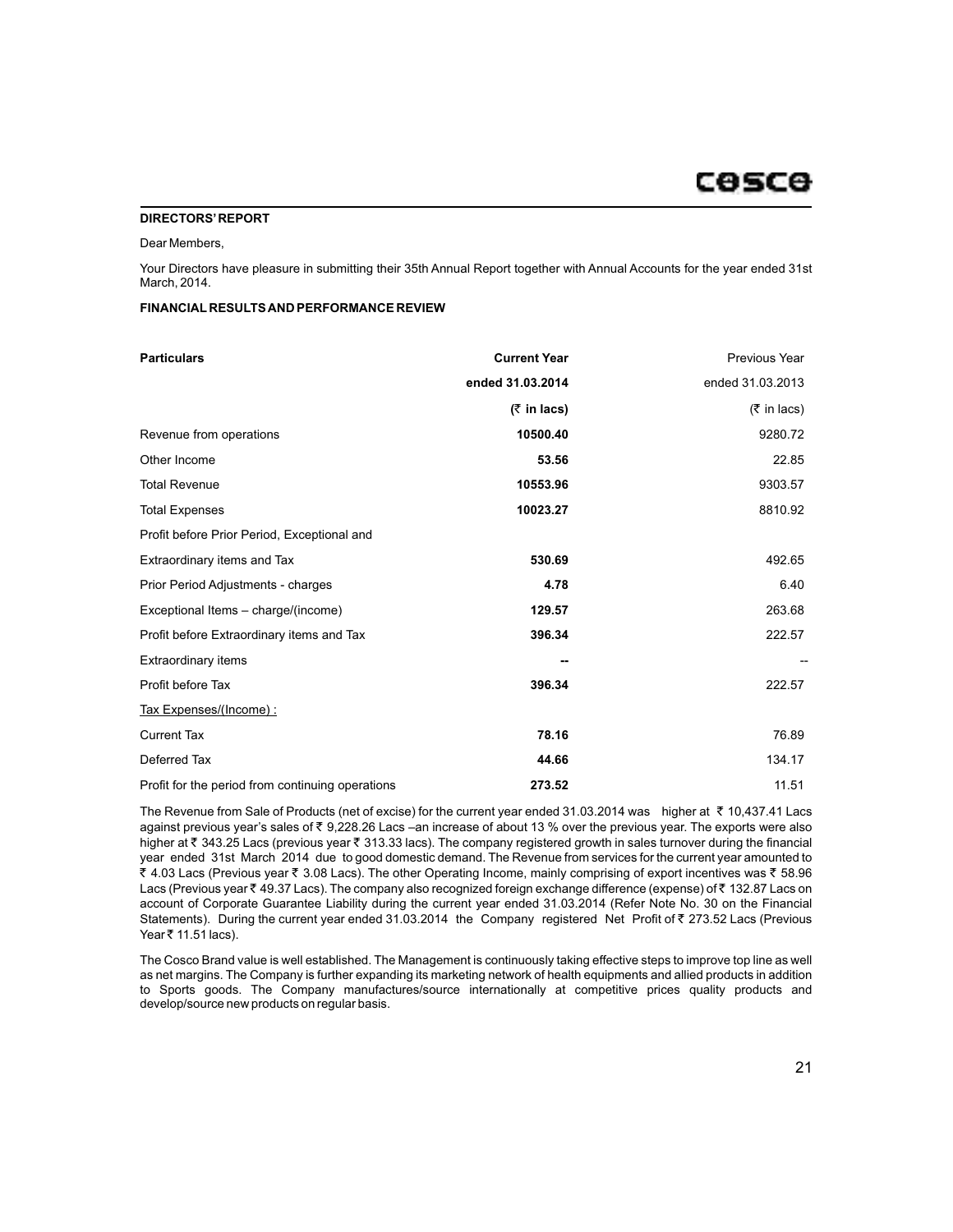# cosce

Status of Investments made in the erstwhile Subsidiary Company M/s Cosco Polymer Lanka (Private) Limited (CPLPL): As reported last year and the preceding year, M/s Cosco Polymer Lanka (Private) Limited, has been scheduled in the Revival of Underperforming Enterprises or Underutilized Assets Act, No 43 of 2011(of Sri Lanka). The Shares of the WOS are vested in Secretary to the Treasury of Government of Sri Lanka pursuant to acquisition by the Government under 'Revival of Under Performing Enterprises or Under Utilized Assets Act of Sri Lanka (Act No. 43 of 2011)'. Competent Authority appointed under the Act is controlling, administering and managing such Enterprises/Units/Assets. The Act (of Sri Lanka), provides for payment of compensation to the Shareholders. The Compensation claim has been filed in Sri Lanka with the Compensation Tribunal constituted under the said Act and the claim is yet to be adjudicated. No compensation has been received till date.

CPLPL is under Liquidation –Case Ref. No. HC (Civil) 40/2013(CO) under the Jurisdiction of Hon'ble The Commercial High Court of The Western Province (Exercising Civil Jurisdiction) in Colombo (Sri Lanka). The Application/Petition for winding up was filed by State Bank of India, Colombo. However, your Company has fully discharged its obligation of Corporate Guarantee Liability by making payment of Rupee Equivalent of USD 1.80 Mn to State Bank of India under One Time settlement.

# **DIVIDEND**

Directors don't recommend any Dividend to consolidate financial position of the company.

### **DIRECTORS'RESPONSIBILITYSTATEMENT**

The Directors confirm that

- a) in the preparation of the Annual Accounts the applicable Accounting Standards have been followed;
- b) the Directors have applied sound accounting policies and made judgments and estimates that are reasonable and prudent so as to give a true and fair view of the state of affairs of the Company at the end of the financial year and of the profit of the Company for the period;
- c) the Directors have taken sufficient care for the maintenance of adequate accounting records in accordance with the provisions of the Companies Act, 1956 for safeguarding the assets of the Company and for preventing and detecting fraud and other irregularities;
- d) the Directors have prepared the Annual Accounts on a "going concern basis";

### **FIXED DEPOSIT :**

The Company has neither invited nor accepted any Deposits from Public or Employees under section 58A of the Companies Act, 1956. There are no unclaimed / overdue deposits as on 31st March 2014.

### **DIRECTORS**

Shri Darshan Kumar Jain (DIN: 00195789) and Shri Manish Jain (DIN: 00191593), Directors of the Company retire by rotation at the ensuing Annual General Meeting and, being eligible, offer themselves for re-appointment. Board recommends their reappointment.

The term of appointment of Shri Arun Jain (DIN: 01054316), Shri Manish Jain (DIN: 00191593), Shri Pankaj Jain (DIN: 00190414) and Shri Neeraj Jain (DIN: 00190592) as Whole Time directors of the Company expires on 30th September, 2014. The Board recommends their reappointment as Whole Time Directors of the Company for further period of Three (3) years w.e.f. 1st October, 2014 upon the remuneration, terms & conditions as set out in the Notice of the ensuing Annual General Meeting and approved by the Nomination & Remuneration Committee as per the provisions of the Companies Act, 2013 & Schedule V of the Companies Act, 2013 and Rules framed thereunder.

The office of the present Independent Directors of the Company namely Shri Joginder Pal Jain(DIN 00190482), Shri Mahavir Prasad Gupta (DIN 00190550), Shri Sunil Jain (DIN 00387451), Shri Gulshan Rai Jain (DIN 00737177), Shri Mohan Lal Mangla (DIN 00311895), Shri Vijender Jain (DIN 06423328) and Shri Vijay Kumar Sood (DIN 01525607), is liable to be determined by rotation at the Annual General Meeting in accordance with the Articles of Association of the Company and the erstwhile applicable provisions of the Companies Act, 1956.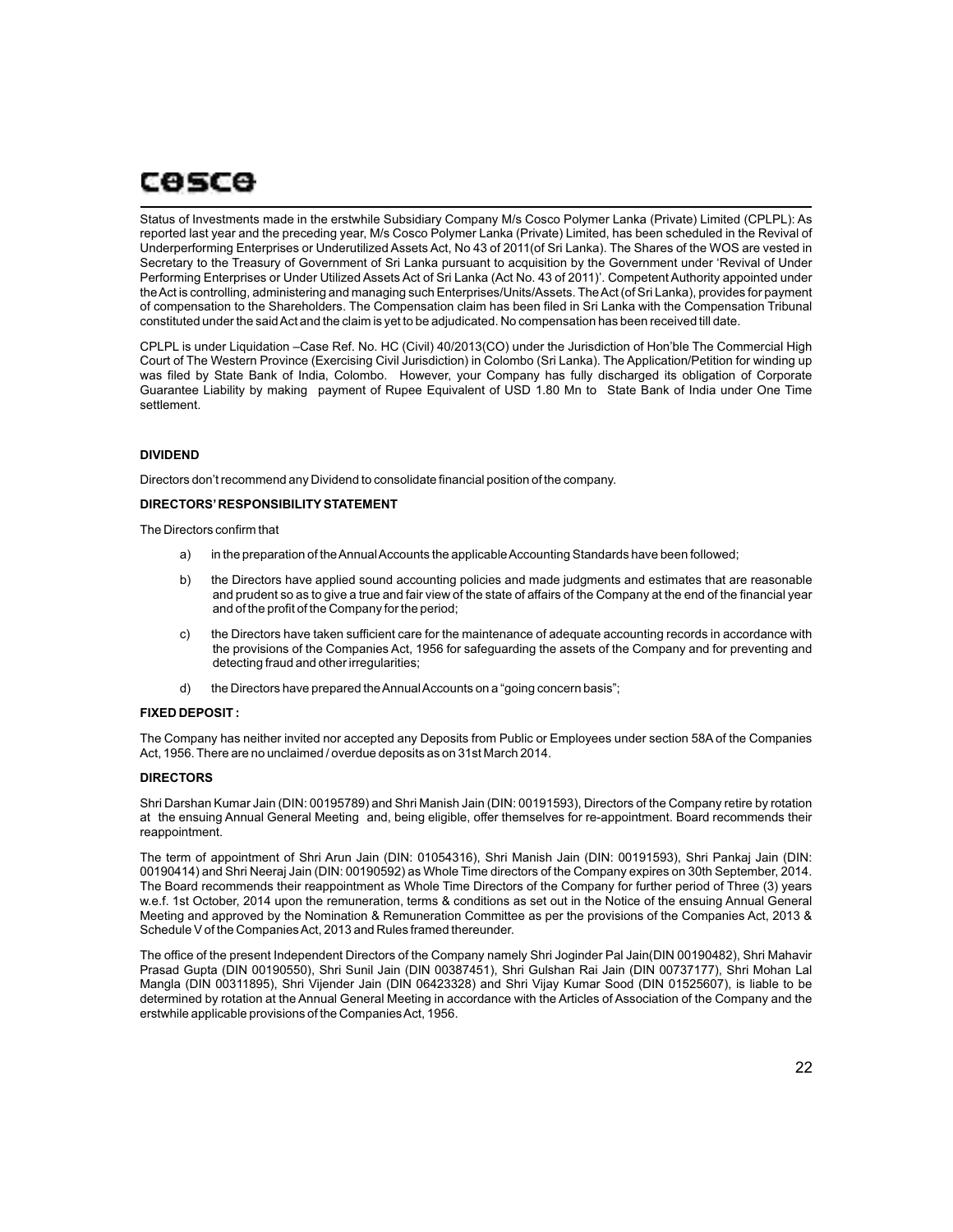

Shri Mahavir Prasad Gupta, Shri Sunil Jain and Shri Gulshan Rai Jain retire by rotation at the ensuing Annual General Meeting on 30th September, 2014 under the erstwhile applicable provisions of the companies Act, 1956.

In terms of Section 149 and other applicable provisions of the Companies Act, 2013 and Clause 49 (as amended) of Listing Agreement, Shri Mahavir Prasad Gupta, Shri Sunil Jain, Shri Gulsahn Rai Jain, Shri Mohan Lal Mangla, Shri Vijender Jain and Shri Vijay Kumar Sood being eligible and offering themselves for reappointment/appointment, are recommended to be appointed as Independent Directors, not liable to retire by rotation, w.e.f. 1st October, 2014 for term of Three (3) consecutive years upto 30th September, 2017. The Company has received notices from member(s) under section 160 of the Companies Act, 2013 proposing their appointment as Independent Directors of the Company.

In accordance with the provisions of section 149 of the Companies Act, 2013 read with Companies (Appointment and Qualification of Directors) Rules, 2014 every Listed Company is required to appoint one Woman Director. It is proposed that Smt. Nisha Paul (DIN: 00325914) may be appointed as an Independent Woman Director, not liable to retire by rotation, w.e.f. 1st October, 2014 for term of Three (3) consecutive years upto 30th September, 2017. The Company has received notice from a member under section 160 of the Companies Act, 2013 proposing Smt. Nisha Paul as a candidate for the office of Woman Director of the Company.

None of the Director is disqualified from being appointed as Director in terms of section 164 of the Companies Act,2013 and they have given their consent in writing to act as Director(s).

### **AUDITORS**

M/s Madan & Associates, Chartered Accountants (ICAI Registration No. 000185N), the present Statutory Auditors of the Company, retire at the conclusion of the forthcoming Annual General Meeting and being eligible, offer themselves for reappointment for a further term of Three (3) consecutive years as per the provisions of the Companies Act, 2013 and Rules framed thereunder. The Company has received a letter from them that their re-appointment, if made, would be within the prescribed limits under section 141(3)(g) of the Companies Act, 2013 and they are not disqualified for re-appointment. The Board of Directors based on recommendation of Audit Committee, recommend their re-appointment to hold office from the conclusion of this (Thirty-Fifth) Annual General Meeting (AGM) until the conclusion of the Thirty Eighth AGM subject to ratification of the appointment by the members at every AGM.

#### **INDEPENDENT AUDITORS'REPORT**

The Auditors' Report on the Financial Statements for the year ended 31st March, 2014 read with the relevant Notes on the Financial Statements, is self explanatory and do not require further explanation.

Government Authorities, Customers, Vendors & Shareholders. Your Directors record their sincere appreciation of the contribution made to the organization by Executives, Staff and Workers of the Company and greatly value them all.

#### **COST AUDITORS**

Pursuant to the provisions of section 233B of the Companies Act,1956 M/s Ashish Jain & Co., Cost Accountants have been appointed Cost Auditors of the Company to conduct audit of Cost Accounting Records of the Company for the Financial Year 2013-14 for product(s)/services covered under MCACost Audit Order(s). The Report of the Cost Auditors is yet to be received by the company. Our company is not covered under the notification relating to the Companies (Cost Records and Audit) Rules, 2014 issued under section 148 of the Companies Act, 2013.

#### **COMPLIANCE CERTIFICATE**

Compliance Certificate as required under section 383(A) of the Companies Act 1956, issued by Shri Akhil Rohatgi, Company Secretary in Whole Time Practice, is annexed hereto as Annexure-1.

# DEMATERIALISATION OF SHARES

The Company shares are being dealt in dematerialized form. Shareholding of the Promoters / Promoter Group has been substantially dematerialized.

### **LISTING**

Your Company is listed with Stock Exchanges at Mumbai and Delhi and Annual Listing fee for the Financial Year 2013-14 and 2014 – 2015 has been paid to them.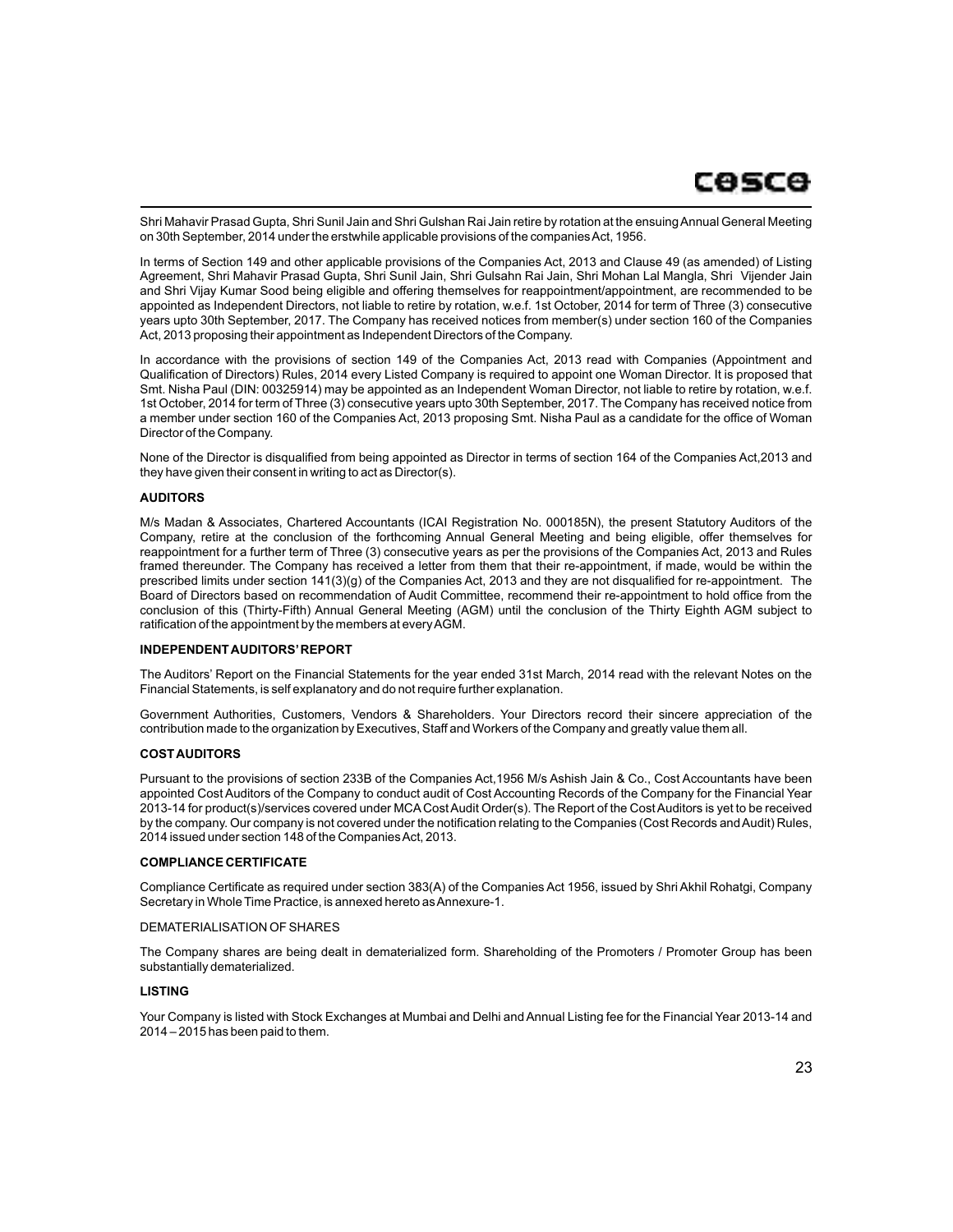#### **CONSERVATION OF ENERGY, TECHNOLOGYABSORPTION AND FOREIGN EXCHANGE EARNINGS AND OUTGO**

As required by the Companies (Disclosure of particulars in the Report of Board of Directors) Rules 1988 the relevant information and data is given in Annexure-'A'annexed hereto and form part of this Report.

#### **CORPORATE GOVERNANCE.**

Your Company has taken adequate steps to ensure that mandatory provisions of 'Corporate Governance' as provided in the listing agreement of the Stock Exchanges with which the Company's shares are listed, are duly complied with.

Report on 'Corporate Governance' along with 'Certificate by Practicing Company Secretary' on compliance with the condition of Corporate Governance under clause 49 of the Listing Agreement is annexed hereto as part of this report as Annexures –'B1 & B2'respectively.

Report on Management Discussion and Analysis is annexed hereto as Annexure –'C'and form part of this report.

#### **PARTICULARS OF EMPLOYEES**

During the year under review none of the employees of the Company were drawing remuneration requiring disclosure under provisions of section 217(2A) of the Companies Act, 1956 read with Company (Particulars of Employees) Rules 1975 either for full or part of the year.

### I**NDUSTRIAL RELATIONS**

The industrial relations remained cordial during the year.

#### **ACKNOWLEDGEMENTS**

The Directors acknowledge with thank the continuous support and co-operation received from Bankers, Statutory and Internal Auditors, Government Authorities & Regulators, Customers, Suppliers and Vendors. Your Directors wish to place on record their sincere appreciation of the contribution made to the organization by Executives, Staff and Workers of the Company and greatly value them all. Directors also place on record their appreciation for the confidence reposed by the Shareholders.

Registered Office : 2/8, Roop Nagar, Delhi -110007

By order of the Board of Directors

Place: Delhi Date: 31st July, 2014

**Devinder Kumar Jain** Chairman cum Managing Director DIN : 00191539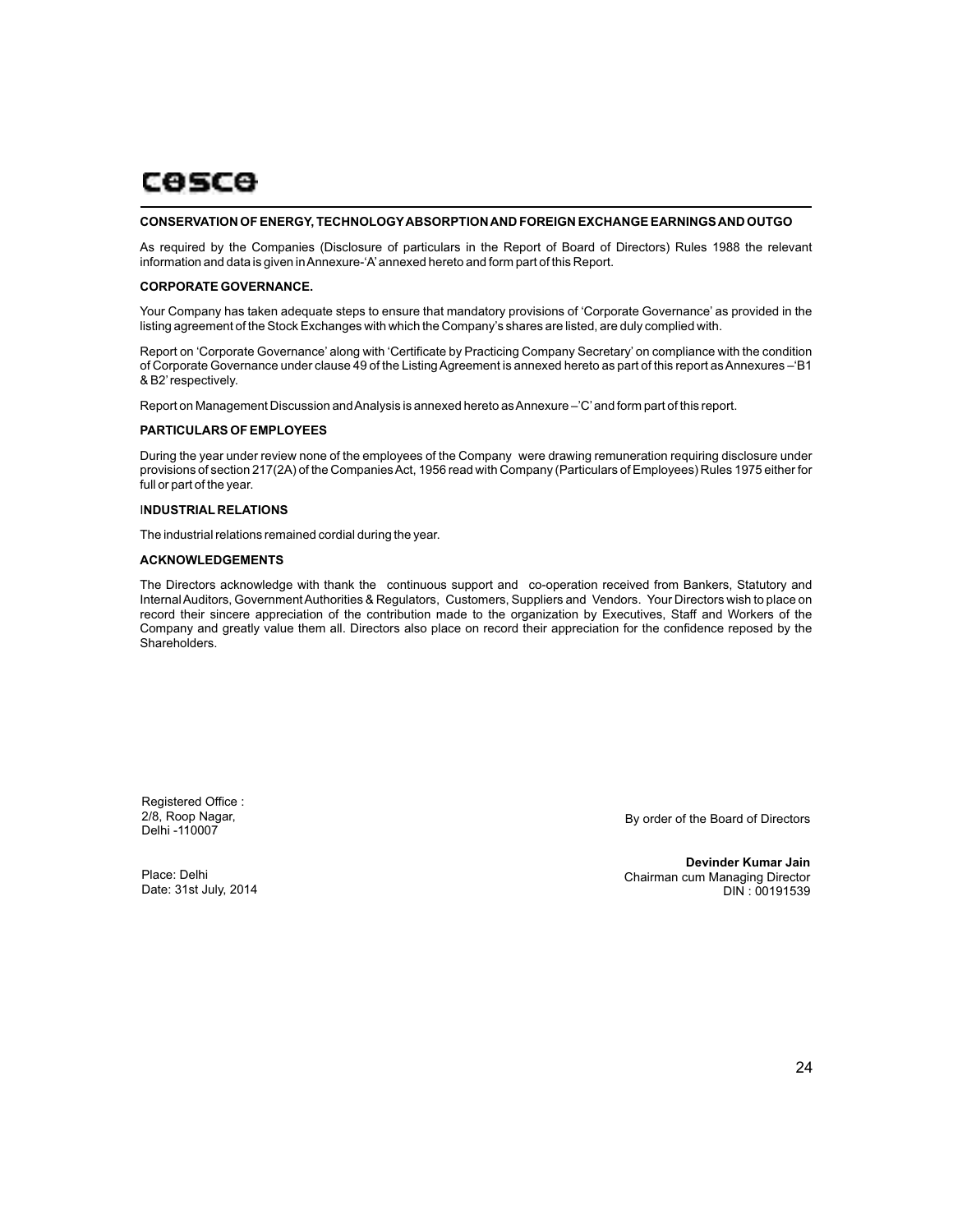### **ANNEXURE TO DIRECTORS REPORT**

#### **Annexure - "A"**

Statement of particulars under section 217(1)(e) of the Companies Act, 1956 forming part of the Directors' Report for the year ended 31st March 2014

# **A. CONSERVATION OF ENERGY**

The Company is committed to continuously reduce energy consumption and has been striving to ensure environment friendly initiatives when implementing various measures on energy saving.

The Company has taken the following initiatives in this regard:

- (i) Insulation of steam line in plant to reduce the heat losses.
- (ii) Interlocking of motor operation to reduce the idle running hours of the motor.
- (iii) Leak analysis test done on compressed air line to reduce the wastage of compressed air.
- (iv) Use of fuel additive in boiler to increase the combustion efficiency.

# **B. TECHNOLOGYABSORPTION**

# **FORM-B**

RESEARCH AND DEVELOPMENT(R & D)

1. Specific areas in which R&D is carried out by the company:

Process improvement projects were undertaken for improving product quality and productivity of the manufacturing process. Environment, Health and Safety considerations were given special emphasis in the process development work.

- 2. Benefits derived as a result of above R & D :
	- a. Cost optimization.
	- b. Quality evaluation of finished products and raw materials.
	- c. Ensuring product quality.
- 3. Future Plans of Action :

The company's creative and innovation team will continue to work on improvement of process and resource use efficiencies. Improvement plans for existing products are underway with an objective of cost reduction and being competitive in the market.

4. Expenditure on  $R & D$  ( $\bar{\tau}$  in Lacs):

|           | 2013-14 | 2012-13 |
|-----------|---------|---------|
| Capital   | Nil     | Nil     |
| Recurring | 0.94    | 0.23    |
| Total     | 0.94    | 0.23    |

Total R&D expenditure as a percentage of net sales is 0.009 % (Previous Year 0.002%)

# **TECHNOLOGYABSORPTION, ADAPTATION AND INNOVATION**

- 1. Technology innovations were implemented to increase production and consumption of raw material, energy and utilities.
- 2. Benefits derived as a result of above
	- (i) Reduction in energy consumption.
	- (ii) Improvement in process efficiency.
- 3. Imported Technology

| (a) Technology imported                            | None    |         |
|----------------------------------------------------|---------|---------|
| (b) Year of Import                                 | N.A.    |         |
| (c) Has technology been fully absorbed             | N.A.    |         |
| (d) If not fully absorbed;                         |         |         |
| Reasons and future course of action                | N.A.    |         |
| C. FOREIGN EXCHANGE EARNINGS AND OUTGO (₹ in Lacs) |         |         |
|                                                    | 2013-14 | 2012-13 |
| (i) Foreign Exchange earning during the year       | 343.25  | 313.33  |
| (ii) Foreign Exchange outgo during the year        | 3529.55 | 2829.91 |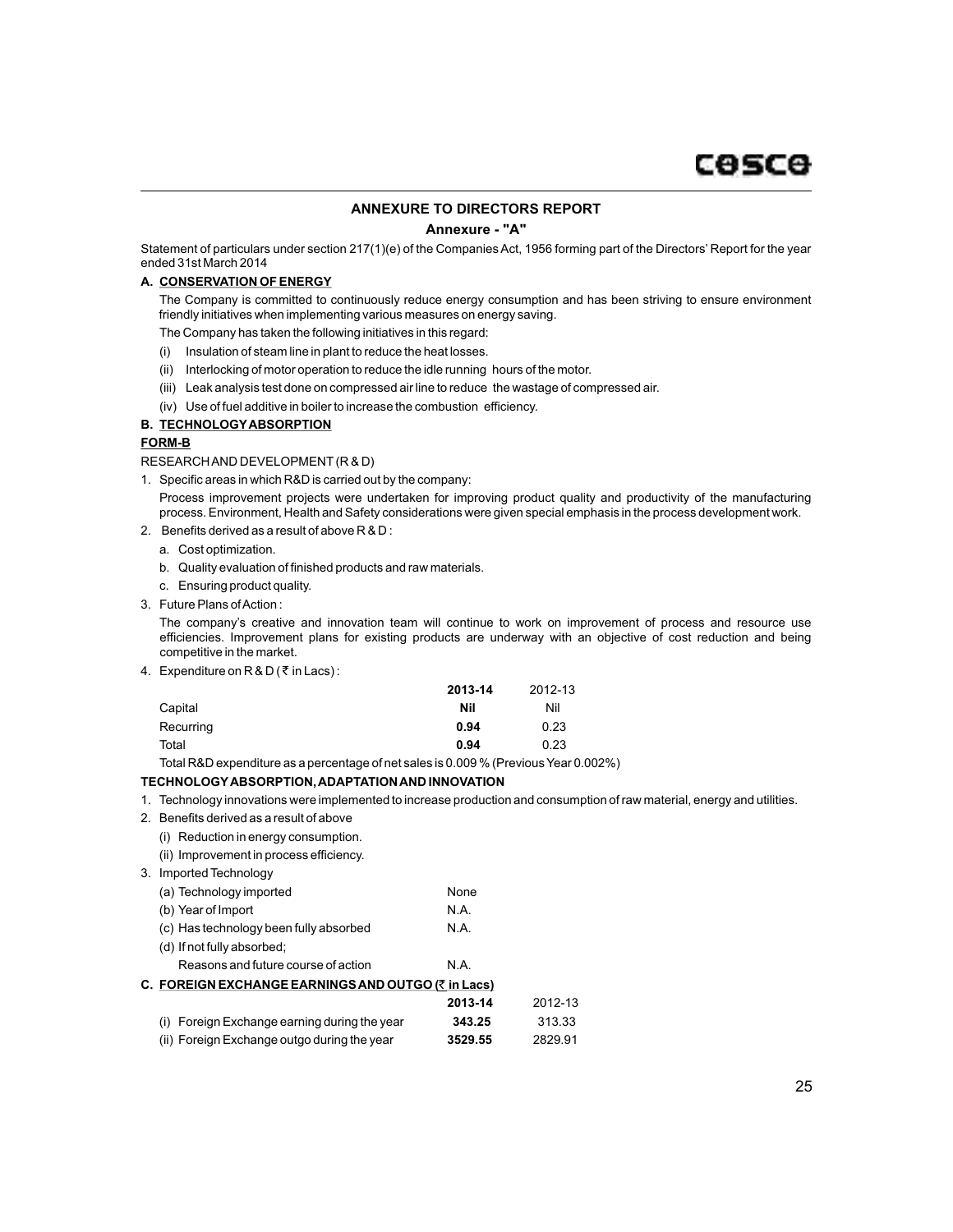# **ANNEXURE TO DIRECTORS REPORT**

### **Annexure - "B1"**

#### **CORPORATE GOVERNANCE REPORT**

In compliance with Clause 49 of the Listing Agreements with Stock Exchanges, the Company submits the following report on the matters mentioned in the said clause and practices followed by the Company.

# **COMPANY'S PHILOSOPHYON CODE OF GOVERNANCE.**

The Board of Directors and the Management of your Company is committed to

- sound & ethical business practices
- ensure transparency and professionalism in all decisions and transactions of the Company
- build brand value of its products
- good Corporate Governance by conforming to prevalent mandatory guidelines on Corporate Governance.

#### **BOARD OF DIRECTORS**

I Composition: The Board of Directors is headed by Shri Devinder Kumar Jain - Chairman Cum Managing Director. Board consisted of the following Directors as on March 31, 2014, categorized as indicated.

| (A) | <b>Promoters Group</b>   |                           |            | <b>DIN</b> |
|-----|--------------------------|---------------------------|------------|------------|
|     | Shri Devinder Kumar Jain | Chairman Cum Mg. Director | ED         | 00191539   |
|     | Shri Narinder Kumar Jain | <b>Managing Director</b>  | ED         | 00195619   |
|     | Shri Darshan Kumar Jain  | Whole Time Director       | ED         | 00195789   |
|     | Shri Pankaj Jain         | Whole Time Director       | ED         | 00190414   |
|     | Shri Manish Jain         | Whole Time Director       | ED         | 00191593   |
|     | Shri Neeraj Jain         | Whole Time Director       | ED         | 00190592   |
|     | Shri Arun Jain           | Whole Time Director       | ED         | 01054316   |
| (B) | Independent              |                           |            |            |
|     | Shri Mohan Lal Mangla    | Director                  | <b>NED</b> | 00311895   |
|     | Shri Joginder Pal Jain   | Director                  | <b>NED</b> | 00190482   |
|     | Prof. M.P. Gupta         | Director                  | NFD.       | 00190550   |
|     | Shri Sunil Jain          | Director                  | <b>NED</b> | 00387451   |
|     | Shri Gulshan Rai Jain    | Director                  | <b>NED</b> | 00737177   |
|     | Shri Vijay Kumar Sood    | Director                  | <b>NED</b> | 01525607   |
|     | Shri Vijender Jain       | Director                  | <b>NED</b> | 06423328   |
|     |                          |                           |            |            |

ED – Executive Director, NED – Non Executive Director

II. Attendance at Board Meetings and last Annual General Meeting and details of membership of Directors in other Boards and Board Committees.

# **(A) Details of Board Meetings held during the year 2013-14**

| Date of Meetings | <b>Board Strength</b> | <b>No. of Directors Present</b> |
|------------------|-----------------------|---------------------------------|
| April 20, 2013   | 14                    | 13                              |
| May 30, 2013     | 14                    | 09                              |
| July 31, 2013    | 14                    | 13                              |
| October 31, 2013 | 14                    | 12                              |
| January 31, 2014 | 14                    | 10                              |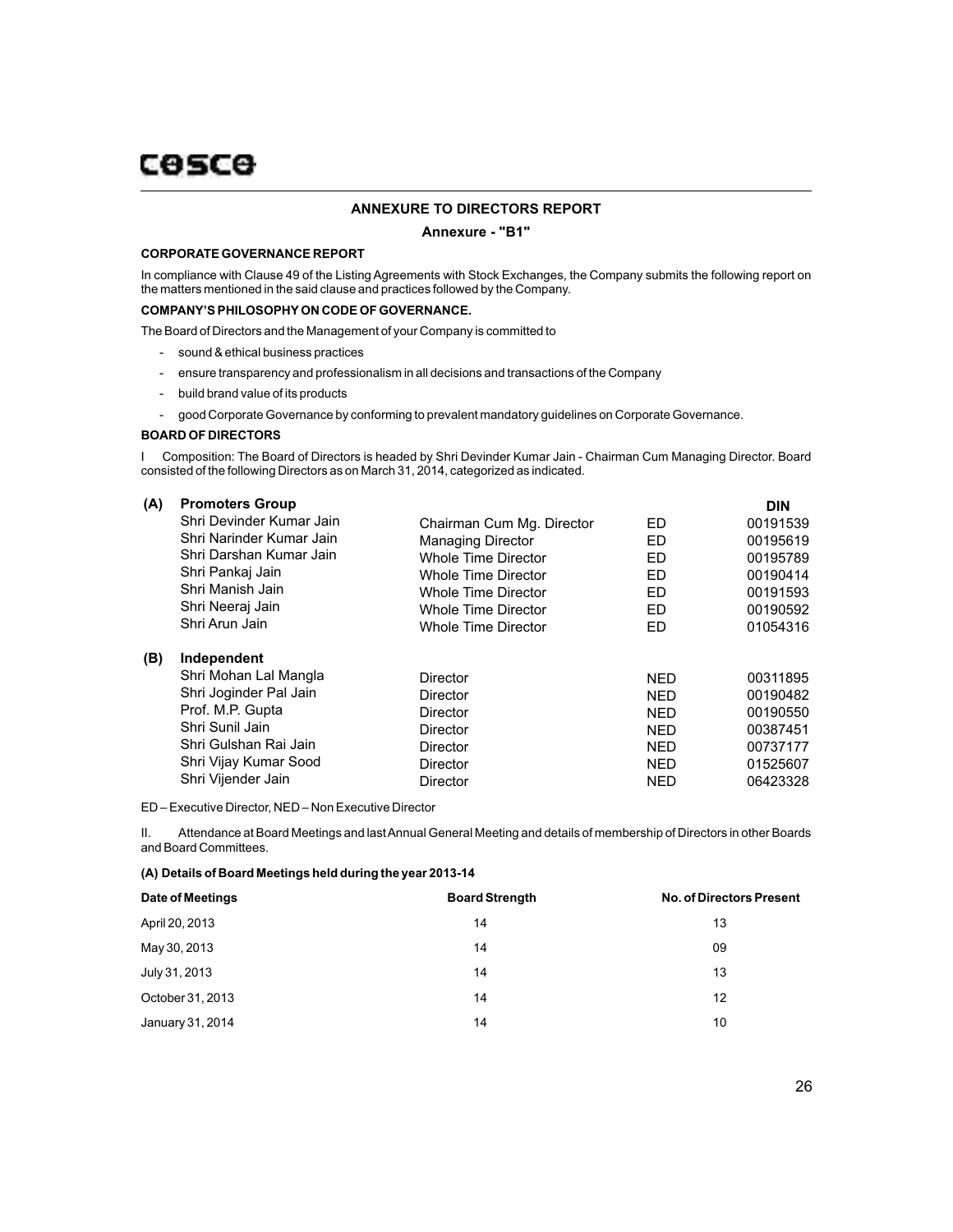# **(B) Directors' Attendance Record and Directorships held:**

| Name of the Director     | No. of Board<br>Meeting<br>Attended | Whether attended<br>last AGM held on<br>29th September,<br>2013 | No. of Directorship<br>Public held in<br>other Limited<br>Companies | No. of Committee<br>position held in<br>other Public Limited<br>Companies as a<br>Chairman | No. of Committee<br>position held in<br>other Public Limited<br>Companies as a<br>Member |
|--------------------------|-------------------------------------|-----------------------------------------------------------------|---------------------------------------------------------------------|--------------------------------------------------------------------------------------------|------------------------------------------------------------------------------------------|
| Shri Devinder Kumar Jain | 5                                   | Yes                                                             |                                                                     | Nil                                                                                        | Nil                                                                                      |
| Shri Narinder Kumar Jain | 5                                   | Yes                                                             |                                                                     | Nil                                                                                        | Nil                                                                                      |
| Shri Darshan Kumar Jain  | 5                                   | No                                                              |                                                                     | Nil                                                                                        | Nil                                                                                      |
| Shri Pankaj Jain         | 3                                   | Yes                                                             | Nil                                                                 | Nil                                                                                        | Nil                                                                                      |
| Shri Manish Jain         | 3                                   | Yes                                                             | Nil                                                                 | Nil                                                                                        | Nil                                                                                      |
| Shri Neeraj Jain         | 4                                   | Yes                                                             | Nil                                                                 | Nil                                                                                        | Nil                                                                                      |
| Shri Arun Jain           | 4                                   | Yes                                                             | Nil                                                                 | Nil                                                                                        | Nil                                                                                      |
| Shri Mohan Lal Mangla    | 4                                   | No                                                              | Nil                                                                 | Nil                                                                                        | Nil                                                                                      |
| Shri Joginder Pal Jain   | 4                                   | No                                                              | Nil                                                                 | Nil                                                                                        | Nil                                                                                      |
| Prof. M. P. Gupta        | 4                                   | No                                                              | Nil                                                                 | Nil                                                                                        | Nil                                                                                      |
| Shri Gulshan Rai Jain    | 4                                   | No                                                              | Nil                                                                 | Nil                                                                                        | Nil                                                                                      |
| Shri Sunil Jain          | 4                                   | No                                                              | Nil                                                                 | Nil                                                                                        | Nil                                                                                      |
| Shri Vijay Kumar Sood    | 4                                   | Yes                                                             | Nil                                                                 | Nil                                                                                        | Nil                                                                                      |
| Shri Vijender Kumar Jain | 4                                   | No                                                              | Nil                                                                 | Nil                                                                                        | Nil                                                                                      |

III. Information in respect of appointment of new Directors & re-appointment of existing Directors.

| Details of Directors seeking appointment/re-appointment at the forthcoming Annual General Meeting |  |
|---------------------------------------------------------------------------------------------------|--|
| in pursuance of Clause 49 0f the Listing Agreement.                                               |  |

| SI.<br>No. | <b>Name of Director</b> | <b>Brief Resume</b>                                                                           | <b>Expertise in Specific</b><br>functional areas                                                                                                          | Directorship in other<br><b>Companies</b>                                                                                                                                                                                                                              |
|------------|-------------------------|-----------------------------------------------------------------------------------------------|-----------------------------------------------------------------------------------------------------------------------------------------------------------|------------------------------------------------------------------------------------------------------------------------------------------------------------------------------------------------------------------------------------------------------------------------|
| 1.         | Shri Darshan Kumar Jain | Aged about 82 years.<br>Matriculate about 53<br>years' experience.                            | Vast experience in Trade<br>Especially in the marketing<br>consumer product.                                                                              | Cosco Polymer Industries Pvt. Ltd. (upto<br>13th January, 2014).<br>Cosco International Pvt. Ltd.<br>DDN Polymer Pvt. Limited.<br>Navendu Investment Co. Pvt. Ltd<br>Vijay Vallabh Securities Limited (upto<br>30th June 2014)<br>Radha Phool Fin Investment Pyt. Ltd. |
| 2.         | Shri Manish Jain        | Aged about 43 years.<br>Qualified Engineer<br>21 years' Experience.                           | and MBA with about research and Development of 2014).<br>new Products.                                                                                    | Managing Plant Operations & Cosco Polymer Industries<br>Production and Associated with   Pvt. Ltd. (upto 13th January,<br>Cosco International Pvt. Ltd.                                                                                                                |
| 3.         | Shri Pankaj Jain        | Aged about 43 years.<br>B. Com and MBA.<br>About 21 years'<br>experience.                     | developing of new products   Pvt. Ltd.<br>for International Market.                                                                                       | Finance and Marketing and Cosco Polymer Industries                                                                                                                                                                                                                     |
| 4.         | Shri Neeraj Jain        | Aged about 42 years. B.E.,<br>M.Sc.(Polymer Science) &<br>MBA. About 20 years'<br>experience. | Sourcing of new products                                                                                                                                  | International Trade and Cosco Polymer Industries<br>Pvt. Ltd. (upto 13th January,<br>2014)                                                                                                                                                                             |
| 5.         | Shri Arun Jain          | Aged about 48<br>years. B.E., M. Tech.<br>About 22 years'<br>experience                       | Industrial Relations<br>&<br>Management of Production   (w.e.f. 13th January, 2014).<br>and Research<br>&<br>Development of Rubber &<br>Polymer Products. | Cosco Polymer Industries Pvt. Ltd.<br>Cosco Polymer Lanka (Private)<br>Limited-Company under Liquidation                                                                                                                                                               |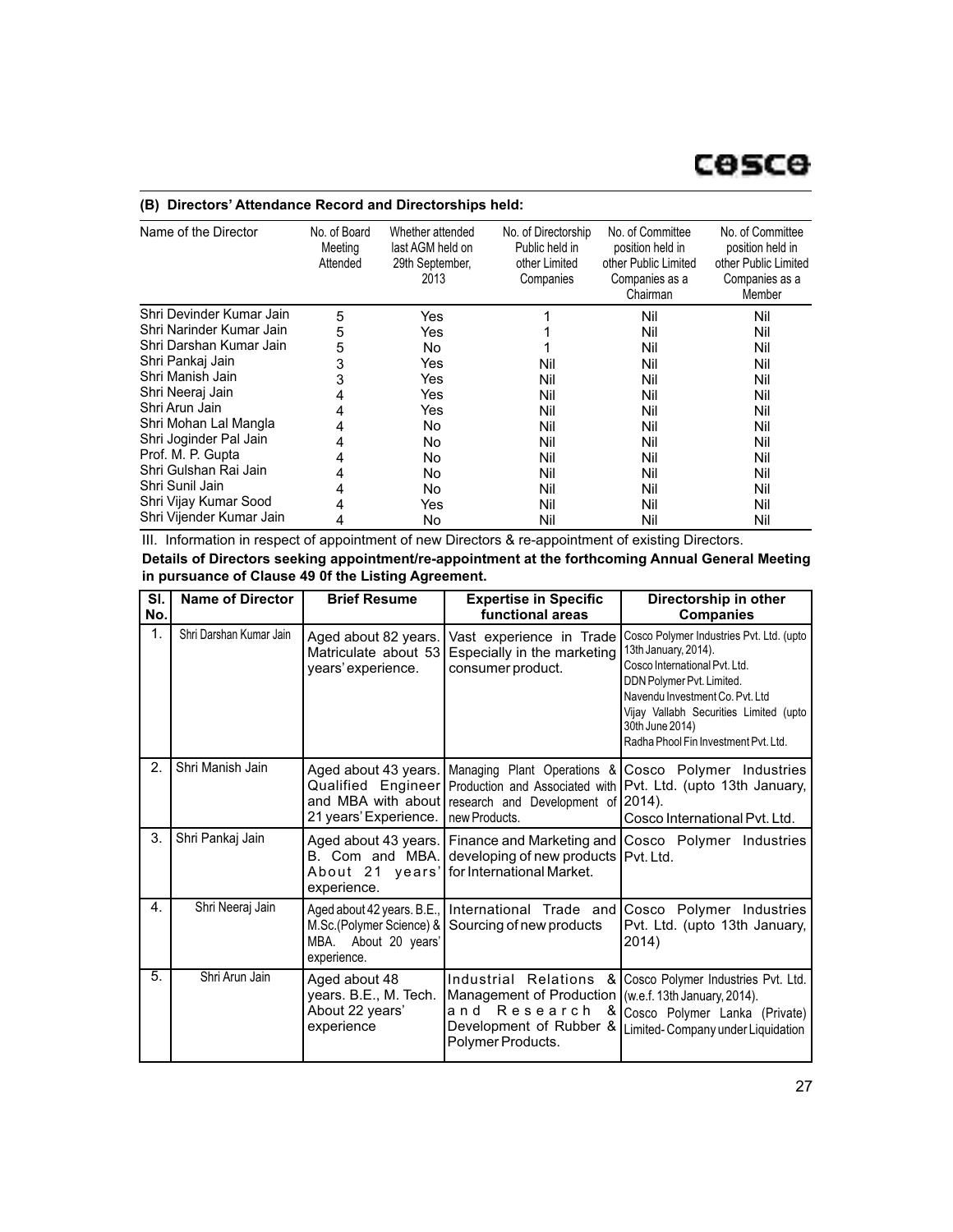| SI.<br>No. | <b>Name of Director</b>   | <b>Brief Resume</b>                                                                                                                                            | <b>Expertise in Specific</b><br>functional areas                                                                                     | Directorship in other<br><b>Companies</b>                                               |
|------------|---------------------------|----------------------------------------------------------------------------------------------------------------------------------------------------------------|--------------------------------------------------------------------------------------------------------------------------------------|-----------------------------------------------------------------------------------------|
| 6.         | Ms. Nisha Paul            | Aged about 54 years,<br>Graduate, About 25<br>years' experience.                                                                                               | Experienced in Tour &<br>Travel, Human Resource<br>and Public Relations.                                                             | Paul Air Transport Private<br>Limited.                                                  |
| 7.         | Shri M.P. Gupta           | Aged about 74 years.<br>Post Graduate-<br>Educationist, Former<br>Head and Dean of<br>Delhi School of<br>Management<br>Studies, About 47<br>Years' Experience. | Vast Knowledge in the<br>areas of Business and<br>Management.                                                                        | Nil                                                                                     |
| 8.         | Shri Sunil Jain           | Aged about 59 years.<br>Graduate. About 31<br>Years' Experience.                                                                                               | Industrial Management.                                                                                                               | H.B. velvet (Pvt.) Ltd.<br>Vijay Vallabh Securities Limited<br>(w.e.f. 30th June 2014)  |
| 9.         | Shri Gulshan Rai Jain     | Aged about 64 years.<br>Graduate. About 36<br>years' experience.                                                                                               | Running and Managing Industry.                                                                                                       | Jainson Rubber Pyt. Ltd.<br>Vijay Vallabh Securities Limited<br>(w.e.f. 30th June 2014) |
| 10.        | Shri Mohan Lal Mangla     | Aged about 74 years. Law<br>Graduate and Advocate.<br>About 49 years'<br>experience.                                                                           | Vast legal experience NIL<br>including Intellectual<br>Property Rights.                                                              |                                                                                         |
| 11.        | Shri Vijender Kumar Jain  | Aged about 59 years.<br>Chartered<br>Accountant. About 33<br>years' experience.                                                                                | Vast experience as practicing NIL<br>Chartered Accountant in Finance.<br>Accounts, Audit, Taxation and<br>Company Law Matters.       |                                                                                         |
| 11.        | Lt. Col. Vijay Kumar Sood | Aged about 71 years.<br>Graduate. About 51<br>years' experience.                                                                                               | About 32 years in Armed Forces.<br>Retired as Lt. Col. and 19 years'<br>experience in Event Management<br>and Sport Goods Promotion. | Vijay Vallabh Securities Limited<br>(w.e.f. 30th June 2014)                             |

(Refer also statement forming part of Notice of 35th Annual General Meeting issued to the Shareholders of the Company)

# **CODE OF CONDUCT**

The Board has laid down a Code of Conduct for the Directors and Senior Management of the Company. All the Board Members and Senior Management personnel have affirmed their compliance with the Code. The Code of Conduct is available on the Company's website viz. www.cosco.in. Adeclaration to this effect signed by the CEO of your Company forms a part of this Report.

Declaration

As provided under clause 49 of the Listing Agreement with the Stock Exchanges, the Board Members and the Senior Management personnel of the Company have affirmed compliance with the Code of Conduct formulated by the Board of Directors of the Company for the year ended 31st March, 2014.

Registered Office : 2/8, Roop Nagar, Delhi -110007

By order of the Board of Directors

**Devinder Kumar Jain** Chairman cum Managing Director

Place: Delhi Date: 31st July, 2014

28

DIN : 00191539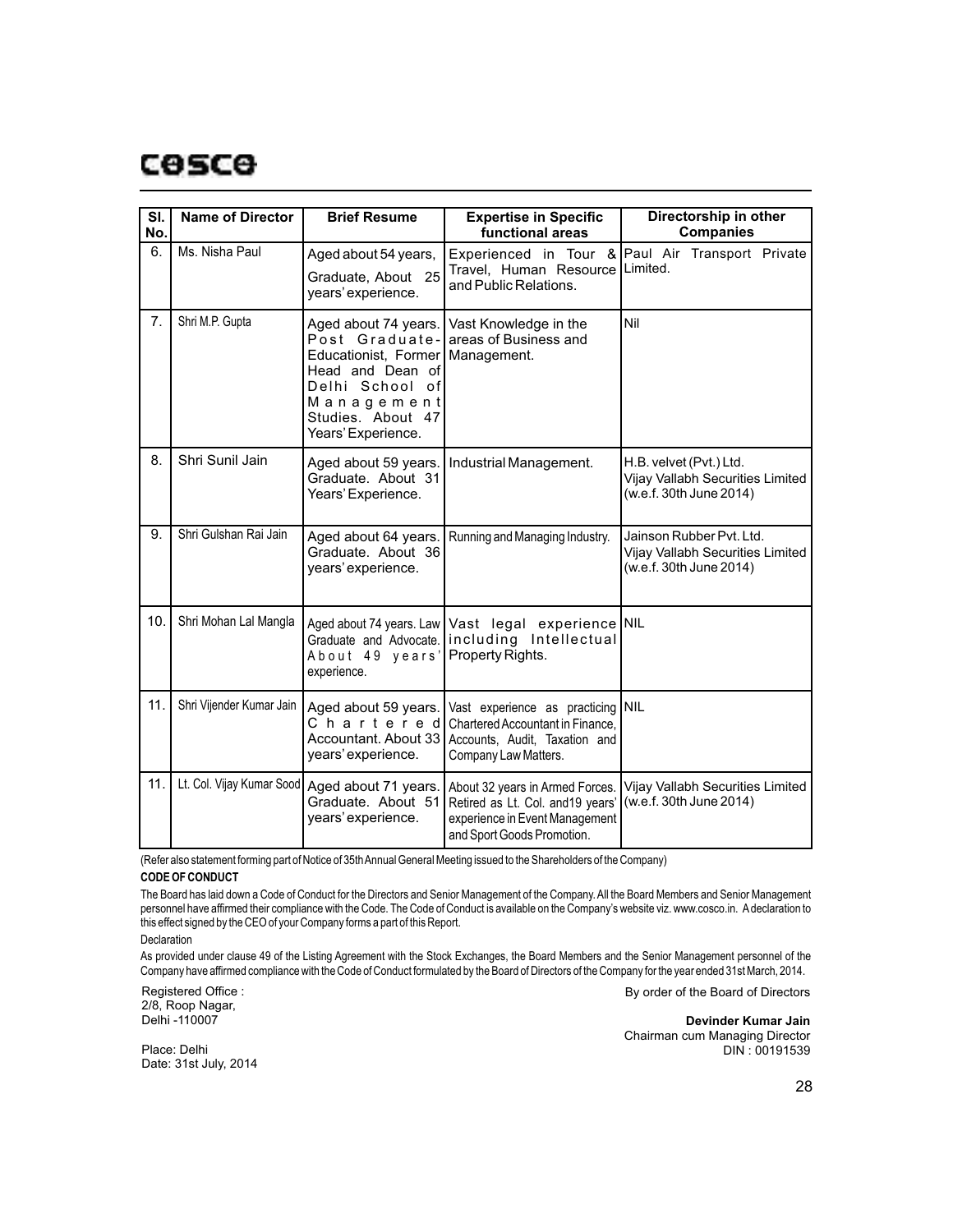#### **BOARD COMMITTEES**

The Board of Directors has constituted the following committees with adequate delegation of powers.

# **1. AUDIT COMMITTEE**

The composition of the Audit Committee is as follows:

- Independent Directors Shri Vijender Kumar Jain Chairman
	- Shri Joginder Pal Jain
	- Prof. M. P. Gupta
	- Shri Sunil Jain

The members of the Audit Committee are well experienced in the field of finance, accounts and management. Two members of the Committee including the Chairman are Chartered Accountants. The powers and terms of reference of the committee are as contained in Clause 49 of the Listing Agreement with the Stock Exchanges and Section 292A of the Companies Act, 1956.

The Meetings of the Committee during the year were held on 20th April, 2013, 30th May, 2013, 31st July, 2013, 31st October, 2013 & 31st January, 2014. **(B) Details of Meetings of Audit Committees held during the year 2013-14**

| (B) Details of Meetings of Audit Committees held during the year 2013-14 |                      |                          |  |  |  |  |  |
|--------------------------------------------------------------------------|----------------------|--------------------------|--|--|--|--|--|
| Name of the Member                                                       | No. of Meetings held | No. of Meetings attended |  |  |  |  |  |
| Shri Vijender Kumar Jain                                                 |                      | 4                        |  |  |  |  |  |
| Shri Joginder Pal Jain                                                   | 5                    | 4                        |  |  |  |  |  |
| Prof. M. P. Gupta                                                        | 5                    | 5                        |  |  |  |  |  |
| Shri Sunil Jain                                                          | 'n.                  | 4                        |  |  |  |  |  |

\* Ceased to be Chairperson/member w.e.f. 05.10.2013.

\*\* Appointed as Chairman/member w.e.f. 31.10.2013.

### **2. NOMINATION AND REMUNERATION COMMITTEE**

The Remuneration Committee consists of following Directors.

Independent Directors — Shri Mohan Lal Mangla – Chairman

- Shri Gulshan Rai Jain
- Shri Sunil Jain

The terms of reference of the committee are as contained in Clause 49 of the Listing Agreement with the Stock Exchanges and as specified in schedule XIII of the Companies Act, 1956.

The Meeting of the committee were held on 5th April, 2013. The Committee approved the remuneration of all the Executive Directors.

The appointment and remuneration of all the Executive Directors have been fixed in terms of Resolutions passed by members in General Meetings.

Remuneration paid to the Executive Directors during the financial year ended 31.03.2014 is given below:

|                          |                              |           |            |       |                 |               |                       | (Amount in ₹)                     |
|--------------------------|------------------------------|-----------|------------|-------|-----------------|---------------|-----------------------|-----------------------------------|
| <b>Name</b>              | <b>Designation</b>           | Salary    | <b>HRA</b> | РF    | Medical<br>Exp. | Car<br>Perks* | Other<br><b>Perks</b> | Contract<br>Period<br>No. of Yrs. |
| Shri Devinder Kumar Jain | Chairman<br>Cum Mg. Director | 1.740.000 | 870.000    | 9,360 | 112.173         | 39600         | Refer note            | 3                                 |
| Shri Darshan Kumar Jain  | Whole Time Director          | 1,740,000 | 870.000    | 9,360 | 232.482         | 39600         | Refer Note            | 3                                 |
| Shri Narinder Kumar Jain | <b>Managing Director</b>     | 1.740.000 | 870.000    | 9,360 | 49.667          | 39600         | Refer Note            | 3                                 |
| Shri Arun Jain           | Whole Time Director          | 1,440,000 | 720,000    | 9,360 | 70.843          | 39600         | Refer Note            | 3                                 |
| Shri Manish Jain         | Whole Time Director          | 1,440,000 | 720,000    | 9,360 | 44.971          | 32400         | Refer Note            | 3                                 |
| Shri Pankaj Jain         | Whole Time Director          | 1,440,000 | 720.000    | 9,360 | 45.476          | 32400         | Refer Note            | 3                                 |
| Shri Neeraj Jain         | Whole Time Director          | 1,440,000 | 720,000    | 9,360 | 57.570          | 32400         | Refer Note            | 3                                 |

**\* Car with Driver partly for personal use valued as per Income Tax Rules.**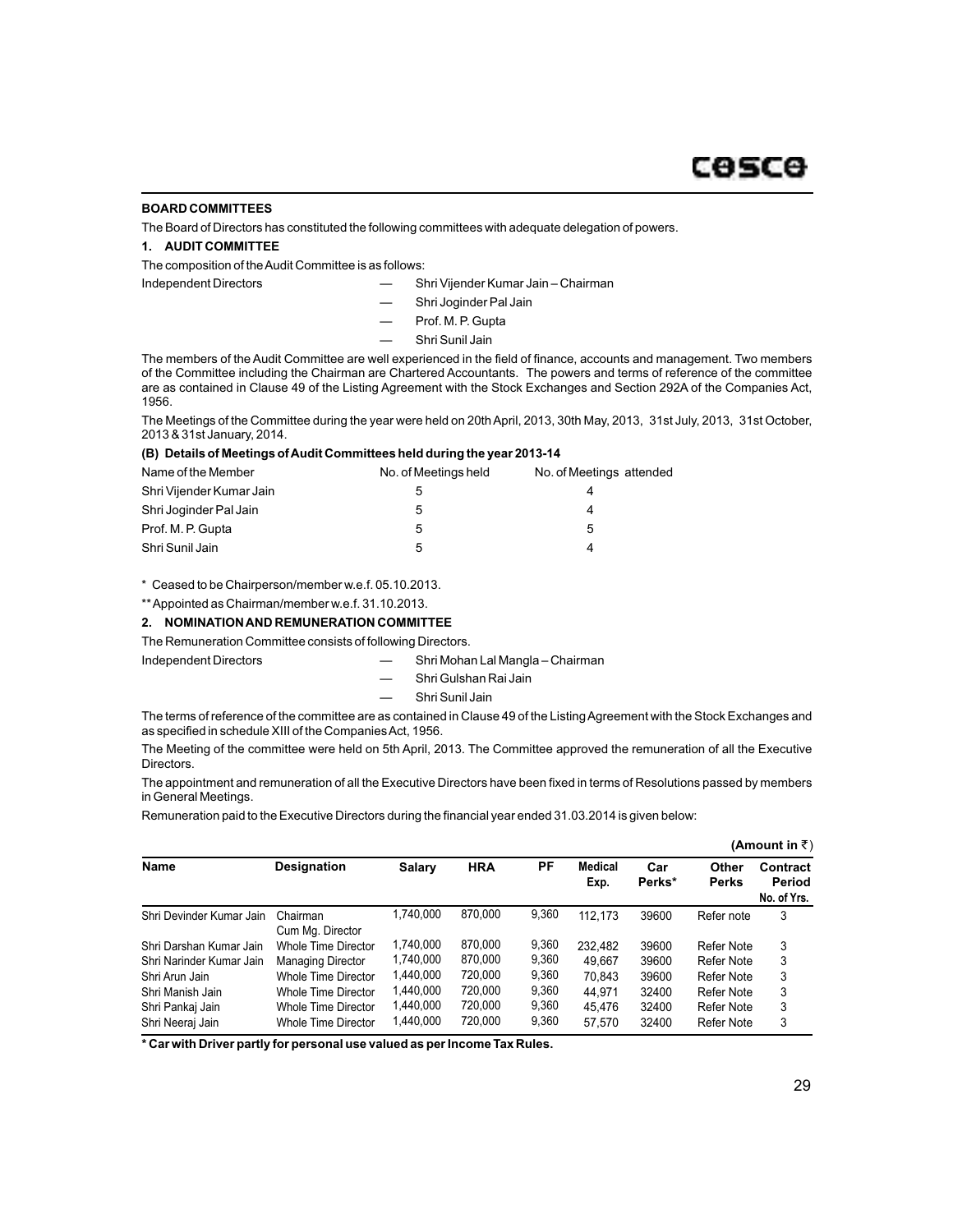# **Note: - Other Perks and Allowances**

In addition following Perks and Allowances were permissible / allowed/provided to all the Directors:

i) Gratuity and Leave encashment as per actuarial valuation

ii) Telephones provided for official use.

The sitting fees paid/payable to Non Executive Directors for the year ended on 31st March 2014 are as follows:

| Name                                              |   | No. of Equity Shares held | Name                     |                    | No. of Equity Shares held |
|---------------------------------------------------|---|---------------------------|--------------------------|--------------------|---------------------------|
| Detail of Shareholding of Non-Executive Directors |   |                           |                          |                    |                           |
| Shri Vijay Kumar Sood                             |   | ₹6.000                    |                          |                    |                           |
| Prof. M.P. Gupta                                  |   | ₹6.000                    | Shri Vijender Kumar Jain | ÷                  | ₹ 1.500                   |
| Shri Joginder Pal Jain                            | ÷ | ₹6.000                    | Shri Gulshan Rai Jain    | ÷                  | ₹6.000                    |
| Shri Mohan Lal Mangla                             |   | ₹6.000                    | Shri Sunil Jain          | $\cdot$<br>$\cdot$ | ₹6.000                    |

| Shri Mohan Lal Mangla                                         |    | 1000 | Shri Sunil Jain          |                | $\overline{\phantom{0}}$ |
|---------------------------------------------------------------|----|------|--------------------------|----------------|--------------------------|
| (As Second Joint holder with Mr. Aman Mangla - First holder). |    |      |                          |                |                          |
| Shri Joginder Pal Jain                                        |    | 100  | Shri Gulshan Rai Jain    |                | 2.000                    |
| Prof. M.P. Gupta                                              | ۰. |      | Shri Vijender Kumar Jain | $\mathbb{R}^n$ | -                        |
| Shri Vijay Kumar Sood                                         | ٠  |      |                          |                |                          |

# **3. SHAREHOLDERS/INVESTORS GRIEVANCE COMMITTEE**

The Committee consists of following Directors.

| Shri Sunil Jain         | Chairman – Non Executive Director |
|-------------------------|-----------------------------------|
| Shri Darshan Kumar Jain | <b>Executive Director</b>         |
| Shri Pankaj Jain        | <b>Executive Director</b>         |
| Shri Neeraj Jain        | <b>Executive Director</b>         |

Shri Pankaj Jain, Director acted as Compliance officer.

The terms of reference of the committee are as specified in Clause 49 of the Listing Agreement with the Stock Exchanges.

The Meetings of the Committee were normally held one/two times in a month during the year 2013–14.

The Committee is looking after the work of Share Transfer/Transmission/Split/ Consolidation of Shares and Investors grievances. Any two of the above are authorized to consider and approve the Share Transfer/Transmission/Split/Consolidation of Shares.

| Total No. of Complaints received during the year                |                                                                  | Nil         |                                   |
|-----------------------------------------------------------------|------------------------------------------------------------------|-------------|-----------------------------------|
| No. of unsolved complaints to the satisfaction of Shareholders  |                                                                  | Nil         |                                   |
| No. of transfers pending for registration for more than 30 days |                                                                  | Nil         |                                   |
| <b>GENERAL BODY MEETINGS</b>                                    |                                                                  |             |                                   |
|                                                                 | (I) Details of location and time of holding the last three AGMs. |             |                                   |
| Year                                                            | Location                                                         | Date & Time |                                   |
| 32nd AGM-2011                                                   | 2/8, Roop Nagar, Delhi-110007                                    |             | 30th September, 2011 - 10.30 A.M. |
| 33rd AGM-2012                                                   | Amitabh, E-23, Bungalow Road,                                    |             | 29th September, 2012 - 10.30 A.M. |
|                                                                 | Kamla Nagar, Delhi 110007                                        |             |                                   |
| 34th AGM-2013                                                   | Amitabh, E-23, Bungalow Road,                                    |             | 30th September, 2013 - 10.30 A.M. |
|                                                                 |                                                                  |             |                                   |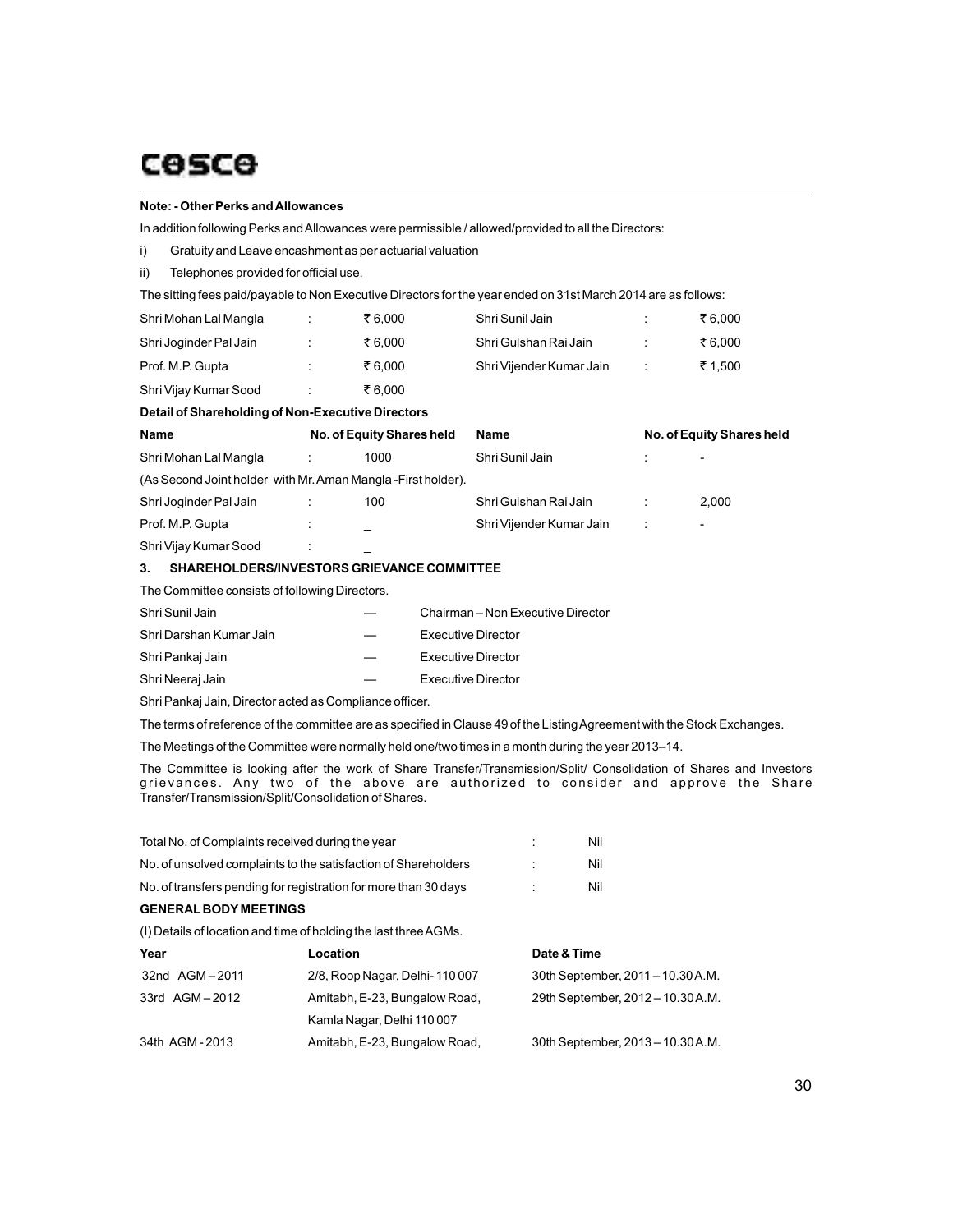Kamla Nagar, Delhi 110 007

- (a) No other Shareholders'Meeting was held in the last three years.
- (b) In the AGM held on 30th September, 2011 four Special Resolutions were passed in respect of re-appointment of Shri Manish Jain, Shri Pankaj Jain, Shri Neeraj Jain and Shri Arun Jain for a period of three years as Whole Time Directors w.e.f. 01.10.2011 and fixation of their remuneration.
- (c) In the AGM held on 29th September, 2012 three Special Resolutions were passed in respect of re-appointment of Shri Devinder Kumar Jain as Chairman cum Managing Director, Shri Narinder Kumar Jain as Managing Director and Shri Darshan Kumar Jain as Whole Time Director for a period of three years w.e.f. 16.03.2013 and fixation of their remuneration and also restructuring their remuneration w.e.f. 01.04.2012. Further, four Special Resolutions were passed in respect of modification/restructuring of remuneration of Shri Manish Jain, Shri Pankaj Jain, Shri Neeraj Jain and Shri Arun Jain w.e.f. 01.04.2012.
- (d) In the AGM held on 30th September, 2013 no Special Resolutions was passed.
- (e) There has been no use of Postal Ballot so far.

#### **Unclaimed Dividends**

As per the provisions of Section 205A read with Section 205C of the Companies Act, 1956, the Dividends declared which remained unpaid or unclaimed for a period of 7 years have already been transferred to Investor Education and Protection Fund of the Central Government as reported in earlier years. The Company has not declared any dividend for the financial years from 2000-01 and onward.

#### **Disclosures**

#### Related party disclosure

Related party disclosures are given at Note No. 35 in relation to Notes on Accounts to Financial Statements of the Company. The transactions with the related parties were not in conflict with the interests of the Company at large.

The Company has complied with the requirements of the regulatory authorities on capital markets. There have been no instances of non compliance on matters related to capital markets and no penalties or strictures have been imposed on the Company by the Stock Exchanges, SEBI or any other statutory authority during the last three years. Criminal complaints for the year ended 31.03.2007 filed by The Registrar of Companies, Delhi against the Company and its Managing / Whole Time Directors under section 629Aof the Companies Act, 1956 for contraventions of Sections 125, 266F, 212(9), 297, 211 and 209 of the Act have since been compounded by Hon'ble Company Law Board/Regional Director.

#### **CEO/CFO Certification**

A Certificate from Chairman cum Managing Director and Finance Head as per the requirements of clause 49. V of the Listing Agreement with the Stock Exchanges was placed before the Board regarding the Financial Statements of the Company, Specified Transactions, Internal Controls, Significant Changes, if any, in Accounting Policies, for the year ended 31st March, 2014.

#### **Means of Communication**

The Quarterly, Half Yearly and Annual Results are regularly submitted to Stock Exchanges and are published in daily newspapers - Pioneer (English & Hindi). The Quarterly, Half Yearly Results were not sent to household of Shareholders.

The Company has not displayed any official news release on the Company's website. No presentations were made to any institutional investors or analysts.

#### **Management Discussion & Analysis**

Management Discussion & Analysis forms part of the Annual Report.

#### **GENERALSHAREHOLDER INFORMATION**

#### **a) 35th Annual General Meeting**

| Date and Time | 30th September, 2014 - 10.30 AM          |
|---------------|------------------------------------------|
| Venue         | AMITABH, 2nd FLoor, E-23, Bungalow Road, |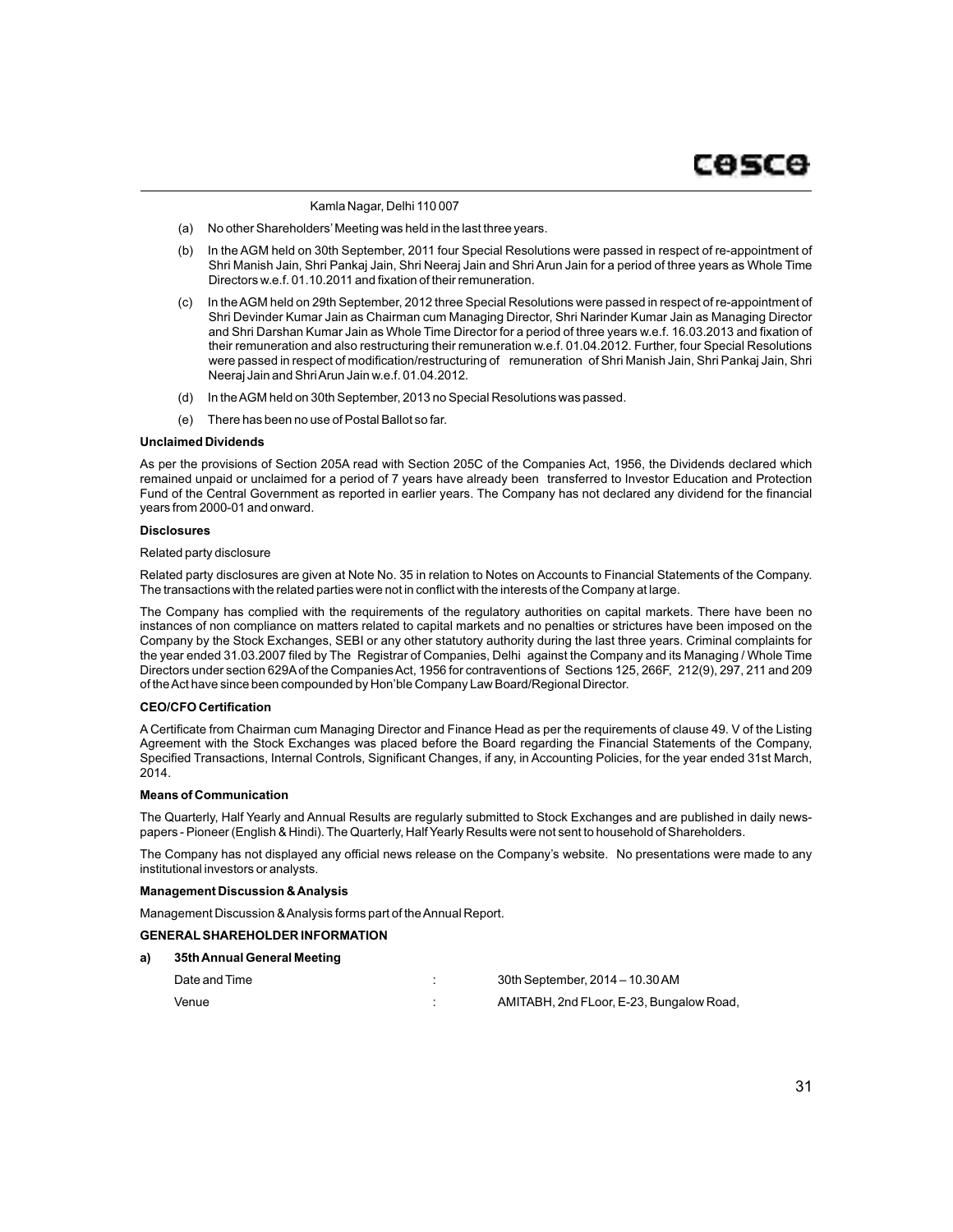Kamla Nagar, Delhi –110 007.

| b)                                                                                  | <b>Financial Calendar</b>                                                                  |  |   |                                    |  |  |
|-------------------------------------------------------------------------------------|--------------------------------------------------------------------------------------------|--|---|------------------------------------|--|--|
|                                                                                     | <b>Financial Year</b>                                                                      |  |   | 1st April to 31st March            |  |  |
| For the year ended 31st March 2014, the quarterly results were announced as under:- |                                                                                            |  |   |                                    |  |  |
|                                                                                     | 1st Quarter ended 30th June 2013                                                           |  |   | 31st July 2013                     |  |  |
|                                                                                     | 2nd Quarter ended 30th September 2013                                                      |  |   | 31st October 2013                  |  |  |
|                                                                                     | 3rd Quarter ended 31st December 2013                                                       |  |   | 31st January 2014                  |  |  |
|                                                                                     | 4th Quarter ended 31st March 2014                                                          |  |   | 30th May 2014                      |  |  |
|                                                                                     | For the year ending 31st March 2015, the schedule of announcement of results is as under:- |  |   |                                    |  |  |
|                                                                                     | 1st Quarter ended 30th June 2014                                                           |  |   | 31st July 2014 - already announced |  |  |
|                                                                                     | 2nd Quarter ending 30th September 2014                                                     |  |   | Last week of October 2014          |  |  |
|                                                                                     | 3rd Quarter ending 31st December 2014                                                      |  |   | Last week of January 2015          |  |  |
|                                                                                     | 4th Quarter ended 31st March 2015                                                          |  | ÷ | Last week of May 2015              |  |  |
| C)                                                                                  | <b>Book Closure Date</b>                                                                   |  |   |                                    |  |  |
|                                                                                     | From 23rd September 2014 to 30th September 2014 (both days inclusive)                      |  |   |                                    |  |  |
| d)                                                                                  | <b>Dividend Payment Date</b>                                                               |  |   | Dividend not declared.             |  |  |
| e)                                                                                  | <b>Listing of Equity Shares</b>                                                            |  |   | Delhi and Mumbai                   |  |  |
|                                                                                     | The listing fee has been paid up to date, to both the Stock Exchanges                      |  |   |                                    |  |  |

| f) | (i) Stock Code | Mumbai Stock Exchange: 30545 |  |
|----|----------------|------------------------------|--|
|    |                | Delhi Stock Exchange : 3177  |  |

(ii) Demat ISIN Numbers in NSDL& CDSL Equity Shares - INE 949B01018

# **Stock Market Price Data: High low quotations on the Bombay Stock Exchanges during each month for the year 2013 -**

|                     |            | <b>Market Price*</b> | <b>BSE INDEX**</b> |          |  |
|---------------------|------------|----------------------|--------------------|----------|--|
| Month               | High $(₹)$ | Low (₹)              | High               | Low      |  |
| April, 2013         | 41.65      | 34.00                | 19622.68           | 18144.22 |  |
| May, 2013           | 44.20      | 36.20                | 20443.62           | 19451.26 |  |
| June, 2013          | 43.00      | 40.85                | 19860.19           | 18467.16 |  |
| July, 2013          | 42.85      | 26.70                | 20351.06           | 19126.82 |  |
| <b>August, 2013</b> | 26.65      | 23.35                | 19569.20           | 17448.71 |  |
| September, 2013     | 31.00      | 25.70                | 20739.69           | 18166.17 |  |
| October, 2013       | 32.75      | 31.20                | 21205.44           | 19264.72 |  |
| November, 2013      | 32.70      | 29.55                | 21321.53           | 20137.67 |  |
| December, 2013      | 31.05      | 31.05                | 21483.74           | 20568.70 |  |
| January, 2014       | 53.20      | 31.00                | 21409.66           | 20343.78 |  |
| February, 2014      | 55.10      | 43.50                | 21140.51           | 19963.12 |  |
| March, 2014         | 53.90      | 40.45                | 22467.21           | 20920.98 |  |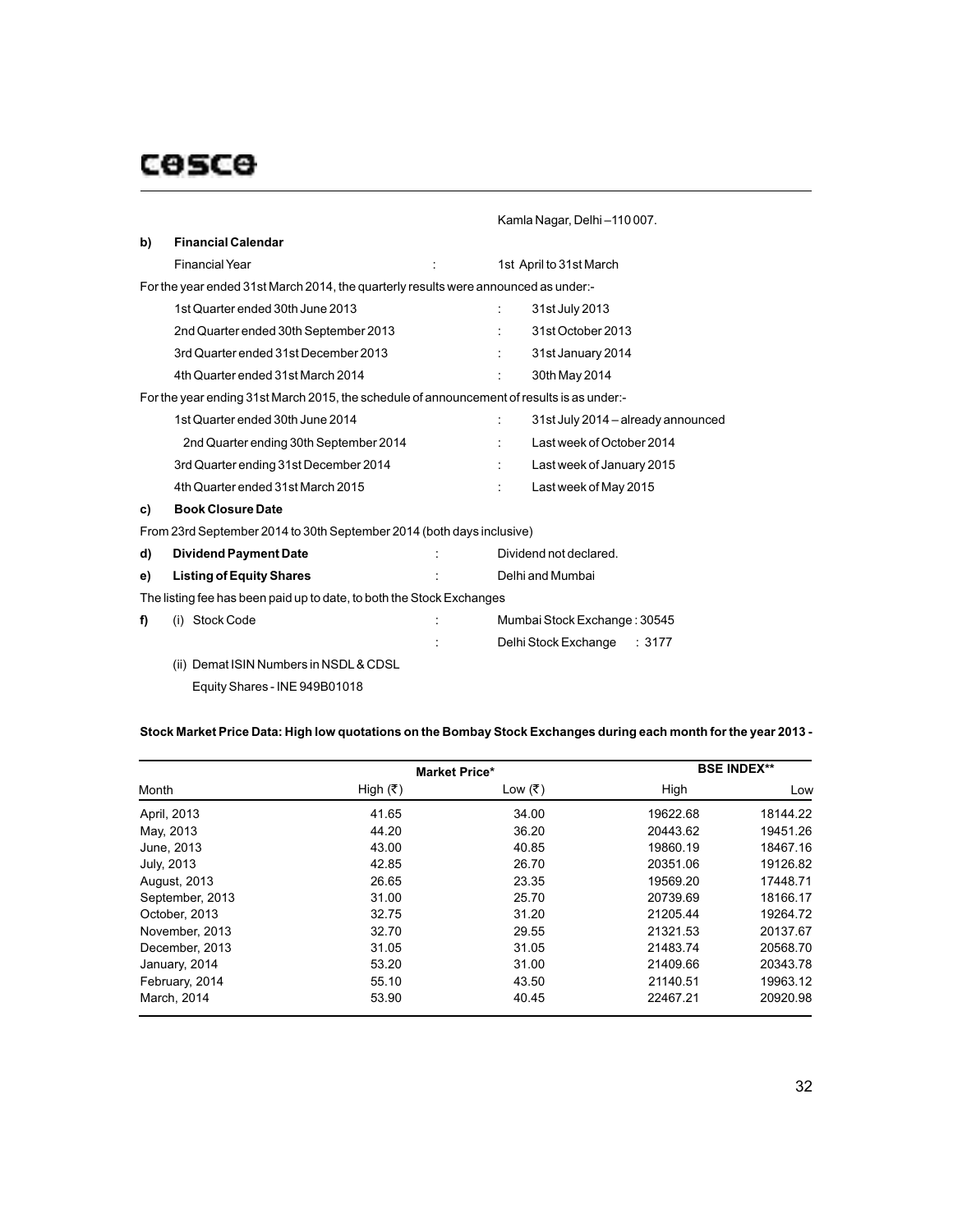|                                          | Distribution of Shareholding as on 31st March, 2014                                     |                         |                        |                                                     |                                       |                                                                                                    |                                                                   |                                      |
|------------------------------------------|-----------------------------------------------------------------------------------------|-------------------------|------------------------|-----------------------------------------------------|---------------------------------------|----------------------------------------------------------------------------------------------------|-------------------------------------------------------------------|--------------------------------------|
| Cat<br>Code                              | Category of Shareholder                                                                 | No. of Share<br>Holders | Total No. of<br>Shares | No. of Shares<br>Held in<br>Demateria<br>lized Form | $%$ of $(A+B)$                        | <b>Total Shareholding</b><br>As a Percentage of<br><b>Total Number of Shares</b><br>$%$ of (A+B+C) | Shares Pledged or<br>otherwise encumbered<br>No. of Shares As a % |                                      |
| (1)                                      | (II)                                                                                    | (III)                   | (IV)                   | (V)                                                 | (VI)                                  | (VII)                                                                                              | (VIII)                                                            | $(XI) =$<br>(VIII)<br>(IV)*10<br>0   |
| (A)<br>1.                                | Shareholding of Promoter and Promoter Group <sup>2</sup><br><b>INDIAN</b>               |                         |                        |                                                     |                                       |                                                                                                    |                                                                   |                                      |
| (a)<br>(b)                               | Individuals/ Hindu Undivided Family<br>Central Government/ State<br>Government(s)       | 22                      | 1672800                | 1672800                                             | 40.20<br>0.00                         | 40.20<br>0.00                                                                                      | 0                                                                 | 0.00<br>0.00<br>0.00                 |
| (c)<br>(d)<br>(e)<br>$(e-i)$<br>$(e-ii)$ | <b>Bodies Corporate</b><br><b>Financial Institutions/ Banks</b><br>Any Others (Specify) | 1                       | 1447000                | 1447000                                             | 34.78<br>0.00<br>0.00<br>0.00<br>0.00 | 34.78<br>0.00<br>0.00<br>0.00<br>0.00                                                              | 0                                                                 | 0.00<br>0.00<br>0.00<br>0.00<br>0.00 |
|                                          | Sub Total A(1)                                                                          | 23                      | 3119800                | 3119800                                             | 74.98                                 | 74.98                                                                                              | 0                                                                 | 0.00                                 |
|                                          |                                                                                         |                         |                        |                                                     |                                       |                                                                                                    |                                                                   |                                      |
| 2.<br>(a)                                | <b>FOREIGN</b><br>Individuals (Non-Residents<br>Individuals/foreign Ind.)               | 0                       | $\mathbf 0$            | 0                                                   | 0.00                                  | 0.00                                                                                               | 0                                                                 | 0.00                                 |
| (b)                                      | <b>Bodies Corporate</b>                                                                 | 0                       | 0                      | 0                                                   | 0.00                                  | 0.00                                                                                               | 0                                                                 | 0.00                                 |
| (c)                                      | Institutions                                                                            | 0                       | 0                      | 0                                                   | 0.00                                  | 0.00                                                                                               | 0                                                                 | 0.00                                 |
| (d)                                      | Any Others (Specify)                                                                    | 0                       | 0                      | 0                                                   | 0.00                                  | 0.00                                                                                               | 0                                                                 | 0.00                                 |
|                                          | Sub Total A(2)                                                                          | 0                       | 0                      | 0                                                   | 0.00                                  | 0.00                                                                                               | 0                                                                 | 0.00                                 |
|                                          | TOTAL SHAREHOLDING OF PROMOTER AND PROMOTER GROUP                                       |                         |                        |                                                     |                                       |                                                                                                    |                                                                   |                                      |
|                                          | $A = A(1) + A(2)$                                                                       | 23                      | 3119800                | 3119800                                             | 74.98                                 | 74.98                                                                                              | 0                                                                 | 0.00                                 |
| (B)<br>1.                                | <b>PUBLIC SHAREHOLDING</b><br><b>INSTITUTIONS</b>                                       |                         |                        |                                                     |                                       |                                                                                                    |                                                                   |                                      |
| (a)                                      | Mutual Funds/ UTI                                                                       | 0                       | 0                      | 0                                                   | 0.00                                  | 0.00                                                                                               | 0                                                                 | 0.00                                 |
| (b)                                      | <b>Financial Institutions / Banks</b>                                                   | 0                       | 0                      | 0                                                   | 0.00                                  | 0.00                                                                                               | 0                                                                 | 0.00                                 |
| (c)                                      | Central Government/ State<br>Government(s)                                              | 0                       | 0                      | 0                                                   | 0.00                                  | 0.00                                                                                               | 0                                                                 | 0.00                                 |
| (d)                                      | Venture Capital Funds                                                                   | 0                       | 0                      | 0                                                   | 0.00                                  | 0.00                                                                                               | 0                                                                 | 0.00                                 |
| (e)                                      | <b>Insurance Companies</b>                                                              | 0                       | 0                      | 0                                                   | 0.00                                  | 0.00                                                                                               | 0                                                                 | 0.00                                 |
| (f)                                      | Foreign Institutional Investors                                                         | 0                       | $\mathbf{0}$           | 0                                                   | 0.00                                  | 0.00                                                                                               | 0                                                                 | 0.00                                 |
| (g)<br>(h)                               | Foreign Venture Capital Investors<br>Any Other (specify)                                | 0<br>0                  | 0<br>0                 | 0<br>0                                              | 0.00<br>0.00                          | 0.00<br>0.00                                                                                       | 0<br>0                                                            | 0.00<br>0.00                         |
|                                          | Sub Total B(1)                                                                          | 0                       | 0                      | 0                                                   | 0.00                                  | 0.00                                                                                               | 0                                                                 | 0.00                                 |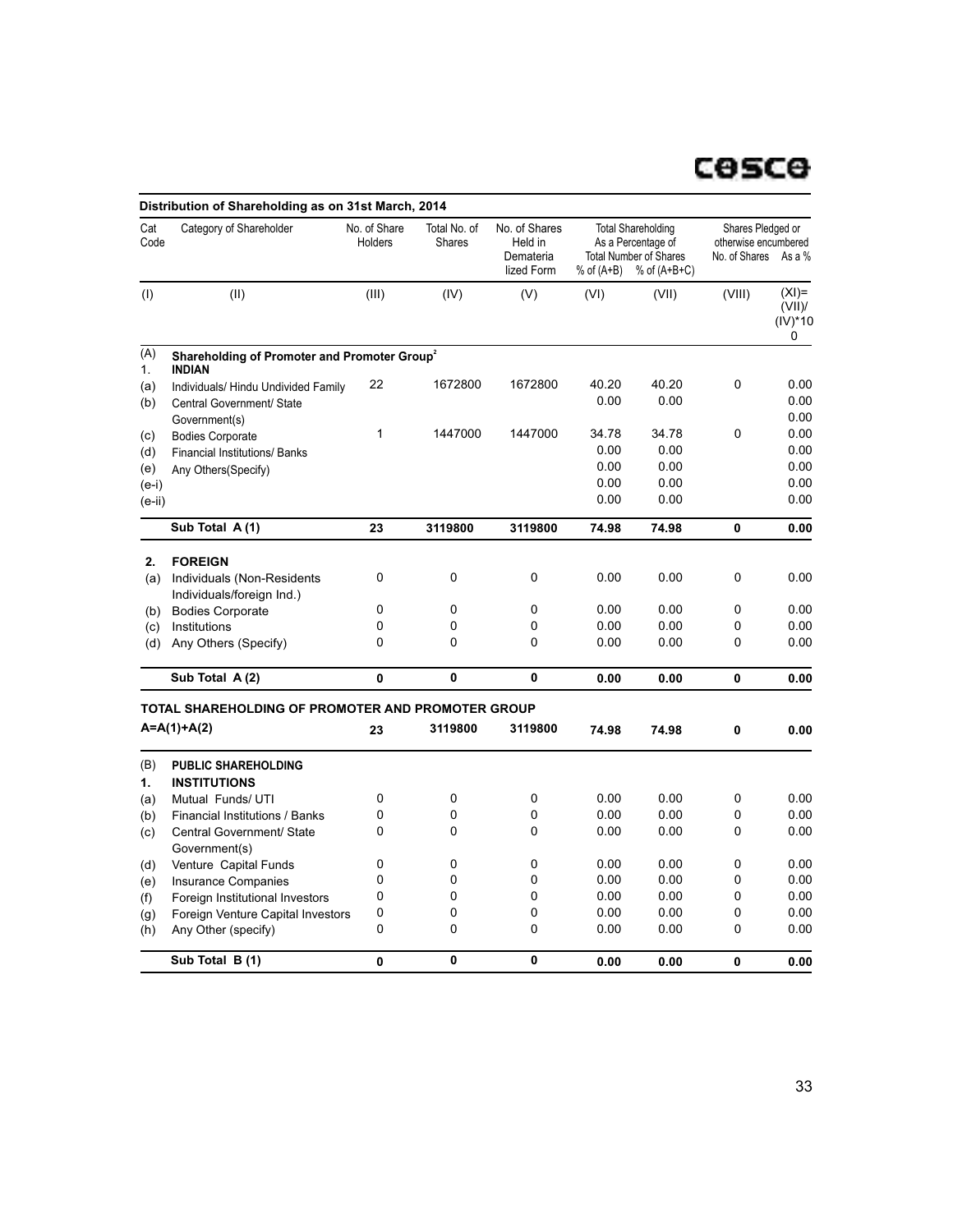|                       | Grant Total (A+B+C)                                                                                         | 1798   | 4161000 | 4066339 | 100.00       | 100.00       | 0        | 0.00         |
|-----------------------|-------------------------------------------------------------------------------------------------------------|--------|---------|---------|--------------|--------------|----------|--------------|
|                       | <b>Grant Total C</b>                                                                                        | 0      | 0       | 0       | 0            | 0.00         | 0        | 0.00         |
| 1<br>2                | Promoter and Promoter Group<br>Public                                                                       | 0<br>0 | 0<br>0  | 0<br>0  | 0<br>0       | 0.00<br>0.00 | 0<br>0   | 0.00<br>0.00 |
| (C)                   | <b>Shares Held By Custodians</b><br><b>And Against Which Depository</b><br><b>Receipts Have Been Issued</b> |        |         |         |              |              |          |              |
|                       | <b>TOTAL OF A+B</b>                                                                                         | 1798   | 4161000 | 4066339 | 100.00       | 100.00       | $\bf{0}$ | 0.00         |
|                       | TOTAL PUBLIC SHAREHOLDING B= B(1)+B(2)                                                                      | 1775   | 1041200 | 946539  | 25.02        | 25.02        | 0        | 0.00         |
|                       | Sub Total B (2)                                                                                             | 1775   | 1041200 | 946539  | 25.02        | 25.02        | $\bf{0}$ | 0.00         |
| $(c-vi)$<br>(c-vii)   | Qualified Foreign Investor - Individual<br>Qualified Foreign Investor-Corporate                             |        |         |         |              |              |          |              |
| $(c-v)$               | <b>Clearing Members</b>                                                                                     | 0      | 0       | 0       | 0            | 0            | 0        | 0.00         |
| $(c-iv)$              | Hindu Undivided Family                                                                                      | 27     | 43905   | 43905   | 1.06         | 1.06         | 0        | 0.00         |
| $(c-ii)$<br>$(c-iii)$ | Corporate Bodies - OCB<br>Intermedianry/Other Depository A/c                                                |        |         |         | 0.00         | 0.00         | 0        | 0.00         |
| $(c-i)$               | Clearing House/Public Trust                                                                                 |        |         |         | 0.00         | 0.00         | 0<br>0   | 0.00<br>0.00 |
| (c)                   | in excess of Rs. 1 lakh.<br>N.R.I.(REPT & NON-REPT)                                                         | 11     | 58589   | 58589   | 1.41<br>0.00 | 1.41<br>0.00 | 0        | 0.00         |
| $\mathbf{I}$          | ii. Individual shareholders<br>holding nominal share capital                                                | 15     | 287315  | 287315  | 6.90         | 6.90         | 0        | 0.00         |
|                       | holding nominal share capital<br>up to Rs 1 lakh                                                            |        |         |         |              |              |          |              |
| (b)                   | Individuals<br>Individuals -i. Individual shareholders 1681                                                 |        | 414091  | 321230  | 0.00<br>9.95 | 0.00<br>9.95 | 0<br>0   | 0.00<br>0.00 |
| (a)                   | <b>Bodies Corporate</b>                                                                                     | 41     | 237300  | 235500  | 5.70         | 5.70         | 0        | 0.00         |
| (B)2                  | <b>NON-INSTITUTIONS</b>                                                                                     |        |         |         |              |              |          |              |

# **Dematerialization of Shares and liquidity**

The Shares of the Company are traded in DEMAT mode. The Company has entered into an agreement with National Securities Depository Limited and Central Depository Services (India) Ltd. The shares of the Company were dematerialized w.e.f. 27th November 2000. Approx. 97.7 % of the Equity Shares of the Company have been dematerialized as on March 31st 2014.

#### **REGISTRAR AND TRANSFER AGENTS**

Securities Transfer work in respect of both physical and Demat segment are handled by the Registrar and Share Transfer Agents (R & TA) of the Company for all aspects of investor servicing relating to shares. The Share Transfers were approved by the Shareholders/Investors Grievance Committee of the Company.

### **Plant Location:**

| The Factory is situated at | 1688-2/31, Railway Road, Near Railway Station, |
|----------------------------|------------------------------------------------|
|                            | Gurgaon-122001 (Haryana)                       |
|                            | Phones: 91-124-2251781, 2251782, 2251783       |
|                            | Email: gurgaon@cosco.in                        |

#### **Address for Correspondence:**

For Share Transfer/Demat of Share or any other query relating to Shares:

M/s Skyline Financial Services Pvt. Ltd.,

D – 153/A, 1st Floor, Okhla Industrial Area, Phase – I, New Delhi – 110020.

Ph. 91-11- 26812682, Tele-Fax: 91-11- 26812683, E-mail ID: admin@skylinerta.com.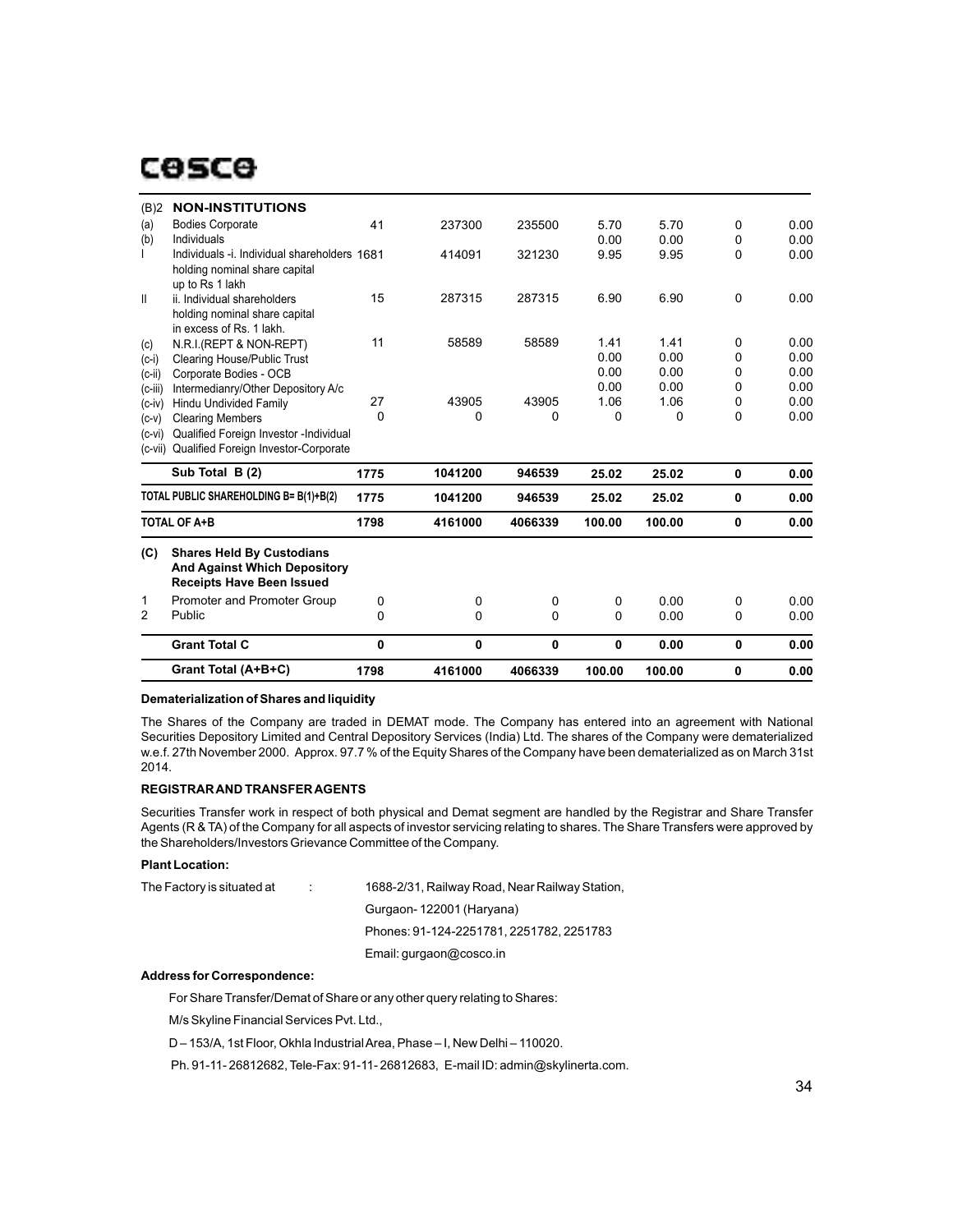#### **Status of compliances of Non mandatory requirements**

1. The Board: The Company is headed by an Executive Chairman cum Managing Director.

2. Remuneration Committee: The Company has constituted Remuneration Committee details whereof are given herein above in this report.

The Company has not adopted the non-mandatory requirements of Clause 49 of the Listing Agreement except as stated hereinabove.

# **ANNEXURE TO DIRECTORS' REPORT**

# **ANNEXURE – 'B2'**

### **CERTIFICATE BY PRACTICING COMPANY SECRETARY ON COMPLIANCE WITH THE CONDITIONS OF CORPORATE GOVERNANCE UNDER CLAUSE 49 OF THE LISTING AGREEMENT(S)**

#### **TO THE MEMBERS OF**

#### **COSCO INDIALIMITED**

- 1. We have examined the compliance of conditions of corporate governance by Cosco India Ltd., for the year ended on 31.3.2014, as stipulated in Clause 49 of the Listing Agreement of the said company with stock exchange(s).
- 2. The compliance of conditions of corporate governance is the responsibility of the Management. Our examination was limited to procedures and implementation thereof, adopted by the company for ensuring the compliance of the conditions of the Corporate Governance. It is neither an audit nor an expression of opinion on the financial statements of the company.
- 3. In our opinion and to the best of our information and according to the explanations given to us, Company has complied with the conditions of Corporate Governance as stipulated in the above mentioned Listing Agreement.
- 4. We state that such compliance is neither an assurance as to the future viability of the company nor the efficiency or effectiveness with which the management has conducted the affairs of the company.

**For AKHIL ROHATGI & CO.** Company Secretaries

Date : 31st July, 2014

**(AKHIL ROHATGI)** Company Secretary in Practice<br>C.P. No. 2317 Place: New Delhi<br>C.P. No. 2317<br>C.P. No. 2317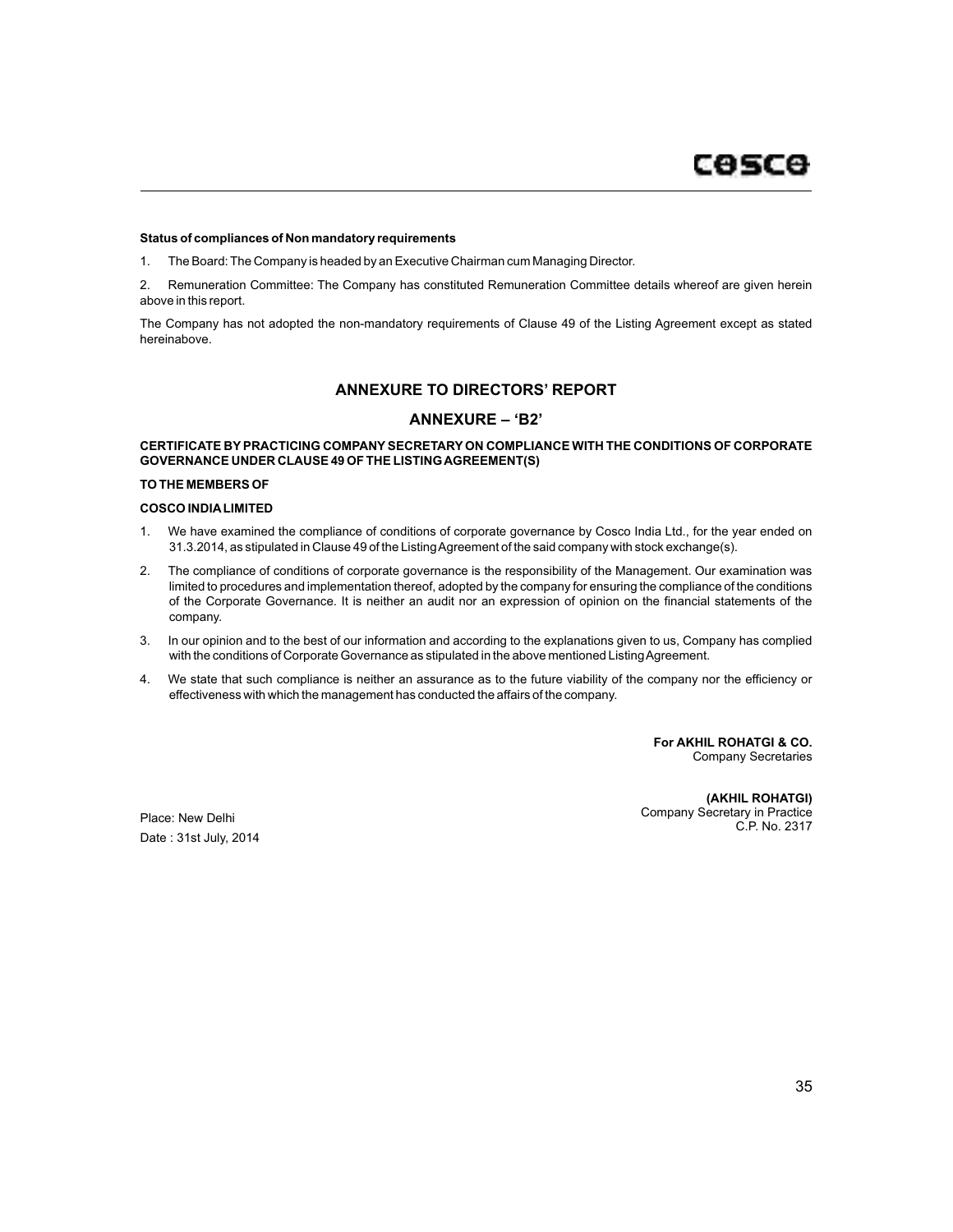# COSCO

#### **ANNEXURE TO DIRECTORS' REPORT**

### **ANNEXURE - 'C'**

#### **MANAGEMENT DISCUSSION AND ANALYSIS (MD & A)**

This may be read in conjunction with the Directors'Report

#### **Economic Scenario**

The macroeconomic environment continues to be uncertain. Indian economy remains constrained by slow growth Industry and Service sectors also witnessed slowdown. The economy is projected to grow in the range of 5.4 - 5.9 per cent in 2014-15 overcoming sub-5% growth. Inflationary pressures continue. Global GDP is showing signs of recovery. The majority of the world's economic growth will continue to be derived from the emerging markets, particularly in Asia. The effective steps taken by the government, resulted in controlling widening trade gap supplemented by moderate export growth in 2013-14.

#### **Industry Structure and Developments**

The sports goods industry in India has witnessed consistent growth over the past five decades and now occupies a place of prominence in the Indian economy in view of its massive potential for employment, growth and export. There has been an increasing emphasis on its planned development, aimed at optimal utilisation of resources for maximising the returns, particularly from exports.

Sports Goods Industry in India has been predominantly in small and tiny sector based on manual processes. The Indian Sports Goods Industry is gradually moving towards mechanization on a reasonable scale for increasing productivity and competitiveness of Indian Sports Goods Sector. The Industry is gradually adapting new technology to keep up with the changing global trends. Jalandhar, Meerut and Gurgaon are the main clusters of Sports Industry in India.

Sports Goods Industry in India is thriving for skilled & talented workforce. Supportive government policies and globalization. Overall development of Sports Sector in India is lagging due to inadequate infrastructure. Govt. of India and State Governments are gradually increasing budgetary allocations for Sports and taking progressive policy initiatives to promote Sports and Sports Industry. Budgetary allocations for Development of Sports in India have been quite less compared to the expenditure on sports by developed countries. Foreign Brands and overseas manufacturers/suppliers from China and other countries are having edge over Indian manufacturers.

The Indian Sports Goods & Toys industry is striving hard to maintain the momentum of growth under pressure of global economic slowdown. India's contribution to total world import of these items is less than 1%. As per export data with Sports Goods Export Promotion Council, India's Exports of Sports Goods and Toys during 2013-14 was Rs. 848 Crores against Rs. 768 Crores in 2012-13, registering growth of about 10.4% in rupee terms. The major goods that are exported from the country are cricket bats & balls, hockey sticks & balls, inflatable balls, Sports Ball Bladders, boxing equipment, fishing equipment and Carrom Boards, Chess, Table Tennis Equipments, General Exercise Equipments, different kinds of protective equipmentetc. The main export destinations are United Kingdom, USA, Australia, Germany, France, South Africa.

#### **Opportunities & Threats, Risks and Concerns:**

The domestic market for Sports Goods and Health equipments etc. is expanding fast. Increasing popularity of sports among masses and awareness about Health & Fitness offers good market opportunity. The Sports Industry in India has some good quality manufacturing units and adequate skilled manpower base. Overseas buyers are looking for alternate sources of supply in addition to China.

Our Company markets Sports Goods and Health equipments mainly under its 'Cosco Brand', which is well recognized in the domestic market. The company manufactures mainly Sports Balls and is marketing vide range of various Sports Goods and Fitness Equipments. The products manufactured/traded by the company conform to International Standards. The Company on continuous basis upgrades the quality of its products with in-house R & D. The company has tie ups and arrangements with international reputed manufacturers /suppliers.

The company has immense potential to leverage upon its brand, accreditation and quality to increase sales and profitability. The company is also exploring new markets for export. Our Company has network of branches, distributors and about 800 authorized dealers in India and is one of the leading and most organized Indian Company in Sports Industry. The company is expanding its marketing network of Health and Fitness Goods.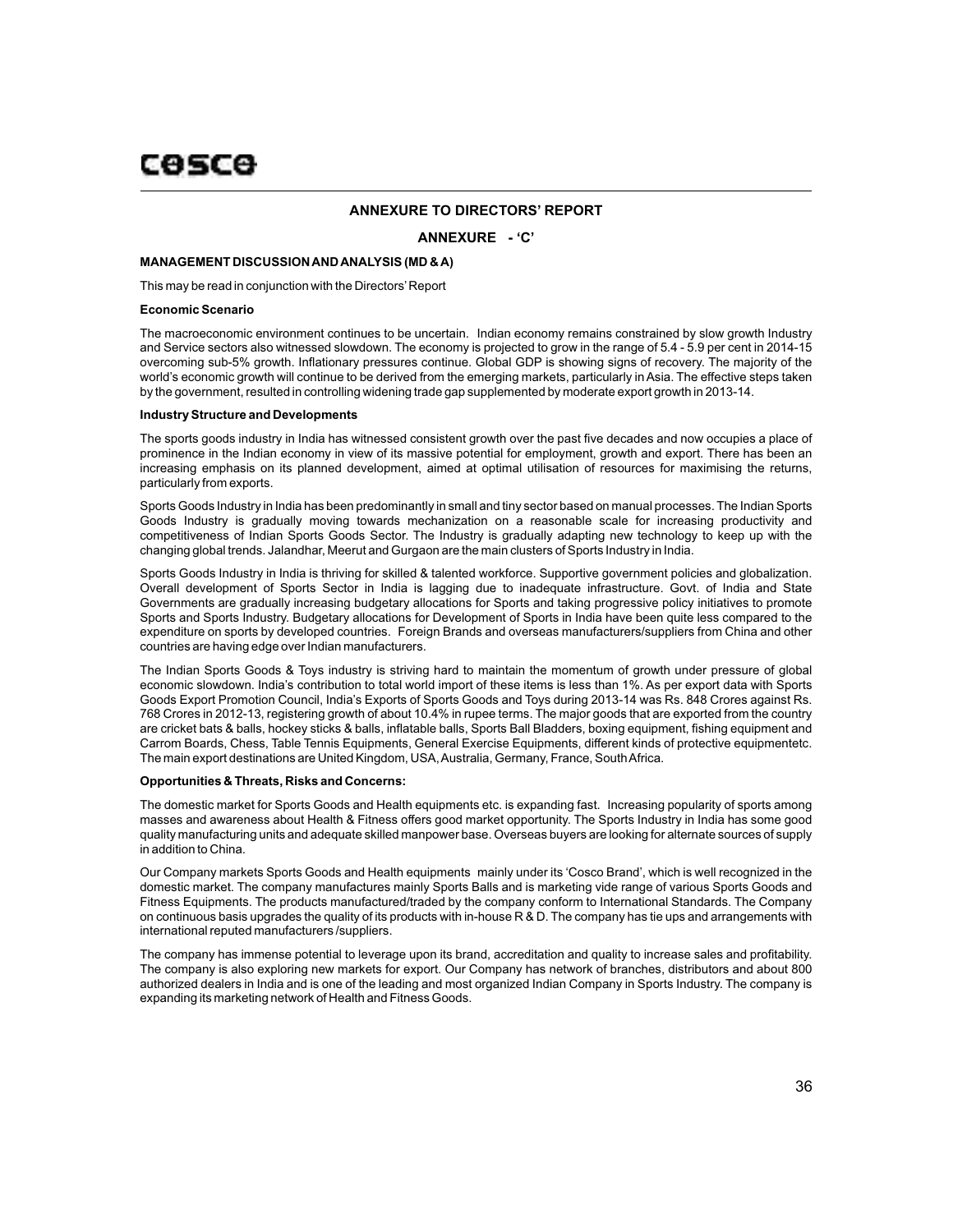#### **Segment-wise product-wise performance**

The Company's products segments are classified broadly into two segments viz

- Own manufactured products viz Sports Balls
- Traded Goods viz Fitness Equipments and other sports goods.

The segment wise performance and relevant information is given in Notes on the Financial Statements (**Refer Note No. 34** of Notes on the Financial Statements – Segment Information)

#### **Outlook**

Sports and Fitness is gaining importance at all levels. The company see promising future of Sports in India as more Sports events are being organized in India on regular basis. The Sports Industry in India is expected to grow at an average annual growth of 5 percent.

#### **Threats**

- 1. Stiff competition from International Brands due to their growing popularity amongst Indian consumers;
- 2. Infringement of Company's Brand and Trade mark by grey market operators
- 3. Manpower constraints & increasing manpower costs;
- 4. Gap in demand and supply of power and high energy cost;
- 5. Continuous Erosion of purchasing power due to Inflation;

#### **Internal control systems and their adequacy.**

The internal control systems provide for policies, guidelines, authorizations and approval procedures. Your Company has in place adequate internal control systems and procedures commensurate with size and nature of its business. Audit Committee reviews Internal Audit Reports and adequacy of internal controls for ensuring checks and balances and that internal control systems are properly followed. The company is gradually enhancing the scope of Internal Audit to include Branches and physical verification of Assets and Stocks. The Company has appointed Internal Auditors who conduct Internal Audit periodically.

#### **Discussion on financial performance with respect to operational performance.**

The relevant information is given in the Directors'Report under headings Financial Results and Performance Review read with the Financial Statements.

#### **Material developments in Human Resources/Industrial Relations front.**

The Management believes in trust, transparency and teamwork. The management believes that Human Resources is the driving force towards progress of the Company and regards it as its most valuable asset. The thrust of the Company is to create responsive and market driven organization. The Company seeks to motivate and provide opportunities to its personnel to grow with the organization. The relations with employees remained cordial and satisfactory.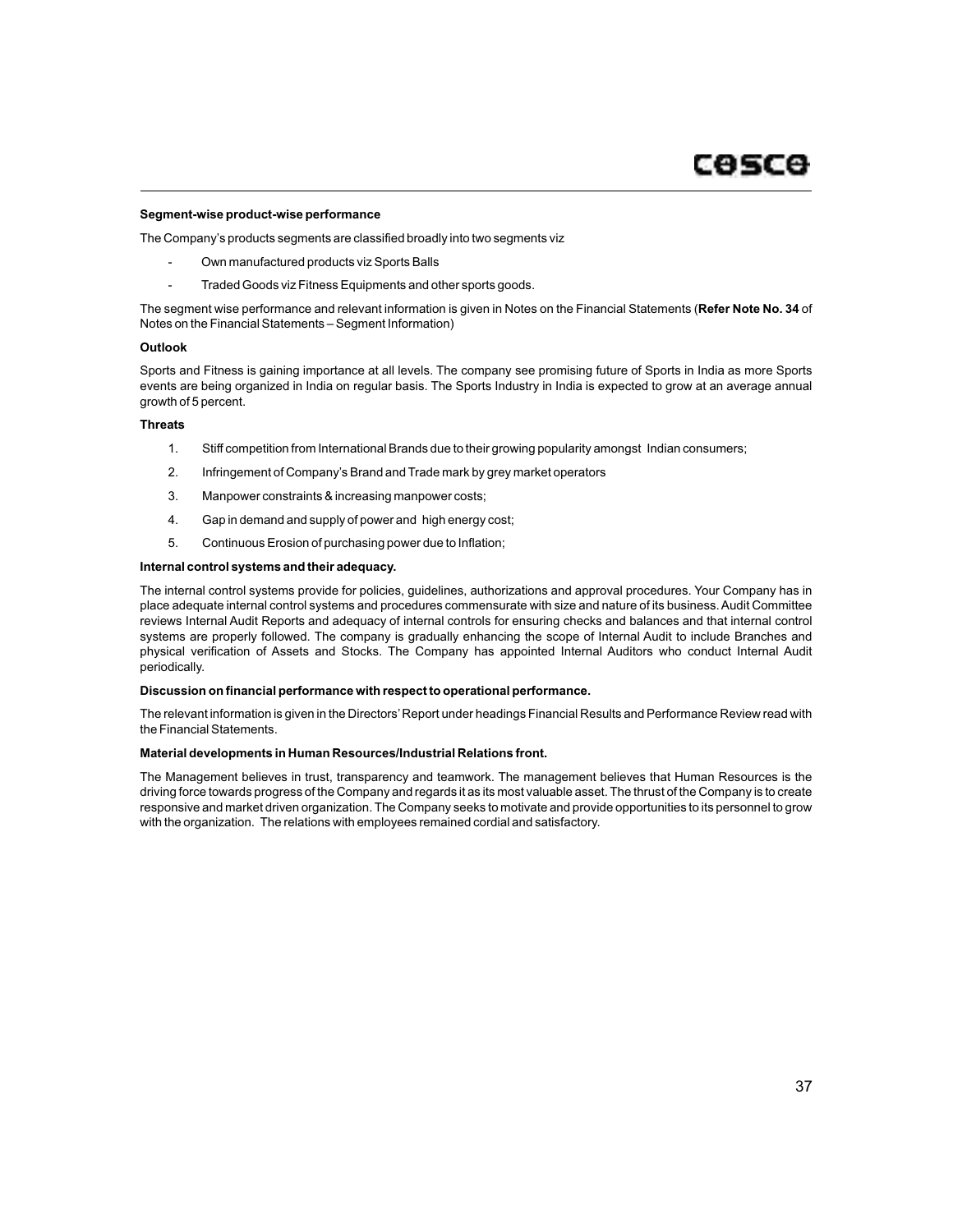# **Compliance Certificate**

To,

The Members COSCO (INDIA) LIMITED.

2/8. Roop Nagar,

Delhi-110007.

We have examined the registers, records, books and papers of COSCO (INDIA) LIMITED as required to be maintained under the Companies Act, 1956/Companies Act, 2013 (the Act) and the rules made thereunder and also the provision contained in the Memorandum and Articles of Association of the Company for the financial year ended on 31st March, 2014. In our opinion and to the best of our information and according to the examinations carried out by us and explanations furnished to us by the Company, its officers and agents, we certify that in respect of the aforesaid financial year:

- 1. The Company has kept and maintained all registers as stated in Annexure 'A' to this certificate, as per the provisions and the rules made thereunder and all entries therein have been duly recorded.
- 2. The Company has duly filed the forms and returns as stated in Annexure 'B' to this certificate, with the Registrar of Companies within the time prescribed under the Act and the rules made thereunder. The Company was not required to file any forms or returns to the Regional Director, Central Government and Company Law Board during the Financial Year under scrutiny.
- 3. The Company has a paid up capital of  $\bar{z}$  4,16,10,000/-(Rupees Four Crores Sixteen Lacs Ten Thousand Only).
- 4. The Board of Directors duly met Five times on 20.04.2013, 30.05.2013, 31.07.2013, 31.10.2013 and 31.01.2014 in respect of which meetings proper notices were given and the proceedings were properly recorded and signed in the Minutes Book maintained for the purpose.
- 5. The Company closed its Register of Members from 26th September, 2013 to 30th September, 2013 (both days inclusive) and necessary compliance of Section 154 of the Act has been made.
- 6. The Annual General Meeting for the financial year ended on 31st March, 2013 was held on 30.09.2013 after giving due notice to the members of the Company and resolutions passed there at were duly recorded in Minutes Book maintained for the purpose.
- 7. No Extra Ordinary General Meeting was held during the financial year.
- 8. The Company has not advanced any loans to its directors or persons or firms or companies referred to under Section 295 of the Act.
- 9. The Company has not entered into any contracts falling within the purview of Section 297 of the Act.
- 10. The Company has made necessary entries in the register maintained under Section 301 of the Act.
- 11. As there were no instances falling within the purview of Section 314 of the Act, the Company has not obtained any approvals from the Board of directors, members or Central Government, as the case may be.
- 12. The Company has not issued any duplicate certificates during the financial year.
- 13. i) The Company has delivered all the share certificates on lodgment thereof for transfer/transmission or any other purpose in accordance with the provisions of Act during the financial year.
	- ii) The company has not deposited any amount in a separate Bank Account as no dividend was declared during the financial year.
	- iii) The Company has not posted warrants to any member of the Company as no dividend was declared during the financial year.
	- iv) There has not been any unpaid dividend, application money due for refund, matured deposits, matured debentures and the interest accrued thereon which have remained unclaimed or unpaid for a period of seven years.
	- v) The Company has duly complied with the requirements of section 217 of the Act.
- 14 The Board of Directors of the Company is duly constituted. There was no appointment of additional director, alternate directors or casual directors. During the period under scrutiny Shri Vijender Kumar Jain, who was appointed as Additional Director on 31st October 2012, has been appointed as Director in the Annual General Meeting held on 30th September 2013.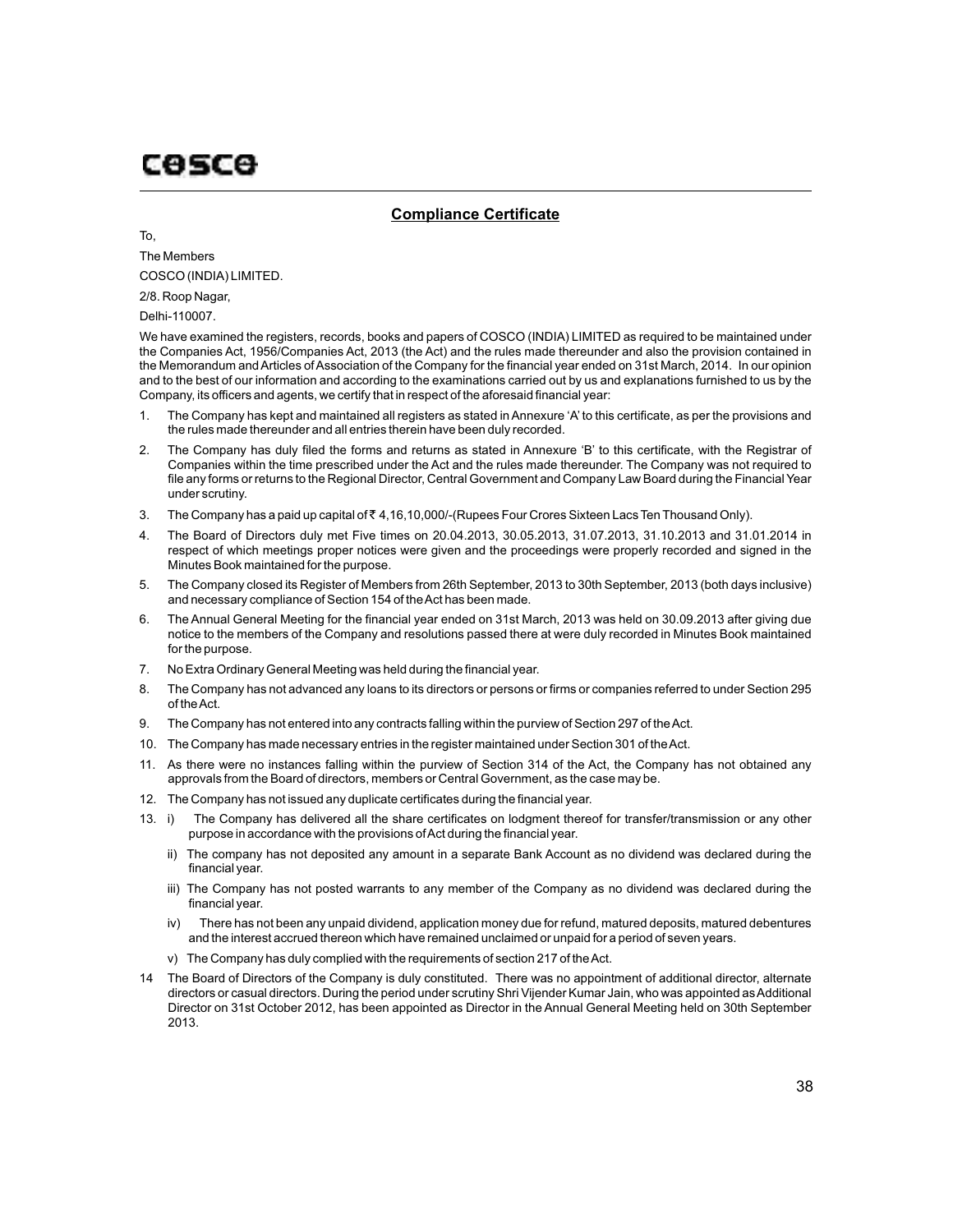- 15 The Company has not appointed Managing Director/Whole Time Director/Manager during the financial year.
- 16. The Company has not appointed any sole selling agent during the financial year.
- 17. The Company was not required to obtain any approvals of the Central Government, Company Law Board, Regional Director, Registrar of Companies and/or such authorities prescribed under the various provisions of the Act.
- 18. The Directors have disclosed their interest in other firms/companies to the Board of Directors pursuant to the provisions of the Act and the rules made thereunder.
- 19. The Company has not issued any shares, debentures or other securities during the financial year.
- 20. The Company has not bought back any shares during the financial year.
- 21. There was no redemption of preference shares or debentures during the financial year as no such securities were issued by the Company.
- 22. There were no transactions necessitating the Company to keep in abeyance rights to dividend, rights shares and bonus shares pending registration of transfer of shares during the financial year.
- 23. The company has not invited/accepted any deposits falling within the purview of Section 58A during the financial year. However, the Company has taken unsecured loans from Directors and Companies. As per the explanation given by the management, in our opinion, these loans are exempted under Rule 2(b)(ix) and 2(b)(iv) of the Companies (Acceptance of Deposits) Rules 1975.
- 24. The amount borrowed by the Company from directors, members, financial institutions, banks and other during the financial year is within the borrowing limits of the Company
- 25. The Company has not made any loans or advances or given guarantees or provided securities to other bodies corporate during the financial year and consequently no entries have been made in the register kept for the purpose.
- 26. The Company has not altered the provisions of the Memorandum of Association with respect to situation of the Company's registered office from one state to another during the year under scrutiny.
- 27. The Company has not altered the provisions of the Memorandum of Association with respect to the objects of the Company during the year under scrutiny.
- 28. The Company has not altered the provisions of the Memorandum of Association with respect to name of the Company during the year under scrutiny.
- 29. The Company has not altered the provisions of the Memorandum of Association with respect to share capital of the Company during the year under scrutiny.
- 30. The Company has not altered its Articles of Association during the financial year.
- 31. The Registrar of Companies filed six criminal complaints for the year ended 31.03.2007 against the Company and its Managing / Whole Time Directors under section 629Aof the Companies Act, 1956 in the Court of ACMM (Special Act), Tis Hazari, Delhi for contravention of Sections 125, 209, 211, 212(9), 266F, and 297 of the Act. These complaints have since been compounded by Hon'ble Company Law Board/ Regional Director.
- 32. The Company has not received any money as security from its employees during the financial year.
- 33. The Company has deposited both employee's and employer's contribution to Provident Fund with prescribed authorities pursuant to Section 418 of the Act.

**For Akhil Rohatgi & Co.** Company Secretaries

**AKHIL ROHATGI** (Company Secretary in Practice) C.P. No.: 2317 F.C.S. No.: 1600

Place : New Delhi

Date : 31st, July, 2014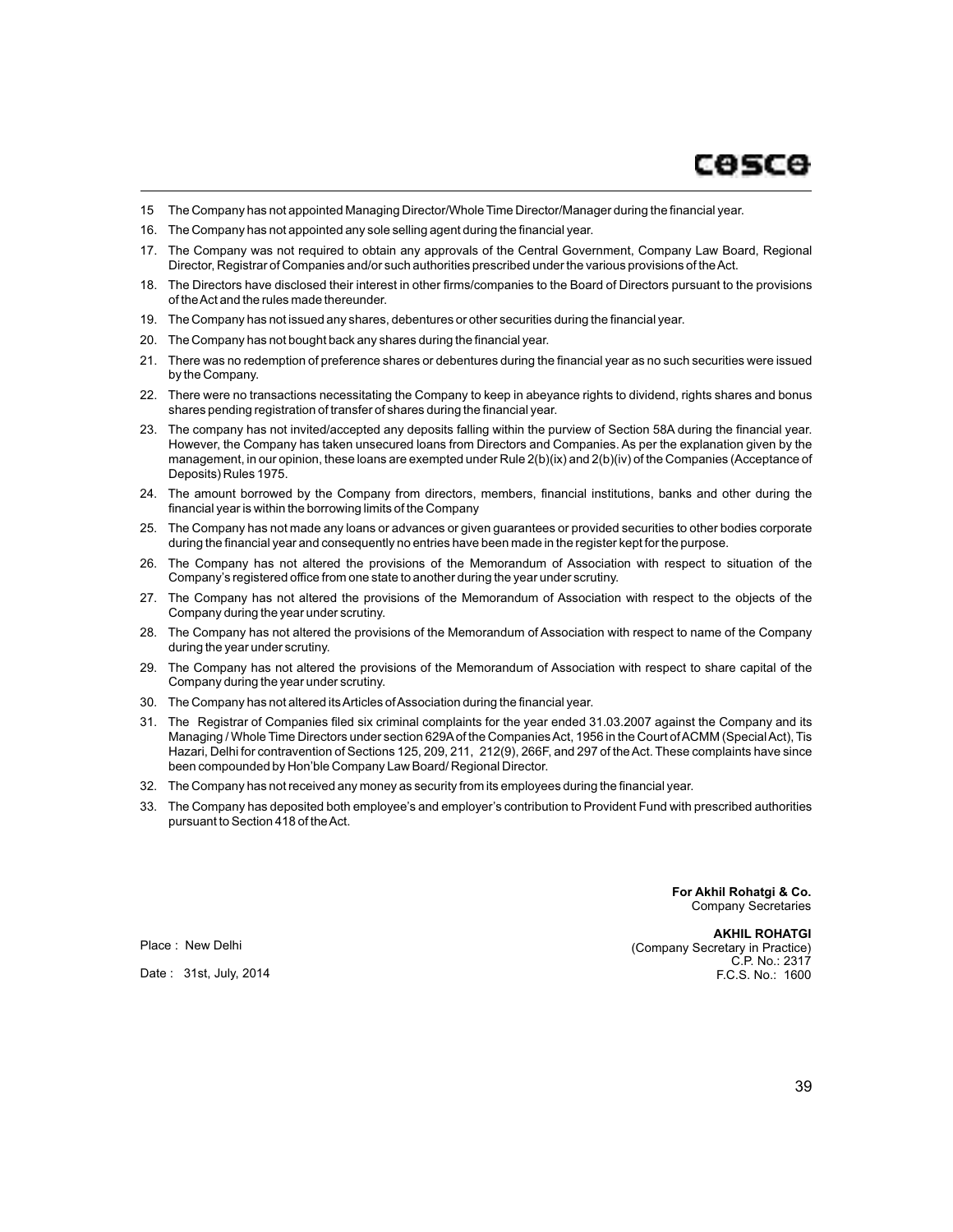### **Annexure A**

#### **REGISTERS MAINTAINED BYTHE COMPANY**

- a) Register of Members under Section 150
- b) Minutes Book of Meetings of Shareholders, Board of Directors, Audit Committee, Nomination & Remuneration Committee and Shareholders/ Investors Grievance Committee.
- c) Register of Contract in which Directors are interested u/s 301.
- d) Register of Directors, Managing Director, Manager and Secretary under Section 303
- e) Register of Directors'Shareholdings under Section 307
- f) Register of Charges.
- g) Register of Investments
- h) Register of Allotment of shares.
- i) Register of Director's Attendance
- j) Register of Shareholder's Attendance

### **Annexure B**

### **FORMS, RETURNS AND DOCUMENTS FILED BY THE COMPANY DURING THE FINANCIAL YEAR ENDING ON 31st MARCH, 2014.**

- (a) Annual Returns in Form No. 20B on 19/11/2013.
- (b) Balance sheet, etc., under Section 220 in Form No. 23AC & ACA(XBRL) on 29/10/2013
- (c) Compliance Certificate in Form No. 66 on 09/10/2013
- (d) Form 23D on 24/10/2013 in respect of intimation of appointment of Cost Auditor.
- (e) Form 32 on 19.11.2013 in respect of change in the particular of Director.
- (f) Form 21 (4 forms) regarding intimation of order of CLB on 08.05.2013.
- (g) Form 21 (3 forms) regarding intimation of order of CLB on 23.06.2013.
- (h) Form 8 (6 forms) regarding particular for creation of charge on 18.01.2014, 14.02.2014, 25.02.2014, 26.02.2014, 12.03.2014 and 25.03.2014.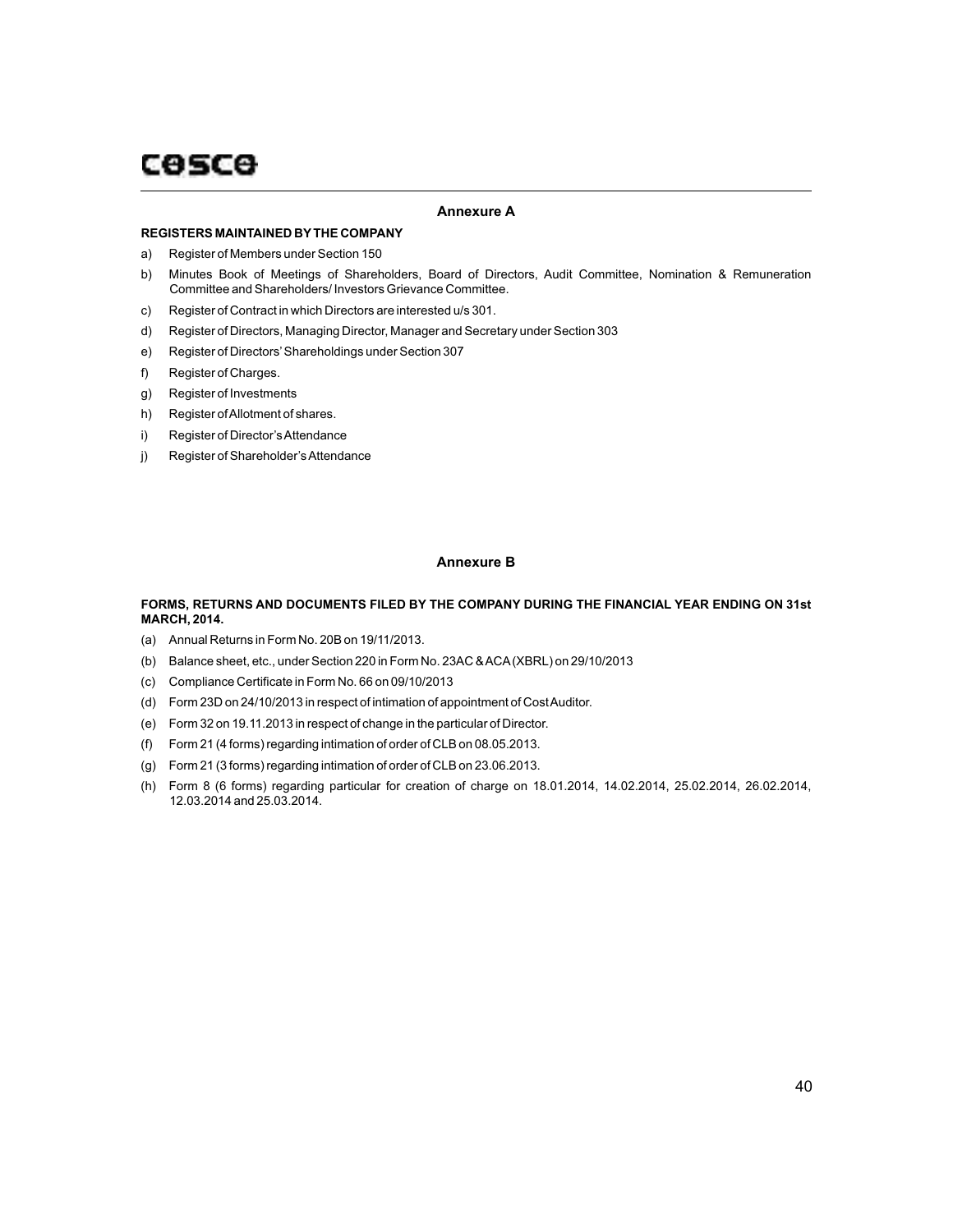# **INDEPENDENT AUDITORS' REPORT**

#### **THE MEMBERS,**

#### **COSCO (INDIA) LTD.**

#### **Report on the Financial Statements**

We have audited the accompanying financial statements of COSCO (INDIA) LIMITED ("the Company"), which comprise the Balance Sheet as at 31 March, 2014, the Statement of Profit and Loss and the Cash Flow Statement for the year then ended, and a summary of the significant accounting policies and other explanatory information.

#### **Management's Responsibility for the Financial Statements**

The Company's Management is responsible for the preparation of these financial statements that give a true and fair view of the financial position, financial performance and cash flows of the Company in accordance with the Accounting Standards referred to in Section 211(3C) of the Companies Act, 1956 ("the Act") and in accordance with the accounting principles generally accepted in India. This responsibility includes the design, implementation and maintenance of internal control relevant to the preparation and presentation of the financial statements that give a true and fair view and are free from material misstatement, whether due to fraud or error.

#### **Auditors'Responsibility**

Our responsibility is to express an opinion on these financial statements based on our audit. We conducted our audit in accordance with the Standards on Auditing issued by the Institute of Chartered Accountants of India. Those Standards require that we comply with ethical requirements and plan and perform the audit to obtain reasonable assurance about whether the financial statements are free from material misstatement.

An audit involves performing procedures to obtain audit evidence about the amounts and the disclosures in the financial statements. The procedures selected depend on the auditor's judgment, including the assessment of the risks of material misstatement of the financial statements, whether due to fraud or error. In making those risk assessments, the auditor considers internal control relevant to the Company's preparation and fair presentation of the financial statements in order to design audit procedures that are appropriate in the circumstances, but not for the purpose of expressing an opinion on the effectiveness of the Company's internal control. An audit also includes evaluating the appropriateness of the accounting policies used and the reasonableness of the accounting estimates made by the Management, as well as evaluating the overall presentation of the financial statements.

We believe that the audit evidence we have obtained is sufficient and appropriate to provide a basis for our audit opinion.

#### **Opinion**

In our opinion and to the best of our information and according to the explanations given to us, the aforesaid financial statements give the information required by the Act in the manner so required and give a true and fair view in conformity with the accounting principles generally accepted in India:

- (a) in the case of the Balance Sheet, of the state of affairs of the Company as at 31March,2014;
- (b) in the case of the Statement of Profit and Loss, of the profit of the Company for the year ended on that date; and
- (c) in the case of the Cash Flow Statement, of the cash flows of the Company for the year ended on that date.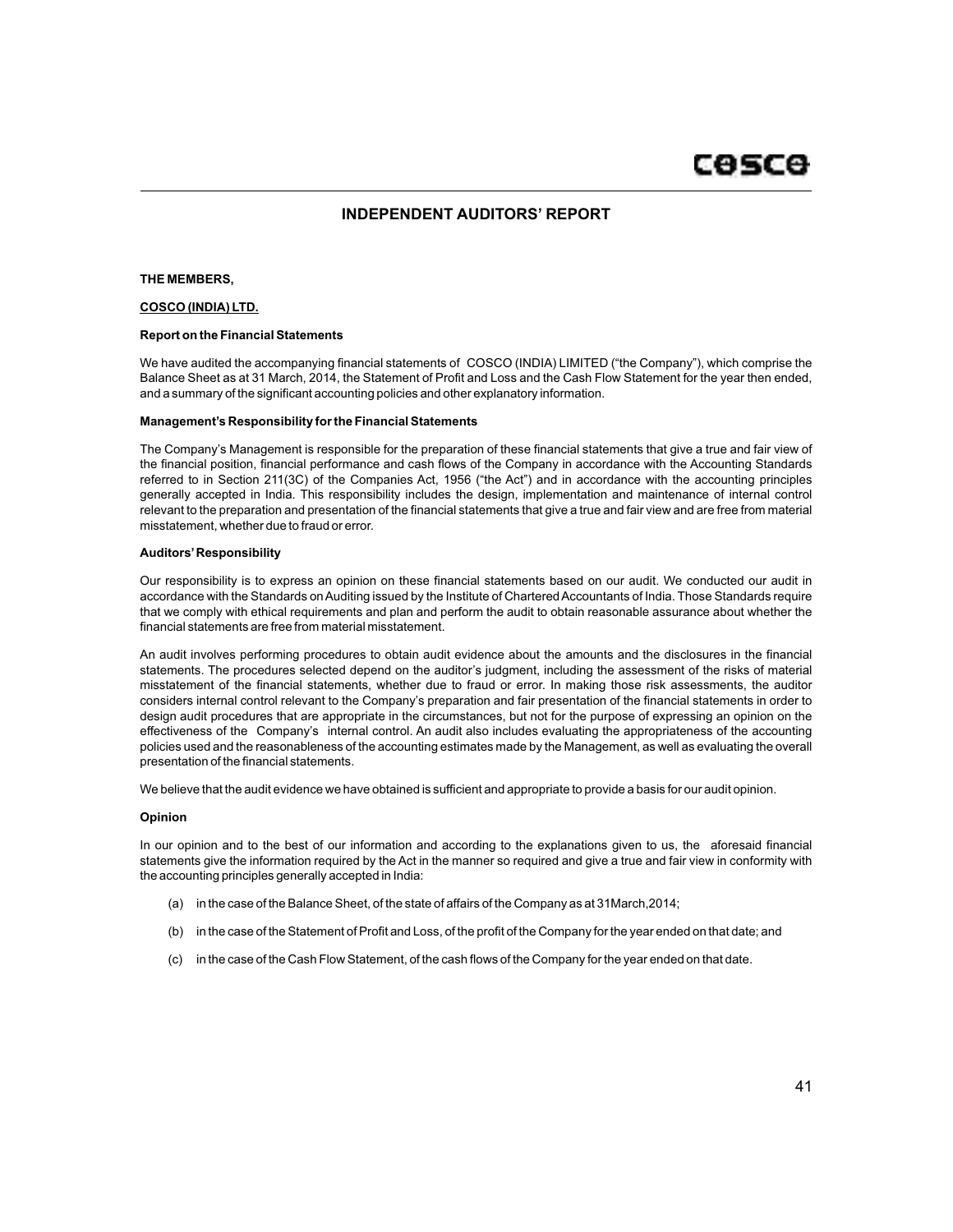#### **Report on Other Legal and Regulatory Requirements**

- 1. As required by the Companies (Auditor's Report) Order, 2003 ("the Order") issued by the Central Government in terms of Section 227(4A) of the Act, we give in the Annexure a statement on the matters specified in paragraphs 4 and 5 of the Order.
- 2. As required by Section 227(3) of the Act, we report that:
	- (a) We have obtained all the information and explanations which to the best of our knowledge and belief were necessary for the purposes of our audit.
	- (b) In our opinion, proper books of account as required by law have been kept by the Company so far as it appears from our examination of those books.
	- (c) The Balance Sheet, the Statement of Profit and Loss and the Cash Flow Statement dealt with by this Report are in agreement with the books of account.
	- (d) In our opinion, the Balance Sheet, the Statement of Profit and Loss and the Cash Flow Statement comply with the Accounting Standards referred to in Section 211(3C) of the Act.
	- (e) On the basis of the written representations received from the directors as on 31 March, 2014 taken on record by the Board of Directors, none of the directors is disqualified as on 31March, 2014 from being appointed as a director in terms of Section 274(1) (g) of the Act.

 **For Madan & Associates** Chartered Accountants Firm's Reg. No.000185N

Place : New Delhi

Date : 30th May, 2014

**(C.A. M.K. Madan) Proprietor** M.No. 082214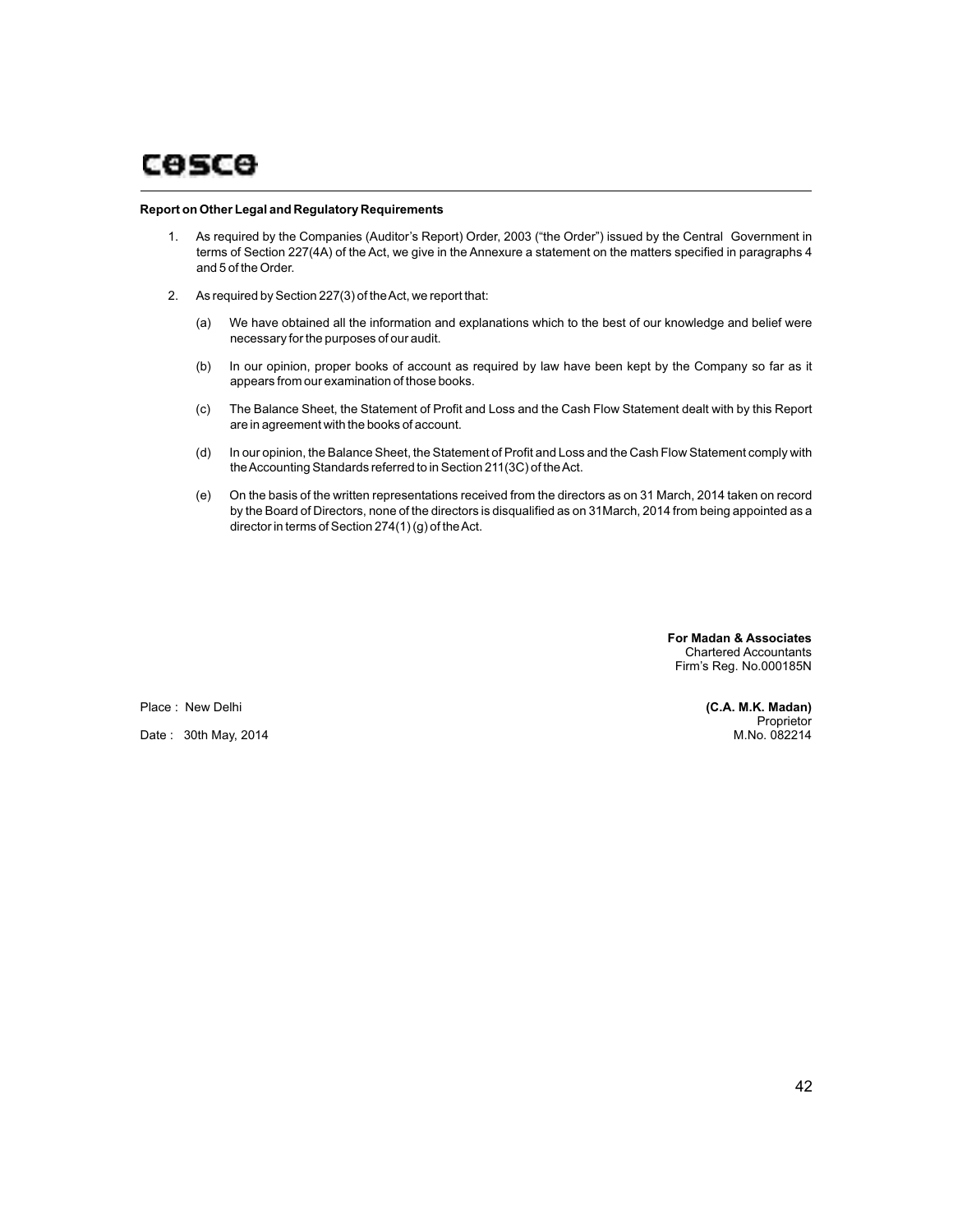# **Annexure to the Independent Auditors' Report**

# **[Referred to in paragraph 1 under 'Report on Other Legal and Regulatory Requirements' section of our report of even date]**

- (i) In respect of its fixed assets:
	- (a) The Company has maintained proper records showing full particulars, including quantitative details and location of the fixed assets.
	- (b) Some of the fixed assets were physically verified during the year by the Management in accordance with a regular programme of verification which, in our opinion, provides for physical verification of all the fixed assets at reasonable intervals. According to the information and explanations given to us, no material discrepancies were noticed on such verification.
	- (c) The fixed assets disposed off during the year, in our opinion, do not constitute a substantial part of the fixed assets of the Company and such disposal has, in our opinion, not affected the going concern status of the Company.
- (ii) In respect of its inventory:
	- (a) As explained to us, the inventories of finished goods, semi-finished goods, stores, spare parts and raw materials were physically verified at the end of the year by the Management. In case of inventories lying with third parties, certificates of stocks holding have been received.
	- (b) In our opinion and according to the information and explanation given to us, the procedures of physical verification of inventories followed by the Management were reasonable and adequate in relation to the size of the Company and the nature of its business.
	- (c) In our opinion and according to the information and explanations given to us, the Company has maintained proper records of its inventories and no material discrepancies were noticed on physical verification.
- (iii) In respect of loans, secured or unsecured, granted / taken to / from the parties listed in register U/S 301:
	- (a) According to the information and explanations given to us, the Company has not granted any loans to companies, firms or other parties covered in the Register under Section 301 of the Companies Act, 1956.
	- (b) The company has taken loans from companies and directors at different rates of interest. Total no of parties from whom loan taken is 9 and the amount outstanding at the year end is  $\bar{\tau}$  2048.34 lacs. The maximum outstanding during the year was  $\bar{\tau}$  2051.53 lacs.
	- (c) In our opinion, the rates of interest of such loans are, prima facie not prejudicial to the interests of the Company and other terms and conditions of loans are not stipulated.
- (iv) In our opinion and according to the information and explanations given to us, there are adequate internal control procedures commensurate with the size of the company and the nature of its business for the purchase of inventory, fixed assets and for the sale of goods. We have not observed any continuing failure to correct major weaknesses in internal control.
- (v) In respect of contracts or arrangements entered in the Register maintained in pursuance of Section 301 of the Companies Act, 1956, to the best of our knowledge and belief and according to the information and explanations given to us:
	- (a) The particulars of contracts or arrangements referred to Section 301 that needed to be entered in the Register maintained under the said Section have been so entered.
	- (b) The company has not entered into transactions exceeding value of  $\bar{\tau}$  5 lacs each with the parties listed in the register under section 301 of the companies Act, 1956.
- (vi) The company has not received any public deposits during the year.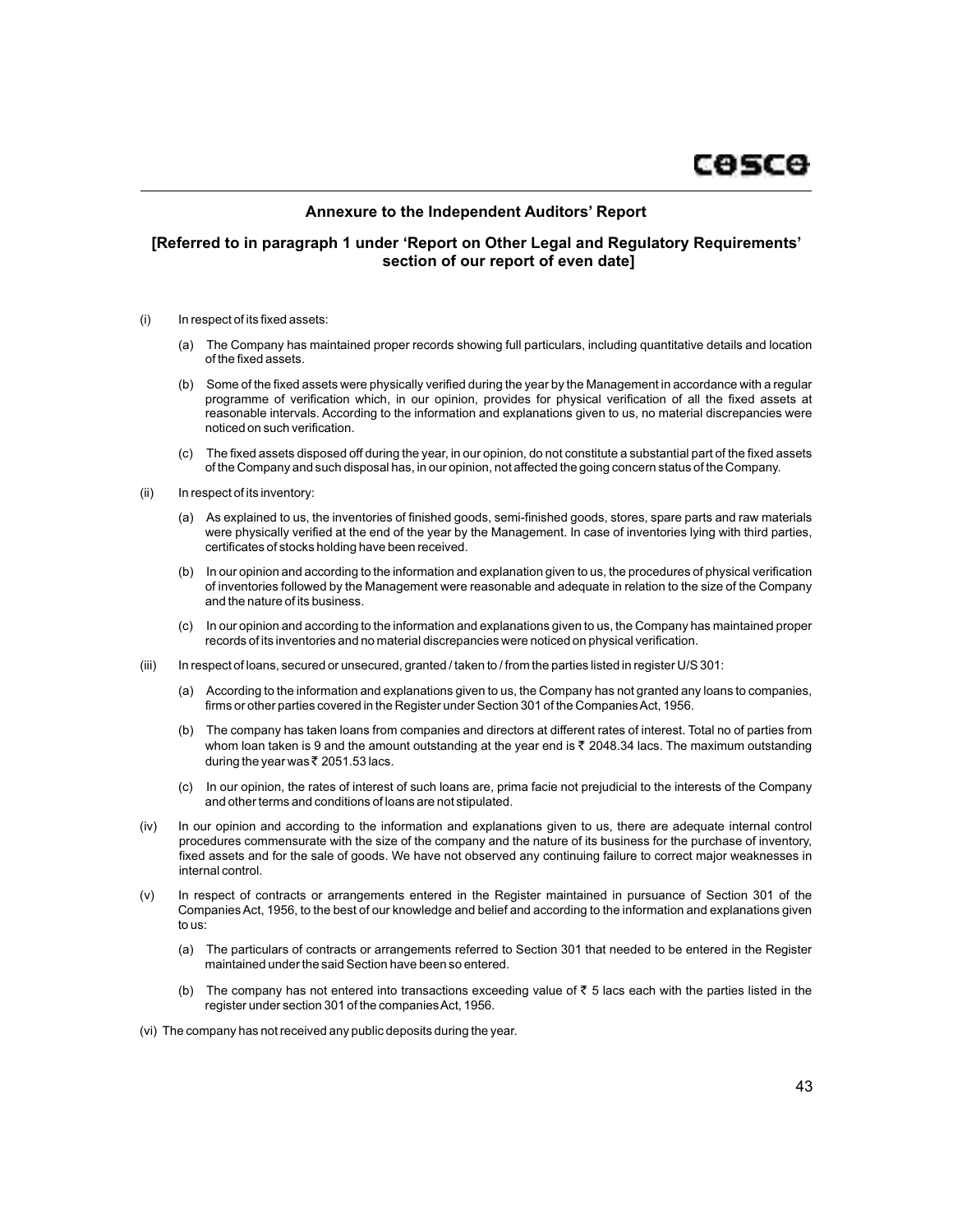# cosce

- (vii) Company has appointed external firm of Chartered Accountants as Internal Auditors. Internal auditor has issued audit report in respect of factory and head office on quarterly basis. We have gone through the scope of work, Audit Reports and compliance thereof. In our opinion the internal audit needs to be further strengthened to report on internal controls / checks operating in the organisation to make it commensurate with the size and nature of company's business.
- (viii) We have broadly reviewed the cost records maintained by the Company pursuant to the Companies (Cost Accounting Records) Rules, 2011 prescribed by the Central Government under Section 209(1)(d) of the Companies Act, 1956 and are of the opinion that prima facie the prescribed cost records have been maintained. We have, however, not made a detailed examination of the records with a view to determining whether they are accurate or complete.
- (ix) In respect of statutory dues:
	- (a) According to the information and explanations given to us, the Company has generally been regular in depositing undisputed dues, including Provident Fund, ESI, Investor Education and Protection Fund, Income-tax, Tax deducted at sources, tax collected at source, Professional Tax, Sales Tax, Wealth Tax, Service Tax, Custom Duty, Excise Duty, Cess and other material statutory dues applicable to it with the appropriate authorities.
	- (b) According to the information and explanations given to us, there were no undisputed amounts payable in respect of Income-tax, Wealth Tax, Custom Duty, Excise Duty, Cess and other material statutory dues in arrears as at 31 March, 2014 for a period of more than six months from the date they became payable.
- (x) The company does not have the accumulated losses at the end of financial year.
- (xi) In our opinion and according to the information and explanations given to us, the Company has not defaulted in the repayment of dues to banks, financial institutions and debenture holders.
- (xii) Since the company has not granted any loans or advances on the basis of security by way of pledge of shares, debentures and other securities, so para 4 (xii) of order is not applicable.
- (xiii) As company is not a nidhi, chit fund or mutual benefit company, so paragraph 4 (xiii) of the order is not applicable.
- (xiv) The company is not dealing or trading in shares, securities, debentures and other investments , so para 4(xiv) of order is not applicable.
- (xv) In our opinion, and according to the information and the explanation given to us, the company has not given any guarantee for loans taken by others from banks or financial institutions during the year
- (xvi) The company has not obtained any term loan during the year, so this para of order is not applicable.
- (xvii) In our opinion and according to the information and explanations given to us and on an overall examination of the Balance Sheet, we report that funds raised on short-term basis have not been used during the year for long- term investment.
- (xviii) According to the information and explanations given to us, the Company has not made preferential allotment of shares to parties and companies covered in the Register maintained under Section 301 of the Companies Act, 1956.
- (xix) Since the company has not issued any debentures during the year, so para 4(xix) of order is not applicable.
- (xx) Since the company has not raised money by public issue during the previous year, so paragraph 4(xx) of the order is not applicable.
- (xxi) To the best of our knowledge and according to the information and explanations given to us, no fraud by the Company and no material fraud on the Company has been noticed or reported during the year.

 **For Madan & Associates** Chartered Accountants Firm's Reg. No.000185N

> **(C.A. M.K. Madan)** M.No. 082214 Proprietor

Place : New Delhi

Date : 30th May, 2014

44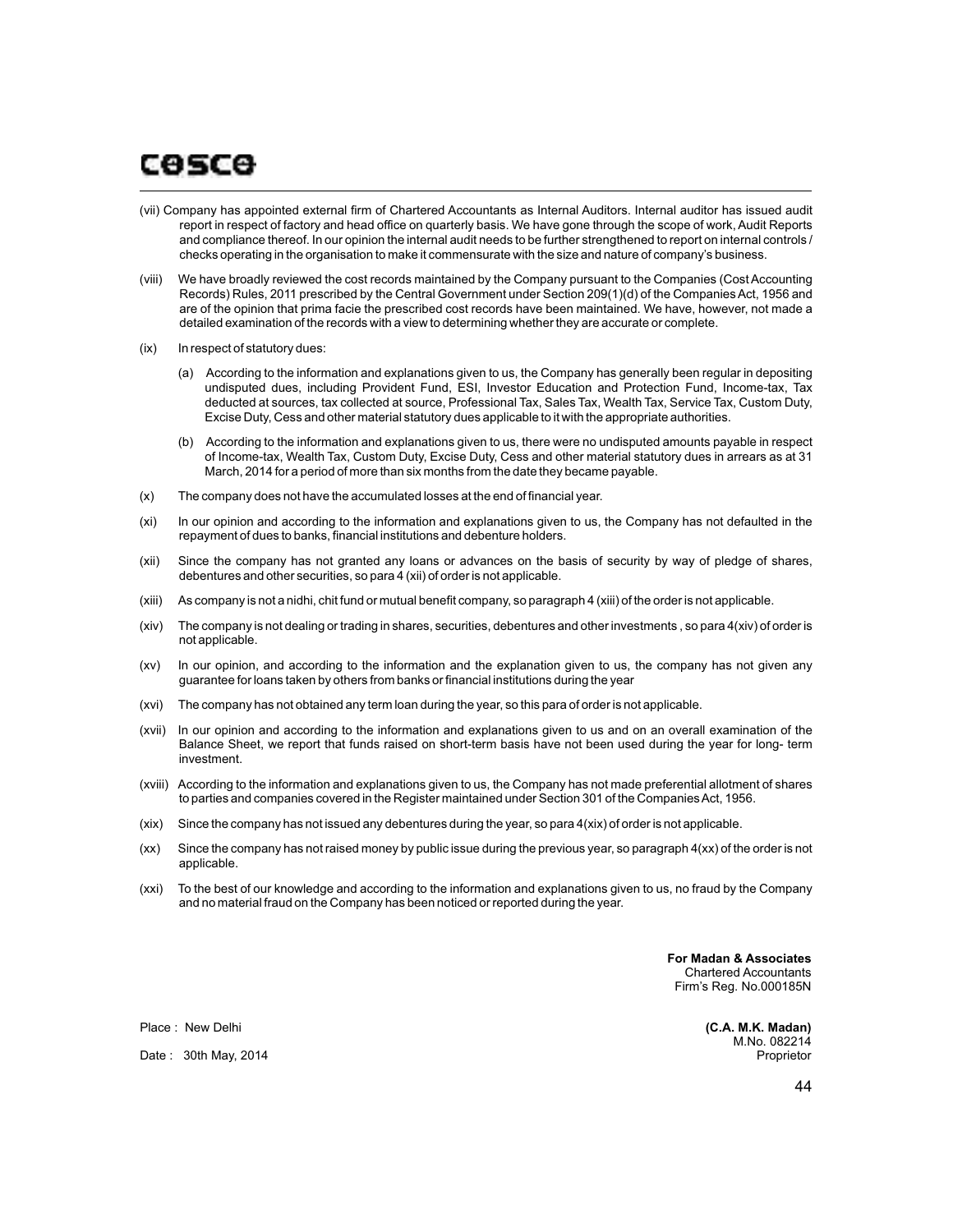# **COSCO**

# **BALANCE SHEET AS AT 31ST MARCH, 2014**

|     |                                                                  |                                       |                                            | (Amount in ₹)                |
|-----|------------------------------------------------------------------|---------------------------------------|--------------------------------------------|------------------------------|
|     |                                                                  | <b>NOTE</b>                           | <b>AS AT</b><br><b>31ST MARCH,</b><br>2014 | AS AT<br>31ST MARCH,<br>2013 |
| L.  | <b>EQUITY AND LIABILITIES</b>                                    |                                       |                                            |                              |
| (1) | <b>Shareholders' Funds</b>                                       |                                       |                                            |                              |
|     | (a) Share Capital                                                | $\mathbf{2}$                          | 41,610,000                                 | 41,610,000                   |
|     | (b) Reserve and Surplus                                          | 3                                     | 143,783,296                                | 116,431,565                  |
| (2) | <b>Non-Current Liabilities</b>                                   |                                       |                                            |                              |
|     | (a) Long Term Borrowings                                         | 4                                     | 140,000,000                                | 140,000,000                  |
|     | (b) Other Long Term Liabilities                                  | 5                                     | 4,836,000                                  | 4,454,939                    |
|     | (c) Deferred Tax Liabilities (Net)                               | 6                                     | 415,147                                    |                              |
|     | (d) Long Term Provisions                                         | $\overline{7}$                        | 4,750,577                                  | 3,413,672                    |
| (3) | <b>Current Liabilities</b>                                       |                                       |                                            |                              |
|     | (a) Short Term Borrowings                                        | 8                                     | 220,938,558                                | 119,767,371                  |
|     | (b) Trade Payables                                               | 9                                     | 42,687,890                                 | 33,176,841                   |
|     | (c) Other Current Liabilities                                    | 10                                    | 43,311,015                                 | 137,519,070                  |
|     | (d) Short Term Provisions                                        | 11                                    | 20,900,113                                 | 12,475,746                   |
|     |                                                                  | <b>Total Equity &amp; Liabilities</b> | 663,232,596                                | 608,849,204                  |
| Ш.  | <b>ASSETS</b>                                                    |                                       |                                            |                              |
| (1) | <b>Non-Current Assets</b>                                        |                                       |                                            |                              |
|     | (a) Fixed Assets:                                                | 12                                    |                                            |                              |
|     | (i) Tangible Assets                                              |                                       | 39,618,153                                 | 37,758,696                   |
|     | (ii) Intangible Assets                                           |                                       | 137,227                                    | 131,823                      |
|     | (iii) Capital Work in Progress                                   |                                       | 197,396                                    | 908,084                      |
|     | (b) Non-Current Investments                                      | 13<br>6                               | 5,000                                      | 5,000                        |
|     | (c) Deferred Tax Assets (Net)                                    | 14                                    | 1,936,812                                  | 4,050,826                    |
|     | (d) Long term Loans and Advances<br>(e) Other Non-Current Assets | 15                                    | 2,861,259                                  | 1,966,812<br>1,552,058       |
|     |                                                                  |                                       |                                            |                              |
| (2) | <b>Current Assets</b>                                            |                                       |                                            |                              |
|     | (a) Current Investments                                          | 16                                    | 290,750                                    | 309,525                      |
|     | (b) Inventories                                                  | 17                                    | 369,331,712                                | 341,584,928                  |
|     | (c) Trade Receivables                                            | 18                                    | 166,176,572                                | 157,816,752                  |
|     | (d) Cash & Cash Equivalents                                      | 19                                    | 15,384,845                                 | 32,775,609                   |
|     | (e) Short term Loans and Advances                                | 20                                    | 67,292,870                                 | 29,989,091                   |
|     |                                                                  | <b>Total Assets</b>                   | 663,232,596                                | 608,849,204                  |
|     |                                                                  |                                       |                                            |                              |

**1 to 39** 

Notes on Financial Statements As per our report of even date.

Significant Accounting Policies

**FOR MADAN & ASSOCIATES**

CHARTERED ACCOUNTANTS FIRM'S REGISTRATION NO. : 000185N

**C.A. M.K.MADAN** Proprietor M. No.82214

**PLACE :** New Delhi **DATED :** 30th May, 2014 **FOR AND ON BEHALF OF BOARD OF DIRECTORS**

**D.K.JAIN** Chairman Cum Mg. Director DIN : 00191539

**N.K.JAIN** Mg. Director DIN : 00195619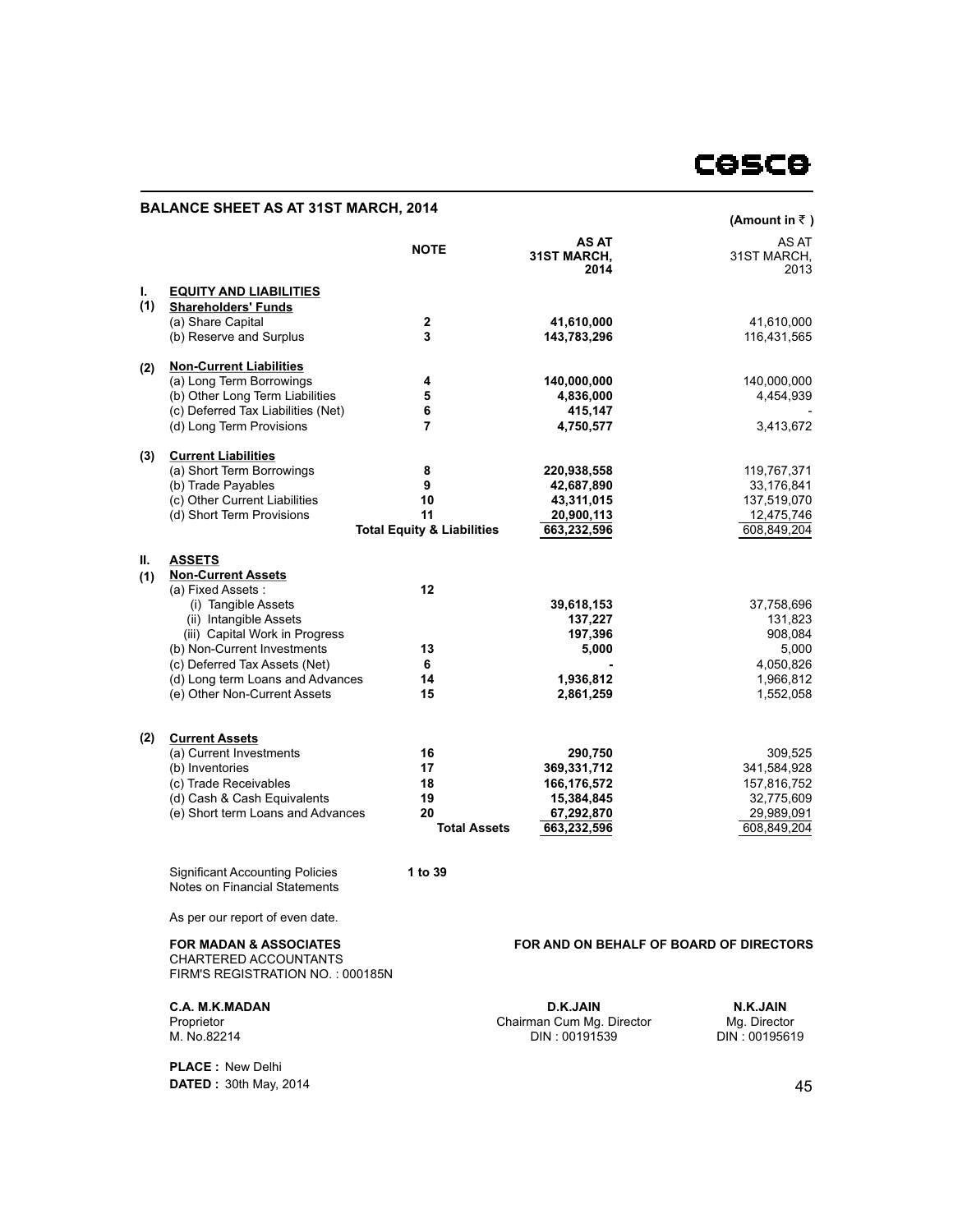# **COSCO**

# **STATEMENT OF PROFIT & LOSS FOR THE YEAR ENDED 31ST MARCH, 2014**

|      |                                                 |                                                                                      |             |           |                                         |            | (Amount in $\bar{z}$ )       |
|------|-------------------------------------------------|--------------------------------------------------------------------------------------|-------------|-----------|-----------------------------------------|------------|------------------------------|
|      |                                                 |                                                                                      | <b>NOTE</b> |           | <b>FOR THE YEAR</b><br><b>ENDED</b>     |            | FOR THE YEAR<br><b>ENDED</b> |
|      |                                                 |                                                                                      |             |           | 31ST MARCH, 2014                        |            | 31ST MARCH, 2013             |
| ı.   | <b>Revenue from operations</b>                  |                                                                                      | 21          |           | 1,050,040,171                           |            | 928,072,121                  |
| Ш.   | <b>Other Income</b>                             |                                                                                      | 22          |           | 5,355,656                               |            | 2,285,091                    |
|      | III. Total Revenue (I+II)                       |                                                                                      |             |           | 1,055,395,827                           |            | 930, 357, 212                |
| IV.  | <b>Expenses:</b>                                |                                                                                      |             |           |                                         |            |                              |
|      | (a) Cost of materials consumed                  |                                                                                      | 23          |           | 201,075,035                             |            | 176,458,423                  |
|      | (b) Purchase of Stock-in-Trade                  |                                                                                      | 24          |           | 482,678,140                             |            | 384,215,745                  |
|      |                                                 | (c) Changes in inventories of Finished Goods,<br>Work-in-Progress and Stock-in-Trade | 25          |           | (20, 028, 013)                          |            | (413, 777)                   |
|      | (d) Employee benefit expense                    |                                                                                      | 26          |           | 96,685,310                              |            | 91,595,675                   |
|      | (e) Financial costs                             |                                                                                      | 27          |           | 27,673,750                              |            | 26,762,760                   |
|      | (f) Depreciation                                |                                                                                      | 12          |           | 7,617,445                               |            | 7,263,184                    |
|      | (g) Other expenses                              |                                                                                      | 28          |           | 206,624,969                             |            | 195,210,273                  |
|      |                                                 | <b>Total Expenses</b>                                                                |             |           | 1,002,326,636                           |            | 881,092,283                  |
| V.   | Profit before Prior Period, exceptional         |                                                                                      |             |           | 53,069,191                              |            | 49,264,929                   |
|      | and extraordinary items and Tax                 |                                                                                      |             |           |                                         |            |                              |
| VI.  | Prior Period Adjustments - charges              |                                                                                      | 29          |           | 478,110                                 |            | 639,811                      |
| VII. | Exceptional Items - charge                      |                                                                                      | 30          |           | 12,956,946                              |            | 26,368,382                   |
|      | VIII. Profit before extraordinary items and Tax |                                                                                      |             |           | 39,634,135                              |            | 22,256,736                   |
| IX.  | <b>Extraordinary Items</b>                      |                                                                                      |             |           |                                         |            |                              |
| Χ.   | <b>Profit before Tax</b>                        |                                                                                      | $(VIII-IX)$ |           | 39,634,135                              |            | 22,256,736                   |
| XI.  | <b>Tax Expenses:</b>                            | <b>Current Tax</b>                                                                   |             | 7,816,432 |                                         | 7,688,657  |                              |
|      |                                                 | <b>Deferred Tax</b>                                                                  | 6           | 4,465,972 | 12,282,404                              | 13,416,632 | 21,105,289                   |
| XII. |                                                 | Profit for the period from continuing operations                                     |             |           | 27,351,731                              |            | 1,151,447                    |
|      | <b>Basic &amp; Diluted Earnings per share</b>   |                                                                                      | 31          |           | 6.57                                    |            | 0.28                         |
|      | Nominal Value per share (in $\bar{z}$ )         |                                                                                      |             |           | 10.00                                   |            | 10.00                        |
|      | <b>Significant Accounting Policies</b>          |                                                                                      |             |           |                                         |            |                              |
|      | Notes on Financial Statements                   |                                                                                      | 1 to 39     |           |                                         |            |                              |
|      | As per our report of even date.                 |                                                                                      |             |           |                                         |            |                              |
|      | <b>FOR MADAN &amp; ASSOCIATES</b>               |                                                                                      |             |           | FOR AND ON BEHALF OF BOARD OF DIRECTORS |            |                              |

**FOR MADAN & ASSOCIATES** CHARTERED ACCOUNTANTS FIRM'S REGISTRATION NO. : 000185N

**C.A. M.K.MADAN** Proprietor M. No.82214

**D.K.JAIN** Chairman Cum Mg. Director DIN : 00191539

**N.K.JAIN** Mg. Director DIN : 00195619

**PLACE :** New Delhi **DATED :** 30th May, 2014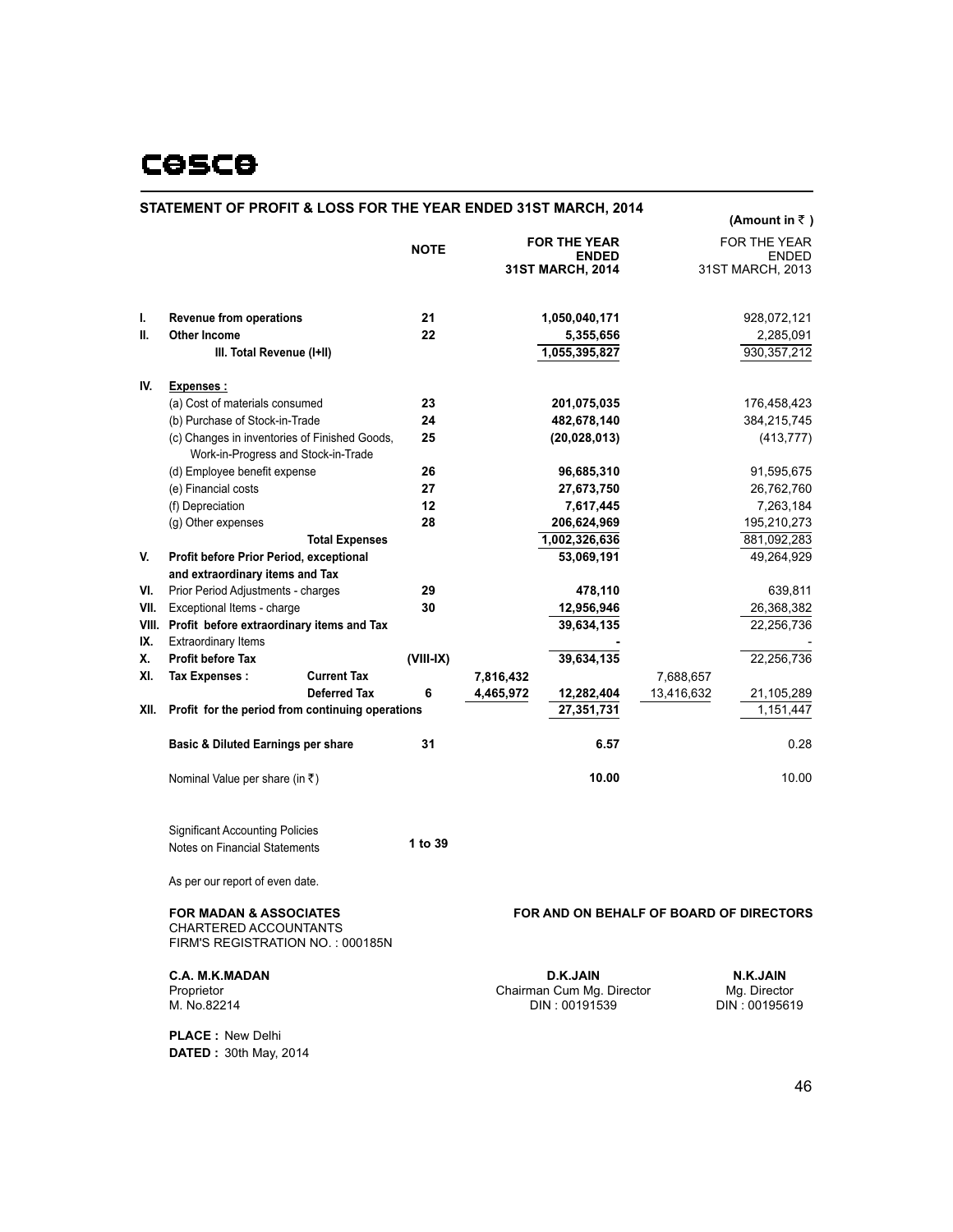# **CASH FLOW STATEMENT FOR THE YEAR ENDED 31ST MARCH, 2014**

|    |                                                                                  | (Amount in $\bar{z}$ )              |                                     |
|----|----------------------------------------------------------------------------------|-------------------------------------|-------------------------------------|
|    |                                                                                  | <b>FOR THE YEAR</b><br><b>ENDED</b> | <b>FOR THE YEAR</b><br><b>ENDED</b> |
|    |                                                                                  | 31ST MARCH, 2014                    | 31ST MARCH, 2013                    |
| А. | <b>Cash Flow from Operating Activities:</b>                                      |                                     |                                     |
|    | Net Profit before tax                                                            | 39,634,135                          | 22,256,736                          |
|    | Adjustments for:                                                                 |                                     |                                     |
|    | Add: Depreciation                                                                | 7,617,445                           | 7,263,184                           |
|    | <b>Finance Cost</b>                                                              | 25,886,124                          | 25,435,477                          |
|    | Loss on sale of Assets                                                           |                                     | 10,043                              |
|    | Assets written off                                                               | 75,236                              | 34,454                              |
|    | Diminution in value of Investments in shares                                     | 4,250                               | 79,701                              |
|    | Corporate Guarantee Obligation                                                   |                                     | 29,981,000                          |
|    | <b>Bad &amp; Doubtful Advances Provided</b>                                      |                                     | 12,624,129                          |
|    | Less: Interest Income                                                            | 158,150                             | 66.098                              |
|    | Dividend Income                                                                  |                                     | 567                                 |
|    | Profit on sale of Assets                                                         | 330,054                             | 3,612,618                           |
|    |                                                                                  | (51, 476)                           |                                     |
|    | Profit on sale of Investments<br>Diminution in value of Investments Prov. W/back |                                     |                                     |
|    |                                                                                  | 79,701                              | 86,388                              |
|    | <b>Operating Profit before Working Capital Changes</b>                           | 72,700,761                          | 93,919,053                          |
|    | Adjustments for:                                                                 |                                     |                                     |
|    | <b>Trade and Other Receivables</b>                                               | (8,359,820)                         | (51, 481, 116)                      |
|    | Inventories                                                                      | (28,038,802)                        | (4, 139, 882)                       |
|    | Loans and Advances                                                               | (34, 240, 136)                      | 14,210,389                          |
|    | <b>Trade Payables</b>                                                            | 9,511,049                           | (14, 152, 938)                      |
|    | <b>Other Current Liabilities</b>                                                 | (320, 388)                          | 33,968,927                          |
|    | <b>Cash Generated from Operations</b>                                            | 11,252,664                          | 72,324,433                          |
|    | Less: Direct Taxes Paid                                                          | 12,282,404                          | 21,105,289                          |
|    | Corporate Guarantee Obligation                                                   |                                     | 29,981,000                          |
|    | Net Cash (used in) / Flow From Operating Activities                              | (1,029,740)                         | 21,238,144                          |
| В. | <b>Cash Flow from Investing Activities:</b>                                      |                                     |                                     |
|    | <b>Purchase of Fixed Assets</b>                                                  | (9, 163, 600)                       | (10, 342, 655)                      |
|    | Sale of Fixed Assets                                                             | 646,800                             | 4,019,870                           |
|    | Sale of investments                                                              | 42,750                              |                                     |
|    | <b>Interest Received</b>                                                         | 158,150                             | 66,098                              |
|    | Dividend Received                                                                |                                     | 567                                 |
|    | Net Cash Flow from / (used in) Investing Activities                              | (8,315,900)                         | (6, 256, 120)                       |
| C. | <b>Cash Flow from Financing Activities:</b>                                      |                                     |                                     |
|    | <b>Proceeds From Borrowings</b>                                                  | 17,841,000                          | 15,951,181                          |
|    | Less: Interest Paid                                                              | 25,886,124                          | 25,435,477                          |
|    | <b>Net Cash used in Financing Activities</b>                                     | (8,045,124)                         | (9,484,296)                         |
|    | Increase in Cash and Cash Equivalents (A+B+C)                                    | (17, 390, 764)                      | 5,497,728                           |
|    | <b>Opening Cash and Cash equivalents</b>                                         | 32,775,609                          | 27,277,881                          |
|    | <b>Closing Cash and Cash equivalents</b>                                         | 15,384,845                          | 32,775,609                          |
|    |                                                                                  |                                     |                                     |

As per our report of even date.

#### **FOR MADAN & ASSOCIATES**

CHARTERED ACCOUNTANTS FIRM'S REGISTRATION NO. : 000185N

**C.A. M.K.MADAN** Proprietor M. No.82214

**D.K.JAIN** Chairman Cum Mg. Director DIN : 00191539

**FOR AND ON BEHALF OF BOARD OF DIRECTORS**

**N.K.JAIN** Mg. Director DIN : 00195619

**PLACE : DATED :** New Delhi 30th May, 2014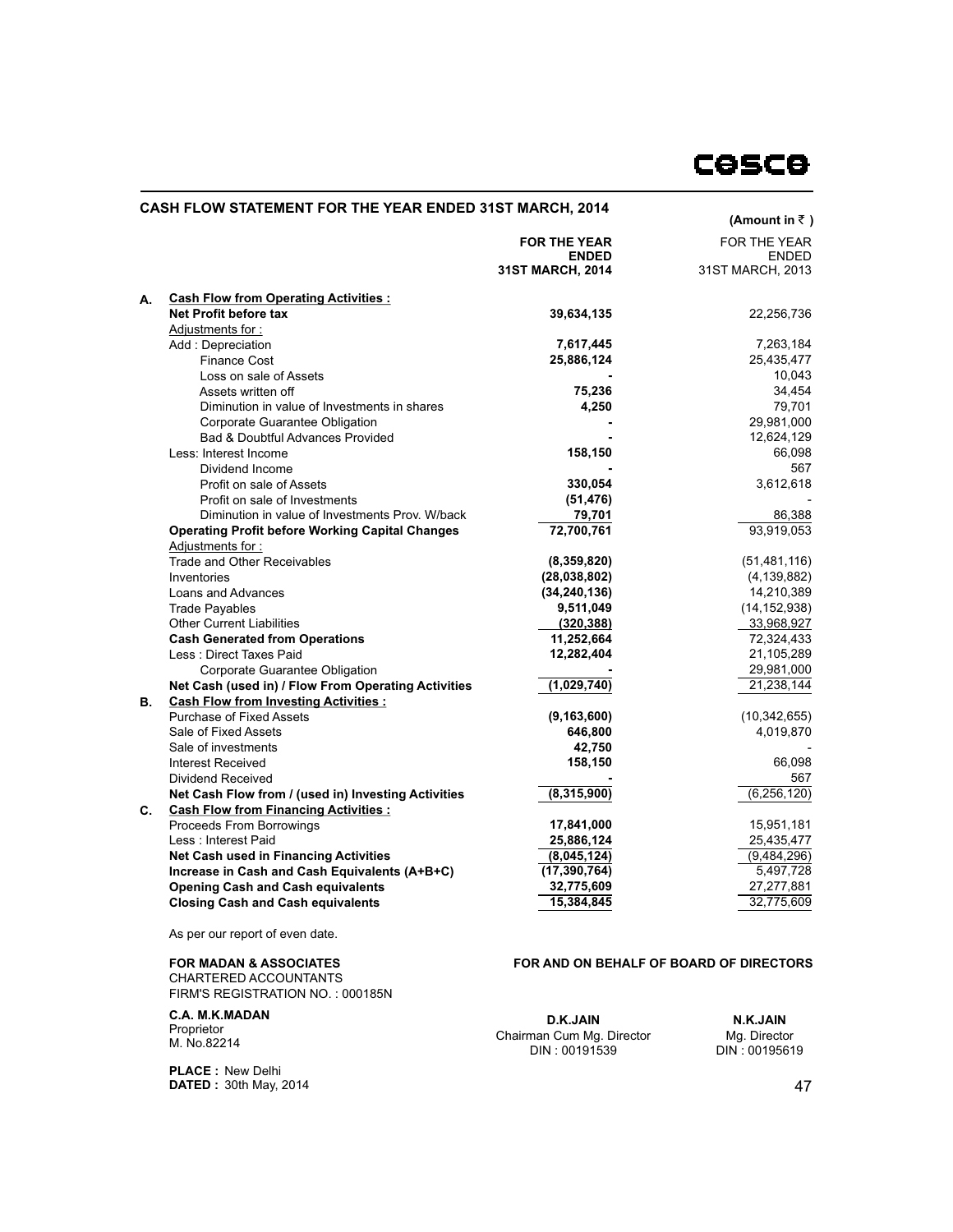# **NOTES ON FINANCIAL STATEMENTS FOR THE YEAR ENDED 31ST MARCH, 2014**

### **1. SIGNIFICANT ACCOUNTING POLICIES**

The Significant Accounting Policies followed by the Company are as stated below :

# **A. GENERAL**

The Financial Statements are prepared on Mercantile Basis of Accounting following the Historical Cost Convention and the Principle of going concern. All assets and liabilities have been classified as Current or Non-Current considering the operational cycle of 12 months.

### **B. FIXED ASSETS**

Fixed Assets including capital work in progress are stated at cost (net of grants received) including Taxes, Duties, Freight and other incidental expenses incurred in relation to acquisition and installation of the same. Depreciation has been provided on pro-rata basis (completed months of use) by Written Down value Method at the rate and manner prescribed in Schedule XIV of the Companies Act,1956.

# **C. INVENTORIES**

- (1) The inventories other than work-in-progress have been valued at the lower of cost and the net realisable value, cost means weighted average cost determined on FIFO basis.
- (2) The Company is engaged in the manufacturing and trading of various products. The cost of conversion has been worked out for all the products on the basis of weighted average cost derived by preparing the manufacturing account wherein 50% of the fixed production overheads are allocated to the units of production having regard to capacity utilisation which is reviewed after three years and accordingly allocation of overheads is made. For trading goods, cost means direct cost.
- (3) The net realisable value in respect of each category of products has been determined on the basis of list price less the necessary estimated cost to make the sale.
- (4) Work-in-progress is valued at direct cost plus cost of conversion (weighted average cost). The indirect expenses have been allocated on the proportionate basis of raw material lying in work-in-progress to total raw material consumed.
- (5) In the case of Synthetic Panel Sets the net realisable value of synthetic balls is taken and from the cost arrived, the cost of conversion of panel sets in to balls is reduced therefrom.
- (6) The net realisable value of finished goods in respect of export surplus balls has been determined consistently as under -
- a) Stock lying for less than two years Stock 1 and Stock lying for less than two years
- b) Stock lying for more than two years but less than five years List price less 25%.
- c) Stock Iving for more than five years List price less 40%.
- **D. RETIREMENT BENEFITS**
- **a) Defined Contribution Plans**

Contributions paid / payable to defined contribution plans comprising of provident fund and pension fund are charged on accrual basis.

# **b) Defined Benefit Plan**

Gratuity for employees who have completed two years of service other than Directors in the whole time employment of the Company below 60 years of age is fully covered under the Group Gratuity scheme of Life Insurance Corporation of India. The amount paid to the trust has been charged to Statement of Profit & Loss. In respect of Directors, gratuity is provided during the year on actuarial valuation basis, subject to maximum limit of Rs.10 lacs per director as per the Payment of Gratuity Act,1972.

# **c) Other Long term employee benefits**

Other long term employee benefits comprise of leave encashment which is provided for based on the actuarial valuation carried out in accordance with revised AS 15 as at the end of the year.

### **E. FOREIGN EXCHANGE TRANSACTIONS**

Transactions in Foreign Currency including investments made in wholly owned subsidiary abroad are recorded at the exchange rate as on the date of transaction. For all foreign currency liabilities and monetary assets are stated at the exchange rate prevailing as at the date of Balance Sheet or at the contracted rate and the difference taken to Statement of Profit & Loss as exchange fluctuation loss or gain except in respect of liabilities, if any, for acquisition of fixed assets, in which case such exchange difference is adjusted in the carrying cost of the respective fixed assets.

### **F. INVESTMENT**

Investments are classified into current and long term investments. Current investments are stated at lower of cost or fair market value. Long Term Investments are valued at cost. Provision is made for diminution in value to recognise decline if any other than that of temporary nature.

### **G. REVENUE / EXPENDITURE**

The Company is following mercantile system of accounting but certain items, i.e., over due Bank Interest on export and domestic sales realisation, insurance claims and interest in respect of import under usance LC other than Buyer's Credit are accounted for on actual / receipt basis.

### **H. EXPORT SALES**

Export Sales are accounted for on the basis of date of shipment irrespective of the date of invoice as per Impex Policy.

# **I. BORROWING COST**

Borrowing costs that are attributable to acquisition / construction of qualifying assets within the meaning of AS-16 issued by The Institute of Chartered Accountants of India are capitalised as a part of total cost of such assets. All other borrowing costs are charged to revenue. During the year  $\bar{\tau}$  nil (previous year  $\bar{\tau}$  nil) has been capitalised.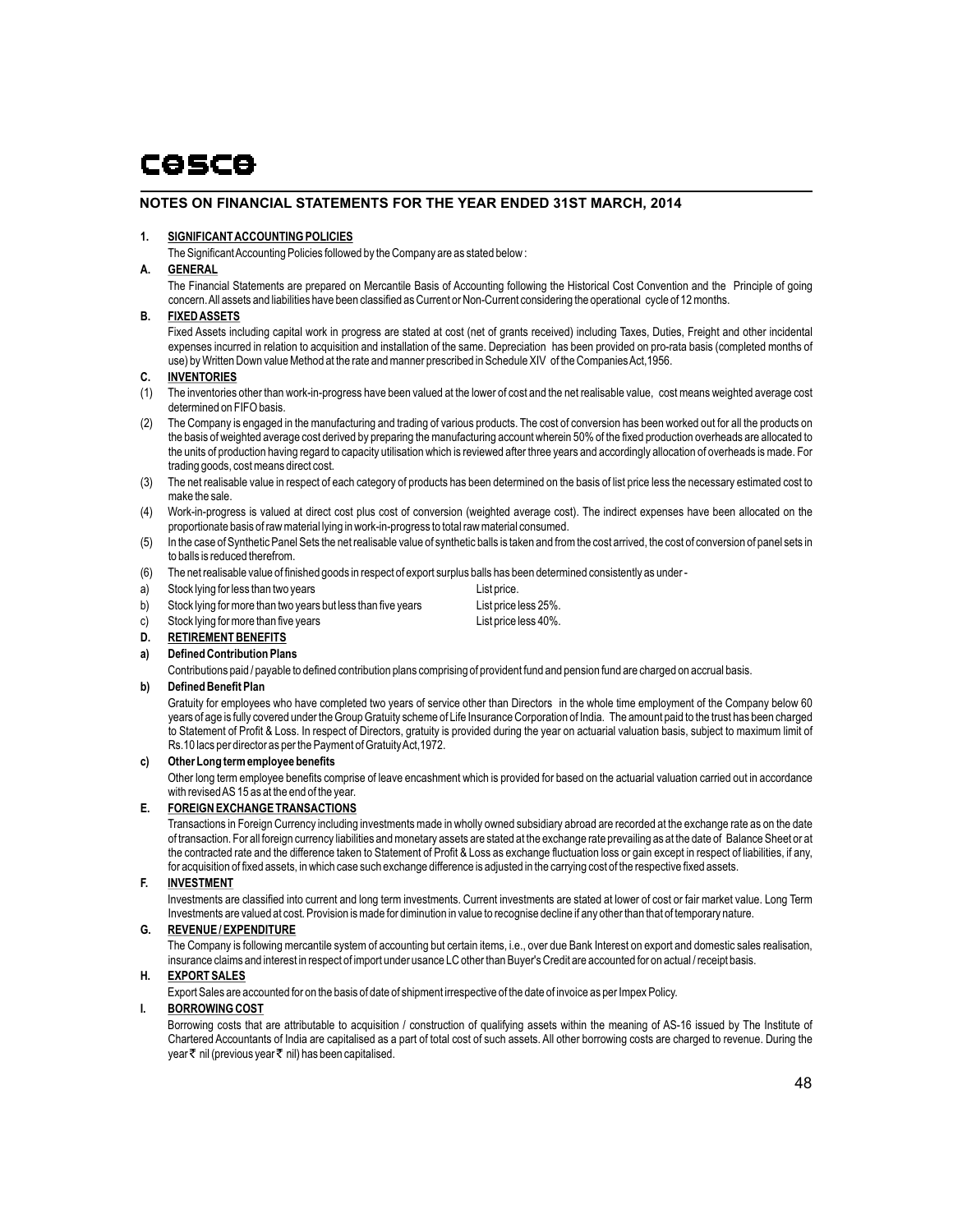|     | NOTES ON FINANCIAL STATEMENTS FOR THE YEAR ENDED 31ST MARCH, 2014                                                                                                                                                             |               |                                  |               | (Amount in $\bar{z}$ )    |
|-----|-------------------------------------------------------------------------------------------------------------------------------------------------------------------------------------------------------------------------------|---------------|----------------------------------|---------------|---------------------------|
|     |                                                                                                                                                                                                                               |               | <b>AS AT</b><br>31ST MARCH, 2014 |               | AS AT<br>31ST MARCH, 2013 |
| 2.  | <b>SHARE CAPITAL</b>                                                                                                                                                                                                          |               |                                  |               |                           |
|     | <b>AUTHORISED</b>                                                                                                                                                                                                             |               |                                  |               |                           |
|     | 100,00,000 Equity Shares of ₹ 10 each                                                                                                                                                                                         |               | 100,000,000                      |               | 100,000,000               |
|     |                                                                                                                                                                                                                               |               | 100,000,000                      |               | 100,000,000               |
|     | <b>ISSUED, SUBSCRIBED AND PAID UP</b>                                                                                                                                                                                         |               |                                  |               |                           |
|     | 41,61,000 Equity Shares of ₹ 10 each                                                                                                                                                                                          |               | 41,610,000                       |               | 41,610,000                |
| 2.1 | Equity Shares of ₹10 each                                                                                                                                                                                                     | No. of Shares |                                  | No. of Shares |                           |
|     | At beginning of the year                                                                                                                                                                                                      | 4,161,000     | 41,610,000                       | 4.161.000     | 41,610,000                |
|     | Shares allotted during the year                                                                                                                                                                                               |               |                                  |               |                           |
|     |                                                                                                                                                                                                                               |               | 41,610,000                       |               | 41,610,000                |
| 2.2 | Shareholder holding more than 5% Shares in the company:                                                                                                                                                                       |               |                                  |               |                           |
|     | Name of Shareholder                                                                                                                                                                                                           | No. of Shares | %                                | No. of Shares | %                         |
|     | Navendu Investment Co. Pvt. Ltd.                                                                                                                                                                                              | 1,447,000     | 35                               | 1,447,000     | 35                        |
| 3.  | <b>RESERVES &amp; SURPLUS</b>                                                                                                                                                                                                 |               |                                  |               |                           |
| А.  | <b>Securities Premium Reserve</b>                                                                                                                                                                                             |               |                                  |               |                           |
|     | As per last Balance Sheet                                                                                                                                                                                                     |               | 31,230,000                       |               | 31,230,000                |
|     | Addition during the period                                                                                                                                                                                                    |               |                                  |               |                           |
|     |                                                                                                                                                                                                                               | Total (A)     | 31,230,000                       |               | 31,230,000                |
| В.  | <b>Other Reserves</b>                                                                                                                                                                                                         |               |                                  |               |                           |
|     | <b>General Reserve</b>                                                                                                                                                                                                        |               | 115,796,780                      |               |                           |
|     | As per last Balance Sheet                                                                                                                                                                                                     |               |                                  |               | 115,796,780               |
|     | Addition during the period                                                                                                                                                                                                    |               | 115,796,780                      |               | 115,796,780               |
| C.  |                                                                                                                                                                                                                               | Total (B)     |                                  |               |                           |
|     | <b>Surplus in Statement of Profit &amp; Loss</b>                                                                                                                                                                              |               | (30, 595, 215)                   |               | (31,746,662)              |
|     | As per last Balance Sheet                                                                                                                                                                                                     |               | 27,351,731                       |               | 1,151,447                 |
|     | Add: Transfer from Statement of Profit & Loss                                                                                                                                                                                 | Total (C)     | (3,243,484)                      |               | (30, 595, 215)            |
|     |                                                                                                                                                                                                                               |               |                                  |               |                           |
|     |                                                                                                                                                                                                                               | Total (A+B+C) | 143,783,296                      |               | 116,431,565               |
| 4.  | <b>LONG TERM BORROWINGS</b>                                                                                                                                                                                                   |               |                                  |               |                           |
|     | (Unsecured)                                                                                                                                                                                                                   |               |                                  |               |                           |
|     | <b>From Related Parties</b>                                                                                                                                                                                                   |               | 40,000,000                       |               | 40,000,000                |
| i)  | Companies                                                                                                                                                                                                                     |               | 100,000,000                      |               | 100,000,000               |
| ii) | <b>Directors</b>                                                                                                                                                                                                              |               | 140,000,000                      |               | 140,000,000               |
| 4.1 | Out of the total Unsecured Borrowings from related parties aggregating ₹ 204,833,502 (previous year ₹ 186,992,502), a                                                                                                         |               |                                  |               |                           |
|     | sum of ₹140,000,000 (previous year ₹140,000,000) has been classified as long term borrowing (s) as per stipulation of<br>the bank for availing credit limits. The balance amount has been considered short term borrowing(s). |               |                                  |               |                           |

| <b>OTHER LONG TERM LIABILITIES</b> | 4.836.000 | 4.356.000 |
|------------------------------------|-----------|-----------|
| Security Deposits from Customers   |           | 98.939    |
| Other Pavables                     | 4.836.000 | 4.454.939 |

**5.1** It is considered that security deposits will not be paid to customers within 12 months from the Balance Sheet date.

**5.2** Other Payables include Expense Creditors.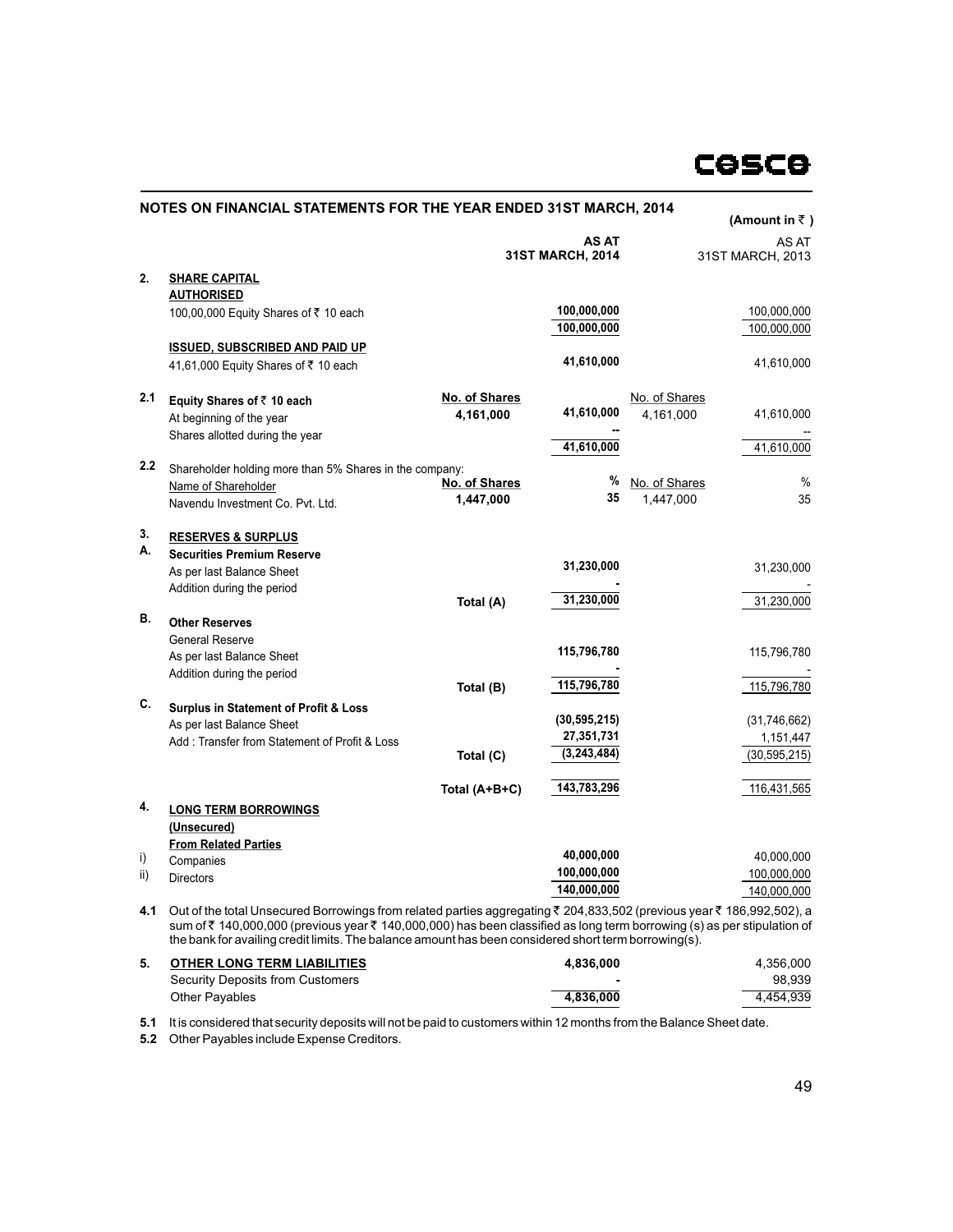|      |                                                 |           |                  |           | (Amount in $\bar{z}$ ) |
|------|-------------------------------------------------|-----------|------------------|-----------|------------------------|
|      |                                                 |           | <b>AS AT</b>     |           | AS AT                  |
|      |                                                 |           | 31ST MARCH, 2014 |           | 31ST MARCH, 2013       |
| 6.   | DEFERRED TAX ASSET / (LIABILITY)                |           |                  |           |                        |
| (a)  | <b>Deferred Tax Assets</b>                      |           |                  |           |                        |
| (i)  | Related to other timing differences             | 1,636,420 |                  | 1,714,630 |                        |
| (ii) | Related to carry forward loss                   |           | 1,636,420        | 4,534,276 | 6,248,906              |
| (b)  | Deferred Tax Liability                          |           |                  |           |                        |
| (i)  | Related to fiscal allowance on fixed assets     |           | 2,051,567        |           | 2,198,081              |
|      |                                                 |           | (415, 147)       |           | 4,050,825              |
| 7.   | <b>LONG TERM PROVISIONS</b>                     |           |                  |           |                        |
|      | Gratuity                                        |           | 2,651,949        |           | 2,194,972              |
|      | Leave Encashment                                |           | 2,098,628        |           | 1,218,700              |
|      |                                                 |           | 4,750,577        |           | 3,413,672              |
| 8.   | <b>SHORT TERM BORROWINGS</b>                    |           |                  |           |                        |
| a)   | <b>Secured</b>                                  |           |                  |           |                        |
|      | <b>From Banks</b>                               |           |                  |           |                        |
|      | <b>WORKING CAPITAL LOANS</b>                    |           |                  |           |                        |
| (i)  | Rupee Loans                                     |           | 134,417,409      |           | 43,345,046             |
| (ii) | Foreign Currency Loans                          |           | 21,687,647       |           | 29,429,823             |
| b)   | <b>Unsecured</b>                                |           |                  |           |                        |
|      | <b>From Related Parties (Refer note no.4.1)</b> |           |                  |           |                        |
| (i)  | Companies                                       |           | 18,191,421       |           | 12,160,421             |
| (ii) | <b>Directors</b>                                |           | 46,642,081       |           | 34,832,081             |
|      |                                                 |           | 220,938,558      |           | 119,767,371            |

**8.1** Working Capital Loans are secured against hypothecation of all moveable properties including plant & equipments, stocks of raw materials, semi-finished goods and manufactured goods and all book debts, bills and claims receivables. The loans from banks are collaterally secured against equitable mortgage of factory land/building & guaranteed by Executive Directors.

| <b>TRADE PAYABLES</b><br>9.         |            |            |
|-------------------------------------|------------|------------|
| Micro, Small and Medium Enterprises | 10.313.564 | 10.193.456 |
| Others                              | 32.374.326 | 22.983.385 |
|                                     | 42.687.890 | 33.176.841 |

The above information regarding micro, small and medium enterprises have been determined to the extent such parties are identified on the basis of information available with the Company, which has been relied upon by the Auditors.

#### **OTHER CURRENT LIABILITIES 10.**

| For Expenses                            |           |            |           |             |
|-----------------------------------------|-----------|------------|-----------|-------------|
| Salary, Wages & Bonus                   |           | 7,221,688  |           | 6,796,763   |
| For Statutory Dues                      |           |            |           |             |
| Sales Tax / VAT                         | 2.102.332 |            | 2.123.440 |             |
| Provident Fund & Pension Fund           | 859.157   |            | 766.103   |             |
| Income Tax Deducted At Source           | 3.090.250 |            | 2.633.344 |             |
| <b>Other Statutory Dues</b>             | 1,181,726 | 7,233,465  | 615,139   | 6,138,026   |
| Interest Accrued But Not Due            |           | 68.156     |           | 232.609     |
| Other Liabilities (Refer note no .10.1) |           | 28,787,706 |           | 124,351,672 |
|                                         |           | 43.311.015 |           | 137.519.070 |

**10.1** Other Liabilities include ₹ 2,67,50,969 (previous year ₹ 2,36,76,272) towards Interest Payable on unsecured short and long term borrowings. **11.**

| <b>SHORT TERM PROVISIONS</b>                   |            |            |
|------------------------------------------------|------------|------------|
| Income Tax                                     | 15.505.089 | 7.688.657  |
| Gratuity                                       | 3.067.885  | 3.295.105  |
| Leave Encashment                               | 1.402.643  | 456.612    |
| Excise Duty on Closing Stock of finished goods | 924.496    | 1,035,372  |
|                                                | 20.900.113 | 12.475.746 |

**11.1** Provision for excise duty has been made on closing stock of finished goods lying in the store for sale. No provision has been created in respect of finished goods meant for export, job work, transferred to branches and lying in finishing store pending inspection and packing.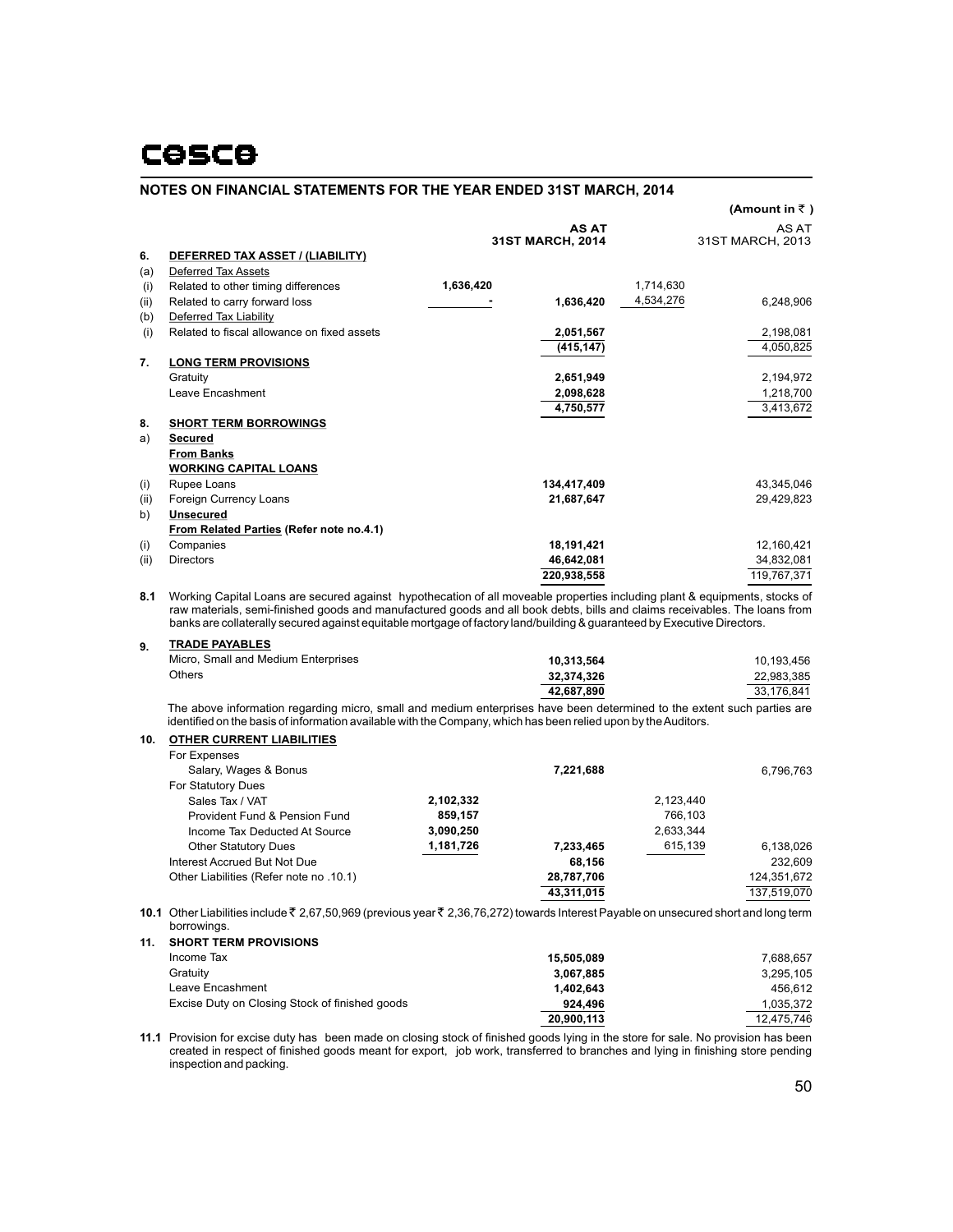#### $\frac{(\text{Amount in } 7)}{(\text{Amount in } 7)}$ 12.1 The Company has taken certain plant & equipments on lease from a company under the same management and from others.These machineries as per<br>technical opinion obtained by the company are of immovable nature and permane 324,756 581,652 870,674 131,823 **12.1** The Company has taken certain plant & equipments on lease from a company under the same management and from others.These machineries as per 31ST MARCH, 2013 5,101,239 550,081 908,084 movable nature and permanently attached to the earth. The Company's future lease rentals under the 5,577,455 15,349,379 1,452,747 1,715,773 6,234,940 37,890,519 37,758,696 BALANCE<br>AS AT<br>AS AT **NET BLOCK GROSS BLOCK OF ASSETS (AT COST) ACCUMULATED DEPRECIATION NET BLOCK 324,756 587,113 197,396 6,028,925 1,821,007 473,953 1,976,297 137,227 5,247,943 13,727,821 782,481 8,647,857** 37,890,519 **31ST MARCH, 2014 39,618,153 39,755,380 BALANCE AS AT 156,573** 153,358,849 **6,013,028 71,967,208 1,846,061 4,386,650 3,549,710 24,160,739 575,557 30,955,139 8,660,134 31ST MARCH, 2014 6,652,030 158,766,256 158,922,829 BALANCE AS AT** ACCUMULATED DEPRECIATION 285,755 178,046 534,111 312,472 2,589,432 57,596 7,263,184DEPRECIATION CHARGE FOR THE YEAR 276,207 991,451 206,574 2,185,801 7,559,849 7,617,445 212,925 70,289 756,931 138,694 874,626 4,412,381 DISPOSALS 2,053,465 2,053,465 šξ **014** 150,508,046 **MARCH, 2** 6,945,328 5,807,110 70,538,338 1,639,487 3,402,649 6,473,984 98,977 23,626,628 575,557 29,963,688 4,287,103 1ST APRIL, 2013 153,259,872 153,358,849 BALANCE<br>AS AT<br>MORT **2,320,014 4,973,763 293,800** 191,249,368 **197,396 324,756 198,678,209 30,189,664 11,260,971 575,557 85,695,029 32,776,146 5,526,007 7,434,511 17,307,991 31ST MARCH, 2014 198,384,409 31S TBALANCE AS AT** GROSS BLOCK OF ASSETS (AT COST) **ENDED**215,870 2,445,446 ADDITIONS DISPOSALS 123,594 868,163 64,401 4,864,129 ADDITIONS DISPOSALS 1,073,418 2,445,446 **FORTHEY EAR**675,475 63,000 320,878 9,874,287 197,396 1,359,711 130,446 571,986 89,853 9,434,571 1,461,797 9,811,287 5,201,141 28,727,867 230,800 191,249,368 186,678,926 11,384,565 7,344,658 13,180,268 324,756 85,887,717 31,416,435 5,118,422 1ST APRIL, 2013 575,557 2,189,568 4,868,755 191,018,568 **DESCRIPTION** BALANCE AS AT **STAT EMENTSTotal** Plant and Equipments (Refer foot note 12.1) Plant and Equipments (Refer foot note 12.1) Computer Software (Refer foot note 12.3) Computer Software (Refer foot note 12.3) Freehold Land (Refer foot note 12.2) Freehold Land (Refer foot note 12.2) **DESCRIPTION FIN ANCIA L**Buildings - Other than Factory Buildings - Other than Factory Capital Work in Progress **Capital Work in Progress** Furniture and Fixtures Furniture and Fixtures Office Equipments Intangible Assets Buildings - Factory Buildings - Factory Office Equipments **Intangible Assets** Temporary Shed **Tangible Assets Tangible Assets 12. FIXED ASSETS** Temporary Shed **Previous Year ON**Computer Vehicles ś Mould Dies 요 g **NOTES**5<br>C **10. III. 11. 9.**  $\equiv$ **1. SR. NO. 1. 2. 3. 4. 5. 6. 7. 8. I.**

| echnical opinion obtained by the company are of immovable nature and permanently attached to the earth. The Company's future lease rentals under the      |            |            |
|-----------------------------------------------------------------------------------------------------------------------------------------------------------|------------|------------|
| pperating lease arrangements as at the year end are as under:                                                                                             |            |            |
|                                                                                                                                                           | 31.03.2014 | 31.03.2013 |
| <b>Future Lease Rentals</b>                                                                                                                               |            |            |
| Vithin 1 year                                                                                                                                             | 1,020,000  | 960,000    |
| Over 1 year but less than 5 years                                                                                                                         | 1,020,000  | 960,000    |
| Amount Charged to Statement of Profit & Loss (as part of rent)                                                                                            | 1,020,000  | 870,000    |
| The lease term contains an option given to Company to renew the lease or purchase the equipments.                                                         |            |            |
| 12.2 The possession of land, belonging to the company, bearing Khasra No. 420, total area measuring 1 bigha, 19 biswas and 3 biswansi situated at village |            |            |
| Gurgaon, is in dispute and company has filed a suit for getting possession of the same.                                                                   |            |            |
| 12.3 Computer Software amortised $@40\%$ on WDV basis considering it as part of computers.                                                                |            |            |
|                                                                                                                                                           |            |            |

51

# cosce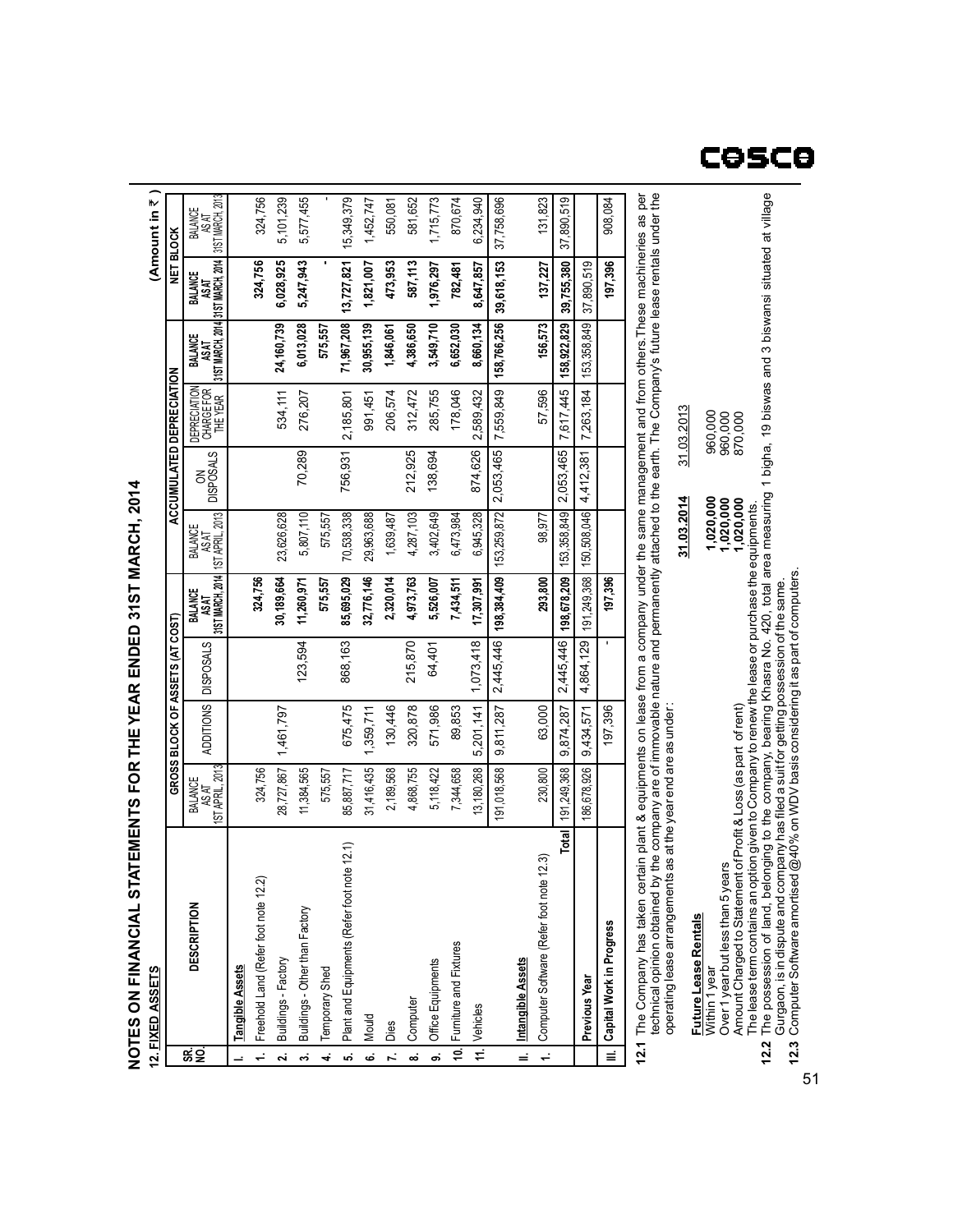|                                                  |                                  | (Amount in ₹)             |
|--------------------------------------------------|----------------------------------|---------------------------|
|                                                  | <b>AS AT</b><br>31ST MARCH, 2014 | AS AT<br>31ST MARCH, 2013 |
| 13.<br><b>NON-CURRENT INVESTMENT</b>             |                                  |                           |
| Government and other securities Unquoted         |                                  |                           |
| 6 years National Savings Certificate (Non-Trade) | 5,000                            | 5.000                     |
|                                                  | 5.000                            | 5.000                     |

**13.1** The National Saving Certificate of ₹5,000 shown as investment is in the name of a Director of the Company and the same is pledged with the Sales Tax Authorities, Mumbai.

| 14. | <b>LONG TERM LOANS &amp; ADVANCES</b>              |            |            |
|-----|----------------------------------------------------|------------|------------|
|     | Advance for Immovable Properties (Refer Note 14.1) | 12,624,129 | 12.624.129 |
|     | <b>Security Deposits</b>                           | 1,936,812  | 1,966,812  |
|     |                                                    | 14.560.941 | 14.590.941 |
|     | Less: Provision for Doubtful Advances              | 12.624.129 | 12.624.129 |
|     |                                                    | 1,936,812  | 1,966,812  |

14.1 Long Term Loans & Advances include advance for Immovable Properties aggregating ₹ 1,26,24,129 in respect of which the Builder/ Developer has earmarked three flats at Diamond Harbour Road, Kolkata at a transfer price of  $\bar{\tau}$  69,00,000. On payment of registration charges these properties shall be physically handed over and registered in the name of the company. As certified by the builder / developer the properties for the balance amount shall be allocated in due course. As a matter of abundant precaution the amount has already been provided during the year ended 31.03.2013.

| <b>Trade Receivables</b>              | 1,191,091                       |           | 1,828,859 |           |
|---------------------------------------|---------------------------------|-----------|-----------|-----------|
| Less: Provision for doubtful debts    | 1,191,091                       | ----      | 1,828,859 |           |
| Inventories (Refer Foot Notes):       |                                 |           |           |           |
| Raw Material                          | 169.288                         |           | 243.626   |           |
| <b>Finished Goods</b>                 | 120.007                         |           | 130,560   |           |
| Stock-in-Trade                        | 1,104,359                       |           | 944.344   |           |
| <b>Stores</b>                         | 73,201                          |           | 59.970    |           |
|                                       | 1,466,855                       |           | 1,378,500 |           |
| Less: Provision for Non Moving Stocks |                                 | 1,466,855 | 203,663   | 1,174,837 |
| Loans & Advances                      |                                 | 1,394,404 |           | 377,221   |
|                                       |                                 | 2,861,259 |           | 1,552,058 |
|                                       | <b>OTHER NON-CURRENT ASSETS</b> |           |           |           |

**15.1** Refer note no.1(C ) of Significant Accounting Policies, regarding valuation of inventories.

**15.2** All inventories shown above are non-moving and valued at 5% of cost except some Finished Goods and Traded Goods which are valued at net realisable value as estimated by the management.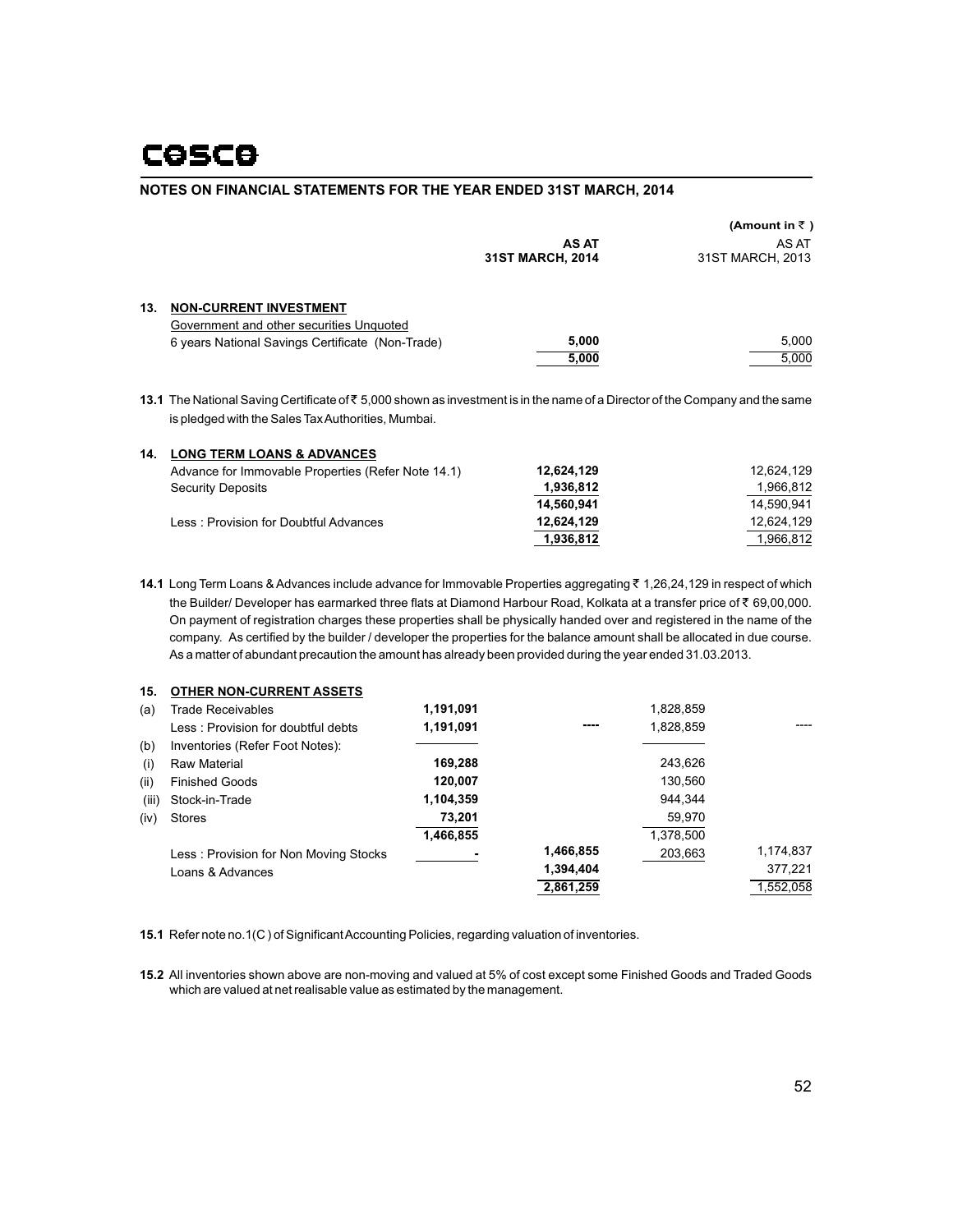|     |                                                 |       |                                         |        | (Amount in $\bar{z}$ )    |
|-----|-------------------------------------------------|-------|-----------------------------------------|--------|---------------------------|
|     |                                                 |       | <b>AS AT</b><br><b>31ST MARCH, 2014</b> |        | AS AT<br>31ST MARCH, 2013 |
| 16. | <b>CURRENT INVESTMENT</b>                       |       |                                         |        |                           |
|     | In Mutual Fund - Unquoted                       |       |                                         |        |                           |
|     | (11,319.211) 11,319.211 units UTI Master Share  |       | 290.000                                 |        | 290,000                   |
|     | Unit Scheme (Growth) of ₹ 10 each               |       |                                         |        |                           |
|     | Other Investments (Non Trade)                   |       |                                         |        |                           |
|     | In Equity Shares-Quoted, fully paid-up          |       |                                         |        |                           |
|     | (5,000)5,000 Antarctica Ltd. of ₹ 1 each        | 5.000 |                                         | 5.000  |                           |
|     | (4,750)4,750 Marksans Pharma Ltd.of ₹ 1 each    |       |                                         | 94,226 |                           |
|     |                                                 | 5,000 |                                         | 99.226 |                           |
|     | Less:Prov.for Diminution in value of Investment | 4,250 | 750                                     | 79,701 | 19,525                    |
|     |                                                 |       | 290,750                                 |        | 309,525                   |
|     | Aggregate Cost of Quoted Investments            |       | 5,000                                   |        | 99,226                    |
|     | Aggregate Market Value of Quoted Investments    |       | 750                                     |        | 19.525                    |

16.1 Other investments (current) are valued at lower of cost or net realisable value.

#### **INVENTORIES 17.**

| (As taken, valued and certified by the Management) |             |            |             |
|----------------------------------------------------|-------------|------------|-------------|
| 35,826,343                                         |             | 29.035.491 |             |
| 1,736,100                                          | 37,562,443  | 1,673,055  | 30,708,546  |
|                                                    | 33,875,301  |            | 37.513.109  |
|                                                    | 88,917,175  |            | 83,438,430  |
|                                                    | 200,399,435 |            | 182,361,818 |
|                                                    | 8,577,358   |            | 7.563.025   |
|                                                    | 369,331,712 |            | 341,584,928 |
|                                                    |             |            |             |

**17.1** Refer note no.1(C ) of Significant Accounting Policies, regarding valuation of inventories.

17.2 Goods In Transit of ₹ 29,81,766 is included in the Inventories of Stock-in-Trade.

**17.3** During the year the defective items of health and fitness equipment and spares of ₹8.33lacs (previous year ₹9.44 lacs) included in stock in trade has been valued at scrap value and Inventory of traded goods amounting to ₹ 102.85 lacs included above is slow moving and valued at estimated realisable value as certified by the management.

| <b>TRADE RECEIVABLES</b><br>18.           |             |             |
|-------------------------------------------|-------------|-------------|
| (Unsecured and considered good)           |             |             |
| More than six months                      | 2,935,567   | 856.222     |
| Others                                    | 163,241,005 | 156,960,530 |
|                                           | 166,176,572 | 157,816,752 |
| 19.<br><b>CASH &amp; CASH EQUIVALENTS</b> |             |             |
| <b>Balances with Banks</b>                | 14,390,229  | 30,878,958  |
| Cash on hand                              | 994.616     | 1,896,651   |
|                                           | 15,384,845  | 32,775,609  |
|                                           |             |             |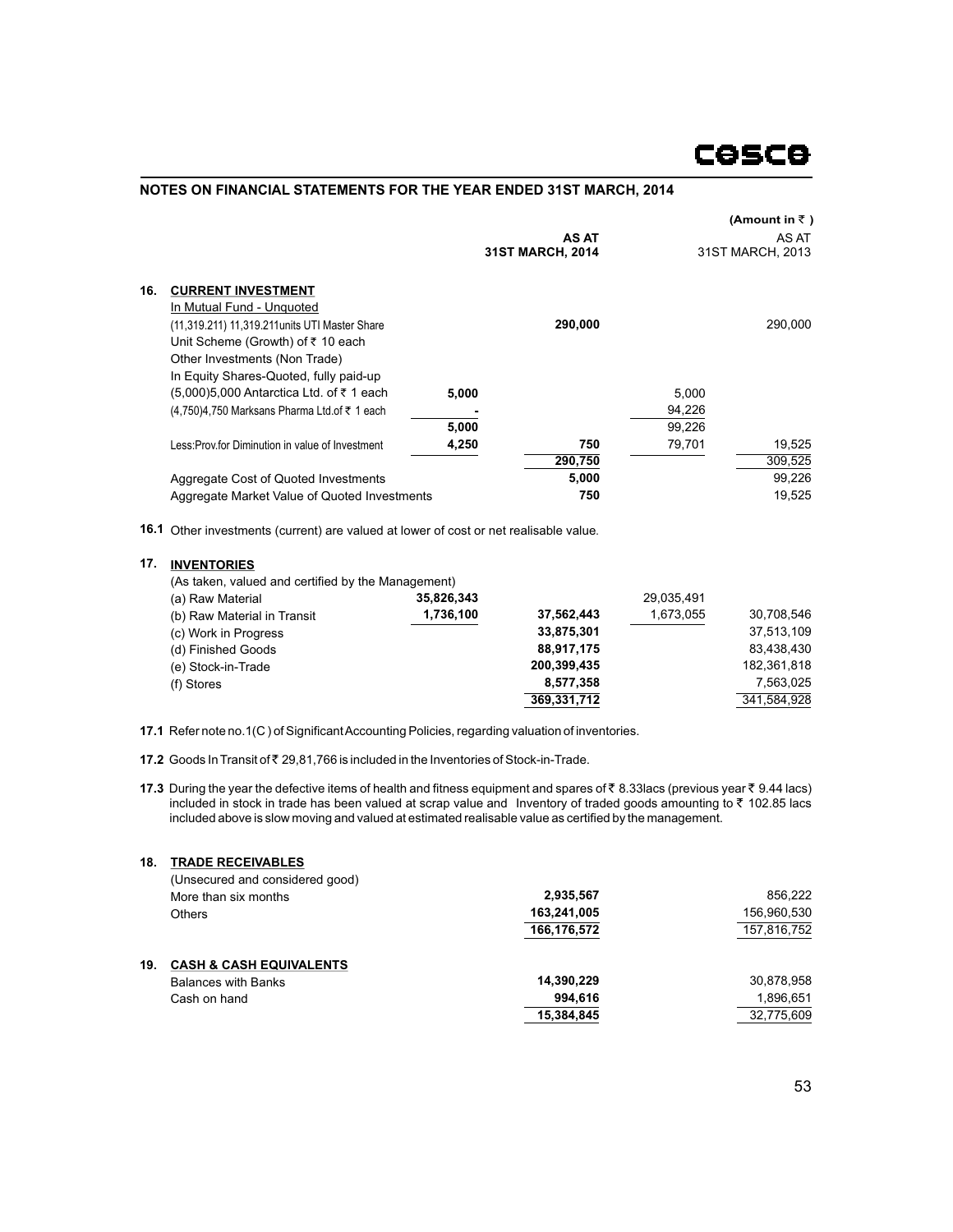|                          |                                            |                                         | (Amount in ₹)             |
|--------------------------|--------------------------------------------|-----------------------------------------|---------------------------|
|                          |                                            | <b>AS AT</b><br><b>31ST MARCH, 2014</b> | AS AT<br>31ST MARCH, 2013 |
| 20.                      | <b>SHORT TERM LOANS AND ADVANCES</b>       |                                         |                           |
|                          | (Unsecured and considered good)            |                                         |                           |
|                          | Advances recoverable in cash or in kind or |                                         |                           |
|                          | for value to be received:                  |                                         |                           |
|                          | Duty Drawback Claim Refundable             | 1,416,061                               | 751,607                   |
|                          | Product Focus Scheme Receivable            | 1,924,000                               | 1,750,000                 |
|                          | <b>Output Tax Receivable</b>               | 96.851                                  | 18,292                    |
| <b>Capital Advances</b>  |                                            | 900,158                                 |                           |
|                          | <b>Others Business Advances</b>            | 31,480,145                              | 12,340,797                |
| <b>Security Deposits</b> |                                            | 425.000                                 | 210.000                   |
| Advance Tax Paid         |                                            | 31,050,655                              | 14,918,395                |
|                          |                                            | 67.292.870                              | 29.989.091                |

**20.1** Advances recoverable include ₹ 38,560 recoverable from directors on account of TDS and expenses.

**20.2** In the opinion of the board, the current assets, loans and advances have a value on realisation in the ordinary course of business at least equal to the amount at which they are stated.

|      |                                                                             | <b>FOR THE YEAR</b><br><b>ENDED</b><br><b>31ST MARCH, 2014</b> | <b>FOR THE YEAR</b><br><b>ENDED</b><br>31ST MARCH, 2013 |
|------|-----------------------------------------------------------------------------|----------------------------------------------------------------|---------------------------------------------------------|
| 21.  | <b>REVENUE FROM OPERATIONS</b>                                              |                                                                |                                                         |
|      | Sale of Products gross of Excise Duty<br>(including trading items & export) | 1,051,654,725                                                  | 931,114,779                                             |
|      | Less : Excise Duty Paid                                                     | 7,913,227                                                      | 8,288,291                                               |
|      | Sale of Products net of Excise Duty                                         | 1,043,741,498                                                  | 922,826,488                                             |
|      | Sale of Services                                                            | 402,883                                                        | 308,183                                                 |
|      | Other Operating Income                                                      | 5,895,790                                                      | 4,937,450                                               |
|      |                                                                             | 1.050.040.171                                                  | 928,072,121                                             |
| 21.1 | <b>Products</b>                                                             |                                                                |                                                         |
| i)   | Sports Balls & Latex Bladders for Sports Balls                              | 424,158,695                                                    | 410,341,862                                             |
| ii)  | Fitness Equipments, T.T., Cricket & other Sports Goods                      | 619,582,803                                                    | 512,484,626                                             |
|      |                                                                             | 1,043,741,498                                                  | 922,826,488                                             |
|      | 21.2 EARNINGS IN FOREIGN EXCHANGE                                           |                                                                |                                                         |
|      | FOB value of Exports                                                        | 34,324,842                                                     | 31,333,044                                              |

**21.3** Other operating income includes ₹ 2,670,323 (previous year ₹ 2,360,636) as Duty Drawback and ₹ 1,924,000 (previous year ₹ 1,750,000) towards value of licence granted by DGFT subsequent to the date of Balance Sheet, on account of exports made during the year under Product Focus Scheme. Income being in the nature of Export Incentive has been accounted for in terms of AS-9 issued by ICAI.

#### **OTHER INCOME 22.**

| Interest received          | 158.150   | 66.098    |
|----------------------------|-----------|-----------|
| Other Non-operating Income | 5.197.506 | 2.218.993 |
|                            | 5,355,656 | 2.285.091 |

**22.1** Other Non-Operating income includes ₹ 2,303,157 (previous year ₹ 2,197,643) towards Provisions Written Back for Doubtful Debts, Taxation, Excise Duty on Closing Stock of Finished Goods, Diminution in value of Investment and Non Moving Stock.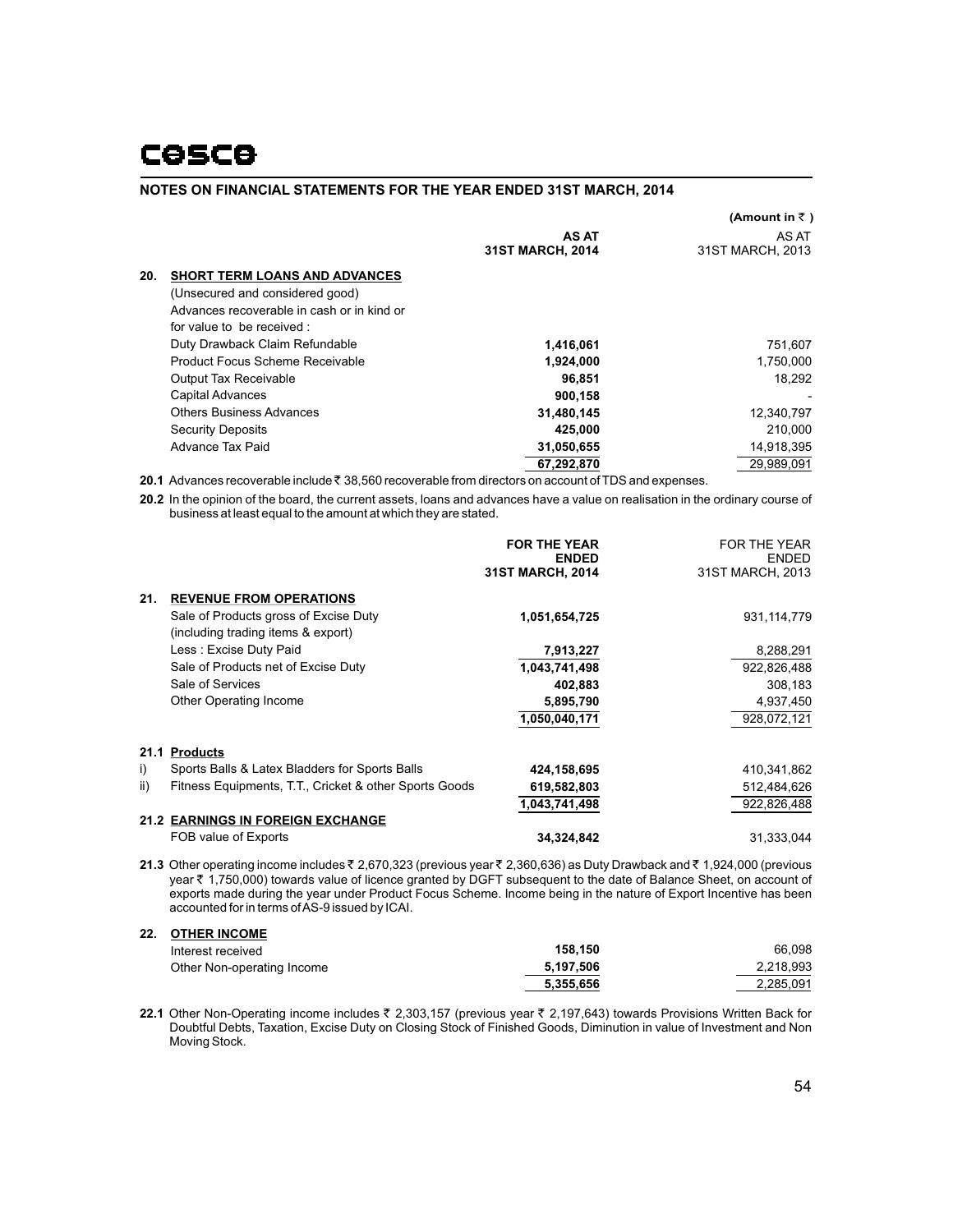

|     |                                                       |                      |                      |                      | (Amount in $\bar{z}$ ) |
|-----|-------------------------------------------------------|----------------------|----------------------|----------------------|------------------------|
|     |                                                       |                      | <b>FOR THE YEAR</b>  |                      | <b>FOR THE YEAR</b>    |
|     |                                                       |                      | <b>ENDED</b>         |                      | <b>ENDED</b>           |
|     |                                                       |                      | 31ST MARCH, 2014     |                      | 31ST MARCH, 2013       |
| 23. | <b>RAW MATERIAL CONSUMED</b>                          |                      |                      |                      |                        |
|     | (Refer note no.32)                                    |                      |                      |                      |                        |
|     | Rubber                                                |                      | 68,558,127           |                      | 66,072,587             |
|     | Cloth                                                 |                      | 45,149,421           |                      | 38,900,629             |
|     | <b>Ball Covering Materials</b>                        |                      | 21,288,947           |                      | 17,815,392             |
|     | <b>Chemicals &amp; Solvent</b>                        |                      | 43,084,494           |                      | 35,015,287             |
|     | Nylon Yarn                                            |                      | 4,145,335            |                      | 4,043,769              |
|     | H.T.Labels                                            |                      | 5,797,692            |                      | 5,915,345              |
|     | Accessories, Fevicols and other materials             |                      | 13,051,019           |                      | 8,695,414              |
|     |                                                       |                      | 201,075,035          |                      | 176,458,423            |
| 24. | PURCHASE OF STOCK-IN-TRADE                            |                      |                      |                      |                        |
|     | Health Equipments & Fitness Accessories               |                      | 202,441,721          |                      | 190,840,560            |
|     | T.T. & Cricket Equipments & other Sports Goods        |                      | 280,236,419          |                      | 193,375,185            |
|     |                                                       |                      | 482,678,140          |                      | 384,215,745            |
| 25. | <b>CHANGES IN INVENTORIES</b>                         |                      |                      |                      |                        |
|     | <b>OPENING STOCKS</b>                                 |                      |                      |                      |                        |
|     | <b>Finished Goods</b>                                 | 83,568,991           |                      | 90,248,321           |                        |
|     | Stock-in-Trade                                        | 183,306,163          |                      | 168,946,175          |                        |
|     | Work in Progress                                      | 37,513,110           | 304,388,264          | 44,779,991           | 303,974,487            |
|     | <b>CLOSING STOCKS</b>                                 |                      |                      |                      |                        |
|     | <b>Finished Goods</b>                                 | 89,037,182           |                      | 83,568,991           |                        |
|     | Stock-in-Trade                                        | 201,503,794          |                      | 183,306,163          |                        |
|     | Work in Progress                                      | 33,875,301           | 324,416,277          | 37,513,110           | 304,388,264            |
|     |                                                       |                      | (20, 028, 013)       |                      | (413, 777)             |
|     | 25.1 Details of stock in trade acquired for trading : |                      |                      |                      |                        |
|     |                                                       | <b>Opening Stock</b> | <b>Closing Stock</b> | <b>Opening Stock</b> | <b>Closing Stock</b>   |
|     | Health Equipments & Fitness Accessories               | 96,353,840           | 77,429,672           | 78,819,854           | 96,353,840             |
|     | T.T & Cricket Equipments & other Sports Goods         | 86,952,323           | 124,074,122          | 90,126,321           | 86,952,323             |
|     |                                                       | 183,306,163          | 201,503,794          | 168,946,175          | 183,306,163            |
| 26. | <b>EMPLOYEE BENEFITS EXPENSES</b>                     |                      |                      |                      |                        |
|     | Salaries and Wages including bonus                    |                      | 81,618,388           |                      | 77,969,330             |
|     | Contribution to Provident & Other Funds               |                      | 8,104,112            |                      | 7,348,712              |
|     | Gratuity                                              |                      | 1,466,573            |                      | 1,824,954              |
|     | <b>Staff Welfare</b>                                  |                      | 5,496,237            |                      | 4,452,679              |
|     |                                                       |                      | 96,685,310           |                      | 91,595,675             |
|     |                                                       |                      |                      |                      |                        |

**26.1** Staff Welfare includes medical expenses of ₹614,986 reimbursed to Directors (previous year ₹768,171).

# **26.2 EMPLOYEE BENEFITS**

As per Accounting Standard AS-15 (Revised), the disclosures of Employee benefits as defined in the Accounting Standard are given below:-

# **Defined Contribution Plans**

The Company makes contribution towards provident fund and pension fund. These funds are administered by Government of India. Under the schemes; the Company is required to contribute a specified percentage of salary to the retirement benefit schemes to fund the benefit. Contribution to Defined Contribution Plan, recognised as expense for the year are as under:-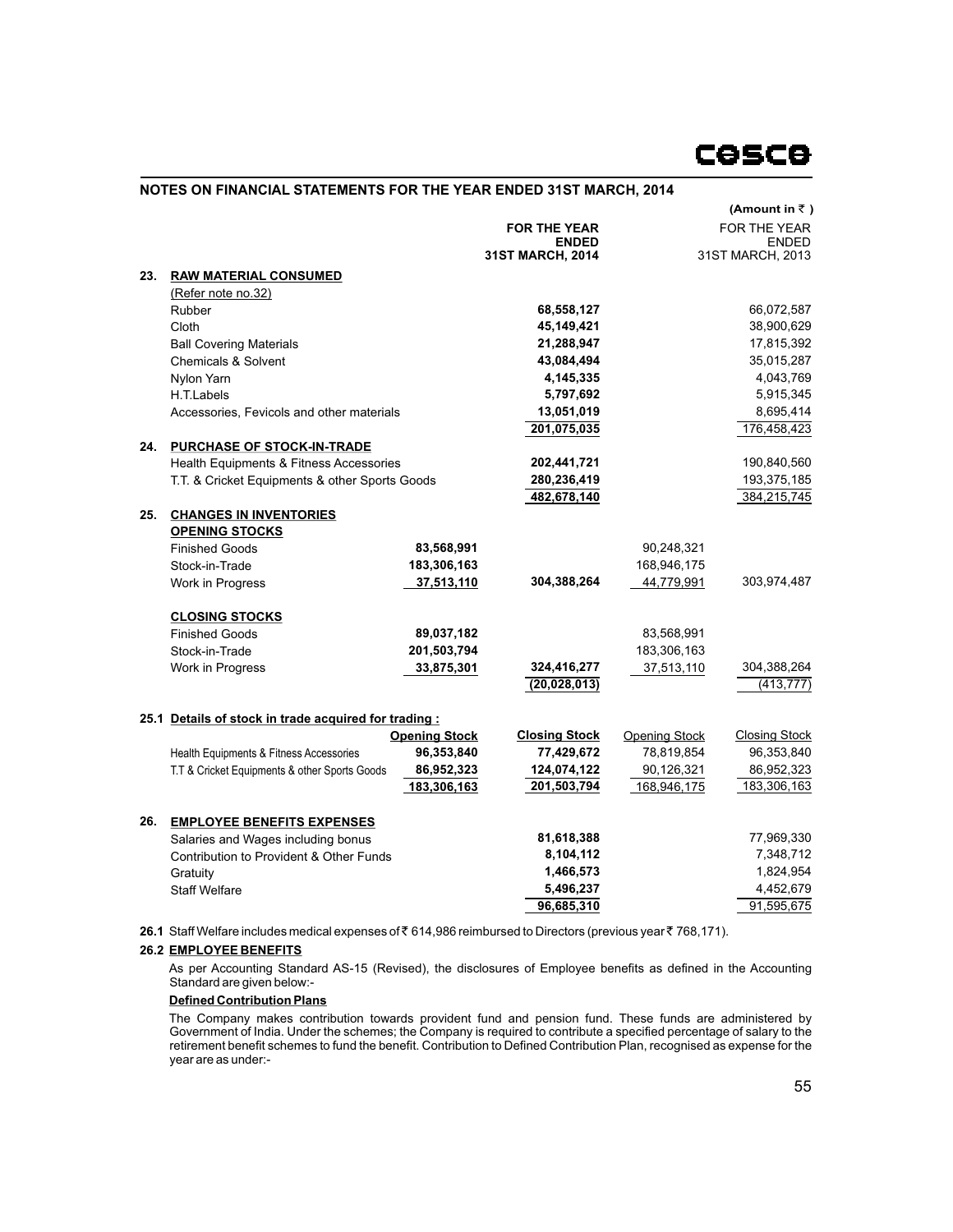|                                           | <b>YEAR ENDED</b><br>31ST MARCH, 2014 | (Amount in $\bar{z}$ )<br>YEAR ENDED<br>31ST MARCH, 2013 |
|-------------------------------------------|---------------------------------------|----------------------------------------------------------|
| Employer's contribution to provident fund | 1,755,208                             | 1.598.538                                                |
| Employer's contribution to pension fund   | 3.414.879                             | 3.093.678                                                |
| <b>Defined Benefit Plan</b>               |                                       |                                                          |

**Gratuity**

The Company provides the gratuity benefit to its employees through annual contributions to a Gratuity trust which in turn contributes to Life Insurance Corporation of India which administers the plan and determines the contributions required to be paid by the trust. The present value of obligation is determined based on actuarial valuation using the Projected Unit Credit Method.

|      |                                                        |            | <b>Gratuity (Funded)</b> |
|------|--------------------------------------------------------|------------|--------------------------|
| ı.   | Change in the benefit obligation                       |            |                          |
|      | Defined benefit obligation at beginning of the year    | 11,912,782 | 9,829,900                |
|      | Current service cost                                   | 784,345    | 687,172                  |
|      | Interest cost                                          | 953,023    | 786,392                  |
|      | Benefits paid                                          | 504,196    | 710,806                  |
|      | Actuarial (Gain) / Loss on obligations                 | 841,382    | 1,320,124                |
|      | Defined benefit obligation at the end of the year      | 13,987,336 | 11,912,782               |
| Ш.   | Change in plan assets                                  |            |                          |
|      | Fair value of plan assets at the beginning of the year | 12,720,628 | 10,591,191               |
|      | Expected return on plan assets                         | 1,112,177  | 968,734                  |
|      | <b>Employer Contribution</b>                           | 1,391,322  | 1,871,509                |
|      | Benefits paid                                          | 504,196    | 710,806                  |
|      | Fair value of plan assets at the year end              | 14,719,931 | 12,720,628               |
|      | Actual return on plan assets                           | 1,112,177  | 968,734                  |
| III. | Reconciliation of fair value of assets and obligations |            |                          |
|      | Fair value of plan assets at the end of the year       | 14,719,931 | 12,720,628               |
|      | Present value of obligation at the end of the year     | 13,987,336 | 11,912,782               |
|      | <b>Funded Status</b>                                   | 732,595    | 807,846                  |
|      | Net Asset / (Liability)                                | 732,595    | 807,846                  |
| IV.  | Expenses recognised during the year                    |            |                          |
|      | <b>Current Service Cost</b>                            | 784,345    | 687,172                  |
|      | <b>Interest Cost</b>                                   | 953,023    | 786,392                  |
|      | Expected return on plan assets                         | 1,112,177  | 968,734                  |
|      | Net actuarial (Gain) / Loss                            | 841,382    | 1,320,124                |
|      | Expenses charged to Statement of Profit & Loss         | 1,466,573  | 1,824,954                |
| V.   | <b>Actuarial Assumptions</b>                           |            |                          |
|      | <b>Discount Rate</b>                                   | 8% p.a     | 8% p.a                   |
|      | Salary Escalation                                      | 6% p.a     | 6% p.a                   |
|      | Expected return on plan assets                         | 8% p.a     | 8% p.a                   |
|      |                                                        |            |                          |

The management of funds is entrusted with Life Insurance Corporation of India. The detail of investments made by them are not available.

#### **Leave Encashment**

It is an unfunded defined benefit plan for which the obligation is recognised on actuarial valuation basis. A sum of ₹ 1,825,959 has been provided and included in Salaries & Wages.

**26.3** Bonus provision under The Payment of Bonus Act,1965 for the year has been made on estimated basis and any adjustment on account of final liability will be made in the subsequent year.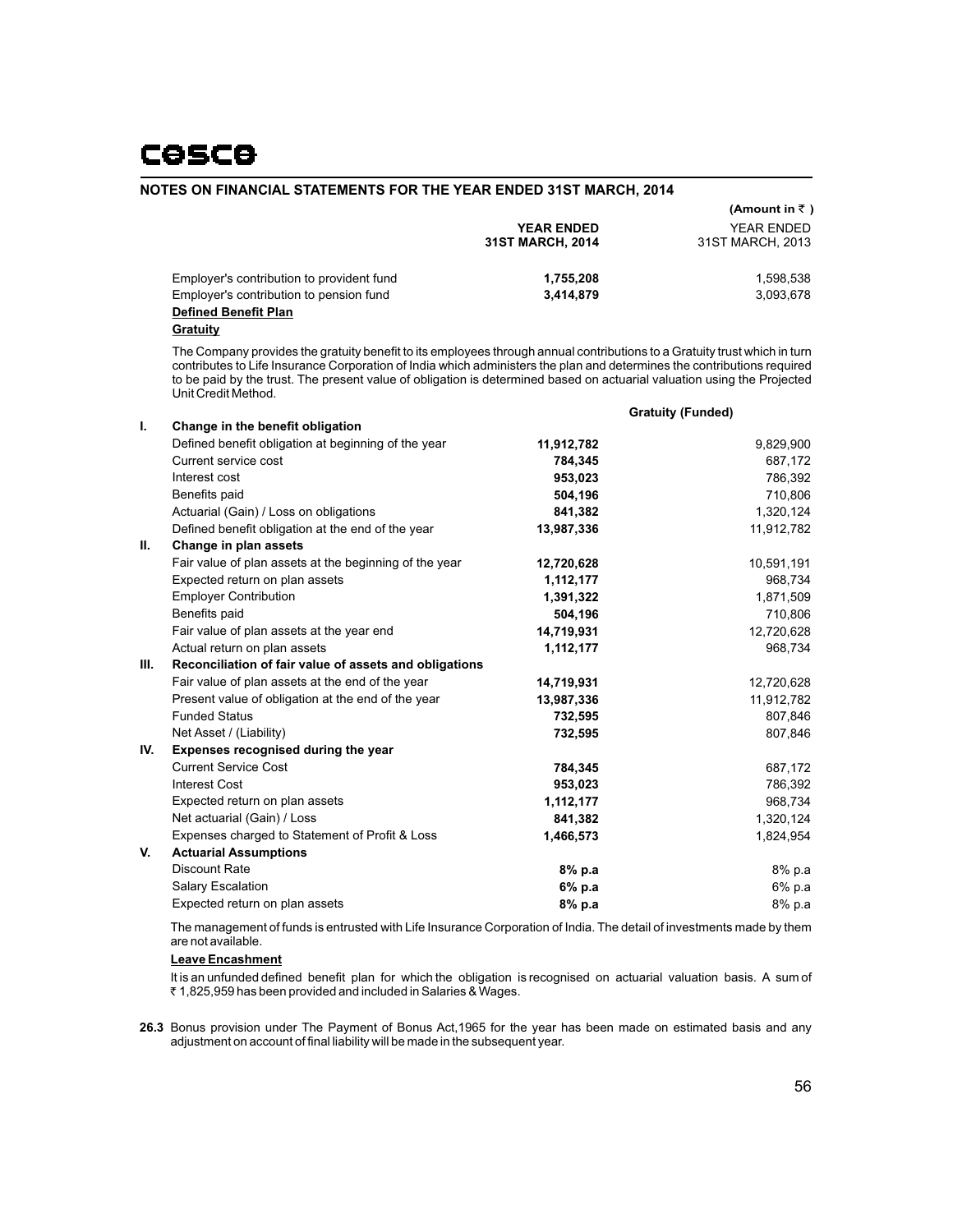|     |                                                                                                 |         |                     |         | (Amount in ₹)    |
|-----|-------------------------------------------------------------------------------------------------|---------|---------------------|---------|------------------|
|     |                                                                                                 |         | <b>FOR THE YEAR</b> |         | FOR THE YEAR     |
|     |                                                                                                 |         | <b>ENDED</b>        |         | <b>ENDED</b>     |
|     |                                                                                                 |         | 31ST MARCH, 2014    |         | 31ST MARCH, 2013 |
| 27. | <b>FINANCIAL COSTS</b>                                                                          |         |                     |         |                  |
|     | Interest Expenses :                                                                             |         |                     |         |                  |
|     | On Long Term Borrowings                                                                         |         | 15,100,000          |         | 14,600,000       |
|     | On Short Term Borrowings                                                                        |         | 10,798,691          |         | 10,840,083       |
|     | <b>Bank Charges</b>                                                                             |         | 1,775,059           |         | 1,322,677        |
|     |                                                                                                 |         | 27,673,750          |         | 26,762,760       |
| 28. | <b>OTHER EXPENSES</b>                                                                           |         |                     |         |                  |
|     | Power & Fuel                                                                                    |         | 26,304,872          |         | 24,626,528       |
|     | <b>Other Manufacturing Expenses</b>                                                             |         | 36,621,025          |         | 32,491,657       |
|     | <b>Stores Consumed</b>                                                                          |         | 27,592,143          |         | 24,479,137       |
|     | Repairs to Machineries                                                                          |         | 5,407,884           |         | 4,803,670        |
|     | Central Excise Duty (Refer note no.28.3)                                                        |         | 8,958,443           |         | 8,755,546        |
|     | Repairs to Building                                                                             |         | 1,638,519           |         | 821,871          |
|     | Repairs to Others                                                                               |         | 3,734,664           |         | 3,685,845        |
|     | Rent                                                                                            |         | 5,368,404           |         | 4,905,020        |
|     | Rates & Taxes (excluding taxes on income)                                                       |         | 5,906,216           |         | 2,604,271        |
|     | Insurance                                                                                       |         | 1,625,297           |         | 1,296,134        |
|     | Travelling Expenses (Refer note no.28.1)                                                        |         | 6,504,152           |         | 5,978,992        |
|     | Auditor's Remuneration:                                                                         |         |                     |         |                  |
|     | (including Service Tax & Education Cess)                                                        |         |                     |         |                  |
|     | For Audit                                                                                       | 297,417 |                     | 258,428 |                  |
|     | For Tax Representation                                                                          | 148,315 |                     | 129,007 |                  |
|     | For Other Services                                                                              | 43,259  |                     | 1,124   |                  |
|     | Reimbursement of expenses                                                                       | 35,852  | 524,843             | 53,739  | 442,298          |
|     | Transportation, Shipping & Packing Charges                                                      |         | 19,678,335          |         | 18,666,658       |
|     | Commission, Discounts and Rebates                                                               |         | 22,670,839          |         | 17,895,432       |
|     | <b>Provision for Doubtful Debts</b>                                                             |         | 346,652             |         | 674,023          |
|     | Bad Debts written off                                                                           |         | 440,783             |         | 262,222          |
|     | Miscellaneous Expenses                                                                          |         | 33,301,898          |         | 42,820,969       |
|     |                                                                                                 |         | 206,624,969         |         | 195,210,273      |
|     | 28.1 Travelling Expenses include Directors' Travelling ₹ 2,828,279 (previous year ₹ 2,086,381). |         |                     |         |                  |
|     | <b>28.2 EXPENDITURE IN FOREIGN CURRENCY</b>                                                     |         |                     |         |                  |
|     | Travelling                                                                                      |         | 1,174,867           |         | 442,195          |
|     | Commission                                                                                      |         | 87,221              |         | 27,488           |
|     | Royalty                                                                                         |         | 2,889,993           |         | 2,511,000        |
|     | Subscription                                                                                    |         | 283,102             |         | 64,265           |
|     |                                                                                                 |         | 217,829             |         | 135,324          |
|     | <b>Ball Testing fees</b><br>Legal & Professional Charges                                        |         | 257,717             |         |                  |
|     | Interest & Swap Charges on Foreign Currency Loans                                               |         | 495,887             |         | 1,090,940        |
|     |                                                                                                 |         | 5,406,616           |         | 4,271,212        |
|     |                                                                                                 |         |                     |         |                  |

 $28.3$  Excise Duty includes ₹ 924,496 towards Excise Duty On Closing Stock of Finished Goods and ₹ 7,952,377 towards Excise Duty on branch transfer.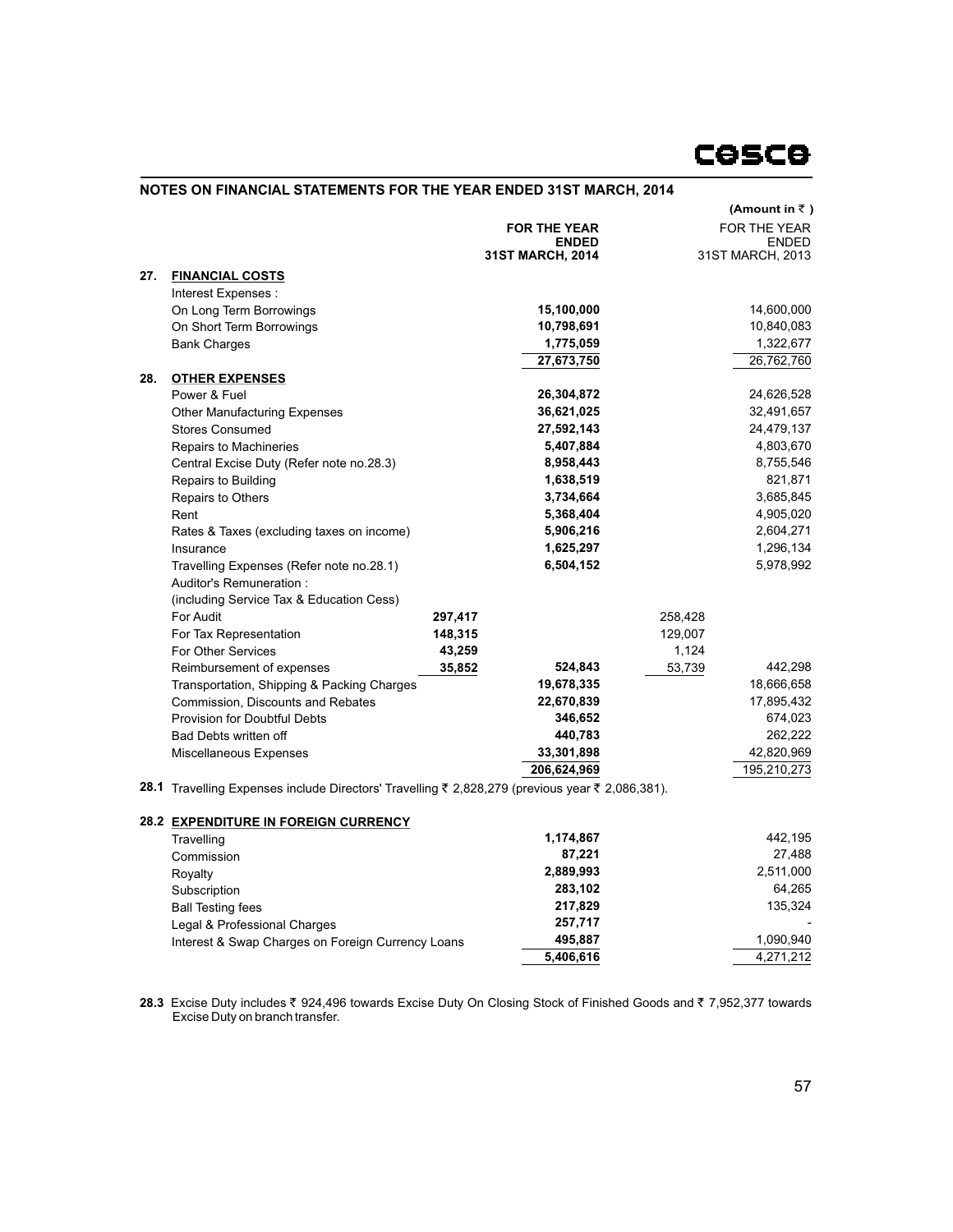# **COSCO**

# **NOTES ON FINANCIAL STATEMENTS FOR THE YEAR ENDED 31ST MARCH, 2014**

|     |                                                                                                         |             |                     |                | $($ Allioulit III $\tau$ ) |
|-----|---------------------------------------------------------------------------------------------------------|-------------|---------------------|----------------|----------------------------|
|     |                                                                                                         |             | <b>FOR THE YEAR</b> |                | FOR THE YEAR               |
|     |                                                                                                         |             | <b>ENDED</b>        |                | <b>ENDED</b>               |
|     |                                                                                                         |             | 31ST MARCH, 2014    |                | 31ST MARCH, 2013           |
| 29. | <b>PRIOR PERIOD ADJUSTMENTS (CHARGE)</b>                                                                |             |                     |                |                            |
|     | Licence & Fees                                                                                          |             |                     |                | 104,000                    |
|     | Rates & Taxes                                                                                           |             |                     |                | 508,406                    |
|     | Misc. Expenses                                                                                          |             | 478,110             |                | 27,405                     |
|     |                                                                                                         |             | 478,110             |                | 639,811                    |
| 30. | <b>EXCEPTIONAL ITEMS</b>                                                                                |             |                     |                |                            |
|     | <b>Expenditure</b>                                                                                      |             |                     |                |                            |
|     | Corporate Guarantee obligation                                                                          |             |                     |                | 29,981,000                 |
|     | Foreign Exchange Difference on Corporate Guarantee                                                      |             | 13,287,000          |                |                            |
|     |                                                                                                         | Total (A)   | 13,287,000          |                | 29,981,000                 |
|     | Income                                                                                                  |             |                     |                |                            |
|     | Profit on sale of Fixed Asset                                                                           |             | 330,054             |                | 3,612,618                  |
|     |                                                                                                         | Total (B)   | 330,054             |                | 3,612,618                  |
|     |                                                                                                         |             |                     |                |                            |
|     |                                                                                                         | Total (A-B) | 12,956,946          |                | 26,368,382                 |
| 31. | <b>EARNING PER SHARE</b>                                                                                |             |                     |                |                            |
|     | Net Profit After Tax                                                                                    |             | 27,351,731          |                | 1,151,447                  |
|     | Weighted Average No. of Equity Share                                                                    |             | 4,161,000           |                | 4,161,000                  |
|     | Nominal Value of Equity Per Share                                                                       |             | 10                  |                | 10                         |
|     | Basic Earning per Share                                                                                 |             | 6.57                |                | 0.28                       |
|     | Diluted Earning per Share                                                                               |             | 6.57                |                | 0.28                       |
|     |                                                                                                         |             |                     |                |                            |
| 32. | The value of consumption of imported and indigenously obtained raw materials, stores and spares and the |             |                     |                |                            |
|     | percentage of each to the total consumption :                                                           |             |                     |                |                            |
|     |                                                                                                         | %           | ₹                   | $\frac{0}{0}$  | ₹                          |
| i)  | <b>Raw Materials</b>                                                                                    |             |                     |                |                            |
|     | Imported                                                                                                | 6           | 12,604,018          | 9              | 15,088,918                 |
|     | Indigenous                                                                                              | 94          | 188,471,017         | 91             | 161,369,505                |
| ii) | Stores & Spares                                                                                         |             |                     |                |                            |
|     | Imported                                                                                                | 4           | 1,761,945           | $\overline{2}$ | 1,205,532                  |
|     | Indigenous                                                                                              | 96          | 48,237,342          | 98             | 48,052,200                 |
|     |                                                                                                         |             |                     |                |                            |
| 33. | <b>VALUE OF IMPORTS ON C.I.F. BASIS</b>                                                                 |             |                     |                |                            |
|     | <b>Raw Material</b>                                                                                     |             | 10,447,868          |                | 10,860,037                 |
|     | <b>Stores Goods</b>                                                                                     |             | 1,188,831           |                | 1,428,684                  |
|     |                                                                                                         |             | 360,228,671         |                | 289,615,932                |
|     | Traded goods                                                                                            |             | 349,457             |                | 1,873,822                  |
|     | Capital Goods                                                                                           |             |                     |                |                            |
|     |                                                                                                         |             |                     |                |                            |

# **34. Segment Information:**

The company has identified two segments viz. Own Manufactured Products and Traded Goods. Segments have been identified and reported taking into account nature of products and services, the differing risk and returns and the internal business reporting systems. The accounting policies adopted for segment reporting are in line with the accounting policy of the company with following additional policies for segment reporting :

(a) Expenses have been identified to a segment on the basis of sale of the respective segment to the total sale of the company. Revenue and expenses which relate to enterprise as a whole and are not allocable to a segment on reasonable basis have been disclosed as "Unallocable".

(b) Segment assets and segment liabilities represent assets and liabilities in respective segments. Investments, tax related assets and other assets and liabilities that cannot be allocated to a segment on reasonable basis have been disclosed as "Unallocable".

 $($ Amount  $\in$   $\mathbb{F}$  **)**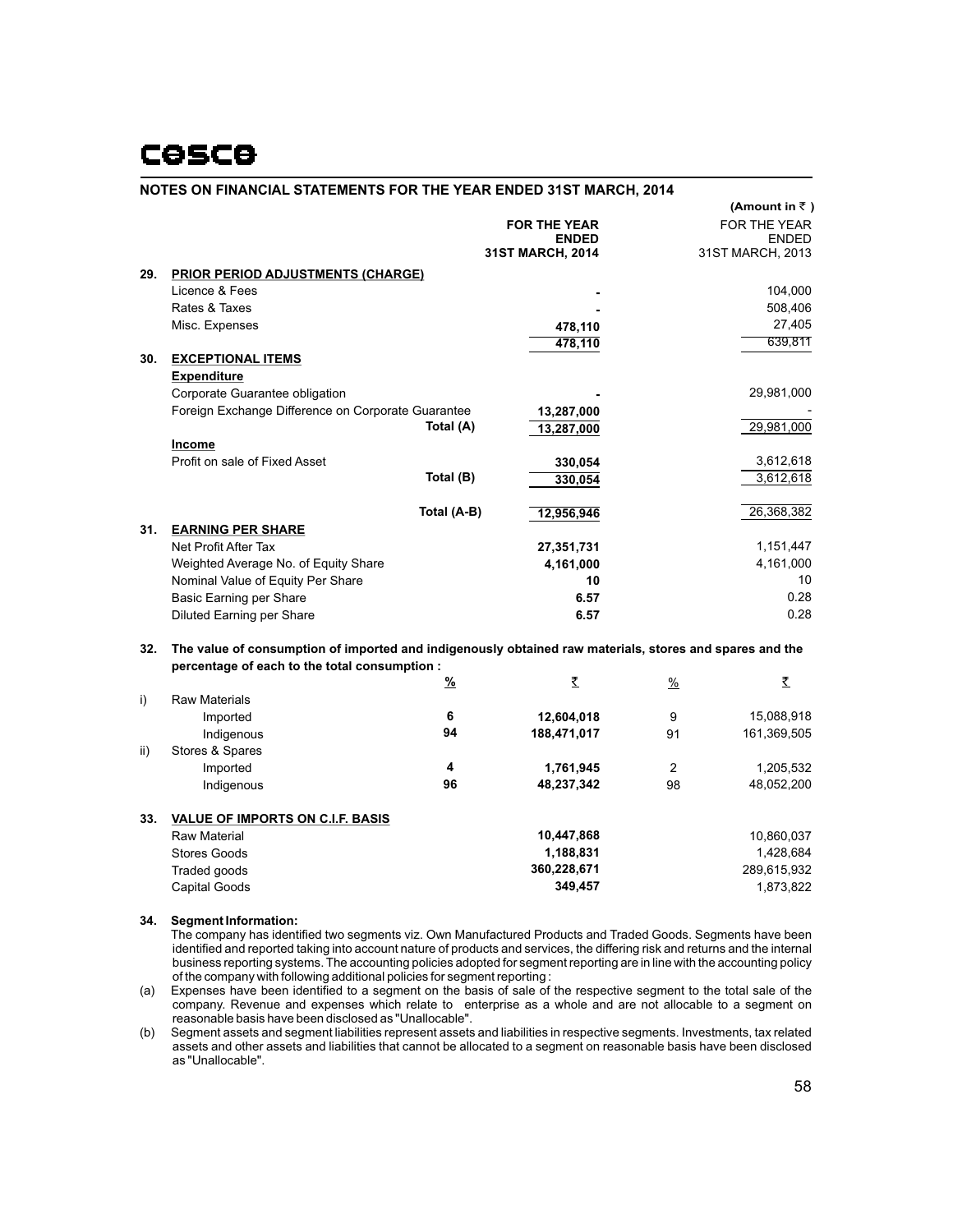#### 6,521,498 49,264,929 308,183 701,043 639,811 922,826,488 929,656,169 75,326,646 26,762,760 26,368,382 22,256,736 22,256,736 **1,043,741,498 402,883 9,753,786 1,053,898,167 79,245,281 27,673,750 53,069,191 478,110 12,956,946 39,634,135 39,634,135 1,497,660** 701,043 701,043 639,811 26,368,382 **1,497,660 1,497,660 478,110 12,956,946** 308,183 696,077 511,162,106 14,824,140 512,166,366 57,033,731 42,209,591 **619,582,803 402,883 2,186,304 622,171,990 61,927,098 45,499,487 16,427,611** 411,664,382 18,292,915 5,825,421 417,489,803 11,938,620 6,354,295 **424,158,695 7,567,482 431,726,177 17,318,183 11,246,139 6,072,044** Less : Prior Period Adjustments [charge] Less : Prior Period Adjustments [charge] Profit Before Tax & Extraordinary Items Profit Before Tax & Extraordinary Items Profit before Prior Period, exceptional Profit before Prior Period, exceptional and extraordinary items and Tax and extraordinary items and Tax Add: Other Income/(Expense)

# **NOTES** $\frac{1}{2}$ **ON FIN A NCIAL S TAT EMENTS FO RTHEY EA RENDED 31S TMA RCH, 2014**

**(A** mount in  $\bar{z}$  )

**(i) Primary Segment Information**

**SR. NO.**

**1**

**Segment Revenue** Sales<br>Sale of Services Sale of Services Other Income

**Segment Revenue** 

**2**

**Segment Results** Profit Before Interest & Tax Less : Interest Expense Add : Other Income/(Expense)

**Segment Results** 

Profit Before Interest & Tax

Less : Interest Expense

Exceptional Items

Exceptional Items

Less : Extraordinary Items Profit Before Tax Less : Tax

Profit Before Tax

Less : Extraordinary Items

Current Tax Deferred Tax<br>Net Profit After Tax Net Profit After Tax

**7,816,432 4,465,972**

7,688,657 13,416,632

**7,816,432 4,465,972 27,351,731**

7,688,657 13,416,632 1,151,447

**PARTICULARS**

PARTICULARS

**For The Year Ended on**

Own Manufactured Products For The Year Ended on 31st Mar., 2014 31st Mar., 2013

**Own Manufactured Products Traded Goods Unallocable Total**

**For The Year Ended on For The Year Ended on For The Year Ended on**

For The Year Ended on Unallocable

**31st Mar., 2014** 31st Mar., 2013 **31st Mar., 2014** 31st Mar., 2013 **31st Mar., 2014** 31st Mar., 2013 **31st Mar., 2014** 31st Mar., 2013

31st Mar., 2014 31st Mar., 2013 For The Year Ended on **Traded Goods** 

31st Mar., 2014 31st Mar., 2013

31 st Mar., 2014 31 st Mar., 2013 For The Year Ended on Total

# cesce

**(166,666,959)**

(63,434,055)

 $(63, 434, 055)$ 

**C.**

**Working Capital (A-B)**

Capital Expenditure

Segment Liabilities

 $(A-B)$ 

**3 A. B.**

**Other Information** Segment Assets Segment Liabilities Capital Expenditure Depreciation<br>Working Capital

Segment Assets

Other Information

**267,201,833 60,128,445 5,397,478 5,348,822 207,073,388**

259,379,334 94,479,682 7,025,294 5,314,504 164,899,652

**336,525,285 51,538,418 3,766,121 2,268,623 284,986,867**

289,490,272 92,914,304 3,317,361 1,948,680 196,575,968

**59,505,478 226,172,437**

59,979,597 123,413,652

**663,232,596 337,839,300 9,163,599 7,617,445 325,393,296**

608,849,203 310,807,638 10,342,655 7,263,184 298,041,565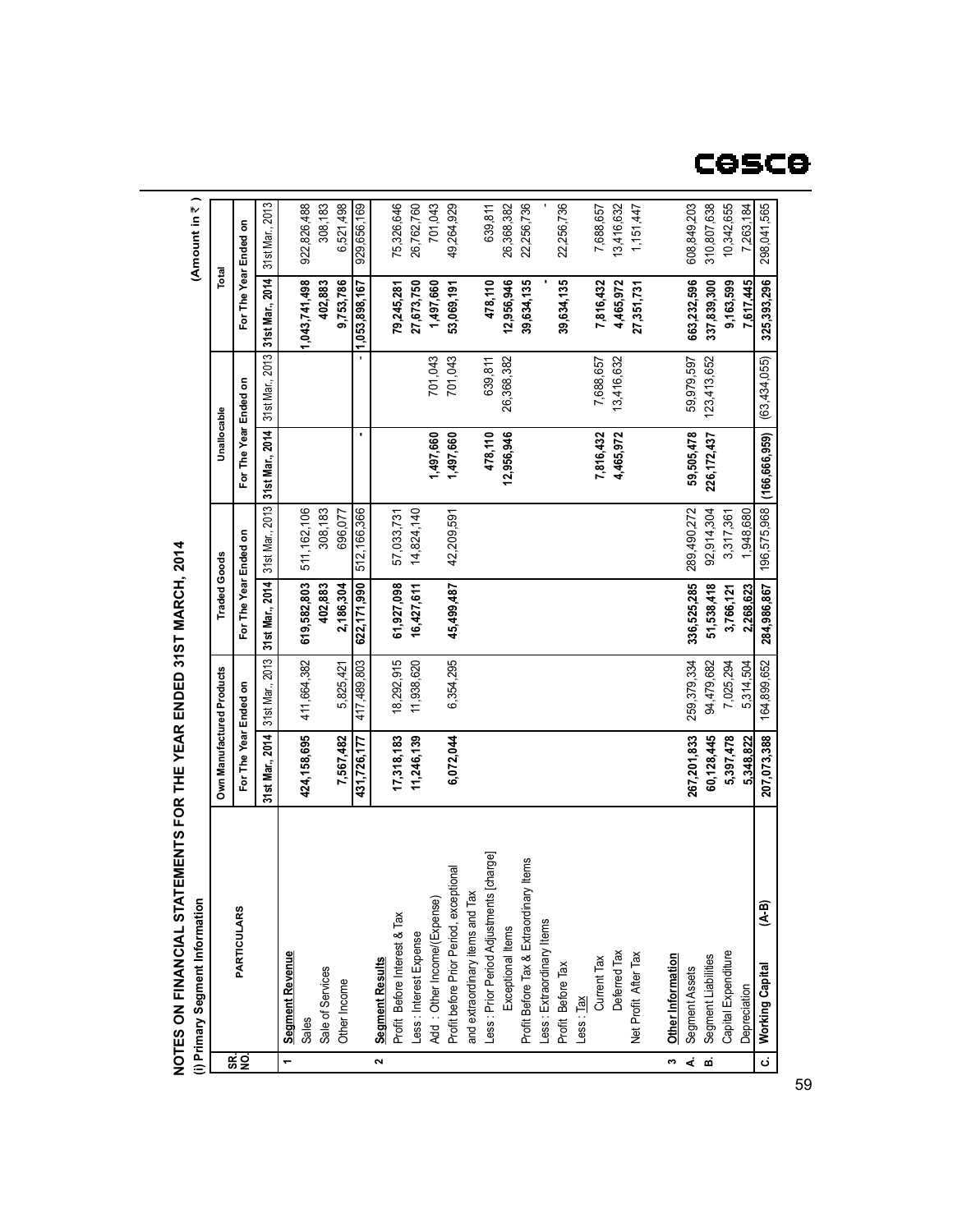# **COSCO**

# **NOTES ON FINANCIAL STATEMENTS FOR THEYEAR ENDED 31ST MARCH, 2014**

# **(ii) Secondary Segment Information**

### **(Amount in**  $\bar{\tau}$ )

| Sr.<br>No. | <b>Particulars</b>              | <b>AS AT</b><br>31st Mar., 2014 | AS AT<br>31st Mar., 2013 |
|------------|---------------------------------|---------------------------------|--------------------------|
| 1          | Segment Revenue                 |                                 |                          |
|            | - Within India                  | 1,019,911,202                   | 898,662,544              |
|            | - Outside India                 | 33,986,965                      | 30,993,625               |
|            | <b>Total Revenue</b>            | 1,053,898,167                   | 929,656,169              |
| 2          | <b>Segment Assets</b>           |                                 |                          |
|            | - Within India                  | 660,553,466                     | 608,658,220              |
|            | - Outside India                 | 2,679,130                       | 190,983                  |
|            | <b>Total Assets</b>             | 663,232,596                     | 608,849,203              |
| 3          | <b>Segment Liabilities</b>      |                                 |                          |
|            | - Within India                  | 337,839,300                     | 310,807,638              |
|            | - Outside India                 |                                 |                          |
|            | <b>Total Liabilities</b>        | 337,839,300                     | 310,807,638              |
| 4          | Capital Expenditure             |                                 |                          |
|            | - Within India                  | 9,163,599                       | 10,342,655               |
|            | - Outside India                 |                                 |                          |
|            | <b>Total Expenditure</b>        | 9,163,599                       | 10,342,655               |
| 35.        | <b>Related Party Disclosure</b> |                                 |                          |

As per Accounting Standard 18 issued by the Institute of Chartered Accountants of India the disclosure of transactions with the related parties as defined in the Accounting Standard are given below :

### **List of Parties with whom transactions entered during the year** (i) **Companies under the same Management**

Cosco Polymer Industries (P) Ltd. 1

Vijay Vallabh Securities Ltd. Cosco Polymer Lanka Pvt. Ltd. 2 3

# **Key Management Personnel**

| $\mathbf{1}$ | Devinder Kumar Jain                          | Chairman Cum. Managing Director |
|--------------|----------------------------------------------|---------------------------------|
| 2            | Narinder Kumar Jain                          | <b>Managing Director</b>        |
| 3            | Darshan Kumar Jain                           | <b>Whole Time Director</b>      |
| 4            | Pankaj Jain                                  | <b>Whole Time Director</b>      |
| 5            | Manish Jain                                  | <b>Whole Time Director</b>      |
| 6            | Neeraj Jain                                  | Whole Time Director             |
| 7            | Arun Jain                                    | <b>Whole Time Director</b>      |
|              | <b>Relatives of Key Management Personnel</b> |                                 |
| 1            | Devinder Kumar Jain                          | HUF                             |
|              |                                              |                                 |

Narinder Kumar Jain **HUF** 2

Prabha Jain 3

Veena Jain 4

**Disclosure of transactions between the company and related parties and the status of outstanding balance as** (ii) **on 31st March 2014 : AS AT** AS AT

|                                                 | AJ AI           | AJ AI                    |
|-------------------------------------------------|-----------------|--------------------------|
| <b>Companies under the same Management</b>      | 31st Mar., 2014 | 31st Mar., 2013          |
| Corporate Guarantee                             |                 |                          |
| To secure fund based & non-fund based limits    | 108.841.425     |                          |
| from Bank aggregating to USD Nil                |                 |                          |
| (Previous Year USD 20,05,000)                   |                 |                          |
| Less: Liability recognised in the Balance Sheet | $\sim$          | 11.128.425<br>97,713,000 |
|                                                 |                 |                          |

60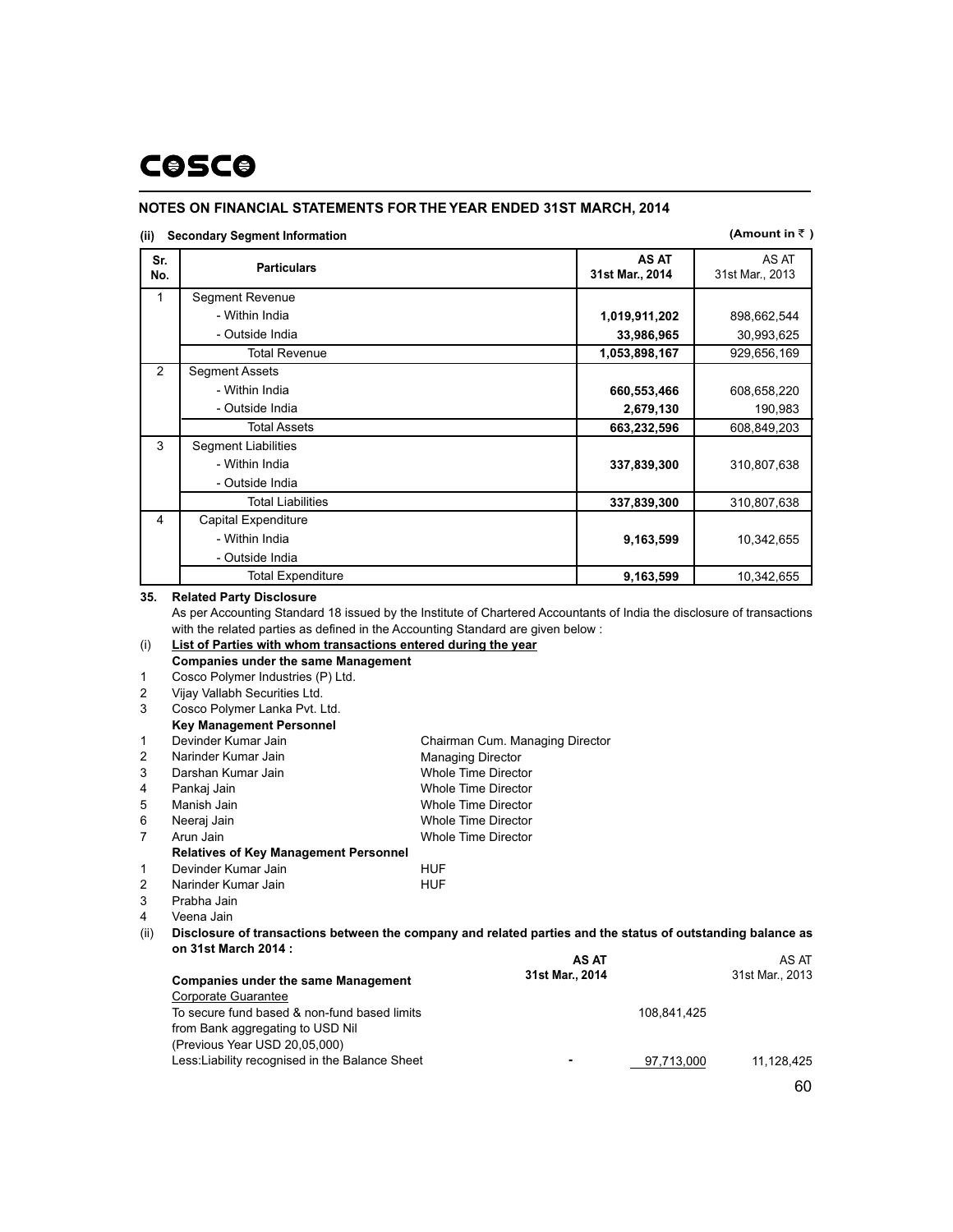|      |                                                       |                          | (Amount in $\bar{z}$ ) |
|------|-------------------------------------------------------|--------------------------|------------------------|
|      |                                                       | <b>AS AT</b>             | AS AT                  |
|      |                                                       | 31st Mar., 2014          | 31st Mar., 2013        |
|      | Advance payment for purchases                         |                          |                        |
|      | Amount paid during the year                           | 249,600                  |                        |
|      | Balance amount receivable at the year end             | 249,600                  |                        |
|      | <b>Inter Corporate Deposits</b>                       |                          |                        |
|      | Received during the year                              | 7,097,000                | 2,500,000              |
|      | Repaid during the year                                | 1,066,000                | 2,725,000              |
|      | Outstanding at the year end                           | 58,191,421               | 52,160,421             |
|      | Interest paid / credited                              | 4,952,696                | 4,694,680              |
|      | Guarantee                                             | 100,000                  | 100,000                |
|      | Lease Rent                                            | 960,000                  | 870,000                |
|      | <b>Key Management Personnel</b>                       |                          |                        |
|      | Remuneration                                          | 18,269,581               | 21,825,013             |
|      | Rent                                                  | 453,600                  | 279,996                |
|      | Deposits                                              |                          |                        |
|      | Received during the year                              | 15,432,976               | 25,058,072             |
|      | Repaid during the year                                | 3,622,976                | 8,881,890              |
|      | Outstanding at the year end                           | 146,642,081              | 134,832,081            |
|      | Interest Paid / Credited                              | 15,461,312               | 13,705,142             |
|      | Key Management Personnel's Relatives                  |                          |                        |
|      | Rent                                                  | 518,400                  | 320,004                |
| 36.  | CONTINGENT LIABILITIES NOT PROVIDED FOR IN RESPECT OF |                          |                        |
| (i)  | Claims against the company not acknowledged as debt:  |                          |                        |
|      | Cases against the Company in Labour Court &           |                          |                        |
|      | High Court by ex-employees                            | 5,096,158                | 4,063,678              |
| (ii) | Guarantee                                             |                          |                        |
| (a)  | <b>Outstanding Letters of Credit</b>                  | 32,451,531               | 5,781,330              |
| (b)  | To Sales Tax Authorities :                            |                          |                        |
|      | for group concerns                                    | 100,000                  | 100,000                |
|      | for others                                            | 527,303                  | 527,303                |
| (c)  | To State Electricity Board:                           |                          |                        |
|      | for others                                            | <b>Not Ascertainable</b> | Not Ascertainable      |
| (d)  | To Others                                             | 7,500,000                | 5,132,099              |
| (e)  | To Bank on behalf of Cosco Polymer Lanka Pvt.         |                          | 108,841,425            |
|      | Ltd., to secure fund based & non-fund based           |                          |                        |
|      | limits (USD 20,05,000)                                |                          |                        |

**37.** No impairment loss is recognised as on 31.03.2014 since the present value of estimated future cash flows over a period of five years exceeds the carrying value of assets of the Company's cash generating units.

**38.** The Equity Shares held by the company in Cosco Polymer Lanka (Private) Ltd. (erstwhile Subsidiary of the Company in Sri Lanka) stand vested in the Secretary to the Treasury of the Government of Sri Lanka under the Revival of Underperforming Enterprises or Underutilised Assets Act, No.43 of 2011 (of Republic of Sri Lanka) as per disclosures made in the last year Accounts. Cosco Polymer Lanka (Private) Ltd. has been ordered to be wound up by the Hon'ble High Court of the Western Province, Colombo. The management does not expect any realisable value of its investment in the erstwhile subsidiary which was written off in the earlier year. Accordingly, "Consolidated Financial Statements" as per Accounting Standard 21 issued by the of Chartered Accountants of India, have not been prepared.

**39.** The previous year figures have been regrouped / rearranged, wherever considered necessary to make them comparable with those of current year figure and also figures have been rounded off to nearest rupee.

As per our report of even date.

CHARTERED ACCOUNTANTS FIRM'S REGISTRATION NO. : 000185N

#### **(M.K. MADAN)** Proprietor M.No. 82214 **PLACE :** New Delhi **DATED :** 30th May, 2014

# **FOR MADAN & ASSOCIATES FOR AND ON BEHALF OF BOARD OF DIRECTORS**

**D.K. JAIN N.K. JAIN**<br> **n-cum-Mg. Director Mg. Director** Chairman-cum-Mg. Director Mg. Director<br>DIN: 00191539 DIN: 00195619 DIN : 00191539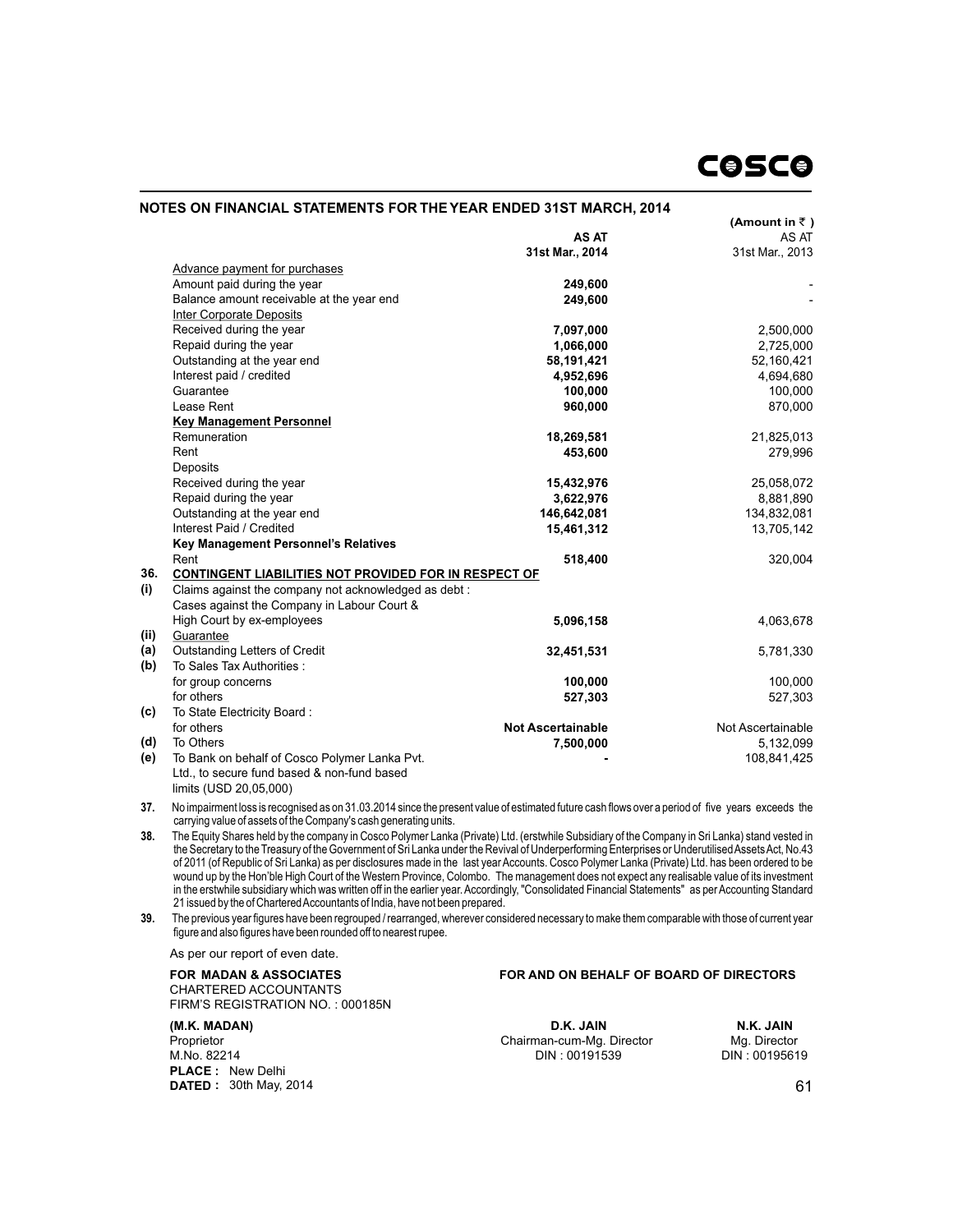# **COSCO (INDIA) LIMITED**

Registered office: 2/8, Roop Nagar, Delhi – 110007 Tel. No. 011-23843000, 23844000 & 23845000 Fax. No. 011-23846000 Website: www.cosco.in, CIN: L25199DL1980PLC010173

# **PROXY FORM FORM NO. MGT-11**

| Name of the members(s):<br>Registered address: |  | E-mail Id: I<br>Folio No./<br>Client ID<br>DP ID |  |
|------------------------------------------------|--|--------------------------------------------------|--|
|------------------------------------------------|--|--------------------------------------------------|--|

I/We being the member(s) holding ……………..Shares of the above named Company, hereby appoint:

| 1. Name                         | 2. Name                         | 3. Name                         |
|---------------------------------|---------------------------------|---------------------------------|
| Address:                        | Address:                        | Address:                        |
| Email ID                        | Email ID                        | Email ID                        |
| Signature<br>or failing him/her | Signature<br>or failing him/her | Signature<br>or failing him/her |

as my/our proxy to attend and vote (on a poll) for me/us and my/our behalf at the 35th Annual General Meeting of the Company, to be held on the 30th day of September, 2014 at 10:30 AM at AMITABH, E – 23 2nd Floor, Bungalow Road, Kamla Nagar, Delhi – 110 007 and at any adjournment thereof in respect of such resolution as are indicated below:

| Item                      | <b>Resolutions</b>                                                                                                                                                                                                      | Optional*                   |                                   |                                            |
|---------------------------|-------------------------------------------------------------------------------------------------------------------------------------------------------------------------------------------------------------------------|-----------------------------|-----------------------------------|--------------------------------------------|
| No.                       |                                                                                                                                                                                                                         | No. of Shares<br>held by me | assent to the<br>resolution (for) | I dissent from the<br>resolution (Against) |
| <b>Ordinary Business:</b> |                                                                                                                                                                                                                         |                             |                                   |                                            |
| 1                         | To receive, consider and adopt the Audited Balance<br>Sheet as at 31st March, 2014, Statement of Profit and<br>Loss Account for the year ended on that date and the<br>Reports of the Auditors' and Directors' thereon. |                             |                                   |                                            |
| $\mathcal{P}$             | Re-appointment of Shri Darshan Kumar Jain as<br>director, who retires by rotation                                                                                                                                       |                             |                                   |                                            |
| 3                         | Re-appointment of Shri Manish Jain as director, who<br>retires by rotation                                                                                                                                              |                             |                                   |                                            |
| 4                         | Appointment of M/s. Madan& Associates, Chartered<br>Accountants, as Statutory Auditors of the Company<br>and fixing their remuneration                                                                                  |                             |                                   |                                            |
| 5                         | Appointment of Shri Arun Jain as Whole Time Director                                                                                                                                                                    |                             |                                   |                                            |
| 6                         | Appointment of Shri Manish Jain as Whole Time Director                                                                                                                                                                  |                             |                                   |                                            |